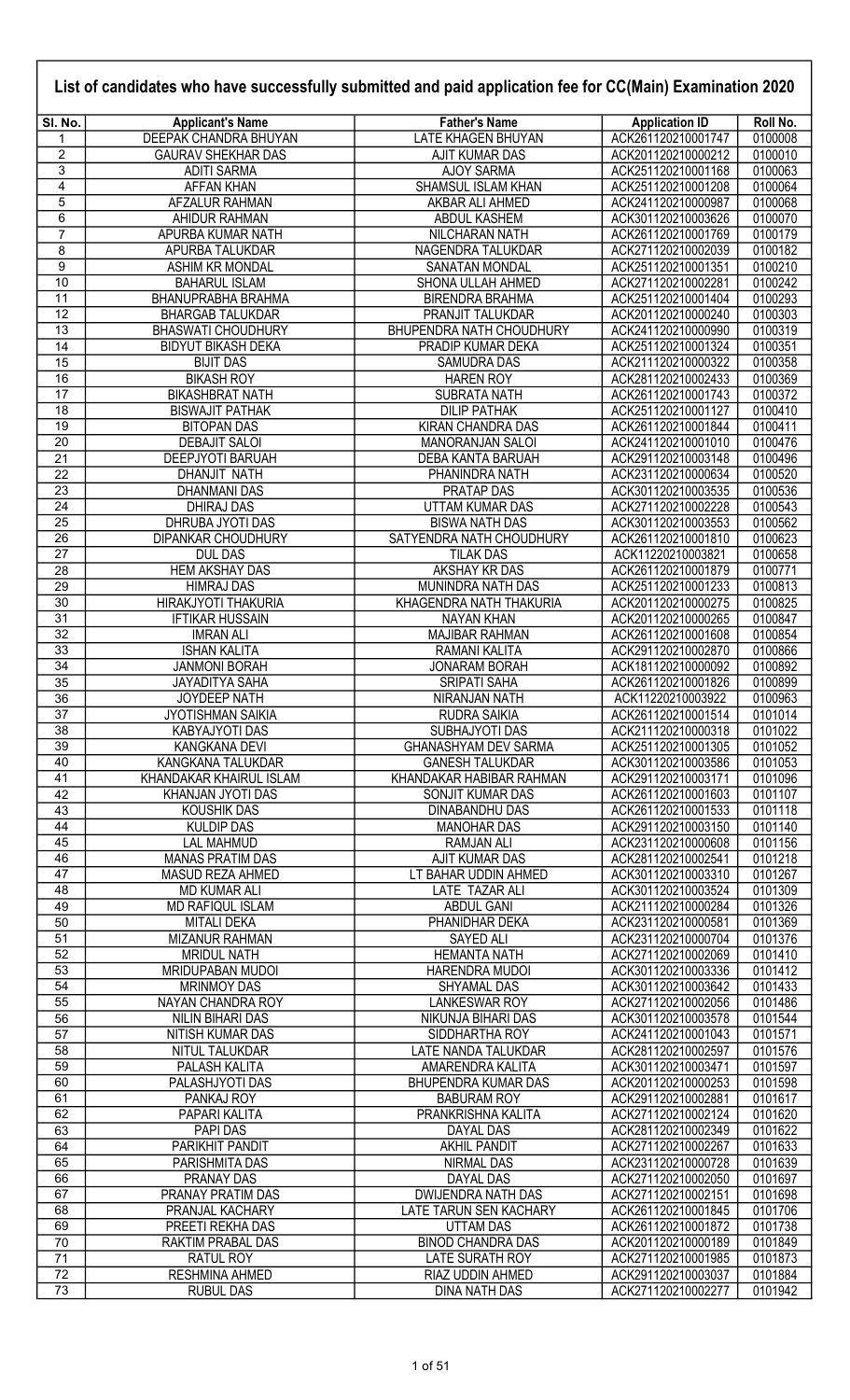| SI. No.               | <b>Applicant's Name</b>                          | <b>Father's Name</b>                              | <b>Application ID</b>                    | Roll No.           |
|-----------------------|--------------------------------------------------|---------------------------------------------------|------------------------------------------|--------------------|
| 74                    | <b>RUKMINI ADHIKARY</b>                          | <b>BHUBAN MOHAN ADHIKARY</b>                      | ACK261120210001839                       | 0101947            |
| 75                    | SADDAM HUSSEIN TALUKDER                          | ABUL KASHEM TALUKDER                              | ACK191120210000171                       | 0102004            |
| $\overline{76}$       | SAMSUL HAQUE AHMED                               | KAMAL UDDIN AHMED                                 | ACK301120210003308                       | 0102036            |
| $\overline{77}$       | SAMUJWAL TALUKDAR                                | <b>SAROJ TALUKDAR</b>                             | ACK11220210003831                        | 0102038            |
| 78                    | <b>SUBHAM DAS</b>                                | <b>RABEN DAS</b>                                  | ACK301120210003576                       | 0102215            |
| 79                    | <b>UPASANA TALUKDAR</b>                          | HARKUMAR TALUKDAR                                 | ACK261120210001846                       | 0102346            |
| 80                    | <b>UTATHYA BORA</b>                              | PROBIN KUMAR BORA                                 | ACK221120210000475                       | 0102353            |
| 81                    | <b>UTPAL NEOG</b>                                | <b>KAMAL NEOG</b>                                 | ACK261120210001761                       | 0102356            |
| 82<br>$\overline{83}$ | <b>KRISHNA BORUAH</b><br><b>RINKUMONI KALITA</b> | LATE RABI BORUAH                                  | ACK241120210000959<br>ACK261120210001830 | 0200004<br>0200008 |
| 84                    | ABHIJIT KUNDU                                    | <b>GIRIDHAR KALITA</b><br><b>KANU KUNDU</b>       | ACK241120210001058                       | 0200020            |
| 85                    | ABINASH KUMAR NATH                               | <b>HEMCHANDRA NATH</b>                            | ACK181120210000050                       | 0200033            |
| 86                    | <b>ACHINTA BHATTACHARJEE</b>                     | RABIN BHATTACHARJEE                               | ACK271120210002073                       | 0200036            |
| 87                    | <b>ACHINTA MONI DAS</b>                          | ASHOK KUMAR DAS                                   | ACK301120210003650                       | 0200037            |
| 88                    | AKSHAY KUMAR SAIKIA                              | PADMESWAR SAIKIA                                  | ACK251120210001262                       | 0200054            |
| 89                    | <b>ANUPAL LAHAN</b>                              | MUKHESWAR LAHAN                                   | ACK241120210000938                       | 0200106            |
| 90                    | <b>ANUPAM SARMAH</b>                             | DR NARAYAN CHANDRA UPADHYAYA                      | ACK241120210001065                       | 0200110            |
| 91                    | ANWESHA MAHANTA                                  | <b>DWIJEN MAHANTA</b>                             | ACK241120210001008                       | 0200117            |
| 92                    | ARUP KUMAR SAIKIA                                | PRABIN KUMAR SAIKIA                               | ACK281120210002643                       | 0200134            |
| 93                    | ARYA JYOTI KASHYAP                               | <b>THULA BORA</b>                                 | ACK221120210000476                       | 0200136            |
| 94                    | <b>BASABI GOGOI</b>                              | LATE PRABHAT CHANDRA GOGOI                        | ACK271120210002286                       | 0200177            |
| 95                    | <b>BHAGYASRI POUREL</b>                          | <b>MITRA POUREL</b>                               | ACK251120210001206                       | 0200191            |
| 96                    | <b>BHASKAR JYOTI DAS</b>                         | <b>DULAL DAS</b>                                  | ACK261120210001708                       | 0200203            |
| $\overline{97}$       | <b>BIDYUT DAS</b>                                | <b>CHANDRA KANTA DAS</b>                          | ACK271120210002252                       | 0200217            |
| $\overline{98}$       | <b>BIPUL JOSHI</b>                               | <b>LEELA KANT JOSHI</b>                           | ACK241120210000936                       | 0200249            |
| 99                    | <b>BIPUL SAIKIA</b>                              | <b>MUKUL SAIKIA</b>                               | ACK221120210000433                       | 0200251            |
| 100                   | <b>BISHNU CHETRY</b>                             | AMAR BAHADUR CHETRY                               | ACK251120210001310                       | 0200255            |
| 101                   | <b>BISWAJYOTI KAR</b>                            | <b>BISWAJIT KAR</b>                               | ACK241120210000965                       | 0200261            |
| 102                   | <b>BORNALI BORA</b>                              | <b>TOSHESWAR BORA</b>                             | ACK251120210001162                       | 0200271            |
| 103                   | <b>CHINMOY DEKA</b>                              | <b>BIPIN DEKA</b>                                 | ACK261120210001613                       | 0200292            |
| 104                   | CHIRANJEET TALUKDER                              | MONINDRA TALUKDER                                 | ACK251120210001222                       | 0200296            |
| 105                   | <b>DEBASHIS SUT</b>                              | <b>DEBA RAM SUT</b>                               | ACK291120210003012                       | 0200313            |
| 106                   | <b>DEBASISH KALITA</b>                           | ROBIN KALITA                                      | ACK291120210002711                       | 0200318            |
| 107                   | <b>DEBOBRAT TAID</b>                             | LATE JOTIN TAID                                   | ACK301120210003472                       | 0200322            |
| 108                   | <b>DHRITIMAN SAIKIA</b>                          | <b>BIRAJ KUMAR SAIKIA</b>                         | ACK291120210003217                       | 0200342            |
| 109                   | <b>DIPANKAR NATH</b>                             | <b>KARTIK NATH</b>                                | ACK291120210002986                       | 0200381            |
| 110                   | <b>DONYI PEGU</b>                                | NAMESWAR PEGU                                     | ACK291120210003114                       | 0200393            |
| 111                   | <b>DULUMONI DOLEY</b>                            | SIBANATH DOLEY                                    | ACK271120210002178                       | 0200399            |
| 112                   | <b>ENEY TAROPI</b>                               | <b>KABIRAM TARO</b>                               | ACK271120210002013                       | 0200405            |
| 113                   | <b>GAURABH CHOUDHURY</b><br><b>GOLAP BORAH</b>   | PRADIP CHOUDHURY<br><b>GIRINDRA BORAH</b>         | ACK231120210000744<br>ACK281120210002630 | 0200416<br>0200434 |
| 114<br>115            | JYOTISH KUMAR MECH                               | <b>LATE KHAGEN MECH</b>                           | ACK241120210000863                       | 0200562            |
| 116                   | <b>KALPA PRATIM GHATOWAR</b>                     | <b>DWIJEN GHATOWAR</b>                            | ACK201120210000252                       | 0200571            |
| 117                   | <b>KANCHAN DEVI</b>                              | JITEN ACHARJYA                                    | ACK301120210003475                       | 0200576            |
| 118                   | KOUSHIK KASHYAP SAIKIA                           | <b>DIGANTA SAIKIA</b>                             | ACK271120210002238                       | 0200612            |
| 119                   | KOUSTAV MONI BORAH                               | <b>BALIN BORAH</b>                                | ACK281120210002665                       | 0200613            |
| 120                   | KULENDRA NEOG                                    | <b>NAGEN NEOG</b>                                 | ACK241120210000897                       | 0200625            |
| 121                   | <b>LILA SARMAH</b>                               | HARI PRASAD SARMAH                                | ACK281120210002657                       | 0200639            |
| 122                   | MANASH PRATIM UPADHYAYA                          | MUKUNDA UPADHYAYA                                 | ACK11220210003798                        | 0200675            |
| 123                   | MANISHA DEVI GHIMIRE                             | SABILAL GHIMIRE                                   | ACK301120210003421                       | 0200682            |
| 124                   | <b>MAYURI BORUAH</b>                             | BHABEN CHANDRA BORUAH                             | ACK241120210000994                       | 0200704            |
| 125                   | <b>MEDINI HAZARIKA</b>                           | ARUN HAZARIKA                                     | ACK261120210001622                       | 0200708            |
| 126                   | NAYANJYOTI BARUAH                                | PRASANTA BARUAH                                   | ACK221120210000441                       | 0200786            |
| 127                   | NAYANMONI MAHANTA                                | <b>DINESH MAHANTA</b>                             | ACK191120210000120                       | 0200787            |
| 128                   | NIKITA BORAH                                     | <b>KUMUD BORAH</b>                                | ACK251120210001209                       | 0200803            |
| 129                   | NILIM AKASH GAYAN                                | MR DILIP KUMAR GAYAN                              | ACK191120210000126                       | 0200814            |
| 130                   | PANKAJ GUPTA                                     | <b>SUMER PRASAD GUPTA</b>                         | ACK251120210001145                       | 0200864            |
| 131                   | PARAG CHOWDHURY                                  | KARUNA CHOWDHURY                                  | ACK231120210000759                       | 0200871            |
| 132                   | PARAG JYOTI LAHAN                                | <b>TANKESWAR LAHAN</b>                            | ACK11220210003870                        | 0200872            |
| 133                   | PLAWAN NATH                                      | <b>JAGNESWAR NATH</b>                             | ACK291120210002918                       | 0200894            |
| 134                   | PRAKASH HAZARIKA                                 | DEBA HAZARIKA                                     | ACK251120210001267                       | 0200904            |
| 135                   | PRANJAL BORAH                                    | <b>BANESWAR BORAH</b>                             | ACK201120210000193                       | 0200915            |
| 136                   | PRANJAL CHETIA                                   | <b>KAMAL CHETIA</b>                               | ACK291120210003101                       | 0200916            |
| 137                   | PRITHVI RAJ SAIKIA                               | <b>JITU SAIKIA</b>                                | ACK271120210002316                       | 0200948            |
| 138                   | PRITISMRITA BHUYAN                               | <b>SURJYA BHUYAN</b>                              | ACK251120210001211                       | 0200950            |
| 139                   | RABINDRA RONGHANG                                | <b>MOHIRAM RONGHANG</b>                           | ACK301120210003545                       | 0200986<br>0200994 |
| 140                   | RAJ KUMAR HASNU                                  | LATE KUNDAN HASNU<br><b>BHAKTA BAHADUR CHETRY</b> | ACK291120210002773                       |                    |
| 141<br>142            | <b>RAJU CHETRY</b><br>RANJAN UPADHYAYA           | ANANTA UPADHYAYA                                  | ACK301120210003625<br>ACK291120210002746 | 0201009<br>0201017 |
| 143                   | RASHMI REKHA MISHRA                              | LATE NARENDRA UPADHYAYA MISHRA                    | ACK291120210002797                       | 0201027            |
| 144                   | RIMANKA BARUAH                                   | LOKNATH BARUAH                                    | ACK261120210001524                       | 0201042            |
| 145                   | RUPAM TALUKDAR                                   | SAMBHU NATH TALUKDAR                              | ACK241120210001012                       | 0201092            |
| 146                   | <b>SAILEN KATEL</b>                              | <b>DURGA KATEL</b>                                | ACK301120210003664                       | 0201106            |
| 147                   | <b>SUMAN ADHIKARI</b>                            | CHANDRAMANI ADHIKARI                              | ACK301120210003700                       | 0201197            |
| 148                   | <b>TAPAN HAZARIKA</b>                            | <b>JAGESWAR HAZARIKA</b>                          | ACK271120210002183                       | 0201245            |
| 149                   | <b>TRAILUKYA DAS</b>                             | RAMBHAKAT DAS                                     | ACK281120210002406                       | 0201260            |
| 150                   | <b>UPASHANA BORAH</b>                            | <b>GOPAL BORAH</b>                                | ACK201120210000202                       | 0201288            |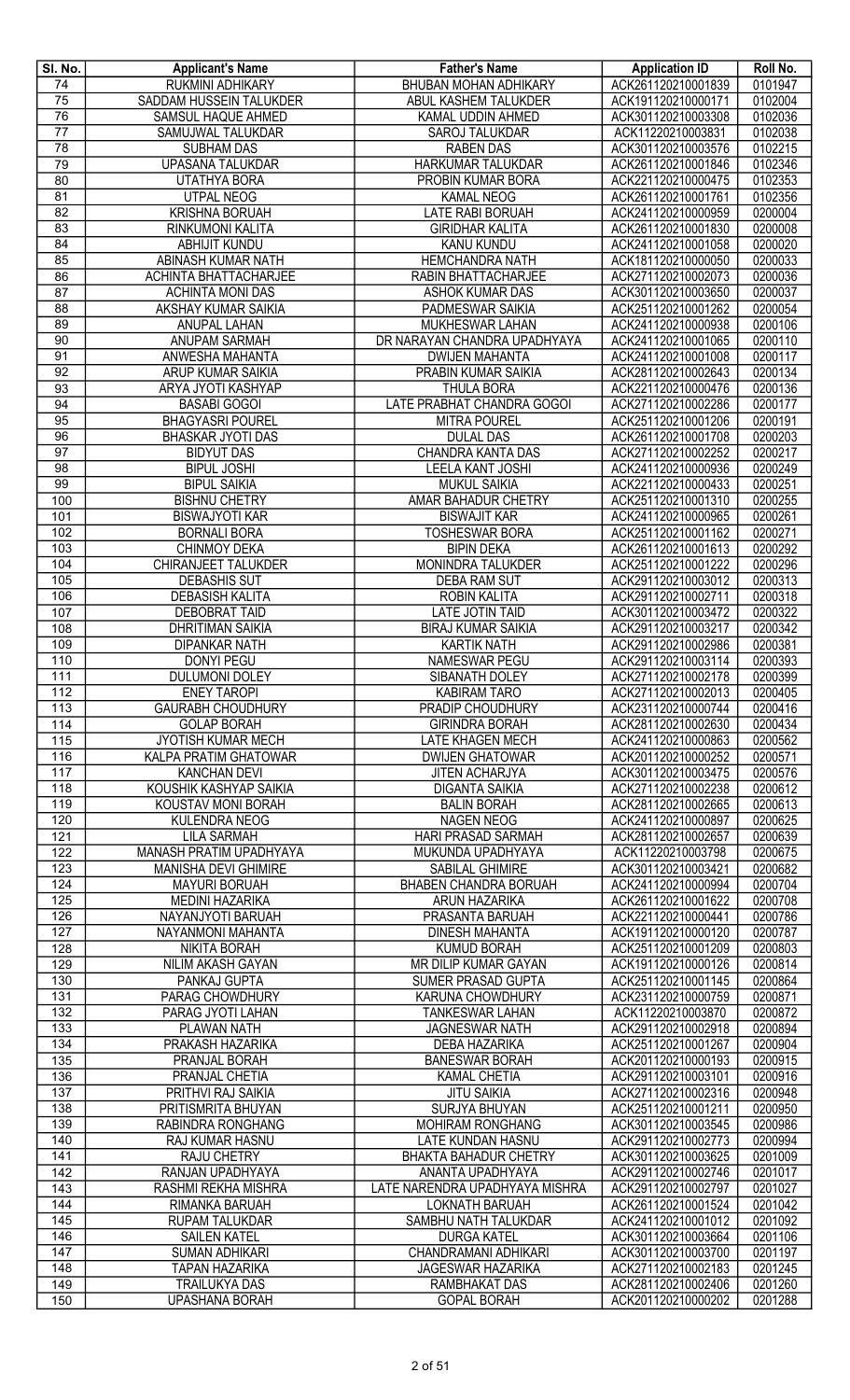| SI. No.          | <b>Applicant's Name</b>                                    | <b>Father's Name</b>                                  | <b>Application ID</b>                    | Roll No.           |
|------------------|------------------------------------------------------------|-------------------------------------------------------|------------------------------------------|--------------------|
| 151              | <b>UTPAL KUTUM</b>                                         | <b>KHAGEN KUTUM</b>                                   | ACK201120210000220                       | 0201292            |
| 152              | <b>MUKTAR HUSSAIN</b>                                      | <b>JOYNAL ABDIN</b>                                   | ACK11220210003837                        | 0300010            |
| 153              | SUBHANKAR DEY                                              | SANKAR KUMAR DEY<br><b>JUL HOQUE MONDAL</b>           | ACK301120210003399                       | 0300015            |
| 154<br>155       | ABDUL BARIQUE<br><b>ABINASH DAS</b>                        | <b>ASHOK KUMAR DAS</b>                                | ACK281120210002414<br>ACK251120210001179 | 0300022<br>0300040 |
| 156              | <b>AFRUZ AHMED</b>                                         | <b>FARIJUDDIN AHMED</b>                               | ACK261120210001754                       | 0300044            |
| 157              | <b>ANKUR DAS</b>                                           | LT UMAPATI DAS                                        | ACK11220210003879                        | 0300130            |
| 158              | ANTARANGA TALUKDAR                                         | <b>GAJEN TALUKDAR</b>                                 | ACK301120210003332                       | 0300142            |
| 159              | ARUNABH BARUAH                                             | NIHARENDRA NARAYAN BARUAH                             | ACK291120210003220                       | 0300184            |
| 160              | <b>BARNALI</b>                                             | <b>HITEN SINGHA</b>                                   | ACK301120210003487                       | 0300231            |
| 161              | <b>BHASWATI BHARALI</b>                                    | <b>BHAGABAN CHANDRA BHARALI</b>                       | ACK271120210002204                       | 0300271            |
| 162              | <b>BIKASH CHANDRA DAS</b>                                  | <b>DILIP KUMAR DAS</b>                                | ACK271120210002166                       | 0300303            |
| 163<br>164       | <b>BILIPANG BASUMATARY</b><br><b>BUDDHESWAR BASUMATARY</b> | DANSWRANG BASUMATARY                                  | ACK281120210002538<br>ACK261120210001614 | 0300308<br>0300368 |
| 165              | DAHAL BASUMATARY                                           | <b>BUDBAR BASUMATARY</b><br>LT DANDESWAR BASUMATARY   | ACK291120210003030                       | 0300424            |
| 166              | DEEPANJAN DAS                                              | CHANDI PRASAD DAS                                     | ACK271120210001993                       | 0300465            |
| 167              | DHARMENDRA SHARMA                                          | LATE ASARPHI SHARMA                                   | ACK281120210002536                       | 0300496            |
| 168              | DHIMANJYOTI CHOUDHURY                                      | PABITRA CHOUDHURY                                     | ACK281120210002444                       | 0300497            |
| 169              | DHRUBA JYOTI DEKA                                          | <b>NAGEN DEKA</b>                                     | ACK301120210003491                       | 0300512            |
| 170              | <b>DHWNSRI BASUMATARY</b>                                  | KARUNA KANTA BASUMATARY                               | ACK251120210001466                       | 0300518            |
| 171              | <b>DWITHUN BODOSA</b>                                      | RAJANI BODOSA                                         | ACK221120210000552                       | 0300583            |
| 172              | <b>HARI DEV PEGU</b>                                       | <b>DEBANANDA PEGU</b>                                 | ACK301120210003478                       | 0300669            |
| 173<br>174       | HIMANGSHU DEKA<br><b>INDRAJIT DAS</b>                      | DHIREN CHANDRA DEKA<br>NIPENDRA DAS                   | ACK301120210003550<br>ACK251120210001266 | 0300709<br>0300737 |
| 175              | <b>JANARDAN ROY</b>                                        | JAGADISH CHANDRA ROY                                  | ACK301120210003440                       | 0300764            |
| 176              | <b>JOYNAL ABEDIN SIKDAR</b>                                | ASHAN ALI SIKDAR                                      | ACK11220210003804                        | 0300824            |
| 177              | <b>JYOTI PROKASH DAS</b>                                   | <b>BIRAJ MOHAN DAS</b>                                | ACK271120210002122                       | 0300847            |
| $\overline{178}$ | KAUSHIK KUMAR DAS                                          | MUKUNDA CH DAS                                        | ACK301120210003403                       | 0300905            |
| 179              | <b>KRISHNAKHI HAZARIKA</b>                                 | LATE CHANDESWAR HAZARIKA                              | ACK281120210002645                       | 0300926            |
| 180              | <b>KULDEEP BARMAN</b>                                      | LT BINOY BARMAN                                       | ACK281120210002478                       | 0300932            |
| 181              | MADHURIMA BARMAN                                           | <b>DHIREN BARMAN</b>                                  | ACK261120210001575                       | 0300973            |
| 182              | MANABENDRA RAY CHOUDHURY                                   | SARAT CHANDRA RAY                                     | ACK201120210000207                       | 0300991            |
| 183<br>184       | <b>MANASH DAS</b><br><b>MANASH GHOSH</b>                   | <b>DIMBESWAR DAS</b><br><b>MAKHAN GHOSH</b>           | ACK231120210000625<br>ACK241120210001085 | 0300997<br>0300998 |
| 185              | <b>MANENDRA ROY</b>                                        | <b>GOBINDA CHANDRA ROY</b>                            | ACK291120210002910                       | 0301005            |
| 186              | <b>MANJIT RAY</b>                                          | <b>BALEN CHANDRA RAY</b>                              | ACK271120210002271                       | 0301014            |
| 187              | <b>MARAM JYOTI DAS</b>                                     | <b>RABIN CH DAS</b>                                   | ACK301120210003675                       | 0301021            |
| 188              | <b>MD SULEMAN SHAIKH</b>                                   | <b>MD TOHIT SHAIKH</b>                                | ACK291120210002761                       | 0301040            |
| 189              | <b>MOUSUMI DAS</b>                                         | <b>MONINDRA DAS</b>                                   | ACK291120210002924                       | 0301107            |
| 190              | <b>MRIGAKHI RABHA</b>                                      | <b>HARESWAR RABHA</b>                                 | ACK251120210001224                       | 0301116            |
| 191              | MRINMOYEE HAZARIKA                                         | <b>JOGENDRA NATH HAZARIKA</b>                         | ACK291120210003213                       | 0301125            |
| 192<br>193       | NABAJYOTI NARZARY<br>NIPUNJA BARMAN                        | <b>DEBENDRA NARZARY</b><br><b>JAMINI KANTA BARMAN</b> | ACK261120210001799<br>ACK201120210000208 | 0301147<br>0301228 |
| 194              | <b>NUR ALOMGIR AHMED</b>                                   | <b>JAMAL UDDIN</b>                                    | ACK11220210003808                        | 0301250            |
| 195              | PRAKASH ACHARYA                                            | CHHATRA BAHADUR ACHARJYA CHETRY                       | ACK261120210001529                       | 0301331            |
| 196              | PRANATI DAS                                                | <b>DHIRENDRA DAS</b>                                  | ACK301120210003677                       | 0301340            |
| 197              | PRANTIK RANJAN ROY                                         | MIHIR MOUSUM ROY                                      | ACK291120210002810                       | 0301351            |
| 198              | PRASANTA GOYARY                                            | KAREN CH GOYARY                                       | ACK261120210001586                       | 0301355            |
| 199              | PRATIK RANJAN PRASAD                                       | <b>BALIRAM PRASAD</b>                                 | ACK251120210001137                       | 0301363            |
| 200              | PRERANA BARUAH                                             | NIHARENDRA NARAYAN BARUAH                             | ACK191120210000143                       | 0301370            |
| 201<br>202       | PROBHASH KARMAKAR<br><b>RAINA DAS</b>                      | SUBHASH KARMAKAR<br><b>UJJAL KUMAR DAS</b>            | ACK291120210002811<br>ACK281120210002456 | 0301409<br>0301447 |
| $\overline{203}$ | <b>RAJESH DAS</b>                                          | RASHU KANTA DAS                                       | ACK291120210003077                       | 0301456            |
| 204              | <b>SHRADDHA KARKI</b>                                      | <b>MOHAN KARKI</b>                                    | ACK291120210002909                       | 0301737            |
| 205              | SOURAV BARMAN                                              | SOMRAJ BARMAN                                         | ACK301120210003581                       | 0301767            |
| 206              | SUBRASTON BASUMATARY                                       | LT JOGOR BASUMATARY                                   | ACK231120210000685                       | 0301781            |
| 207              | SWMKWR BASUMATARY                                          | <b>LATE SACHIN BASUMATARY</b>                         | ACK221120210000381                       | 0301855            |
| 208              | UJJAL CHOUDHURY                                            | KANAUJ KUMAR CHOUDHURY                                | ACK301120210003731                       | 0301899            |
| 209<br>210       | ALBERT DEORI<br><b>LUHIT DEORI</b>                         | <b>KHAGEN DEORI</b><br><b>MALABYA DEORI</b>           | ACK251120210001415<br>ACK221120210000480 | 0400002<br>0400005 |
| 211              | MANASH JYOTI CHUTIA                                        | <b>GHANA KANTA CHUTIA</b>                             | ACK271120210002115                       | 0400006            |
| 212              | <b>ABHIJIT BORAH</b>                                       | <b>LILA RAM BORA</b>                                  | ACK231120210000596                       | 0400011            |
| 213              | ACHYUT KUMAR DOLEY                                         | <b>TUKHESWAR DOLEY</b>                                | ACK221120210000393                       | 0400025            |
| 214              | <b>AJESH DAS</b>                                           | <b>BISHANATH DAS</b>                                  | ACK291120210002857                       | 0400036            |
| 215              | <b>AKHEAL PEGU</b>                                         | MEDINI MOHAN PEGU                                     | ACK191120210000155                       | 0400043            |
| 216              | <b>AMARJIT GOGOI</b>                                       | <b>BUDHINDRA GOGOI</b>                                | ACK291120210003105                       | 0400054            |
| 217              | AMLANDEEP BORAH                                            | SANTOSH BORAH<br>LATE DIBAKAR BURAGOHAIN              | ACK301120210003326                       | 0400062<br>0400078 |
| 218<br>219       | ANGEL BURAGOHAIN<br><b>ANJAN JYOTI DOLEY</b>               | <b>JIBAN DOLEY</b>                                    | ACK291120210002787<br>ACK281120210002402 | 0400088            |
| 220              | <b>ANUP KUMAR</b>                                          | RAM BALAK PRASAD                                      | ACK211120210000319                       | 0400101            |
| 221              | ANUPOM BORGOHAIN                                           | DEBANANDA BORGOHAIN                                   | ACK291120210003159                       | 0400105            |
| 222              | <b>ANURAG SAIKIA</b>                                       | PRASANNA SAIKIA                                       | ACK291120210002995                       | 0400109            |
| 223              | ARGENG NARZARY                                             | NARENDRA NARZARY                                      | ACK301120210003695                       | 0400117            |
| 224              | ARINDAM BORGOHAIN                                          | KHAGEN BORGOHAIN                                      | ACK281120210002649                       | 0400119            |
| 225              | <b>ARYAN BARUAH</b>                                        | PABITRA PRAN BARUAH                                   | ACK291120210003185                       | 0400135            |
| 226              | <b>ASHIM PACHANI</b>                                       | SRI RAMESH PACHANI                                    | ACK231120210000725<br>ACK221120210000429 | 0400140            |
| 227              | <b>ASHIMA BARUAH</b>                                       | <b>BHADRA BARUAH</b>                                  |                                          | 0400142            |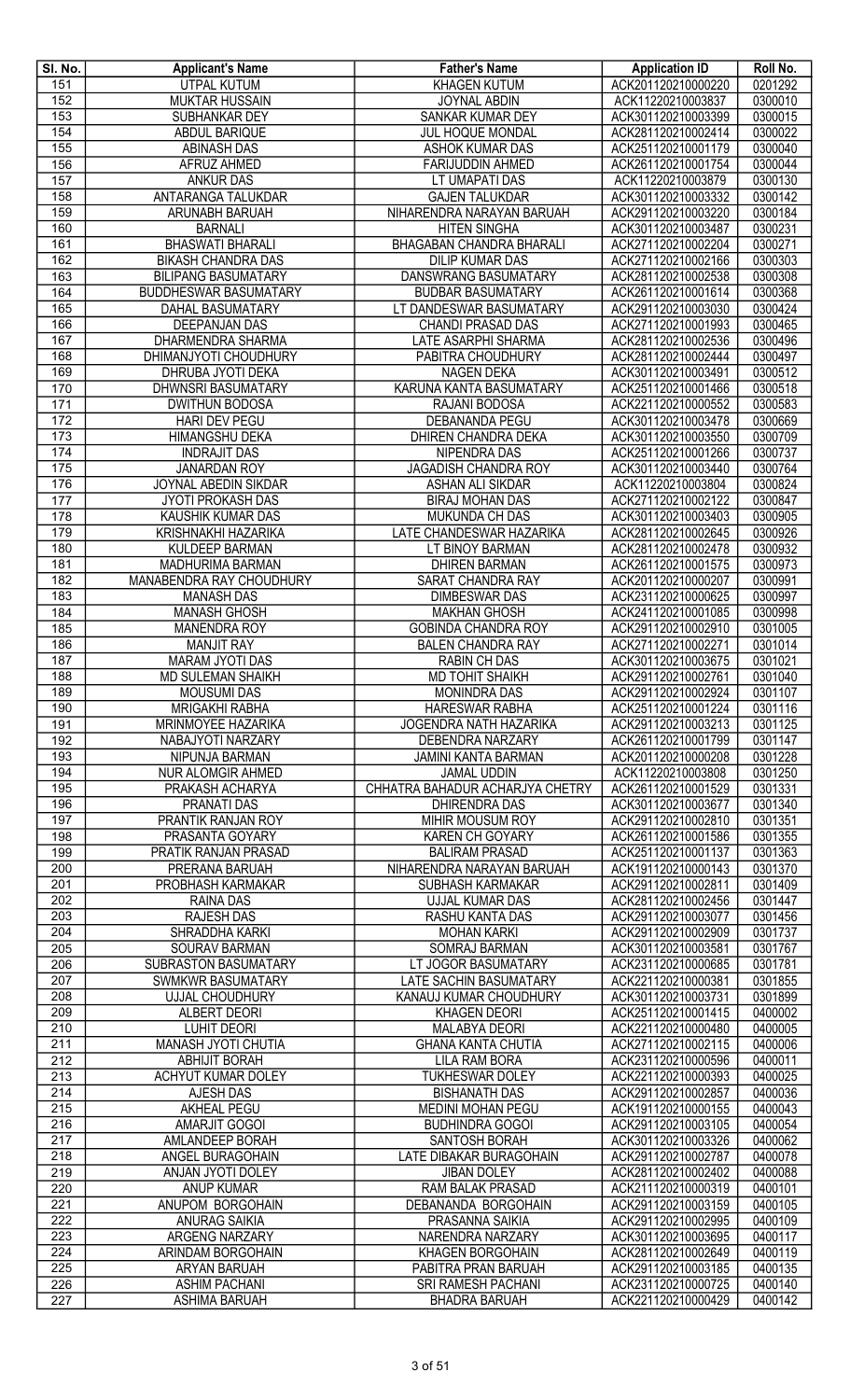| SI. No.    | <b>Applicant's Name</b>                       | <b>Father's Name</b>                                   | <b>Application ID</b>                    | Roll No.           |
|------------|-----------------------------------------------|--------------------------------------------------------|------------------------------------------|--------------------|
| 228        | <b>BARKHA HAJONG</b>                          | <b>ROMEN HAJONG</b>                                    | ACK271120210002215                       | 0400165            |
| 229        | <b>BASANTA KR PEGU</b>                        | <b>BIDYADHAR PEGU</b>                                  | ACK11220210003911                        | 0400170            |
| 230        | <b>BEDABRATA GOGOI</b>                        | LOK NATH GOGOI                                         | ACK291120210002900                       | 0400179            |
| 231<br>232 | <b>BENJAMIN DOLEY</b><br><b>BHASKAR BORA</b>  | <b>RATI KANTA DOLEY</b><br><b>MOHENDRA BORA</b>        | ACK291120210003007<br>ACK281120210002674 | 0400182<br>0400205 |
| 233        | <b>BHUPEN DOLEY</b>                           | <b>GANGADHAR DOLEY</b>                                 | ACK241120210000981                       | 0400227            |
| 234        | <b>BIJAY MILI</b>                             | KAMALA KANTA MILI                                      | ACK301120210003349                       | 0400243            |
| 235        | <b>BIKASH GOGOI</b>                           | <b>GOLAP GOGOI</b>                                     | ACK291120210002960                       | 0400258            |
| 236        | <b>BINOD PEGU</b>                             | RATNA KANTA PEGU                                       | ACK221120210000352                       | 0400272            |
| 237        | <b>BINUD DOLEY</b>                            | <b>BRIKUDRA DOLEY</b>                                  | ACK301120210003570                       | 0400273            |
| 238        | <b>BISHWA JYOTI PATIR</b>                     | <b>BIRDHAN PATIR</b>                                   | ACK201120210000230                       | 0400292            |
| 239        | <b>BISWAJIT DOLEY</b>                         | KAMAL SON DOLEY                                        | ACK221120210000447                       | 0400303            |
| 240        | <b>BODESWAR PEGU</b>                          | NUMAL CHANDRA PEGU                                     | ACK251120210001258                       | 0400311            |
| 241        | <b>BUDHINDRA NATH GOHAIN</b>                  | <b>RAMANI GOHAIN</b>                                   | ACK231120210000674                       | 0400334            |
| 242        | <b>CHAMPAK KHANIKAR</b>                       | <b>GOPAL CHANDRA KHANIKAR</b>                          | ACK271120210002269                       | 0400342            |
| 243        | CHANDRA BHOWAL                                | <b>SANTI BHOWAL</b>                                    | ACK211120210000279                       | 0400355            |
| 244        | <b>CHANU KUMAR SAIKIA</b>                     | <b>RAMESH SAIKIA</b>                                   | ACK241120210000871                       | 0400363            |
| 245<br>246 | <b>CHAPLINA TAYE</b><br>CHAYANIKA BORAH       | SITARAM TAYE                                           | ACK231120210000626<br>ACK291120210003010 | 0400364<br>0400367 |
| 247        | <b>CHINMOY DEORI</b>                          | <b>HIRANYA BORAH</b><br><b>GANESH DEORI</b>            | ACK241120210000910                       | 0400369            |
| 248        | CHINMOY KALITA                                | KANTIRAM KALITA                                        | ACK221120210000471                       | 0400370            |
| 249        | <b>DANISH AGAM KAMAN</b>                      | KISHORE KUMAR KAMAN                                    | ACK261120210001641                       | 0400387            |
| 250        | <b>DEBAHUTI DUTTA</b>                         | ARABINDA DUTTA                                         | ACK281120210002576                       | 0400397            |
| 251        | DEBAJIT DOWARAH                               | ANIL DOWARAH                                           | ACK11220210003883                        | 0400400            |
| 252        | DHANRAJ DOLEY                                 | <b>BHULA NATH DOLEY</b>                                | ACK261120210001836                       | 0400437            |
| 253        | <b>DIPANKAR CHETIA</b>                        | SUBHAN CHETIA                                          | ACK291120210002967                       | 0400493            |
| 254        | <b>DIPANKAR DUTTA</b>                         | <b>CHENIRAM DUTTA</b>                                  | ACK271120210002173                       | 0400499            |
| 255        | DIPJYOTI DOLOI                                | ARUN KR DOLOI                                          | ACK281120210002460                       | 0400506            |
| 256        | <b>DUL DUTTA</b>                              | <b>KESHAB DUTTA</b>                                    | ACK281120210002679                       | 0400523            |
| 257        | <b>GEETIKA DOLEY</b>                          | <b>LALIT CHANDRA DOLEY</b>                             | ACK181120210000075                       | 0400554            |
| 258        | <b>HASINA BEGUM</b>                           | <b>TOKIR AHMED</b>                                     | ACK211120210000300                       | 0400596            |
| 259        | <b>HEMAPRABHA KALITA</b>                      | <b>JAYRAM KALITA</b>                                   | ACK221120210000445                       | 0400609            |
| 260        | <b>HIMADRI MILI</b>                           | <b>BIBEKANANDA MILI</b>                                | ACK301120210003253                       | 0400616            |
| 261<br>262 | HIMANGSHU GOHAIN<br>HIMANSHU BHUYAN           | SUSHIL GOHAIN<br><b>BIREN BHUYAN</b>                   | ACK241120210000853<br>ACK261120210001838 | 0400620<br>0400621 |
| 263        | <b>HUMEN GOGOI</b>                            | <b>JITUMONI GOGOI</b>                                  | ACK11220210003806                        | 0400644            |
| 264        | <b>INDRAJIT DUTTA</b>                         | RUDRAJIT DUTTA                                         | ACK291120210003152                       | 0400649            |
| 265        | <b>JUBLEE JOHN MILI</b>                       | <b>JUHAN KUMAR MILI</b>                                | ACK301120210003699                       | 0400731            |
| 266        | <b>JUGIRAJ CHUNGKRANG</b>                     | <b>JAGAT CHUNGKRANG</b>                                | ACK241120210001035                       | 0400735            |
| 267        | <b>JUVARAJ GOGOI</b>                          | PURNANANDA GOGOI                                       | ACK241120210000806                       | 0400746            |
| 268        | <b>JYOTI KULI</b>                             | <b>BABUL KULI</b>                                      | ACK181120210000071                       | 0400751            |
| 269        | JYOTI PRASAD BORI                             | <b>BRAHMANANDA BORI</b>                                | ACK221120210000422                       | 0400756            |
| 270        | <b>KAKUL BARUAH</b>                           | <b>ROHIT BARUAH</b>                                    | ACK261120210001791                       | 0400774            |
| 271        | KARUNA KARAN KAMAN                            | MUNINDRA KAMAN                                         | ACK281120210002391                       | 0400803            |
| 272        | KHRYST KHELKAJ DOLEY                          | KALURAM DOLEY                                          | ACK251120210001164                       | 0400824            |
| 273        | <b>KIRONMOY DEORI</b>                         | SUBHA RAM DEORI                                        | ACK271120210002114                       | 0400830            |
| 274        | KIRTI KAMAL MILI                              | <b>BIBEKANANDA MILI</b>                                | ACK271120210001994                       | 0400832            |
| 275<br>276 | <b>KISHORE SAIKIA</b><br><b>KRYSTEL DOLEY</b> | <b>HEMANTA SAIKIA</b><br>MAHANANDA DOLEY               | ACK281120210002562<br>ACK201120210000250 | 0400834<br>0400844 |
| 277        | KULENDU DIHINGIA                              | PRADIP DIHINGIA                                        | ACK251120210001416                       | 0400850            |
| 278        | KUSHANTADIP BORUAH                            | RABINDRA BORUAH                                        | ACK211120210000301                       | 0400862            |
| 279        | <b>LAKHYAN GOYARI</b>                         | <b>DHANIRAM GOYARI</b>                                 | ACK261120210001541                       | 0400876            |
| 280        | <b>LUHIT KUMAR DOLEY</b>                      | LT NARAYAN DOLEY                                       | ACK281120210002486                       | 0400908            |
| 281        | <b>MADHUMITA BARUAH</b>                       | <b>BRAJANATH BARUAH</b>                                | ACK301120210003504                       | 0400918            |
| 282        | <b>MANASH DOLEY</b>                           | <b>TRIDIP DOLEY</b>                                    | ACK221120210000469                       | 0400944            |
| 283        | <b>MANASH PRATIM BORAH</b>                    | <b>LATE TILESWAR BORAH</b>                             | ACK271120210002130                       | 0400947            |
| 284        | <b>MANASH PROTIM SHARMA</b>                   | <b>NARAYAN SARMAH</b>                                  | ACK251120210001174                       | 0400951            |
| 285        | <b>MANINDRA PEGU</b>                          | <b>AMERIKA PEGU</b>                                    | ACK271120210002006                       | 0400956            |
| 286        | <b>MANOJ DOLEY</b>                            | JUGAL KISHORE DOLEY                                    | ACK291120210003094                       | 0400963            |
| 287        | <b>MODHIM DOLEY</b>                           | <b>KULAMONI DOLEY</b>                                  | ACK271120210002152                       | 0401003            |
| 288        | MOHENDRA PEGU                                 | <b>DEVARAM PEGU</b>                                    | ACK291120210002715                       | 0401005            |
| 289        | MONIKANGKANA BORUAH                           | PRADIP BORUAH                                          | ACK301120210003726                       | 0401020            |
| 290<br>291 | NABAJIT DEORI BORPUJARI<br>NIREN PEGU         | <b>SUREN DEORI BORPUJARI</b><br><b>LATE BADUA PEGU</b> | ACK281120210002409<br>ACK251120210001189 | 0401077<br>0401146 |
| 292        | <b>NITYA PEGU</b>                             | <b>GOPAL PEGU</b>                                      | ACK301120210003268                       | 0401162            |
| 293        | PALLAV BARUAH                                 | AMULYA BARUAH                                          | ACK11220210003796                        | 0401185            |
| 294        | PANKAJ DOLEY                                  | <b>DEBA DOLEY</b>                                      | ACK261120210001785                       | 0401191            |
| 295        | PARTHA PRATIM BORA                            | <b>KRISHNA PRASAD BORA</b>                             | ACK241120210000832                       | 0401222            |
| 296        | PARTHA PRATIM DEORI                           | THANU RAM DEORI                                        | ACK301120210003356                       | 0401228            |
| 297        | PRANAB BORAH                                  | <b>JOY RAM BORAH</b>                                   | ACK301120210003490                       | 0401279            |
| 298        | PRANAB KISHORE PHUKAN                         | NILA KANTA PHUKAN                                      | ACK261120210001568                       | 0401282            |
| 299        | PRANJIT DOLEY                                 | PRASANNA DOLEY                                         | ACK171120210000007                       | 0401298            |
| 300        | PRASHANTA DEORI                               | <b>DILIP DEORI</b>                                     | ACK281120210002605                       | 0401308            |
| 301        | PREETY DOLEY                                  | SARBESWAR DOLEY                                        | ACK191120210000129                       | 0401318            |
| 302        | PUSPANKAR PATIR                               | <b>CHENIRAM PATIR</b>                                  | ACK271120210002061                       | 0401364            |
| 303        | <b>RAJESH PAYENG</b>                          | <b>HEM PAYENG</b>                                      | ACK261120210001534                       | 0401392            |
| 304        | <b>RANJIT PANGING</b>                         | LT DIPEN PANGING                                       | ACK251120210001357                       | 0401424            |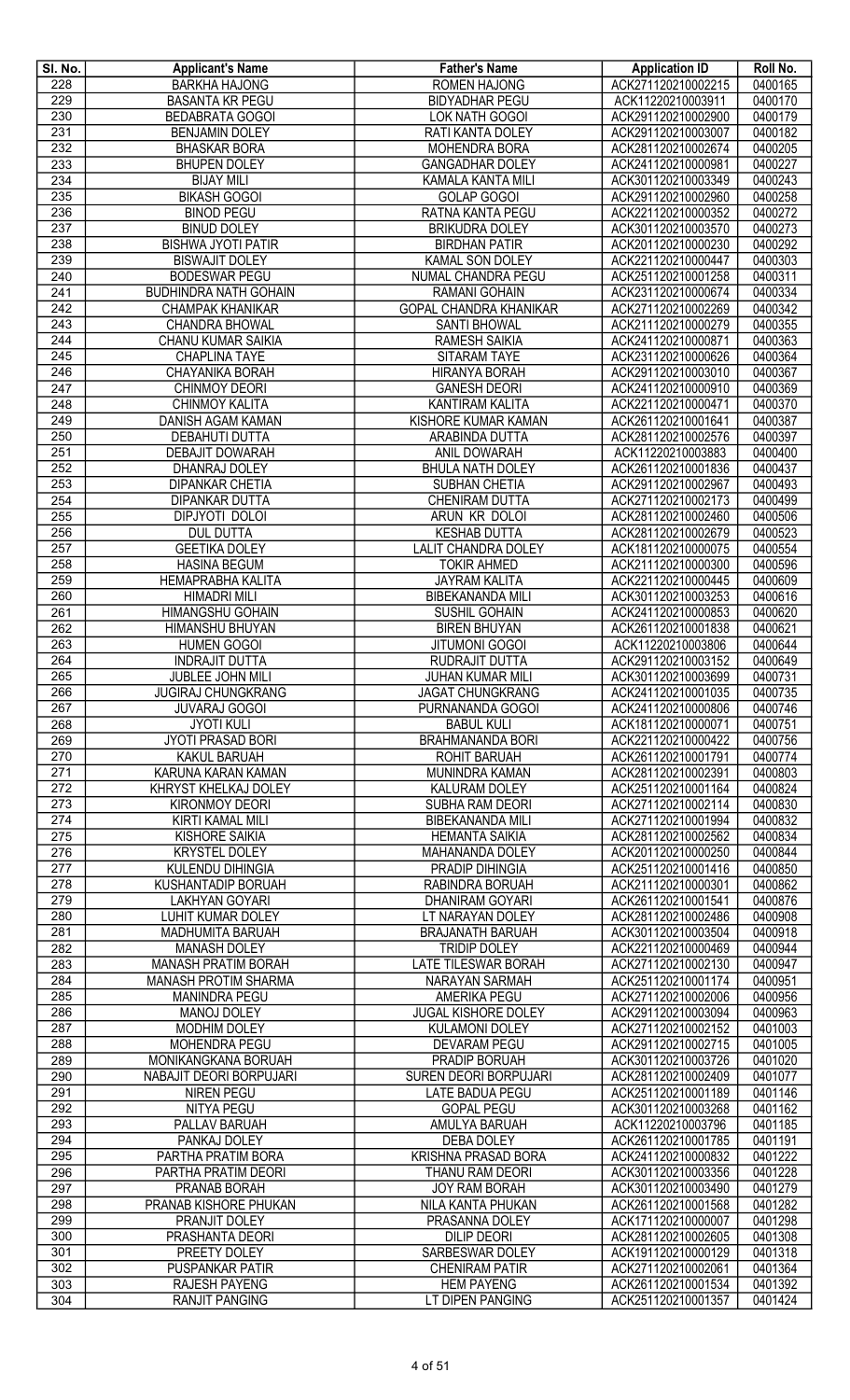| SI. No.          | <b>Applicant's Name</b>      | <b>Father's Name</b>          | <b>Application ID</b> | Roll No. |
|------------------|------------------------------|-------------------------------|-----------------------|----------|
| 305              | <b>RASHMI REKHA PEGU</b>     | <b>SUBHASH PEGU</b>           | ACK291120210002871    | 0401432  |
| 306              | <b>RUPAM DIHINGIA</b>        | <b>NETRA DIHIGIA</b>          | ACK241120210001105    | 0401501  |
| $\overline{307}$ | <b>RUPAM DOLEY</b>           | PADMA DOLEY                   | ACK261120210001543    | 0401502  |
| 308              | <b>RUPJYOTI DEKA</b>         | <b>BIPIN DEKA</b>             | ACK231120210000797    | 0401506  |
| 309              | SANJIB GOGOI                 | <b>RANJAN GOGOI</b>           | ACK261120210001752    | 0401538  |
| 310              | SARANGA DEVA                 | <b>BHIKSHU KONDINYA</b>       | ACK281120210002522    | 0401556  |
| $\overline{311}$ | SHANAT KUMAR PEGU            | <b>ALEK PEGU</b>              | ACK251120210001462    | 0401570  |
| 312              | SHILPI SHIKHA BHUYAN         | <b>BIREN KUMAR BHUYAN</b>     | ACK261120210001914    | 0401581  |
| 313              | SUHASINI DOLEY               | <b>JIBAKAR DOLEY</b>          | ACK231120210000615    | 0401634  |
| 314              | <b>SUMANTA DOLEY</b>         | JIBESH DOLEY                  | ACK301120210003239    | 0401641  |
| 315              | SWARAJ GOGOI                 | KANAK GOGOI                   | ACK11220210003790     | 0401669  |
| 316              | <b>TINKURAJ YEIN</b>         | <b>TAPESWAR YEIN</b>          | ACK241120210001011    | 0401709  |
| 317              | <b>TULESH DOLEY</b>          | <b>TIRTHANATH DOLEY</b>       | ACK251120210001383    | 0401729  |
| 318              | <b>UMAKANTA SONOWAL</b>      | <b>DULAL SONOWAL</b>          | ACK251120210001142    | 0401743  |
| 319              | <b>UTPAL DEORI</b>           | MAHEN CHANDRA DEORI           | ACK231120210000666    | 0401753  |
| 320              | <b>VIVEK KUMAR THAKUR</b>    | <b>SURESH THAKUR</b>          | ACK231120210000698    | 0401770  |
| 321              | <b>VIVEK VERMA</b>           | <b>SANJAY VERMA</b>           | ACK301120210003288    | 0401771  |
| 322              | AADARSH PRASAD               | <b>ARUN KUMAR PRASAD</b>      | ACK221120210000362    | 0500017  |
| 323              | ABDUL LATIF MONDAL           | <b>IBRAHIM ALI MONDAL</b>     | ACK271120210002041    | 0500036  |
| 324              | ABDULLAH MAHMUD              | <b>MOTIOR RAHMAN MAHMUD</b>   | ACK11220210003939     | 0500050  |
| 325              | ABUL HOSSAN MOHAMMED SAYED   | AZIZUL HOQUE                  | ACK261120210001707    | 0500072  |
| 326              | AKHIRUL ALOM MONDAL          | ABDUL HAMID MONDAL            | ACK241120210000932    | 0500096  |
| 327              | AMIT KUMAR CHAUDHARY         | <b>DINANATH CHAUDHARY</b>     | ACK301120210003468    | 0500123  |
| 328              | <b>ASISH HORO</b>            | <b>HANUK HORO</b>             | ACK301120210003701    | 0500192  |
| 329              | ATANU NATH                   | JAYANTA KUMAR NATH            | ACK251120210001192    | 0500200  |
| 330              | AZIBAR RAHAMAN               | <b>AYNAL HOQUE</b>            | ACK261120210001745    | 0500214  |
| 331              | <b>AZMINA AKTAR</b>          | <b>ABDUL AZIZ SHEIKH</b>      | ACK291120210003180    | 0500218  |
| 332              | <b>BABLU BARMAN</b>          | <b>ARZUN BARMAN</b>           | ACK171120210000018    | 0500223  |
| 333              | <b>BHASKAR DAS</b>           | <b>KABIMOHAN DAS</b>          | ACK271120210002191    | 0500244  |
| 334              | <b>BHASKAR ROY</b>           | <b>HARIDAS ROY</b>            | ACK261120210001639    | 0500245  |
| 335              | <b>BHASKAR SAHA</b>          | ARUP KUMAR SAHA               | ACK291120210002912    | 0500246  |
| 336              | <b>BIKASH JYOTI HAZARIKA</b> | PREMCHAN HAZARIKA             | ACK261120210001898    | 0500255  |
| 337              | <b>BIKRAM RAY</b>            | <b>LAKHI RAM RAY</b>          | ACK301120210003612    | 0500260  |
| 338              | <b>DEBOPRIYA MUKHERJEE</b>   | <b>MRINAL KANTI MUKHERJEE</b> | ACK241120210001103    | 0500336  |
| 339              | <b>GITANJALI DEKA</b>        | ANANDA RAM DEKA               | ACK271120210002231    | 0500416  |
| 340              | <b>JENIALSON MARAK</b>       | <b>LEVISON SANGMA</b>         | ACK231120210000753    | 0500517  |
| 341              | <b>JULFIKAR ALI SARKAR</b>   | SHAHADAT ALI                  | ACK201120210000219    | 0500549  |
| 342              | <b>JUYAL RANA</b>            | <b>KAYSER ALI</b>             | ACK271120210002081    | 0500555  |
| 343              | <b>KALLOLJIT BARMAN</b>      | MUKUL CHANDRA BARMAN          | ACK251120210001364    | 0500569  |
| 344              | <b>KHAIRUL ISLAM</b>         | RIAJUDDIN SHEIKH              | ACK11220210003834     | 0500597  |
| 345              | <b>KUMAR RAHUL</b>           | <b>ASHOK SINGH</b>            | ACK301120210003641    | 0500623  |
| 346              | MOSTAFIZUR RAHMAN            | SAIDUL ISLAM AHMED            | ACK261120210001884    | 0500783  |
| 347              | <b>NABAJIT ROY</b>           | <b>BIRENDRA NATH ROY</b>      | ACK281120210002598    | 0500811  |
| 348              | <b>NAZIR HUSSAIN</b>         | <b>ABUL HUSSAIN</b>           | ACK291120210003071    | 0500838  |
| 349              | PROSHANTA CHAKRABORTY        | SAMAR CHAKRABORTY             | ACK281120210002394    | 0500970  |
| 350              | <b>RAKIB AHMED</b>           | AMIRUDDIN AHMED               | ACK11220210003852     | 0501013  |
| 351              | RASIKA ISLAM                 | SHAHIDUL ISLAM                | ACK301120210003439    | 0501040  |
| 352              | <b>RENUKA NATH</b>           | DHANANJOY NATH                | ACK211120210000311    | 0501049  |
| 353              | <b>ROMIUL RAHMAN</b>         | SHAHAN UDDIN SHEIKH           | ACK281120210002358    | 0501076  |
| 354              | <b>RUPAM NATH</b>            | MADHUSUDAN CHANDRA NATH       | ACK221120210000367    | 0501101  |
| 355              | <b>SAMIR CHOUDHURY</b>       | SUNIL CHOUDHURY               | ACK291120210003070    | 0501134  |
| 356              | SHAMIM ZAVED                 | <b>NURUL ISLAM</b>            | ACK201120210000272    | 0501198  |
| 357              | <b>WALID AHMED</b>           | ABDUR RASHID AHMED            | ACK261120210001796    | 0501380  |
| 358              | MOHAMMAD ALI                 | MOHAMMAD SHAHABUDDIN          | ACK11220210003789     | 0600011  |
| 359              | AATREYEE SHARMA              | ANIMESH SHARMA                | ACK221120210000550    | 0600027  |
| 360              | ABHIGYAN KONWAR              | <b>LAKSHESWAR KONWAR</b>      | ACK201120210000197    | 0600030  |
| 361              | ABHIJATRI KAMAN              | MONESWAR KAMAN                | ACK181120210000073    | 0600031  |
| 362              | ABHIJEET KONWAR              | KAMAL CHANDRA KONWAR          | ACK191120210000148    | 0600033  |
| 363              | <b>ABHIJIT BORAH</b>         | <b>AJIT BORAH</b>             | ACK291120210002919    | 0600036  |
| 364              | <b>ABHINAV DUTTA</b>         | PRASANTA KUMAR DUTTA          | ACK231120210000570    | 0600063  |
| 365              | <b>ABHIROOP BARUA</b>        | <b>INDRAJIT BARUA</b>         | ACK271120210002125    | 0600068  |
| 366              | ABHISHEK YADAV               | <b>LATE DIPAK YADAV</b>       | ACK291120210003172    | 0600079  |
| 367              | <b>ABON HANDIQUE</b>         | PRABHAT CHANDRA HANDIQUE      | ACK301120210003348    | 0600086  |
| 368              | AI MOUN WEINGKEN             | <b>NGI YOT WEINGKEN</b>       | ACK191120210000124    | 0600108  |
| 369              | <b>AJANTA GOGOI</b>          | <b>TULSHI GOGOI</b>           | ACK301120210003525    | 0600113  |
| 370              | <b>AJAY DAS</b>              | <b>RAMESH DAS</b>             | ACK281120210002636    | 0600117  |
| $\overline{371}$ | <b>AJOY KUMAR GOGOI</b>      | LATE MUKUT CHANDRA GOGOI      | ACK301120210003588    | 0600124  |
| 372              | <b>ALIJA BURHAGOHAIN</b>     | NITYANANDA BURHAGOHAIN        | ACK261120210001869    | 0600155  |
| 373              | ALORON BEZBARUAH             | <b>GOKUL BEZBARUAH</b>        | ACK281120210002448    | 0600156  |
| 374              | <b>AMIT KHANAL</b>           | <b>BINOD KHANAL</b>           | ACK191120210000137    | 0600176  |
| 375              | ANANYA BORGOHAIN             | SANJIB KUMAR BORGOHAIN        | ACK271120210002336    | 0600211  |
| $\overline{376}$ | ANDROSE GOGOI                | <b>LALIT CHANDRA GOGOI</b>    | ACK251120210001465    | 0600221  |
| 377              | ANGKITA BARUAH               | PADUM POONA BARUAH            | ACK221120210000510    | 0600232  |
| 378              | ANIRBAN RAJKHOWA             | <b>ISWAR JYOTI RAJKHOWA</b>   | ACK291120210003194    | 0600258  |
| 379              | <b>ANISHA BARUAH</b>         | <b>DIPOK BARUAH</b>           | ACK191120210000135    | 0600262  |
| 380              | <b>ANKIT BARUAH</b>          | <b>SUNDAR BARUAH</b>          | ACK301120210003648    | 0600285  |
| 381              | <b>ANKIT GHOSH</b>           | <b>BISWAJIT GHOSH</b>         | ACK271120210002002    | 0600287  |
|                  |                              |                               |                       |          |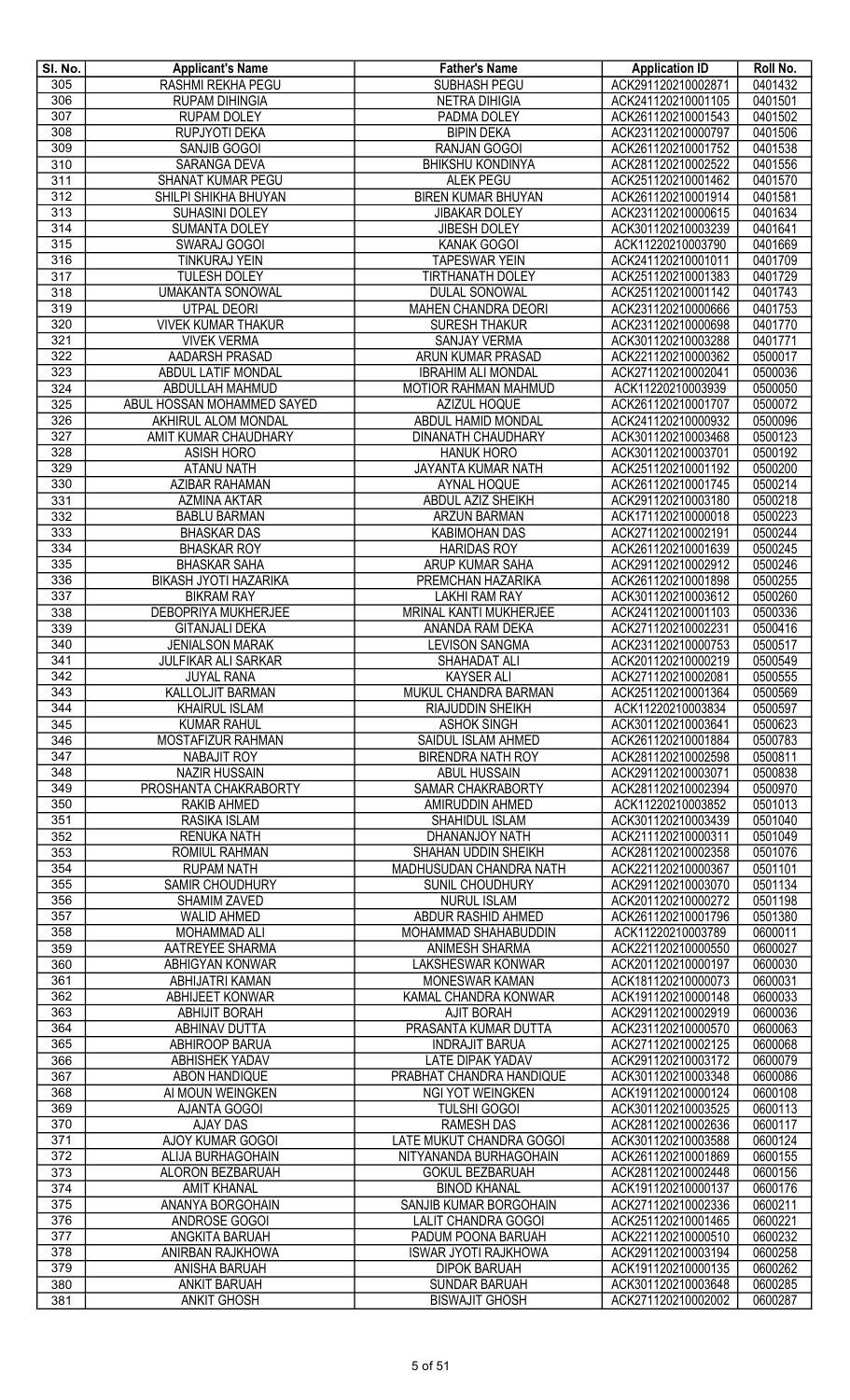| SI. No. | <b>Applicant's Name</b>      | <b>Father's Name</b>           | <b>Application ID</b> | Roll No. |
|---------|------------------------------|--------------------------------|-----------------------|----------|
| 382     | ANKURJYOTI BORDOLOI          | DILIP BORDOLOI                 | ACK231120210000774    | 0600312  |
| 383     | <b>ANSHUMAN CHETIA</b>       | LATE JATI KUMAR CHETIA         | ACK11220210003889     | 0600315  |
| 384     | ANUPAM BARUAH                | <b>LATE ANIL BARUAH</b>        | ACK211120210000303    | 0600332  |
| 385     | ANUPAM BORBORAH              | <b>DULAL BORBORAH</b>          | ACK241120210000922    | 0600334  |
| 386     | <b>ANURAG GOHAIN</b>         | <b>BROJEN GOHAIN</b>           | ACK251120210001450    | 0600349  |
| 387     | <b>ANUSHREE KONCH</b>        | <b>RATAN KONCH</b>             | ACK261120210001793    | 0600355  |
| 388     | ARADHANA DAS                 | LATE MUKUL CHANDRA DAS         | ACK241120210001073    | 0600374  |
| 389     | ARCHANA SONOWAL              | SASHI DHAR SONOWAL             | ACK201120210000231    | 0600389  |
| 390     | ARUNJYOTI DUTTA              | LATE KALPATARU DUTTA           | ACK271120210002103    | 0600439  |
| 391     | ARUNJYOTI GOGOI              | NIRMAL GOGOI                   | ACK221120210000363    | 0600440  |
| 392     | <b>BANDITA KONWAR</b>        | <b>GOJENDRA NATH KONWAR</b>    | ACK231120210000675    | 0600508  |
| 393     | <b>BHARGAB KASHYAP GOGOI</b> | SHYAMAL KUMAR GOGOI            | ACK291120210002983    | 0600564  |
| 394     | BHASKAR JYOTI MAHANTA        | <b>HARI MAHANTA</b>            | ACK271120210002220    | 0600579  |
| 395     | <b>BHASKAR JYOTI PAWE</b>    | <b>BILASH PAWE</b>             | ACK251120210001123    | 0600580  |
| 396     | <b>BIKASH DAS</b>            | <b>BISWADEV DAS</b>            | ACK191120210000106    | 0600650  |
| 397     | <b>BIKROM SHARMA</b>         | ABI CHANDRA SHARMA             | ACK201120210000182    | 0600675  |
| 398     | <b>BISHWAJIT GOHAIN</b>      | SIBESWAR GOHAIN                | ACK221120210000426    | 0600723  |
| 399     | <b>BISWADIP CHOUDHURY</b>    | <b>BISWAJIT CHOUDHURY</b>      | ACK291120210003075    | 0600727  |
| 400     | <b>BISWAJEET KACHARI</b>     | <b>DILIP KUMAR KACHARI</b>     | ACK301120210003320    | 0600728  |
| 401     | <b>BITOPAN SARMA</b>         | DEBEN CHANDRA SARMA            | ACK301120210003338    | 0600749  |
| 402     | <b>BOMBEE KUMARI</b>         | <b>SURENDRA KUMAR</b>          | ACK281120210002659    | 0600771  |
| 403     | <b>BONSHIDHAR VERMA</b>      | PYARE LAL VERMA                | ACK261120210001938    | 0600778  |
| 404     | <b>BORNALI GOGOI</b>         | DEBESWAR GOGOI                 | ACK251120210001232    | 0600791  |
| 405     | CHANDAN KUMAR DEKA           | <b>TARUN DEKA</b>              | ACK221120210000547    | 0600835  |
| 406     | CHAYTANYA KUMAR GOGOI        | MR LALIT CHANDRA GOGOI         | ACK261120210001594    | 0600866  |
| 407     | CHIRANJIB GOGOI              | NABA KUMAE GOGOI               | ACK301120210003394    | 0600893  |
| 408     | <b>DAVID CHETIA</b>          | JITENDRA NATH CHETIA           | ACK301120210003572    | 0600921  |
| 409     | DAYANANDA GOGOI              | DEBENDRA NATH GOGOI            | ACK251120210001151    | 0600923  |
| 410     | <b>DEBASISH GOGOI</b>        | <b>ANUP PRATIM GOGOI</b>       | ACK261120210001651    | 0600951  |
| 411     | <b>DEBOJIT PHUKAN</b>        | <b>TARUN RAM PHUKAN</b>        | ACK291120210003092    | 0600960  |
| 412     | DEEPJYOTI BORUAH             | MONURANJAN BORUAH              | ACK271120210002234    | 0600984  |
| 413     | DEVARAJ NEWAR                | <b>DURGA NEWAR</b>             | ACK291120210002837    | 0601022  |
| 414     | <b>DEVASHIS GOGOI</b>        | <b>MONUJ GOGOI</b>             | ACK301120210003433    | 0601023  |
| 415     | <b>DHARANI DOLEY</b>         | RAM CHANDRA DOLEY              | ACK281120210002501    | 0601038  |
| 416     | DHRUBA JYOTI BARUAH          | PRABHAT BARUAH                 | ACK251120210001278    | 0601052  |
| 417     | DHURBAJYOTI GOHAIN           | <b>JATIN GOHAIN</b>            | ACK191120210000170    | 0601060  |
| 418     | <b>DIPANKAR PHUKAN</b>       | <b>INDRA PHUKAN</b>            | ACK231120210000656    | 0601159  |
| 419     | <b>GANGA PRASAD TAMANG</b>   | MANGAL BAHADUR TAMANG          | ACK291120210002906    | 0601258  |
| 420     | <b>GARIMA KONWAR</b>         | <b>RUDRA KONWAR</b>            | ACK241120210000894    | 0601265  |
| 421     | <b>GAURAV GOGOI</b>          | <b>NITUMONI GOGOI</b>          | ACK251120210001302    | 0601270  |
| 422     | <b>GOBINDA KUMBANG</b>       | <b>BUDHBOR KUMBANG</b>         | ACK251120210001477    | 0601319  |
| 423     | <b>HARI PRASAD BORSAIKIA</b> | <b>BHOBANI KANTA BORSAIKIA</b> | ACK291120210003019    | 0601347  |
| 424     | <b>HARKARAN SINGH</b>        | <b>DALMIT SINGH</b>            | ACK261120210001746    | 0601352  |
| 425     | HEMANTA JYOTI DAS            | <b>BHARAT CHANDRA DAS</b>      | ACK231120210000702    | 0601368  |
| 426     | <b>HEMASHREE DUARAH</b>      | NOBIN DUARAH                   | ACK231120210000761    | 0601375  |
| 427     | <b>HERNY DUARAH</b>          | KHANESWAR DUARAH               | ACK291120210002701    | 0601381  |
| 428     | <b>HIMANGSHU GOGOI</b>       | <b>GUNIN CHANDRA GOGOI</b>     | ACK251120210001229    | 0601403  |
| 429     | <b>HIMANSHU GOGOI</b>        | ROHINI KUMAR GOGOI             | ACK241120210001066    | 0601409  |
| 430     | <b>HRIDAYA NANDA DAS</b>     | NIKUNJA MOHAN DAS              | ACK241120210000988    | 0601444  |
| 431     | HRIDAYANANDA CHELLENG        | KUSHESWAR CHELLENG             | ACK251120210001411    | 0601445  |
| 432     | <b>IFTEKHAR AHMED</b>        | NASRULLAH ANSARI               | ACK271120210002082    | 0601454  |
| 433     | <b>INDRANI BORGOHAIN</b>     | <b>LATE KANAK BORGOHAIN</b>    | ACK241120210000913    | 0601469  |
| 434     | <b>INDRANI SENAPOTY</b>      | DARPAN SENAPOTY                | ACK251120210001456    | 0601471  |
| 435     | <b>INDRANIL SAIKIA</b>       | LATE HEREMBA KR SAIKIA         | ACK11220210003969     | 0601474  |
| 436     | <b>INSUR DOLEY</b>           | <b>BIDYESWAR DOLEY</b>         | ACK271120210002047    | 0601478  |
| 437     | <b>ISHU SHARMA</b>           | OM PRAKASH SHARMA              | ACK271120210002205    | 0601489  |
| 438     | <b>JAHNABI SILPONIA</b>      | KANAK CHANDRA SILPONIA         | ACK291120210003002    | 0601505  |
| 439     | <b>JANTU MORAN</b>           | <b>ATUL MORAN</b>              | ACK211120210000304    | 0601518  |
| 440     | JAYANTAJIT MOHAN             | DILIP KUMAR MOHAN              | ACK291120210003005    | 0601540  |
| 441     | <b>JIBLU DUTTA</b>           | AJOY KUMAR DUTTA               | ACK261120210001750    | 0601567  |
| 442     | <b>JINTU SAIKIA</b>          | <b>BABUTI SAIKIA</b>           | ACK271120210002003    | 0601583  |
| 443     | <b>JISU KUMAR DOWARAH</b>    | JAGAT CHANDRA DOWARAH          | ACK271120210002237    | 0601589  |
| 444     | <b>JYOTI BIKASH DEORI</b>    | <b>BEDA KANT DEORI</b>         | ACK301120210003500    | 0601664  |
| 445     | <b>JYOTI SONOWAL</b>         | LATE NARENDRA NATH SONOWAL     | ACK201120210000245    | 0601671  |
| 446     | <b>JYOTIMAAN GOGOI</b>       | PROBIN GOGOI                   | ACK231120210000705    | 0601679  |
| 447     | <b>JYOTIRUPA BORGOHAIN</b>   | <b>TIRTHA NATH BORGOHAIN</b>   | ACK281120210002476    | 0601682  |
| 448     | <b>JYOTISMAN HAZARIKA</b>    | PRADEEP HAZARIKA               | ACK261120210001523    | 0601692  |
| 449     | KANAK JYOTI LUKHURAKHAN      | C LUKHURAKHAN                  | ACK291120210002939    | 0601752  |
| 450     | KARISHMITA GOGOI             | PADMAKANTA GOGOI               | ACK181120210000060    | 0601784  |
| 451     | <b>KARUN LAMA</b>            | CHANDRA KANTA LAMA             | ACK301120210003666    | 0601788  |
| 452     | <b>KASHMIRI BEGUM</b>        | <b>MD NASRULLAH ANSARI</b>     | ACK271120210002105    | 0601792  |
| 453     | KAUSHIK HANDIQUE             | <b>GHANA KANTA HANDIQUE</b>    | ACK281120210002365    | 0601812  |
| 454     | KAUSTAV BHUYAN               | <b>TARUN BHUYAN</b>            | ACK261120210001797    | 0601818  |
| 455     | KAUSTOV KUMAR GOGOI          | <b>GAGAN CHANDRA GOGOI</b>     | ACK241120210001038    | 0601823  |
| 456     | <b>KESHAB ANAND PEGU</b>     | PHUKAN CHANDRA PEGU            | ACK161120210000002    | 0601828  |
| 457     | KHURSEEDA KHANAM             | SADIQUE KHAN                   | ACK271120210002024    | 0601842  |
| 458     | <b>KIRAN KURMI</b>           | <b>CHANDU RAM KURMI</b>        | ACK261120210001812    | 0601848  |
|         |                              |                                |                       |          |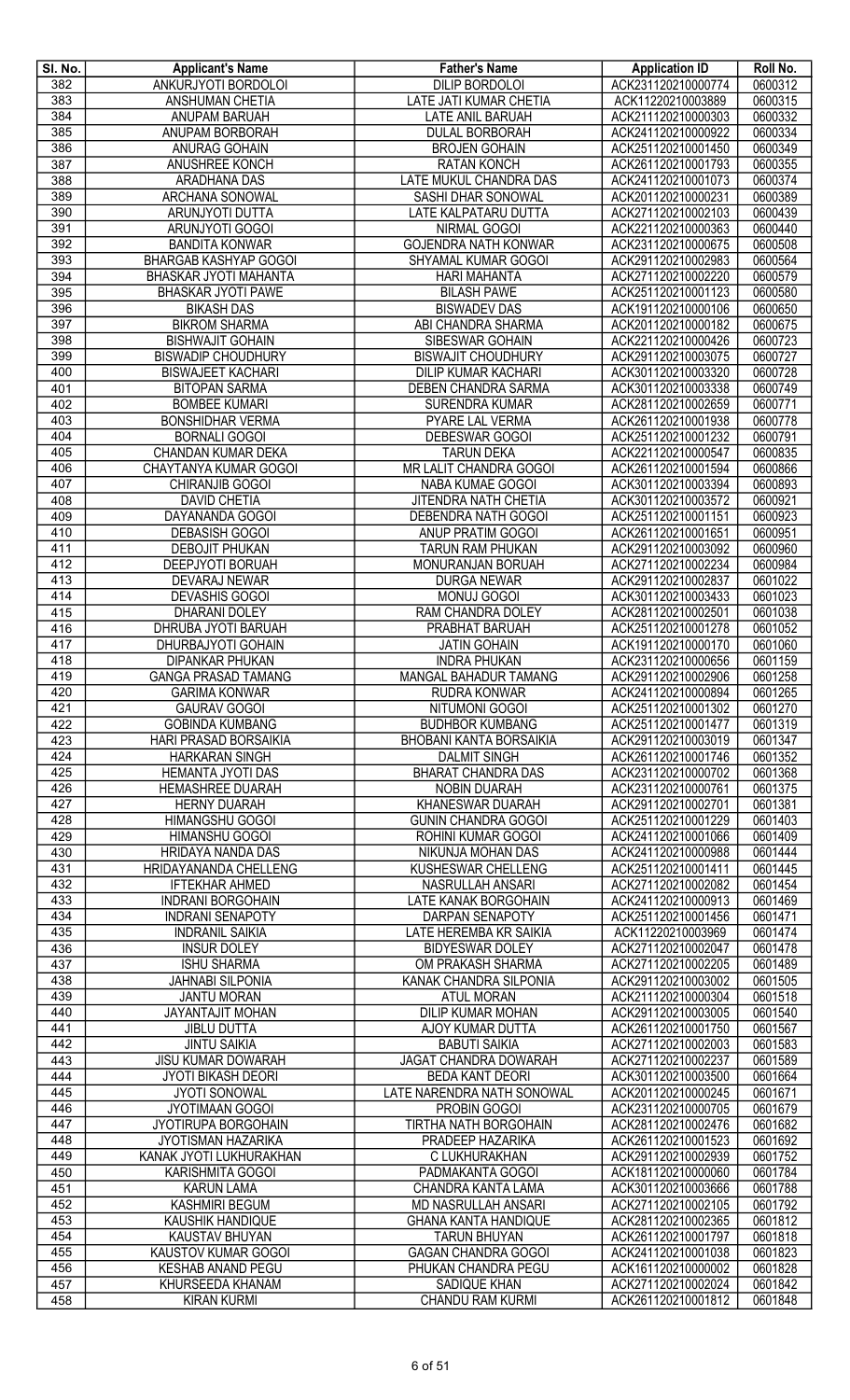| SI. No.                 | <b>Applicant's Name</b>                      | <b>Father's Name</b>                              | <b>Application ID</b>                    | Roll No.           |
|-------------------------|----------------------------------------------|---------------------------------------------------|------------------------------------------|--------------------|
| 459                     | <b>KUKIL BHARALI</b>                         | <b>PUTUL BHARALI</b>                              | ACK231120210000577                       | 0601909            |
| 460                     | <b>LEKHIKA BORUAH</b>                        | ATUL CHANDRA BORUAH                               | ACK281120210002415                       | 0601955            |
| 461                     | <b>LIZA SHYAM</b>                            | <b>DILIP KUMAR SHYAM</b>                          | ACK271120210002042                       | 0601976            |
| 462<br>463              | <b>LOHIT GOGOI</b><br>MADHURJYA GOHAIN       | POWAL GOGOI<br><b>LALIT CHANDRA GOHAIN</b>        | ACK281120210002508<br>ACK11220210003799  | 0601978<br>0602021 |
| 464                     | MANAB JYOTI DEKA                             | LATE AJIT CHANDRA DEKA                            | ACK251120210001487                       | 0602051            |
| 465                     | <b>MANASH PROTIM SAIKIA</b>                  | <b>KUSHESWAR SAIKIA</b>                           | ACK251120210001362                       | 0602075            |
| 466                     | MANASJYOTI DAS                               | <b>MUKUNDA DAS</b>                                | ACK231120210000600                       | 0602082            |
| 467                     | MARELINA DEHINGIA                            | <b>JATIN DEHINGIA</b>                             | ACK221120210000473                       | 0602118            |
| 468                     | <b>MAYURI MACHIYA</b>                        | KARNEL CHANDRA MACHIYA                            | ACK221120210000470                       | 0602145            |
| 469                     | <b>MD SAHID ULLAH</b>                        | <b>MILIK ULLAH</b>                                | ACK261120210001974                       | 0602155            |
| 470                     | <b>MINTI RANI DAS</b>                        | <b>LATE ARUN DAS</b>                              | ACK211120210000277                       | 0602183            |
| 471                     | <b>MINTU DAS</b>                             | <b>KRISHNA DAS</b>                                | ACK251120210001418                       | 0602185            |
| 472                     | <b>MITALI BHARALI</b>                        | <b>JOGYESWAR BHARALI</b>                          | ACK251120210001212                       | 0602196            |
| 473                     | <b>MONJIT CHUTIA</b>                         | <b>BIREN CHUTIA</b>                               | ACK231120210000583                       | 0602256            |
| 474                     | MRIDUPABAN BURAGOHAIN                        | RUDRESWAR BURAGOHAIN                              | ACK251120210001228                       | 0602299            |
| 475                     | MRIDUPABAN DANGORIA                          | PRODIP DANGORIA                                   | ACK261120210001813<br>ACK11220210003811  | 0602300            |
| 476<br>477              | <b>MRINAL BHUYAN</b><br><b>MRINALI DAS</b>   | <b>MEGH NATH BHUYAN</b><br><b>LOKNATH DAS</b>     | ACK241120210000880                       | 0602326<br>0602332 |
| 478                     | NABA JYOTI BORUAH                            | KHIROD BORUAH                                     | ACK261120210001711                       | 0602358            |
| 479                     | <b>NABIN SHARMA</b>                          | KHEMRAJ SHARMA                                    | ACK301120210003448                       | 0602379            |
| 480                     | NAVA KANTA PEGU                              | ANANDA PEGU                                       | ACK251120210001460                       | 0602427            |
| 481                     | NAVAJIT JYOTI BORPATRA                       | ANANDA RAM BORPATRA                               | ACK211120210000350                       | 0602428            |
| 482                     | NAYAN JYOTI BORAH                            | <b>ARUN BORAH</b>                                 | ACK251120210001329                       | 0602434            |
| 483                     | NAYANJYOTI SARMAH                            | ATUL CHANDRA SARMAH                               | ACK271120210002219                       | 0602451            |
| 484                     | NEELKAMAL GOGOI                              | <b>MUKUT GOGOI</b>                                | ACK281120210002591                       | 0602466            |
| 485                     | NETRA KAMAL BORA                             | <b>JOGESWAR BORA</b>                              | ACK191120210000159                       | 0602482            |
| 486                     | NIKITA BARUAH                                | LATE PARTHA PRATIM BARUAH                         | ACK221120210000398                       | 0602500            |
| 487                     | NIKU BARPATRA                                | <b>JIBAN CHANDRA BARPATRA</b>                     | ACK251120210001493                       | 0602505            |
| 488                     | <b>NILOTPAL DAS</b>                          | LATE JITUL CHANDRA DAS                            | ACK261120210001601                       | 0602524            |
| 489<br>490              | NISHANTA JYOTI CHANGMAI<br>PANKAJ PURAN      | BHISHMA KUMAR CHANGMAI<br><b>GUNA PURAN</b>       | ACK301120210003706<br>ACK241120210001074 | 0602560<br>0602668 |
| 491                     | PARAG SAHARIA                                | BHADRA KANTA SAHARIA                              | ACK301120210003779                       | 0602684            |
| 492                     | <b>PARIKSHIT LAHAN</b>                       | AMULYA LAHAN                                      | ACK221120210000371                       | 0602700            |
| 493                     | PARSHOW JYOTI PHUKAN                         | SUNIL KUMAR PHUKAN                                | ACK271120210002023                       | 0602725            |
| 494                     | PARTHA PRATIM PHUKAN                         | LATE GHANA KANTA PHUKAN                           | ACK301120210003370                       | 0602740            |
| 495                     | <b>POLASH KAKOTY</b>                         | PRABHAT CHANDRA KAKOTY                            | ACK221120210000410                       | 0602785            |
| 496                     | POOJA BORAH                                  | <b>KANTESWAR BORAH</b>                            | ACK241120210000968                       | 0602805            |
| 497                     | POOJA MOHAN                                  | <b>DIMBESWAR MOHAN</b>                            | ACK171120210000012                       | 0602811            |
| 498                     | PORIKHIT GOGOI                               | <b>INDIBOR GOGOI</b>                              | ACK221120210000418                       | 0602830            |
| 499                     | PRAASHIR GOSWAMI                             | <b>LATE PROBIN GOSWAMI</b>                        | ACK271120210002038                       | 0602839            |
| 500                     | PRACHURJYA PRATIM NEOG<br><b>PRANJAL DAS</b> | AMULYA KUMAR NEOG                                 | ACK281120210002470                       | 0602849<br>0602873 |
| 501<br>502              | PRANJAL DEEP GOGOI                           | <b>BHUGESWAR DAS</b><br>ROBIN GOGOI               | ACK291120210002946<br>ACK201120210000234 | 0602875            |
| 503                     | PRITI REKHA GOGOI                            | PREMA GOGOI                                       | ACK241120210000830                       | 0602950            |
| 504                     | PRIYANKA CHUTIA                              | <b>ROBIN CHUTIA</b>                               | ACK301120210003461                       | 0602984            |
| 505                     | PRONAMIKA HATIBARUAH                         | LATE BUDDHINDRA NATH HATIBARUAH                   | ACK181120210000035                       | 0603033            |
| 506                     | PUJA KUMARI                                  | <b>SURENDRA KUMAR</b>                             | ACK281120210002678                       | 0603051            |
| 507                     | PURUSHUTTAM PEGU                             | DAMBARUDHAR PEGU                                  | ACK301120210003444                       | 0603075            |
| $\overline{508}$        | RAJDEEP SHARMA                               | PURNA SHARMA                                      | ACK11220210003783                        | 0603135            |
| 509                     | <b>RAJIB KALITA</b>                          | LOKNATH KALITA                                    | ACK261120210001779                       | 0603145            |
| 510                     | RAJJEET DEORI                                | <b>BALINDRA DEORI</b>                             | ACK261120210001630                       | 0603153            |
| $\overline{511}$        | RAJJYOTI GOGOI                               | <b>ANJAN GOGOI</b>                                | ACK181120210000096                       | 0603154            |
| $\overline{512}$<br>513 | <b>RAKHI GOGOI</b><br>RANA KUNTAL CHETIA     | <b>GOMON GOGOI</b><br><b>GAJENDRA NATH CHETIA</b> | ACK291120210003046<br>ACK301120210003498 | 0603176<br>0603190 |
| 514                     | RANJOY DUTTA                                 | <b>BHABEN DUTTA</b>                               | ACK251120210001352                       | 0603205            |
| $\overline{515}$        | <b>RANTU GOGOI</b>                           | <b>LATE KHAGEN GOGOI</b>                          | ACK11220210003881                        | 0603209            |
| 516                     | RATHISH BORAH                                | <b>BITUPAN BORAH</b>                              | ACK231120210000618                       | 0603230            |
| 517                     | REETASHREE BORUAH                            | <b>TIKHESWAR BORUAH</b>                           | ACK301120210003633                       | 0603241            |
| 518                     | RICHIVANDANA GOGOI                           | LOKESWAR GOGOI                                    | ACK221120210000364                       | 0603258            |
| 519                     | RIMI BORDOLOI                                | <b>JOGEN BORDOLOI</b>                             | ACK281120210002457                       | 0603270            |
| 520                     | RITTICK RANJAN HANDIQUE                      | SASHI HANDIQUE                                    | ACK291120210003206                       | 0603313            |
| 521                     | <b>RITU PRITOM SAIKIA</b>                    | <b>BIPUL SAIKIA</b>                               | ACK261120210001733                       | 0603319            |
| 522                     | RITURAJ SARMAH                               | <b>GANGA PRASAD SARMAH</b>                        | ACK271120210002025                       | 0603340            |
| 523                     | RONAN PERVEZ HUSSAIN                         | ALIMUL HUSSAIN                                    | ACK261120210001764                       | 0603365            |
| 524<br>525              | <b>RUNJUN BORAH</b><br><b>SANJIB SAIKIA</b>  | <b>AJIT BORAH</b><br><b>LOKNATH SAIKIA</b>        | ACK281120210002566<br>ACK281120210002543 | 0603402<br>0603511 |
| 526                     | SANTANU BORGOHAIN                            | <b>MUNIN BORGOHAIN</b>                            | ACK241120210001097                       | 0603529            |
| 527                     | SATYAJIT BORTHAKUR                           | <b>JADU BORTHAKUR</b>                             | ACK221120210000529                       | 0603562            |
| 528                     | SAURAV GOGOI                                 | SACHIDA NANDA GOGOI                               | ACK251120210001376                       | 0603575            |
| 529                     | <b>SEUJ DOHUTIA</b>                          | LILAMBOR DOHUTIA                                  | ACK261120210001915                       | 0603594            |
| 530                     | SHAHBAZ KHAN                                 | <b>RAIS KHAN</b>                                  | ACK231120210000798                       | 0603601            |
| 531                     | SHANDILYA PRABHAT KONWAR                     | PRABHAT KONWAR                                    | ACK231120210000695                       | 0603611            |
| 532                     | SHILPIKA SAIKIA                              | <b>CHANDRESWAR SAIKIA</b>                         | ACK231120210000586                       | 0603644            |
| 533                     | SHWETA KUMARI GUPTA                          | UMA SHANKAR GUPTA                                 | ACK201120210000258                       | 0603671            |
| 534                     | <b>SHYAMALI DUARAH</b>                       | <b>KANAK CH DUARAH</b>                            | ACK241120210000837                       | 0603673            |
| 535                     | SILPI SONOWAL                                | NITYA SONOWAL                                     | ACK291120210003072                       | 0603693            |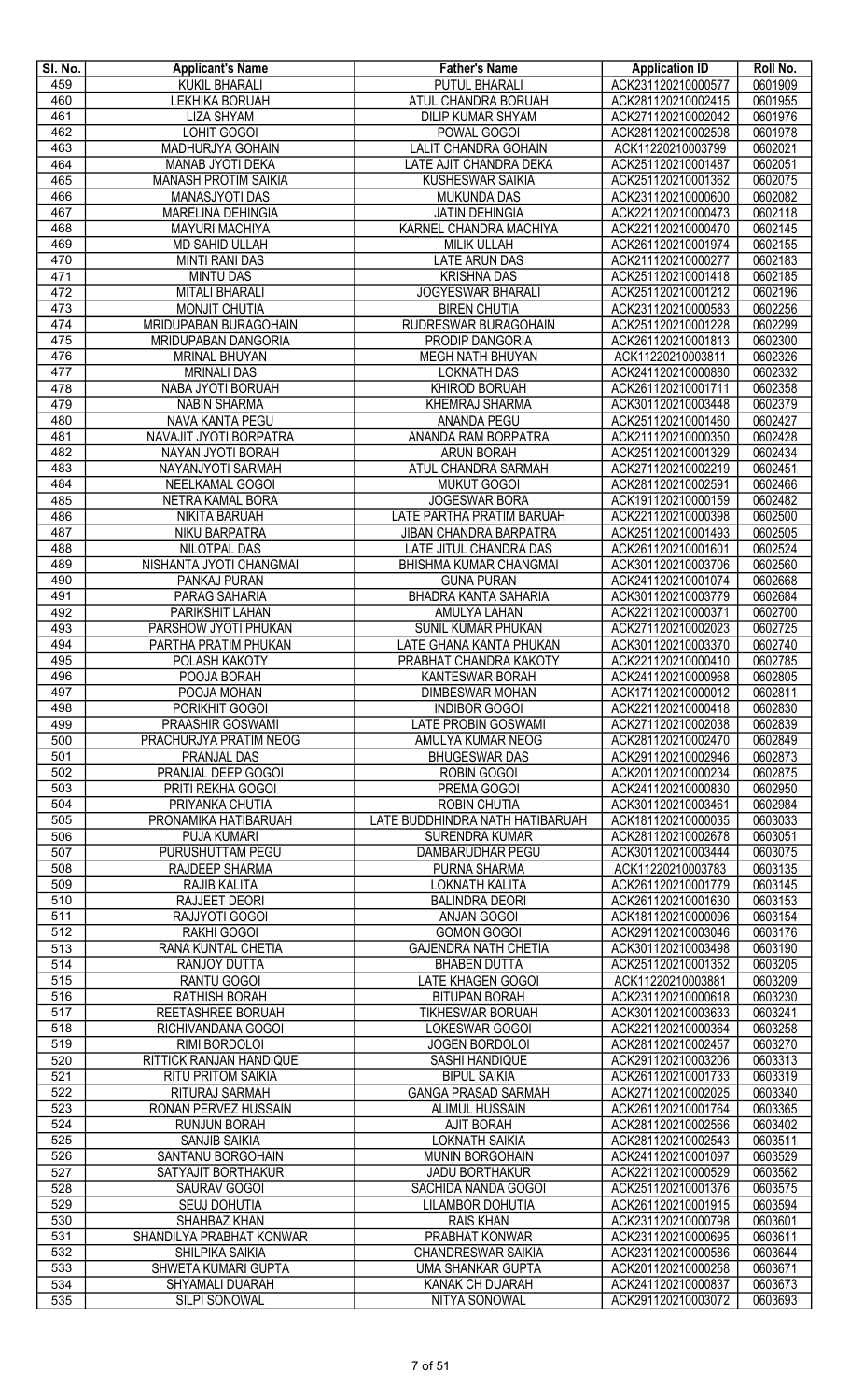| SI. No.          | <b>Applicant's Name</b>                         | <b>Father's Name</b>                             | <b>Application ID</b>                    | Roll No.           |
|------------------|-------------------------------------------------|--------------------------------------------------|------------------------------------------|--------------------|
| 536              | <b>SUBHAKSHI BORUAH</b>                         | NIRANJAN KUMAR BORUAH                            | ACK261120210001781                       | 0603769            |
| 537              | <b>SUBRATA SARKAR</b>                           | KAMAL KANTI SARKAR                               | ACK241120210000896                       | 0603781            |
| 538              | SUDARSHAN SAIKIA                                | RANITYA SAIKIA                                   | ACK271120210002262                       | 0603789            |
| 539              | SUKALYAN CHETIA                                 | <b>SAWRAV PATY CHETIA</b>                        | ACK251120210001287                       | 0603804            |
| 540              | <b>SUNALI PHUKAN</b>                            | <b>NIRAN PHUKAN</b>                              | ACK261120210001840                       | 0603847            |
| 541              | <b>SUNLEE PHUKAN</b>                            | <b>ABANI PHUKAN</b>                              | ACK241120210001022                       | 0603862            |
| 542              | SUPRIYA GOGOI                                   | RAMA KANTA GOGOI                                 | ACK281120210002655                       | 0603874            |
| 543<br>544       | <b>SURAJIT PHUKON</b><br><b>SUSMITA GOGOI</b>   | MOHENDRA PHUKON<br><b>BHOGRAM GOGOI</b>          | ACK11220210003959<br>ACK271120210002051  | 0603885<br>0603921 |
| 545              | SWAPNADEEP BORDOLOI                             | DILIP KUMAR BORDOLOI                             | ACK261120210001559                       | 0603936            |
| 546              | SWASWATI DUTTA                                  | UTPAL DUTTA                                      | ACK241120210001059                       | 0603946            |
| 547              | <b>TARUN NATH</b>                               | SIBA CHANDRA NATH                                | ACK281120210002650                       | 0603972            |
| 548              | THOUN CHET CHAKHAP                              | LATE CHAM LEK GOHAIN                             | ACK301120210003327                       | 0603982            |
| 549              | <b>TONOYA DAS</b>                               | <b>BHAGYA KUMAR DAS</b>                          | ACK191120210000123                       | 0604002            |
| 550              | <b>TRINAYAN SONOWAL</b>                         | LATE AJIT SONOWAL                                | ACK231120210000567                       | 0604019            |
| 551              | TRISHANKU DUTTA                                 | AMULYA DUTTA                                     | ACK211120210000327                       | 0604023            |
| 552              | <b>TRISHNAKHI SWARGIARI</b>                     | <b>SIBA SWARGIARI</b>                            | ACK261120210001832                       | 0604030            |
| 553              | <b>USHA MILI</b>                                | <b>JIVA KUMAR MILI</b>                           | ACK301120210003406                       | 0604099            |
| 554              | VIOLINA BHARADWAJ                               | <b>APURBA SHARMA</b>                             | ACK241120210000861                       | 0604126            |
| 555              | <b>AARON TERON</b>                              | <b>NAREN TERON</b>                               | ACK241120210000934                       | 0700014            |
| 556              | <b>ABHIJIT SINGHA</b>                           | KUNJA MOHAN SINGHA                               | ACK271120210001991                       | 0700020            |
| 557              | ACHYUTNANDAN GOGOI                              | RAJEN GOGOI                                      | ACK271120210002079                       | 0700029            |
| 558              | AKASH SHYAM                                     | <b>MAHENDRA SHYAM</b>                            | ACK221120210000400                       | 0700040            |
| 559              | <b>AKROM KRO</b>                                | MADHU SING KRO                                   | ACK291120210003066                       | 0700042            |
| 560              | AKSHAY D LANGTHASA                              | SIBAJI D LANGTHASA                               | ACK271120210001984                       | 0700043            |
| 561              | <b>ARNIKA LEKTHEPI</b>                          | <b>LATE DHANIRAM LEKTHE</b>                      | ACK281120210002466                       | 0700098            |
| 562              | <b>AUGUSTINE MYRTEN</b>                         | <b>JOSEPH SAMAYANG</b>                           | ACK271120210002273                       | 0700119            |
| 563<br>564       | <b>BARBIE GOHAIN</b><br><b>BARNEL BEY</b>       | KRISHNA KANTA GOHAIN<br><b>LONGKI BEY</b>        | ACK201120210000198<br>ACK301120210003537 | 0700126<br>0700131 |
| 565              | <b>BHARAT JEME</b>                              | JONABE JEME                                      | ACK11220210003813                        | 0700141            |
| 566              | <b>BHOMKLARCHEN SINGNAR</b>                     | KANGBURA SINGNAR                                 | ACK231120210000757                       | 0700147            |
| 567              | <b>BIDOR KRO</b>                                | <b>LATE KHORSING KRO</b>                         | ACK281120210002542                       | 0700152            |
| 568              | <b>BIKHA TIMUNG</b>                             | <b>BORSING TIMUNG</b>                            | ACK251120210001358                       | 0700167            |
| 569              | <b>BINON TIMUNG</b>                             | <b>MAHADEW TIMUNG</b>                            | ACK301120210003442                       | 0700175            |
| 570              | <b>BRONSON RONGPI</b>                           | LT RESET RONGPI                                  | ACK271120210002068                       | 0700206            |
| 571              | <b>CHESONGKIRI INGTI</b>                        | <b>KAMSING INGTI</b>                             | ACK271120210002216                       | 0700224            |
| 572              | <b>DARWINSON HANSE</b>                          | NANDESWAR HANSE                                  | ACK281120210002357                       | 0700244            |
| 573              | <b>DIBENDU POL RONGPI</b>                       | <b>TORONI RONGPI</b>                             | ACK291120210002925                       | 0700274            |
| 574              | <b>DIPANKAR PAGAG</b>                           | <b>JITEN PAGAG</b>                               | ACK191120210000167                       | 0700286            |
| 575              | <b>DUHUIDI TERANG</b>                           | <b>LONGKI TERANG</b>                             | ACK231120210000576                       | 0700299            |
| 576              | <b>ELWIN RONGPI</b>                             | <b>BRONSON RONGPI</b>                            | ACK301120210003484                       | 0700305            |
| $\overline{577}$ | <b>FAIJULLAH ANSARI</b>                         | REYAZAT ALI ANSARI                               | ACK271120210001999                       | 0700311            |
| 578              | <b>HARMON RONGHANG</b>                          | <b>KANGBURA RONGHANG</b>                         | ACK251120210001117                       | 0700358            |
| 579<br>580       | <b>HAUSUANTHANG SWANTE</b>                      | <b>LATE KAPGIN SWANTE</b>                        | ACK231120210000701                       | 0700365            |
| 581              | <b>HINGCHONG TISSO</b><br>JAMIR UDDIN CHOUDHURY | <b>RANSING TISSO</b><br>LT JALAL UDDIN CHOUDHURY | ACK301120210003307<br>ACK291120210002856 | 0700384<br>0700432 |
| 582              | <b>JERY GEORGE MILLICK</b>                      | <b>ARTHUR HUGH MILLICK</b>                       | ACK251120210001341                       | 0700446            |
| 583              | <b>JOHN TERON</b>                               | <b>JONASING TERON</b>                            | ACK261120210001736                       | 0700482            |
| 584              | <b>JULI DUTTA</b>                               | <b>SUNIL DUTTA</b>                               | ACK221120210000544                       | 0700499            |
| 585              | <b>KHORSING ENGTI</b>                           | <b>LONGKI ENGTI</b>                              | ACK271120210002092                       | 0700548            |
| 586              | <b>LONG KUMAR TIMUNG</b>                        | <b>LATE HEMAI TIMUNG</b>                         | ACK301120210003275                       | 0700608            |
| 587              | <b>LONGBINI TARO</b>                            | <b>ADITYA TARO</b>                               | ACK221120210000358                       | 0700611            |
| 588              | <b>LONGKIRI TISSO</b>                           | <b>DHANI RAM TISSO</b>                           | ACK291120210003047                       | 0700619            |
| 589              | <b>LUWANG IBOMACHA MEITEI</b>                   | <b>LUWANG DHANBIR MEITEI</b>                     | ACK191120210000114                       | 0700636            |
| 590              | MAHENDRA MOHAN RAJIUNG                          | SUMESWAR RAJIUNG                                 | ACK201120210000218                       | 0700639            |
| 591              | <b>MAKSON JIGDUNG</b>                           | <b>BHOKTALAL JIGDUNG</b>                         | ACK301120210003347                       | 0700645            |
| 592              | <b>MANAI TIMUNGPI</b>                           | <b>LONGKI TIMUNG</b>                             | ACK11220210003943                        | 0700657            |
| 593              | MANOJ TISSO RONGCHITIM                          | <b>JOYSING TISSO</b>                             | ACK231120210000764                       | 0700668            |
| 594              | <b>MIRLIN TERONPI</b>                           | <b>RAJEN TERON</b>                               | ACK271120210002226                       | 0700710            |
| 595<br>596       | MITHU SING RAWAT<br>MOAMENLA AO                 | YASHPAL SING RAWAT<br>RICHARD AO                 | ACK301120210003437<br>ACK251120210001321 | 0700723<br>0700725 |
| 597              | <b>MOHON TERON</b>                              | LT SING TERON                                    | ACK301120210003530                       | 0700732            |
| 598              | MRITYONJOY DEKA                                 | <b>GAJENDRA DEKA</b>                             | ACK261120210001542                       | 0700776            |
| 599              | <b>NEHAIL HOJAI</b>                             | <b>SUBRATA HOJAI</b>                             | ACK291120210002792                       | 0700797            |
| 600              | NIRANJAN MECH                                   | <b>DEB KUMAR MECH</b>                            | ACK301120210003470                       | 0700814            |
| 601              | PARASH JYOTI BORDOLOI                           | ATANU BORDOLOI                                   | ACK221120210000436                       | 0700843            |
| 602              | <b>PRANAB SUNAR</b>                             | <b>AGAN BAHADUR SUNAR</b>                        | ACK251120210001215                       | 0700879            |
| 603              | <b>RAISONG TISSO</b>                            | <b>RANSING TISSO</b>                             | ACK301120210003340                       | 0700941            |
| 604              | <b>RAJAT TERON</b>                              | <b>JAGAT SING TERON</b>                          | ACK201120210000262                       | 0700946            |
| 605              | <b>RAJBIR LANGTHASA</b>                         | SUDIP LANGTHASA                                  | ACK241120210001078                       | 0700947            |
| 606              | RAJU RONGPHAR                                   | SARTHE RONGPHAR                                  | ACK271120210002098                       | 0700961            |
| 607              | <b>RAMSIEMLIEN</b>                              | <b>REV C THANGLUR</b>                            | ACK281120210002673                       | 0700969            |
| 608              | <b>RANGBAMON TERON</b>                          | <b>RANJEET TERON</b>                             | ACK221120210000533                       | 0700972            |
| 609              | RICHARD INGTI                                   | <b>MAXWEL INGTI</b>                              | ACK271120210002121                       | 0701012            |
| 610              | <b>RUPMILI TERANGPI</b>                         | <b>MUKUT TERANG</b>                              | ACK261120210001669                       | 0701090            |
| 611<br>612       | SANJU TERON LANGNEH<br><b>SARKURU TERON</b>     | <b>RAMSING TERON</b><br><b>BORSING TERON</b>     | ACK291120210002799<br>ACK231120210000746 | 0701141<br>0701164 |
|                  |                                                 |                                                  |                                          |                    |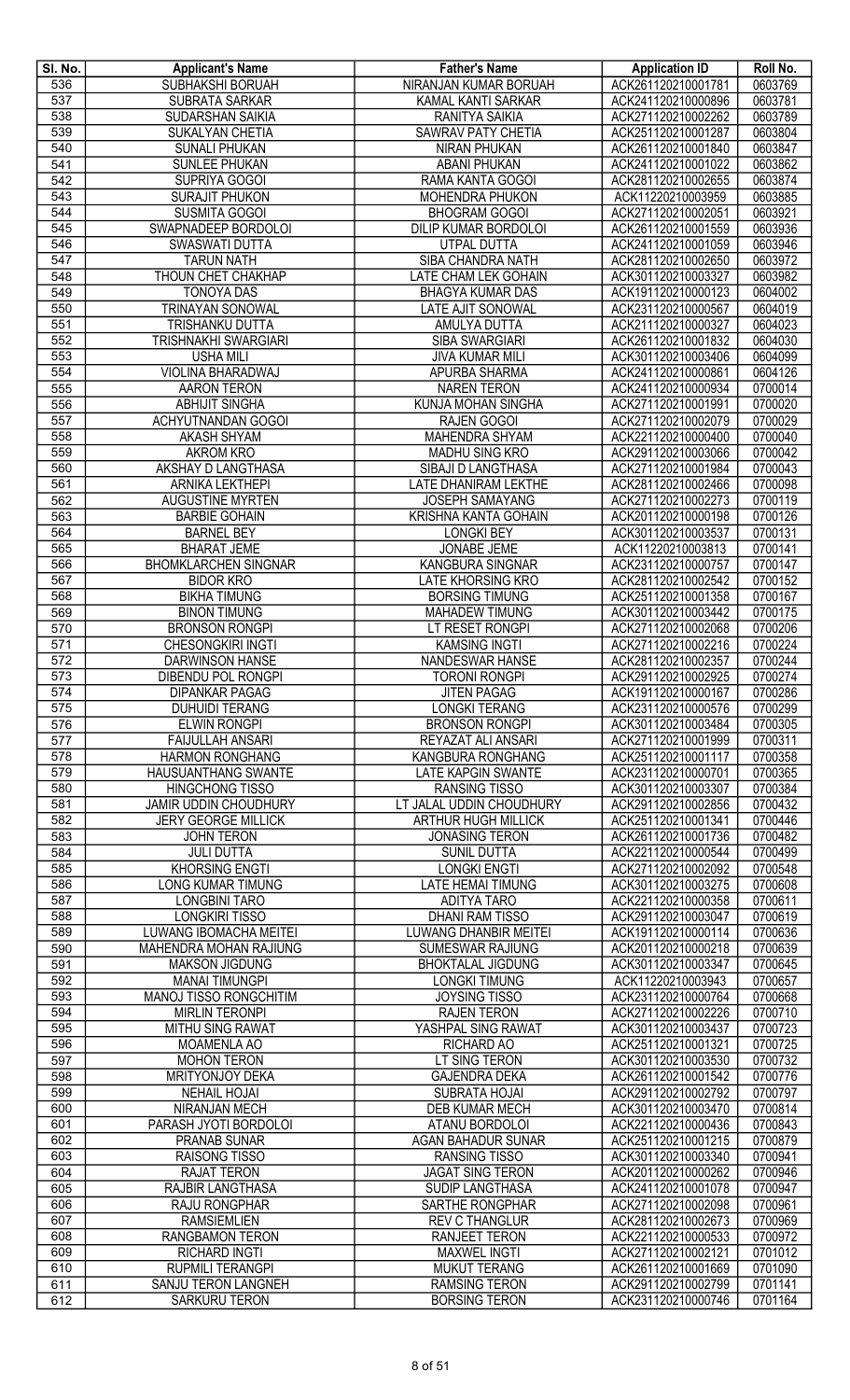| SI. No. | <b>Applicant's Name</b>      | <b>Father's Name</b>          | <b>Application ID</b> | Roll No. |
|---------|------------------------------|-------------------------------|-----------------------|----------|
| 613     | SARLONGKI TERANG             | <b>RAMSING TERANG</b>         | ACK241120210000822    | 0701173  |
| 614     | SHRADDHA DEB                 | <b>JIBAN DEB</b>              | ACK281120210002419    | 0701226  |
| 615     | <b>SIDHANTA KILING</b>       | <b>MENSING KILING</b>         | ACK281120210002423    | 0701232  |
|         |                              |                               |                       |          |
| 616     | <b>SIMON RONGHANG</b>        | <b>BABUL CH RONGHANG</b>      | ACK191120210000131    | 0701244  |
| 617     | SIRBARIKA TERON MILLICK      | <b>IRWINSON TERON MILLICK</b> | ACK271120210002108    | 0701247  |
| 618     | <b>SRISHTI RONGPIPI</b>      | PRASANTA KUMAR RONGPI         | ACK301120210003518    | 0701267  |
| 619     | <b>SUMIT HASNU</b>           | <b>PRABEEN HASNU</b>          | ACK271120210002057    | 0701283  |
| 620     | THESONG TERON                | <b>MENSING TERON</b>          | ACK301120210003561    | 0701331  |
| 621     | <b>UDDIPAK KUMAR GOGOI</b>   | SOMESWAR GOGOI                | ACK271120210002007    | 0701346  |
| 622     | <b>VOPHONG RONGPHAR</b>      | <b>DIGANTA RONGPHAR</b>       | ACK291120210002923    | 0701364  |
| 623     | ASRAF UDDIN AHMED            | <b>OWAZUDDIN SHEIKH</b>       | ACK301120210003265    | 0800004  |
| 624     | <b>GUDEN SINGH</b>           | <b>GANGA SINGH</b>            | ACK11220210003863     | 0800009  |
| 625     | MONIR UDDIN AHMED            | ABDUL KHALEQUE                | ACK261120210001806    | 0800012  |
|         |                              |                               |                       |          |
| 626     | MUZAHIDUL ISLAM BHUYAN       | KASHEM ALI BHUYAN             | ACK171120210000015    | 0800013  |
| 627     | <b>NIKHIL RABHA</b>          | <b>JYOTISH RABHA</b>          | ACK281120210002459    | 0800016  |
| 628     | <b>PIJUSH NATH</b>           | <b>SANJAY NATH</b>            | ACK201120210000183    | 0800019  |
| 629     | <b>ABDUL MONNAF</b>          | SABER ALI                     | ACK11220210003932     | 0800028  |
| 630     | <b>ANKUR JYOTI DAS</b>       | USHA RANJAN DAS               | ACK231120210000595    | 0800102  |
| 631     | <b>ANUP DAS</b>              | <b>DILIP DAS</b>              | ACK181120210000084    | 0800107  |
| 632     | <b>BHABAJIT NATH</b>         | ANIL KUMAR NATH               | ACK261120210001688    | 0800175  |
| 633     | <b>BIMAN CHANDRA ROY</b>     | KAMAL CHANDRA ROY             | ACK291120210003068    | 0800217  |
| 634     | DEB SUNDAR ROY               | <b>BISHNU PADA ROY</b>        | ACK271120210002143    | 0800262  |
| 635     | <b>DEEPANKAR SARMA</b>       | M C SARMA                     | ACK221120210000438    | 0800278  |
| 636     | <b>DEITY ROY CHOUDHURY</b>   | TARUN PHUKAN CHOUDHURY        | ACK261120210001841    | 0800287  |
|         |                              |                               |                       |          |
| 637     | DHRUBAJYOTI DAS              | <b>MAHADEV DAS</b>            | ACK181120210000063    | 0800319  |
| 638     | DHRUBAJYOTI DEKA             | <b>MAHESH DEKA</b>            | ACK301120210003325    | 0800320  |
| 639     | <b>FARJANA AHMED</b>         | JAHANUDDIN AHMED              | ACK291120210002957    | 0800375  |
| 640     | <b>HEMANGO ROY</b>           | <b>GOLAK CHANDRA ROY</b>      | ACK261120210001758    | 0800408  |
| 641     | <b>HIMAKSHI NATH</b>         | RABINDRA CH NATH              | ACK251120210001205    | 0800417  |
| 642     | <b>KAPIL DAS</b>             | <b>DANDADHAR DAS</b>          | ACK211120210000314    | 0800547  |
| 643     | <b>KAUSHIK RAJ KACHARI</b>   | PANKAJ KUMAR KACHARI          | ACK261120210001828    | 0800560  |
| 644     | <b>LEEZA SAIKIA</b>          | <b>GANESH SAIKIA</b>          | ACK251120210001281    | 0800591  |
| 645     | MD JEHERUL ISLAM             | LATE MD AKBAR ALI             | ACK251120210001360    | 0800656  |
| 646     | MOKIBUL HOQUE                | <b>ABDUR ROHIM</b>            | ACK281120210002619    | 0800684  |
| 647     | NAYAN JYOTI DAS              | LT GURU KRISHNA DAS           | ACK171120210000014    | 0800746  |
| 648     | <b>NERSHWN BASUMATARY</b>    | KAMESWAR BASUMATARY           | ACK11220210003968     | 0800757  |
|         |                              |                               |                       |          |
| 649     | NIVA DOLOI                   | <b>DHANI RAM DOLOI</b>        | ACK201120210000247    | 0800786  |
| 650     | PALASH RAY                   | NARANARAYAN RAY               | ACK241120210001020    | 0800806  |
| 651     | PANKAJ SONOWAL               | <b>HARISH SONOWAL</b>         | ACK281120210002568    | 0800824  |
| 652     | PARTHA PRATIM MEDHI          | LATE GOBINDA MEDHI            | ACK291120210002768    | 0800832  |
| 653     | PRANAB KUMAR BASUMATARY      | <b>JAGASWAR BASUMATARY</b>    | ACK271120210002113    | 0800853  |
| 654     | PRIYAM CHOWDHURY             | LATE KUNTALA NANDA CHOWDHURY  | ACK201120210000191    | 0800881  |
| 655     | RAVI SHANKAR BRAHMA          | <b>JANAK SANKAR BRAHMA</b>    | ACK261120210001875    | 0800928  |
| 656     | <b>RIMA ROY</b>              | <b>DILIP ROY</b>              | ACK241120210001052    | 0800945  |
| 657     | SHAHIDUL ISLAM               | <b>FAIZUDDIN SHEIKH</b>       | ACK281120210002442    | 0801050  |
| 658     | <b>SIKHA DAS</b>             | KSHIROD CHANDRA DAS           | ACK261120210001859    | 0801079  |
| 659     | SUHEL YASIR                  | NAZIR UDDIN                   | ACK271120210001981    | 0801108  |
| 660     | <b>SULTANA BEGUM</b>         | <b>ABDUS SALAM</b>            | ACK181120210000100    | 0801111  |
|         |                              |                               |                       |          |
| 661     | BASTAB BIKASH BORBARUAH      | SAPONMONI BORBARUAH           | ACK241120210001050    | 0900006  |
| 662     | <b>GAURAV RAJKHOWA</b>       | DHORMESWAR RAJKHOWA           | ACK241120210000839    | 0900007  |
| 663     | MUKTI NATH DOLEY             | <b>ILORAM DOLEY</b>           | ACK251120210001349    | 0900012  |
| 664     | PARJANYA KAUSHIK             | ABON CHANDRA SABHAPANDIT      | ACK291120210003042    | 0900013  |
| 665     | <b>ABHINAV DAS</b>           | <b>AJIT KUMAR DAS</b>         | ACK281120210002635    | 0900040  |
| 666     | <b>AJIT STANISH</b>          | <b>LATE STANISH</b>           | ACK281120210002467    | 0900058  |
| 667     | <b>AKASH NIL BORA</b>        | <b>RAJUMONI BORA</b>          | ACK261120210001551    | 0900071  |
| 668     | AKHIL GOGOI                  | ANUPAM GOGOI                  | ACK291120210003006    | 0900075  |
| 669     | <b>ALANKRITA SAIKIA</b>      | <b>RATUL SAIKIA</b>           | ACK201120210000211    | 0900079  |
| 670     | ALI HYDER                    | <b>ALI AHMED</b>              | ACK11220210003830     | 0900080  |
| 671     | ANINDYA MUKUL GOGOI          | MUKUL KUMAR GOGOI             | ACK201120210000232    | 0900118  |
| 672     | <b>ANKUR BORAH</b>           | MR NOGENDRA NATH BORAH        | ACK251120210001288    | 0900135  |
| 673     | ANKUR KALITA                 | <b>AJIT KALITA</b>            | ACK241120210001029    | 0900142  |
| 674     | ANONNYA BORKOTOKY            | <b>BROJEN BORKOTOKY</b>       | ACK301120210003494    | 0900150  |
| 675     | <b>ANUPAM DAS</b>            | ARUN KUMAR DAS                | ACK271120210002248    | 0900165  |
| 676     |                              |                               |                       |          |
|         | ANURADHA BORDOLOI            | RANA BORDOLOI                 | ACK251120210001291    | 0900170  |
| 677     | APURBA SANKAR BORI           | <b>ATUL CHANDRA BORI</b>      | ACK231120210000747    | 0900184  |
| 678     | ARFEENA NIZAM                | NIZAMUDDIN KHAN               | ACK11220210003868     | 0900193  |
| 679     | <b>BAISHALI DEB</b>          | <b>BIDHAN CH DEB</b>          | ACK11220210003953     | 0900236  |
| 680     | <b>BEDANTA BHATTACHARYYA</b> | <b>KALIDAS BHATTACHARYYA</b>  | ACK281120210002477    | 0900258  |
| 681     | <b>BEETOPAN KALITA</b>       | <b>BINOY KUMAR KALITA</b>     | ACK261120210001885    | 0900262  |
| 682     | <b>BHASKAR JYOTI BORA</b>    | <b>JOYRAM BORA</b>            | ACK271120210002001    | 0900283  |
| 683     | BHASKAR JYOTI BORAH          | ARUN BORAH                    | ACK221120210000448    | 0900284  |
| 684     | <b>BIDYOT JYOTI PEGU</b>     | <b>NARAYAN PEGU</b>           | ACK251120210001279    | 0900304  |
| 685     | <b>BISHNU PROTAP SARMAH</b>  | MONUJ KUMAR SARMAH            | ACK261120210001512    | 0900353  |
| 686     | <b>BITU AGARWALLA</b>        | LATE GHANSHYAM AGARWALLA      | ACK261120210001870    | 0900365  |
| 687     | CHAO AICHENG MUNG BORGOHAIN  | LT PHRACHENG MUNG BORGOHAIN   | ACK301120210003748    | 0900411  |
| 688     | <b>DEBAJITNATH</b>           | DURGADHAR NATH                | ACK281120210002502    | 0900446  |
| 689     | <b>DEBARCHANA SAIKIA</b>     | <b>KAMAL SAIKIA</b>           | ACK241120210000819    | 0900451  |
|         |                              |                               |                       |          |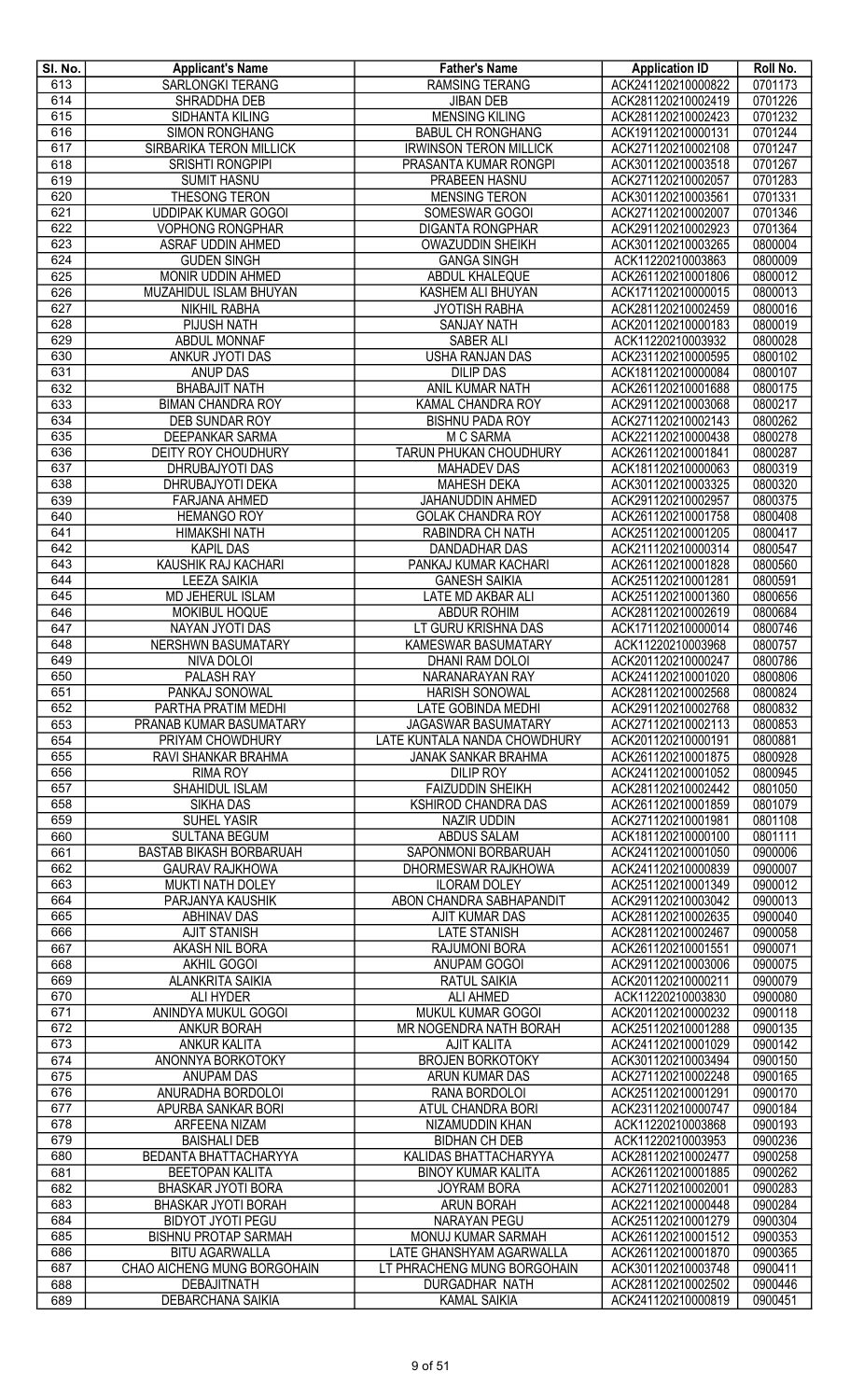| SI. No.          | <b>Applicant's Name</b>           | <b>Father's Name</b>         | <b>Application ID</b> | Roll No. |
|------------------|-----------------------------------|------------------------------|-----------------------|----------|
| 690              | <b>DHRUBAJYOTI SARMAH</b>         | AMBESWAR SARMAH              | ACK241120210000960    | 0900496  |
| 691              | <b>DIBYAJYOTI SARMAH</b>          | <b>MUKUT SARMAH</b>          | ACK241120210000952    | 0900508  |
| 692              | <b>DIMPOL SAIKIA</b>              | <b>TARUN SAIKIA</b>          | ACK191120210000165    | 0900526  |
| 693              | <b>DIPANKAR PAUL</b>              | <b>DILIP PAUL</b>            | ACK231120210000721    | 0900548  |
| 694              | <b>HARI CHHETRY</b>               | <b>UJJAR BAHADUR CHHETRY</b> | ACK301120210003240    | 0900629  |
| 695              | <b>HIMANSHU KURMI</b>             | <b>BOLORAM KURMI</b>         | ACK291120210003049    | 0900655  |
| 696              | <b>HIMANTA GOGOI</b>              | <b>LATE DURGESWAR GOGOI</b>  | ACK261120210001635    | 0900656  |
| 697              | <b>IMRAN HUSSAIN</b>              | MUAZZIN HUSSAIN              | ACK291120210002728    | 0900675  |
| 698              | JITANANDA DEKA                    | SOMESWAR DEKA                | ACK261120210001773    | 0900716  |
| 699              | <b>JUPITORA GOGOI</b>             | <b>JAYANTA GOGOI</b>         | ACK291120210003138    | 0900739  |
| 700              | <b>JYOTI PRAKASH SAIKIA</b>       | LATE PRAKASH SAIKIA          | ACK301120210003741    | 0900742  |
| 701              | KAILASH RANJAN RAJKHOWA           | ANIL RAJKHOWA                | ACK301120210003613    | 0900764  |
| 702              | KAKOLI BORAH                      | <b>UMA KANTA BORAH</b>       | ACK191120210000144    | 0900768  |
| 703              | KALYAN JYOTI HAZARIKA             | <b>BOLIN HAZARIKA</b>        | ACK251120210001261    | 0900780  |
| 704              | <b>KIRITI DEHINGIA</b>            | RUPESWAR DEHINGIA            | ACK231120210000686    | 0900825  |
| 705              | <b>KUMUD BORA</b>                 | <b>NIPEN BORA</b>            | ACK251120210001311    | 0900847  |
| 706              | <b>LAKHIMI GOGOI</b>              | <b>TITAB GOGOI</b>           | ACK251120210001244    | 0900859  |
| 707              | <b>MAHMUDUL HASAN</b>             | <b>ZEHIR UDDIN AHMED</b>     | ACK281120210002377    | 0900896  |
| 708              | <b>MANASH PRATIM HALOI</b>        | <b>BIREN HALOI</b>           | ACK191120210000109    | 0900911  |
| 709              | <b>MEGHNATH KALITA</b>            | <b>DHIREN KALITA</b>         | ACK251120210001366    | 0900941  |
| $\overline{710}$ | <b>MOBINA ASHROFI</b>             | <b>HAFIZUR RAHMAN</b>        | ACK241120210000889    | 0900969  |
| 711              | <b>MOUBON TAMULY</b>              | <b>JITEN TAMULY</b>          | ACK241120210000940    | 0901026  |
| 712              | <b>MRIGANKA BRAHMA</b>            | KAMINI KANTA BRAHMA          | ACK261120210001556    | 0901055  |
| $\overline{713}$ | MRINAL JYOTI GOHAIN               | SARBANANDA GOHAIN            | ACK281120210002422    | 0901059  |
| $\overline{714}$ | MRINMOY NANDAN SAIKIA             | <b>CHANDRA SAIKIA</b>        | ACK301120210003477    | 0901062  |
| 715              | MUDRIKA ZABIULLAH HINDI           | ABUL KALAM KUDRATUL ISLAM    | ACK221120210000494    | 0901064  |
| 716              | <b>NAMITA BARUAH</b>              | POLASH BORAUH                | ACK291120210002834    | 0901088  |
| $\overline{717}$ | NANDAN PRATIM GOGOI               | HARI PRASAD GOGOI            | ACK201120210000199    | 0901092  |
| $\overline{718}$ | PARTHA PRATIM BORUAH              | <b>LATE KHIRESWAR BORUAH</b> | ACK211120210000293    | 0901238  |
| 719              | PARTHA PRATIM GOGOI               | <b>LATE PRATAP GOGOI</b>     | ACK251120210001220    | 0901242  |
| 720              | PARTHA SAIKIA                     | <b>KHAGEN SAIKIA</b>         | ACK291120210002726    | 0901251  |
| $\overline{721}$ | PRACHURYA PROTIM DAS              | LATE PRANJAL DAS             | ACK271120210002086    | 0901316  |
| 722              | <b>PRANJIT DUTTA</b>              | <b>LATE DULU DUTTA</b>       | ACK251120210001120    | 0901347  |
| 723              | PRONAMI BORUAH                    | LT ARUN BORUAH               | ACK191120210000119    | 0901433  |
| 724              | PRONAMIKA KONWAR                  | <b>DHIREN KONWAR</b>         | ACK221120210000462    | 0901436  |
| $\overline{725}$ | RAKTIM KIRAN DAS                  | <b>KIRAN KUMAR DAS</b>       | ACK251120210001427    | 0901513  |
| 726              | RAKTUPAL GOGOI                    | LATE PUNA GOGOI              | ACK271120210002141    | 0901516  |
| 727              | RIAJUL HOQUE                      | SOJIMUDDIN AHMED             | ACK301120210003710    | 0901540  |
| 728              | RIDHIMA DOLAKASHORIA              | PRANAB DOLAKASHORIA          | ACK301120210003469    | 0901541  |
| 729              | RIDIP BURAGOHAIN                  | <b>LATE MUNIN BURAGOHAIN</b> | ACK241120210001107    | 0901542  |
| 730              | <b>RITUN BAILUNG</b>              | <b>THANESWAR BAILUNG</b>     | ACK291120210003233    | 0901574  |
| 731              | ROKTIM GOGOI                      | <b>JITEN GOGOI</b>           | ACK241120210001094    | 0901596  |
| 732              | <b>SABITA BORA</b>                | <b>NANDESWAR BORA</b>        | ACK241120210000901    | 0901635  |
| 733              | SAMIKSHA NATH                     | UPEN CHANDRA NATH            | ACK231120210000696    | 0901648  |
| 734              | SAROJ BORAH                       | PRADIP BORAH                 | ACK301120210003454    | 0901700  |
| $\overline{735}$ | <b>SASANKA SAIKIA</b>             | <b>JITEN SAIKIA</b>          | ACK11220210003884     | 0901702  |
| 736              | <b>SATYEN BARUAH</b>              | LT KHIREN BARUAH             | ACK281120210002623    | 0901709  |
| 737              | <b>SEAUJ SAJIB NATH</b>           | PADMA LOCHAN NATH            | ACK251120210001439    | 0901716  |
| 738              | SHASWATI SHARMA                   | <b>HIRONYA SARMAH</b>        | ACK261120210001607    | 0901739  |
| 739              | SHILPEE SHIKHA HAZARIKA           | DIMDESWAR HAZARIKA           | ACK11220210003906     | 0901747  |
| 740              | SIDDHARTHA BORCHETIA              | <b>LACHIT KR BORCHETIA</b>   | ACK261120210001565    | 0901768  |
| 741              | SIDDHARTHA SANKAR BORA            | <b>TARUN CHANDRA BORA</b>    | ACK261120210001892    | 0901773  |
| 742              | SIDHARTO DOLEY                    | <b>BAGARAM DOLEY</b>         | ACK261120210001911    | 0901776  |
| 743              | <b>SORMISTHA DEVI</b>             | RIPUNJOY NATH                | ACK241120210000916    | 0901806  |
| 744              | SWAPNIL BEZBORUAH                 | DOYAL BEZBORUAH              | ACK281120210002611    | 0901903  |
| 745              | SWARAJ KASHYAP                    | <b>UDAI SANKAR SARMA</b>     | ACK201120210000251    | 0901904  |
| 746              | <b>TANMOI TAMULI</b>              | ARUN KUMAR TAMULI            | ACK261120210001916    | 0901922  |
| 747              | THIRUJIT SAIKIA                   | <b>BHABA KANTA SAIKIA</b>    | ACK251120210001135    | 0901937  |
| 748              | <b>TRISHNA CHUTIA</b>             | <b>BIMAN CHUTIA</b>          | ACK261120210001646    | 0901960  |
| 749              | YOVA KUMAR BORO                   | <b>GUNIRAM BORO</b>          | ACK301120210003345    | 0902010  |
| 750              | <b>ALOK CHETRI</b>                | <b>DIL CHETRI</b>            | ACK281120210002401    | 1000025  |
| 751              | ANDRONIKA PHOITHONG               | <b>JOHN PHOITHONG</b>        | ACK261120210001552    | 1000038  |
| 752              | <b>ANNIE KEMPRAI</b>              | LATE HEM CHANDRA KEMPRAI     | ACK11220210003867     | 1000051  |
| $\overline{753}$ | ARNAB PHONGLOSA                   | KHOGEN PHONGLOSA             | ACK281120210002618    | 1000062  |
| 754              | <b>BETHANI LALHMUNMOI PARATE</b>  | <b>VARA PARATE</b>           | ACK241120210000804    | 1000090  |
| 755              | <b>CHARLES RONEISANG KHAWBUNG</b> | <b>LALSANGTHANG KHAWBUNG</b> | ACK291120210002991    | 1000122  |
| 756              | CHONGMONKIM LHOUVUM               | DAVID THATKHOKAI LHOUVUM     | ACK241120210001102    | 1000125  |
| 757              | <b>DANIEL BAGLARY</b>             | <b>RAHESWAR BAGLARY</b>      | ACK241120210000838    | 1000139  |
| 758              |                                   |                              | ACK11220210003818     | 1000142  |
|                  | DANIEL LUNGTAU                    | LALHMANGAI LUNGTAU           |                       |          |
| 759              | <b>DESMAIDI KEMPRAI</b>           | PHANILAL KEMPRAI             | ACK251120210001338    | 1000169  |
| 760              | <b>DESORING DIBRAGEDE</b>         | PHAILAL DIBRAGEDE            | ACK11220210003912     | 1000170  |
| 761              | DHANSRINGDAO KEMPRAI              | <b>JIBESH KEMPRAI</b>        | ACK201120210000181    | 1000172  |
| 762              | <b>DISUANG NEWME</b>              | <b>IHIKBE NEWME</b>          | ACK201120210000241    | 1000184  |
| 763              | DOROTHI SUANTAK VAIPHEI           | PAUMINLIAN SUANTAK VAIPHEI   | ACK241120210000924    | 1000187  |
| 764              | <b>EMMANUEL L HMAR</b>            | <b>LALPEKLIEN HMAR</b>       | ACK261120210001824    | 1000202  |
| 765              | <b>HAMJANA HOJAI</b>              | NIPOLAL HOJAI                | ACK281120210002683    | 1000237  |
| 766              | <b>HENGOUTHANG CHANGSAN</b>       | <b>REV T CHANGSAN</b>        | ACK261120210001627    | 1000250  |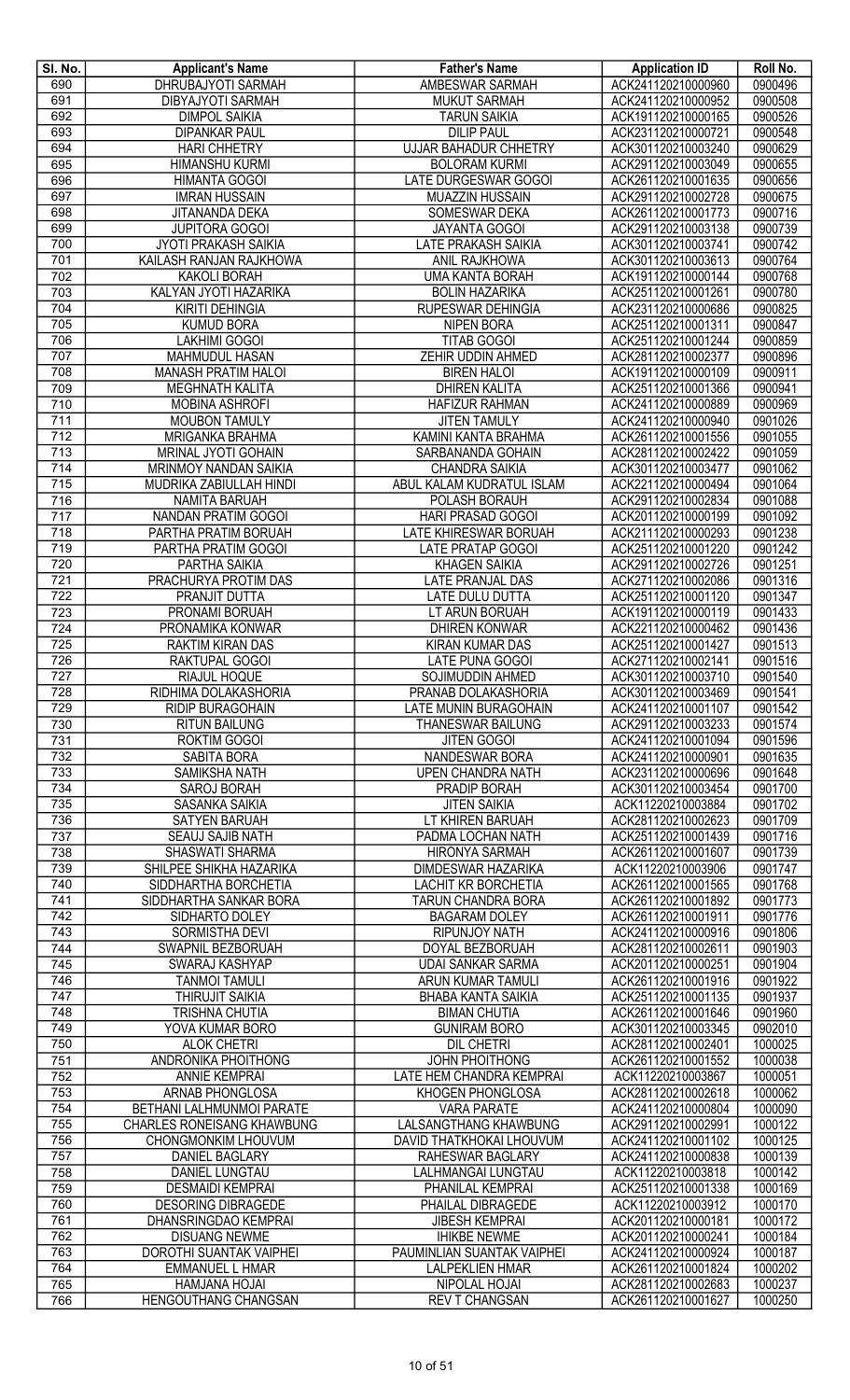| SI. No.                 | <b>Applicant's Name</b>                                  | <b>Father's Name</b>                              | <b>Application ID</b>                    | Roll No.           |
|-------------------------|----------------------------------------------------------|---------------------------------------------------|------------------------------------------|--------------------|
| 767                     | <b>JAVIN NUNISA</b>                                      | <b>SAMIR NUNISA</b>                               | ACK231120210000611                       | 1000280            |
| 768                     | JOEL KHUPMINLIEN SITLHOU                                 | <b>HAOKHO SITLHOU</b>                             | ACK271120210002225                       | 1000296            |
| 769                     | JOIBUMSANG HRANGKHOL                                     | NEISUMLE HRANGKHOL                                | ACK251120210001309                       | 1000301            |
| 770<br>$\overline{771}$ | JOICY LAMJOUHOI CHANGSAN<br>JOSIAH RAMDINTHARA HRANGCHAL | <b>HENKHOLIEN CHANGSAN</b><br>LALHMUAKA HRANGCHAL | ACK241120210001084<br>ACK251120210001384 | 1000302<br>1000312 |
| $\overline{772}$        | <b>JOYBOL THAOSEN</b>                                    | DERINGDAO THAOSEN                                 | ACK11220210003785                        | 1000315            |
| $\overline{773}$        | LALREMRUATA NGAMLAI                                      | KHUPA NGAMLAI                                     | ACK301120210003497                       | 1000388            |
| 774                     | <b>LAMHOUDAM GUITE</b>                                   | SEIJAHAO GUITE                                    | ACK11220210003895                        | 1000408            |
| 775                     | <b>LAMMINJAO THANGEW</b>                                 | MUONGPAO THANGEW                                  | ACK291120210002877                       | 1000410            |
| 776                     | LENCHONGHOI SINGSON                                      | LP SINGSON                                        | ACK221120210000411                       | 1000415            |
| $\overline{777}$        | LENGOUGIN CHANGSAN                                       | <b>LIENJAKHAM CHANGSAN</b>                        | ACK231120210000575                       | 1000416            |
| 778                     | LIENMINTHANG CHANGSAN                                    | LATE SEIKHOLAL CHANGSAN                           | ACK271120210002211                       | 1000420            |
| 779<br>780              | <b>MANOHAR THAOSEN</b>                                   | PRASANTA THAOSEN                                  | ACK301120210003398<br>ACK291120210002782 | 1000442<br>1000455 |
| 781                     | <b>MAYURI THAOSEN</b><br><b>MRINALINI THAOSEN</b>        | <b>BIJOYLAL THAOSEN</b><br>DEWANSING THAOSEN      | ACK301120210003402                       | 1000484            |
| 782                     | NEHEMIA L KHAWBUNG                                       | <b>LALTUOLIEN HMAR</b>                            | ACK241120210001056                       | 1000497            |
| 783                     | NGULJANGAM HANGSING                                      | KHUPKHOLAM HANGSING                               | ACK301120210003493                       | 1000511            |
| 784                     | NRIPESH SENGYUNG                                         | LATE NRIPENDRA SENGYUNG                           | ACK271120210002328                       | 1000528            |
| 785                     | NUSRINGDI BODO                                           | <b>NARESH BODO</b>                                | ACK251120210001276                       | 1000529            |
| 786                     | <b>PARESH NUNISA</b>                                     | <b>LANKESWAR NUNISA</b>                           | ACK301120210003621                       | 1000551            |
| 787                     | POLJIDRA HAPILA                                          | <b>JOYMONI HAPILA</b>                             | ACK201120210000172                       | 1000568            |
| 788                     | PRANAY THAOSEN                                           | SOPESH THAOSEN                                    | ACK301120210003430                       | 1000572            |
| 789<br>790              | <b>PRISKILY LALSIM</b><br>PRONIT DAULAGUPU               | LALCHONGLIANA LALSIM<br>NORSING DAULAGUPU         | ACK271120210002043<br>ACK271120210002117 | 1000579<br>1000590 |
| 791                     | PRONIT KUMAR PHONGLO                                     | JOLSING PHONGLO                                   | ACK241120210000849                       | 1000591            |
| 792                     | PUNCHAMRAJ HAFLONGBAR                                    | NRIPENDRA HAFLONGBAR                              | ACK301120210003575                       | 1000599            |
| 793                     | <b>RAJESH WARISA</b>                                     | KHONENDRA WARISA                                  | ACK281120210002384                       | 1000610            |
| 794                     | RICKYRAJ DAULAGUPU                                       | RANADHIR DAULAGUPU                                | ACK261120210001858                       | 1000638            |
| 795                     | <b>RIJIT KACHARI</b>                                     | <b>SAJENDRA KACHARI</b>                           | ACK261120210001792                       | 1000639            |
| 796                     | RONALD ROPIENGHLIM HMAR                                  | <b>CHAWNGSAWIHMANG HMAR</b>                       | ACK301120210003773                       | 1000666            |
| 797                     | <b>RONIT DEY</b>                                         | <b>RATHINDRA DEY</b>                              | ACK241120210000866                       | 1000667            |
| 798                     | ROSIEMKIM RIENGSETE                                      | HRANGSANGKHUM RIENGSETE                           | ACK251120210001283                       | 1000677            |
| 799<br>800              | RUPOJ KEMPRAI<br><b>SAAKSHI KHERSA</b>                   | LATE HEM CHANDRA KEMPRAI<br><b>SUBRATA KHERSA</b> | ACK11220210003851<br>ACK241120210000925  | 1000685<br>1000692 |
| 801                     | SANGEETA PARBOSA                                         | JOYKANTA PARBOSA                                  | ACK251120210001489                       | 1000712            |
| 802                     | <b>SARAJ PAUL</b>                                        | <b>BIDHU BHUSAN PAUL</b>                          | ACK251120210001218                       | 1000724            |
| 803                     | SATGOULIEN GUITE                                         | <b>DOUTHANG GUITE</b>                             | ACK301120210003735                       | 1000728            |
| 804                     | <b>SATKAI HAOKIP</b>                                     | <b>SEHKHOLUN HAOKIP</b>                           | ACK221120210000401                       | 1000729            |
| 805                     | SEIGOU HAOLAI                                            | LIENKHOHAO HAOLAI                                 | ACK261120210001749                       | 1000733            |
| 806                     | <b>SEIJATHANG HAOLAI</b>                                 | <b>LIENKHOMANG HAOLAI</b>                         | ACK221120210000409                       | 1000734            |
| 807                     | <b>SHANKALP LANGTHASA</b>                                | <b>CHINMOY LANGTHASA</b>                          | ACK281120210002688                       | 1000738            |
| 808<br>809              | SIDDHARTH KEMPRAI<br>SIMEON CHUNGJALAM CHANGSAN          | LT PABITRA KEMPRAI<br>SANKHAWHMANG CHANGSAN       | ACK261120210001604<br>ACK251120210001501 | 1000742<br>1000745 |
| 810                     | <b>SOJIB KEMPRAI</b>                                     | KUMUD RANJAN KEMPRAI                              | ACK261120210001544                       | 1000748            |
| 811                     | SONGMINHAO CHANGSAN                                      | THANGSUOKHUP CHANGSAN                             | ACK251120210001216                       | 1000753            |
| 812                     | SORAJIT LANGTHASA                                        | MOHAN LAL LANGTHASA                               | ACK231120210000793                       | 1000758            |
| 813                     | SUDIP GORLOSA                                            | KUNJESWAR GORLOSA                                 | ACK271120210001996                       | 1000763            |
| 814                     | <b>SURESH CHETRI</b>                                     | <b>RAN BAHADUR CHETRI</b>                         | ACK251120210001488                       | 1000780            |
| 815                     | TANISHA LANGTHASA                                        | ASHOK KUMAR LANGTHASA                             | ACK261120210001735                       | 1000796            |
| 816                     | <b>VINEE HRANGKHOL</b>                                   | ELKHANA HRANGKHOL                                 | ACK301120210003375                       | 1000840            |
| 817<br>818              | <b>VISHAL THAPA</b><br><b>ZOILIEN HRANGKHOL</b>          | LATE PREM BAHADUR THAPA<br>LIENSONGLAL HRANGKHOL  | ACK271120210002036<br>ACK281120210002552 | 1000842<br>1000850 |
| 819                     | <b>DIVYA SUNAR</b>                                       | <b>BHIM BAHADUR SUNAR</b>                         | ACK291120210002800                       | 1100031            |
| 820                     | <b>FRANGKE TIMUNG</b>                                    | <b>PROBIN TIMUNG</b>                              | ACK241120210000969                       | 1100035            |
| 821                     | <b>SANTANU RONGPI</b>                                    | LT SIBU PRASAD DAS RONGPI                         | ACK291120210002843                       | 1100129            |
| 822                     | <b>SULTAN AHMED</b>                                      | <b>GOLAM MOSTOFA</b>                              | ACK261120210001827                       | 1200003            |
| 823                     | <b>BILLAL ALI</b>                                        | JILAL ALI                                         | ACK261120210001777                       | 1200043            |
| 824                     | <b>ENAMUL HASAN</b>                                      | KOSIBOR ROHMAN                                    | ACK171120210000027                       | 1200054            |
| 825                     | HAMIDUR RAHMAN AKAND                                     | SHAHADAT HOSSAIN AKAND                            | ACK291120210003133                       | 1200064            |
| 826<br>827              | MD MIZANUR RAHMAN<br><b>MRINAL PATGIRI</b>               | ABU BOKKAR SIDDIQUE<br><b>LATE JOGEN PATGIRI</b>  | ACK201120210000226<br>ACK201120210000221 | 1200097<br>1200120 |
| 828                     | <b>REKIBUL ISLAM</b>                                     | <b>NUR ISLAM MONDAL</b>                           | ACK301120210003548                       | 1200154            |
| 829                     | <b>ZIAUR RAHMAN</b>                                      | ABDUL BARIQUE SARKAR                              | ACK251120210001455                       | 1200209            |
| 830                     | YASHWANT KUMAR CHAUHAN                                   | AYODHIYA CHAUHAN                                  | ACK291120210002883                       | 1300017            |
| 831                     | <b>ABHISHEK DAS</b>                                      | <b>ARABINDA DAS</b>                               | ACK261120210001670                       | 1300028            |
| 832                     | <b>ADITI SINGHA</b>                                      | KUNJA MOHAN SINGHA                                | ACK271120210002000                       | 1300034            |
| 833                     | <b>BAHARUL ISLAM</b>                                     | <b>ABDUL JALIL</b>                                | ACK291120210003061                       | 1300116            |
| 834<br>835              | <b>BISHAL PAUL</b><br><b>FARUK AHMED</b>                 | <b>BISWAJIT PAUL</b><br><b>ALA UDDIN</b>          | ACK301120210003597<br>ACK291120210003022 | 1300188<br>1300298 |
| 836                     | <b>JAGANNATH KHATIOWDA</b>                               | KHEMNATH KHATIOWDA                                | ACK281120210002515                       | 1300356            |
| 837                     | JAHANGIR ALOM BORBHUYAN                                  | AZIR UDDIN BORBHUYAN                              | ACK11220210003869                        | 1300357            |
| 838                     | JUBAIR AHMED MAZARBHUYAN                                 | ISMAIL ALI MAZARBHUYAN                            | ACK201120210000257                       | 1300395            |
| 839                     | <b>JUNALI DEVI</b>                                       | <b>CHOUTON SINGHA</b>                             | ACK271120210002233                       | 1300396            |
| 840                     | KANKANA BADER BAIGA                                      | SHYAMA KANTA BADER BAIGA                          | ACK241120210000823                       | 1300426            |
| 841                     | <b>KUMAR SHIVAM</b>                                      | <b>JAI PRAKASH GUPTA</b>                          | ACK251120210001403                       | 1300459            |
| 842                     | <b>MITHUN MARAK</b>                                      | <b>MAREN SANGMA</b>                               | ACK301120210003598                       | 1300546            |
| 843                     | MORTUZA AL AMIN                                          | <b>SAFIQUR RAHMAN</b>                             | ACK261120210001942                       | 1300565            |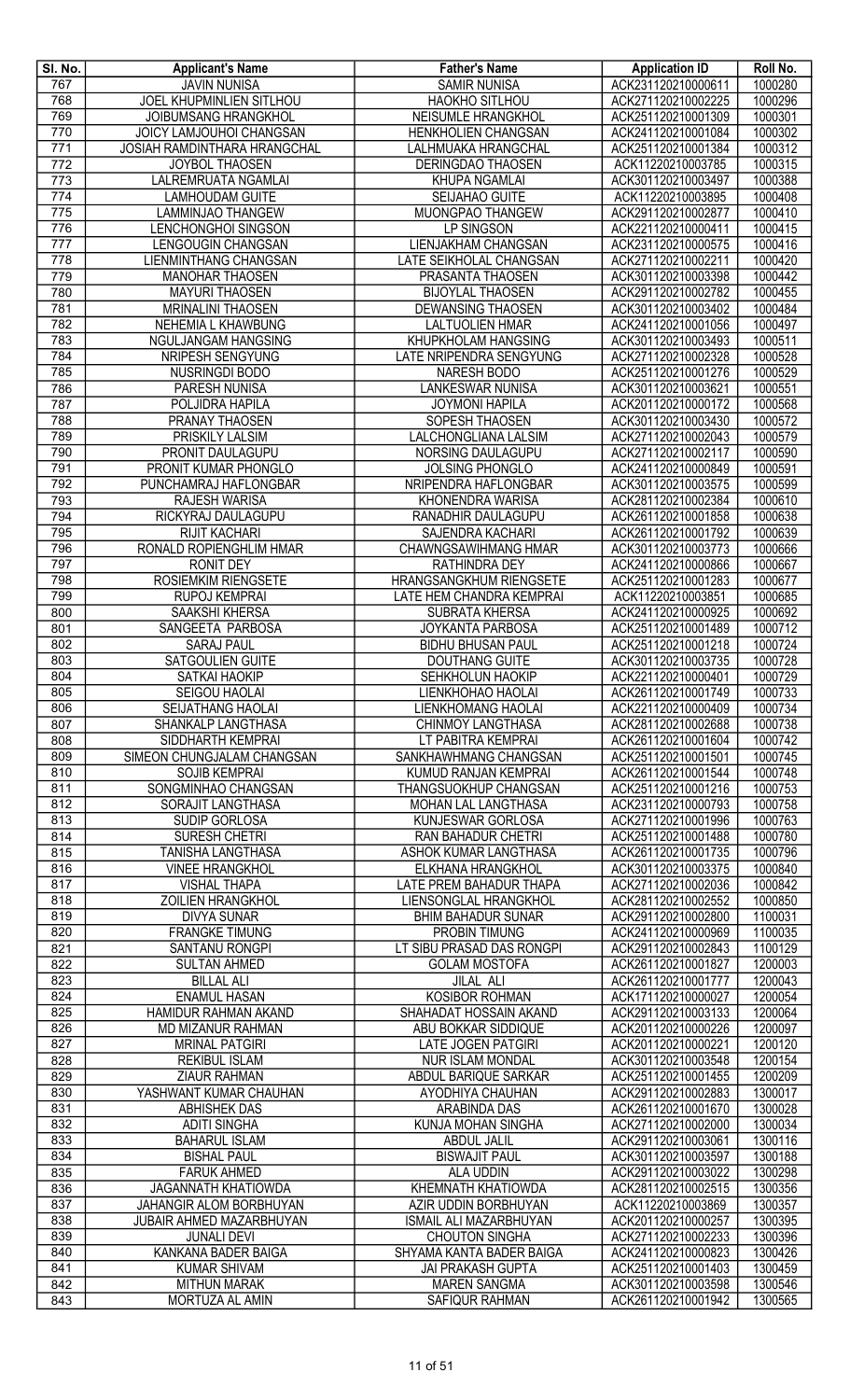| SI. No. | <b>Applicant's Name</b>        | <b>Father's Name</b>        | <b>Application ID</b> | Roll No. |
|---------|--------------------------------|-----------------------------|-----------------------|----------|
| 844     | MOUSUMI CHAKRABORTY            | RANAJOY CHAKRABORTY         | ACK291120210003016    | 1300569  |
| 845     | <b>NAMRATA CHETRI</b>          | <b>NAR BAHADUR CHETRI</b>   | ACK261120210001848    | 1300609  |
| 846     | <b>NITESH BORO</b>             | AJOY BORO                   | ACK251120210001322    | 1300641  |
| 847     | <b>PAMPI NATH</b>              | <b>PARIMAL NATH</b>         | ACK291120210002985    | 1300661  |
| 848     | PARTHAPRATIM BORA              | <b>LALIT BORA</b>           | ACK231120210000713    | 1300673  |
|         |                                |                             |                       |          |
| 849     | PARVIS ALAM LASKAR             | <b>MD BADARUDDIN LASKAR</b> | ACK301120210003780    | 1300674  |
| 850     | PIJUSH KANTI NATH              | <b>SARUDHAN NATH</b>        | ACK301120210003354    | 1300682  |
| 851     | <b>PROSONJIT RONGPI</b>        | <b>DILIPRONGPI</b>          | ACK301120210003395    | 1300742  |
| 852     | PUJA DAULAGUPHU                | <b>BIKEN DAULAGUPHU</b>     | ACK281120210002504    | 1300746  |
| 853     | RAHUL TISSO                    | <b>LALIT TISSO</b>          | ACK181120210000041    | 1300771  |
| 854     | RAJDEEP DAS                    | RASIK CHANDRA DAS           | ACK11220210003827     | 1300779  |
| 855     | RANA MAJUMDER                  | KRISHNA KANTA MAJUMDER      | ACK291120210002937    | 1300811  |
| 856     | RANJAN KR DAS                  | LATE JAGADISH DAS           | ACK211120210000329    | 1300814  |
| 857     | RUDRA BAHADUR CHETRY           | NIR KUMAR CHETRY            | ACK241120210001027    | 1300865  |
| 858     | <b>SAMSUZ ZAMAN</b>            | <b>ILIAS ALI</b>            | ACK291120210002882    | 1300904  |
|         | SANJOY DUTTA                   | <b>PRADIP DUTTA</b>         | ACK11220210003910     | 1300924  |
| 859     |                                |                             |                       |          |
| 860     | SAPTARSHI DEBNATH              | <b>CHANDAN DEBNATH</b>      | ACK231120210000706    | 1300932  |
| 861     | <b>SARASIJ KASHYAP</b>         | NIRANJAN HAZARIKA           | ACK291120210003014    | 1300934  |
| 862     | <b>SUBHASISH SEKHAR NATH</b>   | CHANDRA SEKHAR NATH         | ACK281120210002420    | 1301013  |
| 863     | <b>SUBRATA DAS</b>             | NARAYAN CH DAS              | ACK301120210003271    | 1301015  |
| 864     | SUDHIR KUMAR GUPTA             | KANHAYALAL GUPTA            | ACK11220210003916     | 1301021  |
| 865     | TH RANBIR SINGHA               | <b>IRABOT SINGHA</b>        | ACK281120210002612    | 1301096  |
| 866     | <b>UJJAL SHARMA</b>            | SHABILAL SHARMA             | ACK11220210003963     | 1301108  |
| 867     | <b>UPEN KEMPRAI</b>            | PRASANNA KEMPRAI            | ACK281120210002480    | 1301110  |
| 868     | YAHYA ALOM                     | <b>AKMOL HUSSAIN</b>        | ACK251120210001378    | 1301124  |
| 869     | ANWESHA THAKUR                 | AJIT KUMAR THAKUR           | ACK181120210000048    | 1400002  |
| 870     |                                | LATE UMESH CHANDRA BARMAN   | ACK241120210000867    | 1400003  |
|         | <b>BASAB JYOTI BARMAN</b>      |                             |                       |          |
| 871     | <b>MUBIN UL HANIF</b>          | <b>ABDUL HANIF</b>          | ACK281120210002398    | 1400009  |
| 872     | <b>RUBUL BARUAH</b>            | <b>SONESWAR BARUAH</b>      | ACK241120210001075    | 1400017  |
| 873     | <b>ABHILEKHA PHUKAN</b>        | SASHI DHAR PHUKON           | ACK241120210000814    | 1400053  |
| 874     | ABHINAB JYOTI BORAH            | AJIT KUMAR BORAH            | ACK271120210002301    | 1400057  |
| 875     | <b>ABHINASH PEGU</b>           | PHORID PEGU                 | ACK191120210000121    | 1400064  |
| 876     | <b>ABINASH SAIKIA</b>          | <b>DEBEN CH SAIKIA</b>      | ACK251120210001236    | 1400092  |
| 877     | <b>ADITI SAIKIA</b>            | <b>NOREN SAIKIA</b>         | ACK301120210003624    | 1400107  |
| 878     | AKANKHYA HAZARIKA              | JITENDRA KUMAR HAZARIKA     | ACK281120210002350    | 1400138  |
| 879     | <b>AKASH BARUA</b>             | NIRMAL KUMAR BARUA          | ACK301120210003411    | 1400140  |
| 880     | <b>AMIT RAJKONWAR</b>          | RANJIT RAJKONWAR            | ACK221120210000382    | 1400197  |
| 881     | AMLAN HAZARIKA                 | <b>GAUTAM HAZARIKA</b>      | ACK301120210003409    | 1400207  |
|         |                                |                             |                       |          |
| 882     | AMRIT KUMAR HANDIQUE           | <b>DILIP HANDIQUE</b>       | ACK251120210001447    | 1400223  |
| 883     | <b>ANANYA BORUAH</b>           | <b>LATE ANIL BORUAH</b>     | ACK251120210001153    | 1400250  |
| 884     | ANANYA LIZA DUTTA              | DR THANESWAR DUTTA          | ACK181120210000065    | 1400258  |
| 885     | ANGANA HAZARIKA                | <b>TARUN HAZARIKA</b>       | ACK271120210002246    | 1400266  |
| 886     | ANGEL PROTIM BORAH             | <b>SONESWAR BORAH</b>       | ACK291120210002817    | 1400272  |
| 887     | ANGELINA BORAH                 | <b>DEBESWAR BORAH</b>       | ACK211120210000324    | 1400275  |
| 888     | ANGSHUMAN HAZARIKA             | <b>NABIN HAZARIKA</b>       | ACK221120210000385    | 1400285  |
| 889     | <b>ANINDITA DUTTA</b>          | <b>BROJEN DUTTA</b>         | ACK191120210000146    | 1400304  |
| 890     | ANIRBAN BORUAH                 | AJIT KUMAR BORUAH           | ACK261120210001680    | 1400309  |
| 891     | <b>ANKITA DUTTA</b>            | JAYANTA MADHAB DUTTA        | ACK201120210000229    | 1400340  |
| 892     | ANKURAN BORAH                  | <b>BISHNURAM BORAH</b>      | ACK301120210003314    | 1400375  |
| 893     | ANSHUL SHARMA                  | SATYA NARAYAN SHARMA        | ACK261120210001520    | 1400383  |
|         |                                |                             |                       |          |
| 894     | ANSHUMAN GOGOI                 | PANKAJ KUMAR GOGOI          | ACK271120210002066    | 1400387  |
| 895     | ANUPAM DUTTA                   | PULIN DUTTA                 | ACK221120210000379    | 1400414  |
| 896     | ANURAG BORA                    | LATE ARUN KUMAR BORA        | ACK301120210003660    | 1400432  |
| 897     | ANURAG KHAUND                  | <b>BINOY KHAUND</b>         | ACK11220210003807     | 1400439  |
| 898     | ARCHANA NEOG                   | <b>BADAN CHANDRA NEOG</b>   | ACK301120210003243    | 1400474  |
| 899     | ARINDAM KHANIKAR               | MOHENDRA KUMAR KHANIKAR     | ACK221120210000435    | 1400489  |
| 900     | ARINDOM BORDOLOI               | JOTIN BORDOLOI              | ACK241120210001106    | 1400492  |
| 901     | <b>ARMAN AZIZ</b>              | <b>AZIZUR RAHMAN</b>        | ACK301120210003643    | 1400498  |
| 902     | <b>ARPIT KONWAR</b>            | PABITRA KONWAR              | ACK221120210000455    | 1400510  |
| 903     | <b>ARPITA BORA</b>             | RUPJYOTI BORA               | ACK231120210000745    | 1400511  |
| 904     | ARSHAD RAHMAN                  | <b>DALILUR RAHMAN</b>       | ACK251120210001397    | 1400514  |
| 905     | ARUN JYOTI DUTA                | <b>BANI DEV DUTTA</b>       | ACK231120210000568    | 1400515  |
|         |                                |                             |                       | 1400522  |
| 906     | ARUNAV JYOTI BARUAH            | <b>UTTAM BARUAH</b>         | ACK291120210002815    |          |
| 907     | ASHA PRIYA BORAH               | PODMADHAR BORAH             | ACK261120210001753    | 1400532  |
| 908     | <b>ASHIFUR RAHMAN</b>          | <b>AHIDUR RAHMAN</b>        | ACK261120210001804    | 1400533  |
| 909     | ASHLESHA BORDOLOI              | PABITRA BORDOLOI            | ACK261120210001822    | 1400549  |
| 910     | <b>AVIJIT SAIKIA</b>           | SONARAM SAIKIA              | ACK281120210002531    | 1400569  |
| 911     | <b>BAISHALI BHATTACHARYYA</b>  | <b>GAUTAM BHATTACHARYYA</b> | ACK261120210001513    | 1400588  |
| 912     | <b>BASANTA DUTTA</b>           | <b>MONJIT DUTTA</b>         | ACK201120210000185    | 1400614  |
| 913     | <b>BHARGAB GOGOI</b>           | ANANDA GOGOI                | ACK211120210000349    | 1400662  |
| 914     | <b>BHASKAR JIT BORAH</b>       | <b>HOREN BORAH</b>          | ACK241120210000937    | 1400680  |
| 915     | <b>BHASKAR JYOTI SAIKIA</b>    | <b>INDRESWAR SAIKIA</b>     | ACK301120210003637    | 1400692  |
| 916     | BHASKOR JYOTI HAZARIKA         | AJOY HAZARIKA               | ACK201120210000216    | 1400700  |
| 917     |                                |                             |                       | 1400711  |
|         | <b>BIBEK MOHAN SARMAH</b>      | JIBON CHANDRA SARMAH        | ACK241120210001032    |          |
| 918     | <b>BIDYANTA BORAH</b>          | PROFULLA BORAH              | ACK261120210001775    | 1400728  |
| 919     | <b>BIDYUT BIKASH BARBARUAH</b> | TARUN CHANDRA BARBARUAH     | ACK271120210002099    | 1400732  |
| 920     | <b>BIDYUT BIKASH BORAH</b>     | RAJENDRA NATH BORAH         | ACK301120210003719    | 1400733  |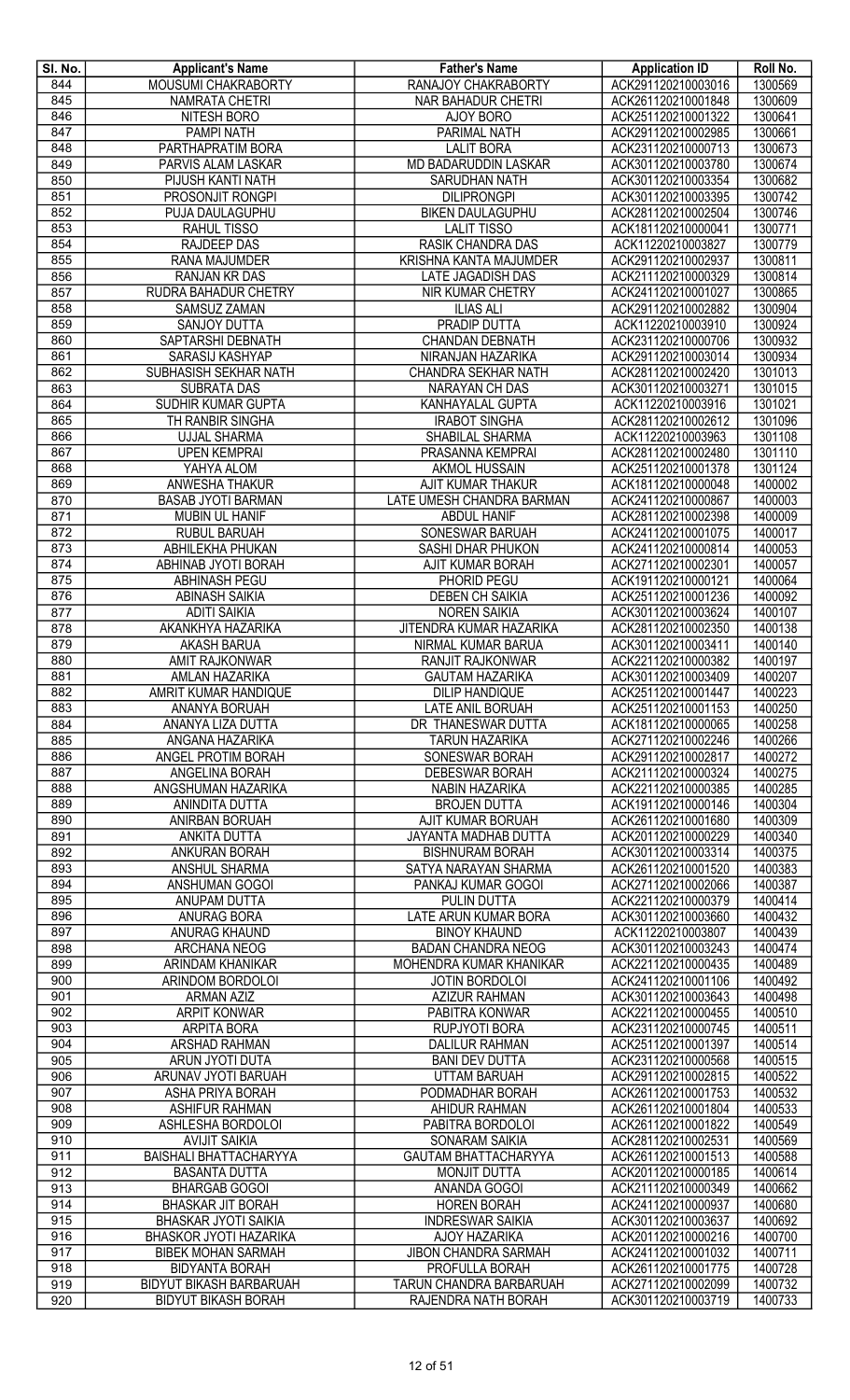| SI. No.          | <b>Applicant's Name</b>       | <b>Father's Name</b>         | <b>Application ID</b> | Roll No. |
|------------------|-------------------------------|------------------------------|-----------------------|----------|
| 921              | <b>BIJOY KUMAR BORUAH</b>     | KUSHRAM BORUAH               | ACK241120210000919    | 1400746  |
| 922              | <b>BISHAJIT SARMA BORUAH</b>  | RANJIT SARMA BORUAH          | ACK251120210001250    | 1400806  |
| 923              | <b>BISWADEEEP GOGOI</b>       | <b>LALIT CHANDRA GOGOI</b>   | ACK291120210003211    | 1400826  |
| 924              | <b>BISWAJIT HAZARIKA</b>      | <b>JOYRAM DAS</b>            | ACK271120210002329    | 1400834  |
| 925              | <b>BONDANA SAIKIA</b>         | <b>LATE BIKASH SAIKIA</b>    | ACK291120210002848    | 1400870  |
| 926              |                               |                              |                       |          |
|                  | <b>BUDHADEV MILI</b>          | <b>DINANATH MILI</b>         | ACK301120210003600    | 1400922  |
| 927              | CHANDAN JYOTI DUTTA           | PABITRA DUTTA                | ACK301120210003367    | 1400935  |
| 928              | CHANDAN JYOTI PATIR           | <b>CHAKBHAL PATIR</b>        | ACK251120210001197    | 1400936  |
| 929              | CHANDRAMIKA NEOG              | NIREN CHANDRA NEOG           | ACK301120210003601    | 1400947  |
| 930              | <b>CHEMANTA KHOUND</b>        | <b>BUDHESWAR KHOUND</b>      | ACK301120210003709    | 1400968  |
| 931              | <b>DEBASISH BORA</b>          | PRABHAT BORA                 | ACK301120210003379    | 1401080  |
| 932              | DEBASISH SONOWAL BORAH        | PULIN BORAH                  | ACK301120210003357    | 1401098  |
| 933              | DEVARUN JYOTI BARUAH          | <b>UTTAM BARUAH</b>          | ACK301120210003734    | 1401142  |
| 934              | <b>DEVASISH DUTTA</b>         | <b>BIRENDRA NATH DUTTA</b>   | ACK291120210002842    | 1401144  |
| 935              | <b>DHIRAJ SURI</b>            | PUSHNA SURI                  | ACK301120210003596    | 1401164  |
| 936              | <b>DHRUBA BORAH</b>           | <b>SIVA RAM BORAH</b>        | ACK291120210003051    | 1401168  |
| 937              |                               |                              |                       | 1401187  |
|                  | DHRUBAJYOTI PADUN             | <b>GOPINATH PADUN</b>        | ACK291120210002702    |          |
| 938              | DHRUBAJYOTI SAIKIA            | SADANANDA SAIKIA             | ACK301120210003592    | 1401188  |
| 939              | DIJU KUMAR BARO               | <b>SARBESWAR BARO</b>        | ACK301120210003705    | 1401229  |
| 940              | <b>DIMPOL KUMAR HAZARIKA</b>  | <b>DHIREN HAZARIKA</b>       | ACK231120210000636    | 1401258  |
| 941              | <b>DIPANKA DUTTA</b>          | <b>LOKENDRA NATH DUTTA</b>   | ACK291120210002876    | 1401277  |
| 942              | <b>DIPANKAR SAIKIA</b>        | DHIREN CHANDRA SAIKIA        | ACK241120210000824    | 1401297  |
| 943              | <b>DIPJYOTI SAIKIA</b>        | <b>LALIT SAIKIA</b>          | ACK251120210001394    | 1401316  |
| 944              | <b>DIPLOP BORA</b>            | <b>RAJEN BORA</b>            | ACK271120210002289    | 1401317  |
| 945              | ELIZA RANI GOGOI              | TARUN KUMAR GOGOI            | ACK261120210001605    | 1401369  |
| 946              | ELWIN ZOHMINGLIEN THANGJOM    | RALZOLIEN THANGZOM           | ACK291120210002813    | 1401370  |
| 947              | <b>FARUK AZIZ</b>             | <b>FAZAL ALI</b>             | ACK251120210001409    | 1401388  |
|                  |                               |                              |                       |          |
| 948              | <b>GAURAB SAIKIA</b>          | <b>ANUP SAIKIA</b>           | ACK11220210003791     | 1401399  |
| 949              | <b>GAURAV BORTHAKUR</b>       | <b>LATE MRIDUL BORTHAKUR</b> | ACK11220210003893     | 1401405  |
| 950              | <b>GEETASHREE BORAH</b>       | <b>KOLAI BORAH</b>           | ACK301120210003540    | 1401433  |
| 951              | <b>GOURAB PRAKASH BORUAH</b>  | MITHARAM BORUAH              | ACK291120210003158    | 1401486  |
| 952              | <b>GOURI SANKAR BHUYAN</b>    | LT PRADIP BHUYAN             | ACK241120210000859    | 1401492  |
| 953              | <b>GOURI SANKAR BORDOLOI</b>  | <b>BINDESWAR BORDOLOI</b>    | ACK11220210003905     | 1401493  |
| 954              | <b>GYAN DEORI</b>             | <b>DILIP KUMAR DEORI</b>     | ACK251120210001353    | 1401502  |
| 955              | <b>GYANDEEP RAJKHOWA</b>      | <b>GOBIN RAJKHOWA</b>        | ACK271120210002131    | 1401508  |
| 956              | <b>HARICHARAN BHUMIJ</b>      | <b>CHANDAN BHUMIJ</b>        | ACK241120210000949    | 1401515  |
| 957              | HIMANGSHU DUTTA               | <b>ATUL DUTTA</b>            | ACK241120210000911    | 1401548  |
| 958              | <b>HIRAK JYOTI MAHANTA</b>    | <b>SARAT MAHANTA</b>         | ACK271120210002300    | 1401566  |
|                  |                               |                              |                       |          |
| 959              | HIROK JYOTI KHOUND            | NOBIN KHOUND                 | ACK241120210000856    | 1401573  |
| 960              | <b>INDRANI PHUKAN</b>         | <b>SASHI DHAR PHUKAN</b>     | ACK261120210001890    | 1401599  |
| 961              | <b>ISHITA DAS</b>             | <b>AMALENDU DAS</b>          | ACK291120210003121    | 1401613  |
| 962              | <b>JANU JUGAL BARUAH</b>      | <b>BISWA BHUSAN BARUAH</b>   | ACK221120210000380    | 1401645  |
| 963              | <b>JASHIM UDDIN AHMED</b>     | RUKUN UDDIN AHMED            | ACK241120210000803    | 1401646  |
| 964              | JAYANTAJIT BORAH              | PROFULLA BORAH               | ACK181120210000072    | 1401659  |
| 965              | JOYSHREE KONWAR               | LATE AKAN KONWAR             | ACK281120210002692    | 1401724  |
| 966              | <b>JUN JYOTI SAIKIA</b>       | <b>KHOGEN SAIKIA</b>         | ACK271120210002263    | 1401740  |
| 967              | <b>JURI BURAGOHAIN</b>        | <b>LAKHEN BURAGOHAIN</b>     | ACK211120210000347    | 1401750  |
| 968              | <b>JURI DOLEY</b>             | <b>BASARAM DOLEY</b>         | ACK251120210001294    | 1401751  |
| 969              | <b>JYOTISMAN DUTTA</b>        | SURENDRA NATH DUTTA          | ACK241120210001055    | 1401799  |
| $\overline{970}$ | <b>KABERI BHARALI</b>         | PADMA BHARALI                | ACK251120210001359    | 1401811  |
| 971              |                               | <b>MRIGEN CHANDRA DAS</b>    | ACK261120210001866    | 1401820  |
|                  | <b>KABITA DAS</b>             |                              |                       |          |
| 972              | KAILASH KARMAKAR              | RATAN KARMAKAR               | ACK301120210003663    | 1401834  |
| 973              | KARISHMA BHARADWAJ            | ATUL CHNADRA DUTTA           | ACK11220210003856     | 1401883  |
| 974              | KARTIK KAMAL SAIKIA           | KRISHNA KAMAL SAIKIA         | ACK251120210001332    | 1401893  |
| 975              | KAUSHIK BURAGOHAIN            | <b>CHANDAN BURAGOHAIN</b>    | ACK301120210003291    | 1401909  |
| 976              | KIRTI KAMAL SAIKIA            | KRISHNA KAMAL SAIKIA         | ACK261120210001825    | 1401937  |
| 977              | KIYANKA DUTTA                 | <b>MAKHAN DUTTA</b>          | ACK301120210003247    | 1401941  |
| 978              | KONGKONA SARMAH               | PRABIN CHANDRA SARMAH        | ACK291120210003165    | 1401947  |
| 979              | KUBAD AHMED CHOUDHURY         | MORTUZA HUSSAIN CHOUDHURY    | ACK301120210003432    | 1401997  |
| 980              | KUMAR NIROJ JYOTI GOGOI       | ROMEN KUMAR GOGOI            | ACK221120210000402    | 1402003  |
| 981              | LAKSHYAJEET GOGOI             | BEDANTA PRAKASH GOGOI        | ACK251120210001207    | 1402024  |
| 982              | <b>LEENA DOLEY</b>            | SURJYA KANTA DOLEY           | ACK211120210000342    | 1402034  |
| 983              | <b>MADHU KAKOTY</b>           | <b>JUGAL CHANDRA KAKOTY</b>  | ACK251120210001459    | 1402072  |
| 984              | MADHURYA MOHAN HAZARIKA       | CHIDANANDA HAZARIKA          | ACK251120210001405    | 1402090  |
|                  |                               |                              |                       |          |
| 985              | MAHMUDA MODNI KHATUN          | <b>ABDUL MOTLIB</b>          | ACK281120210002344    | 1402104  |
| 986              | MANAB JYOTI GOGOI             | <b>GHANA KANTA GOGOI</b>     | ACK261120210001903    | 1402124  |
| 987              | <b>MANASH BORPATRA GOHAIN</b> | DHONIRAM BORPATRA GOHAIN     | ACK261120210001701    | 1402138  |
| 988              | <b>MANASH PROTIM CHUTIA</b>   | <b>MANIK CHUTIA</b>          | ACK291120210003053    | 1402170  |
| 989              | <b>MANASH PROTIM DAS</b>      | <b>BONSHI DAS</b>            | ACK301120210003595    | 1402171  |
| 990              | MANISHA PRIYAM GOSWAMI        | LT HEM CH GOSWAMI            | ACK241120210001030    | 1402195  |
| 991              | MEENAKSHI BORGOHAIN           | <b>DIMBESWAR BORGOHAIN</b>   | ACK291120210003088    | 1402259  |
| 992              | MONOJ KUMAR LEKHARU           | PARAMANANDA LEKHARU          | ACK261120210001588    | 1402371  |
| 993              | MOUCHUMI KHAKHLARI            | <b>GHANASHYAM KHAKHLARI</b>  | ACK281120210002560    | 1402392  |
| 994              | MREGOSREE HAZARIKA            | <b>BIBUL HAZARIKA</b>        | ACK221120210000372    | 1402420  |
| 995              | MRIDU PABAN MAHANTA           | NABA KANTA MAHANTA           | ACK281120210002363    | 1402422  |
|                  |                               |                              |                       |          |
| 996              | MRIDUL KUMAR NATH             | JITENDRA KUMAR NATH          | ACK291120210003162    | 1402427  |
| 997              | <b>MRIGANKA HAZARIKA</b>      | RANA PRASAD HAZARIKA         | ACK221120210000536    | 1402443  |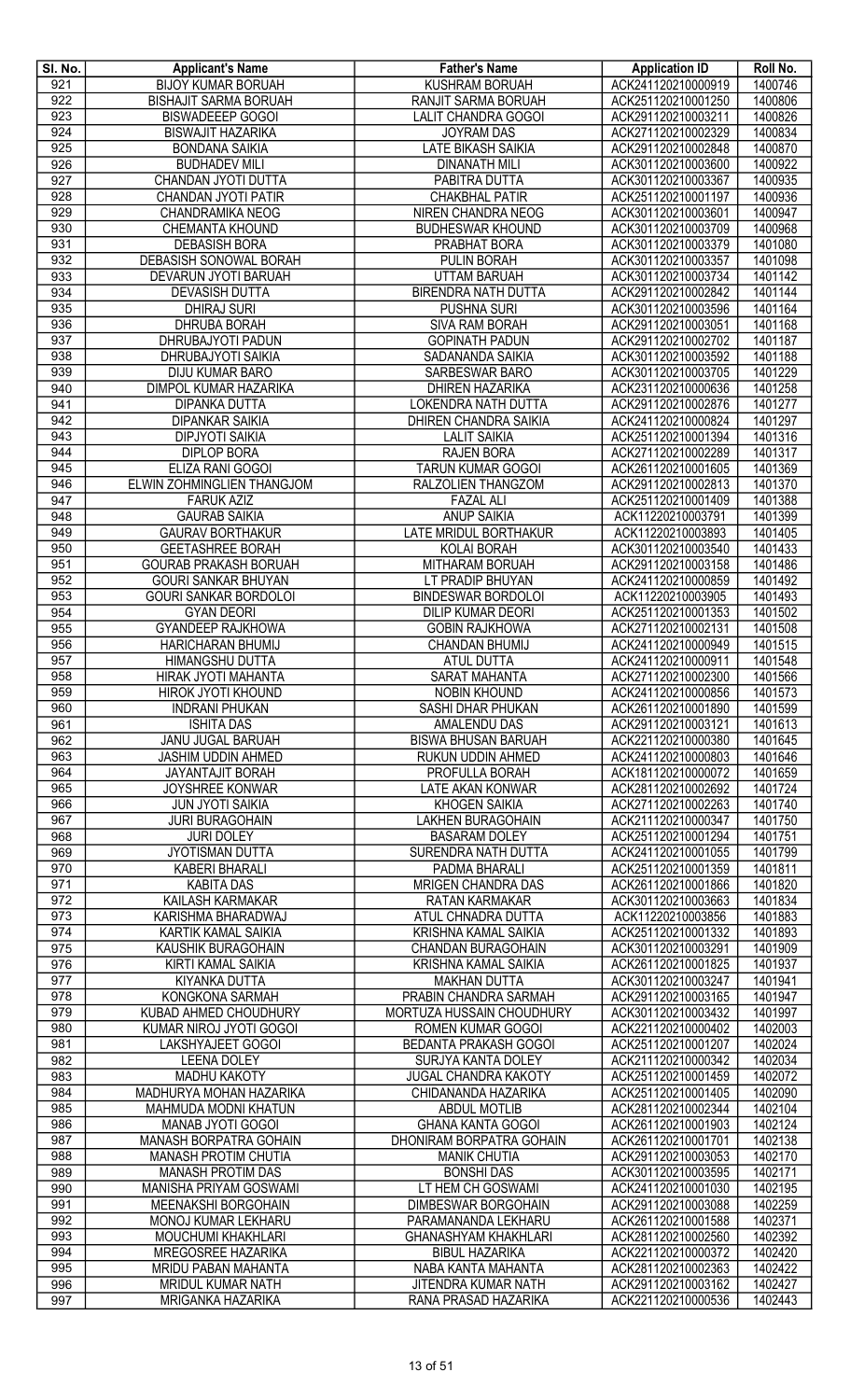| SI. No.      | <b>Applicant's Name</b>                          | <b>Father's Name</b>                                     | <b>Application ID</b>                    | Roll No.           |
|--------------|--------------------------------------------------|----------------------------------------------------------|------------------------------------------|--------------------|
| 998          | <b>MRINAL GOGOI</b><br><b>MRINAL KUMAR BORAH</b> | <b>DILIP GOGOI</b>                                       | ACK281120210002613                       | 1402451            |
| 999<br>1000  | MRITYUNJAY BHARALI                               | KHOGESWAR BORAH<br><b>KSHETRA DHAR BHARALI</b>           | ACK251120210001336<br>ACK291120210003102 | 1402453<br>1402471 |
| 1001         | MUKUNDA MADHAB RAJKHOWA                          | <b>DIMBESWAR RAJKHOWA</b>                                | ACK251120210001259                       | 1402478            |
| 1002         | MUKUNDA MADHAV CHANGMAI                          | <b>BHULA CHANGMAI</b>                                    | ACK241120210000845                       | 1402479            |
| 1003         | <b>NABAJIT</b>                                   | <b>THANJON LANGTHASA</b>                                 | ACK291120210002863                       | 1402513            |
| 1004         | NAMRATA BORAH                                    | <b>ACHYUT BORAH</b>                                      | ACK251120210001178                       | 1402546            |
| 1005         | NANDITA KONWAR                                   | <b>HAREN KONWAR</b>                                      | ACK281120210002550                       | 1402554            |
| 1006         | NATRA KAMAL HAZARIKA                             | <b>BOLO RAM HAZARIKA</b>                                 | ACK281120210002430                       | 1402566            |
| 1007         | NAVAJYOTI BORA                                   | NILAKANTA BORA                                           | ACK251120210001193                       | 1402567            |
| 1008         | NAYAN MONI BARUAH                                | <b>JITEN BARUAH</b>                                      | ACK221120210000431                       | 1402582            |
| 1009<br>1010 | <b>NAYAN VERMA</b><br>NILAKSHI DAS               | <b>ANJIT VERMA</b><br>PULIN CHANDRA DAS                  | ACK301120210003378<br>ACK301120210003341 | 1402585<br>1402663 |
| 1011         | NILOTPAL SHYAM                                   | RATHINDRA NATH SHYAM                                     | ACK301120210003519                       | 1402679            |
| 1012         | NISHANT KASHYAP                                  | RAJENDRA PRASAD GUPTA                                    | ACK261120210001787                       | 1402704            |
| 1013         | NOBIN CHANDRA PANGING                            | <b>BOGIRAM PANGING</b>                                   | ACK261120210001948                       | 1402725            |
| 1014         | NOMURAM DOLEY                                    | <b>SAGAR DOLEY</b>                                       | ACK11220210003941                        | 1402728            |
| 1015         | NONDITA DUTTA                                    | LATE MOHENDRA KUMAR DUTTA                                | ACK271120210002031                       | 1402730            |
| 1016         | PALASH PRATIM SHYAM                              | ANANTA SHYAM                                             | ACK291120210003115                       | 1402764            |
| 1017         | PALLABI BORAH                                    | <b>GUNESWAR BORAH</b>                                    | ACK281120210002506                       | 1402784            |
| 1018         | PARISMITA SAIKIA                                 | <b>GIRIDHAR SAIKIA</b>                                   | ACK241120210001053                       | 1402891<br>1402920 |
| 1019<br>1020 | PARTHA PROTIM HAZARIKA                           | <b>SUBASH HAZARIKA</b><br><b>BIPUL CHANDRA KAKOTY</b>    | ACK291120210003107<br>ACK211120210000280 | 1402921            |
| 1021         | PARTHA PROTIM KAKOTY<br>PENAZ RAHMAN             | <b>MIZANUR RAHMAN</b>                                    | ACK251120210001333                       | 1402939            |
| 1022         | PINAK PANI BARUAH                                | CHITTARANJAN BARUAH                                      | ACK11220210003835                        | 1402944            |
| 1023         | PINAK PANI SAIKIA                                | ANIL KUMAR SAIKIA                                        | ACK251120210001319                       | 1402945            |
| 1024         | PINKU DUTTA                                      | <b>LATE NAREN DUTTA</b>                                  | ACK241120210000961                       | 1402952            |
| 1025         | PRAGYAN JYOTI BORAH                              | DEEPAK KUMAR BORAH                                       | ACK271120210001980                       | 1403041            |
| 1026         | PRANABJYOTI LAHON                                | JADAV CHANDRA LAHON                                      | ACK241120210001017                       | 1403056            |
| 1027         | PRARTHANA BORTAMULY                              | PRASANTA BORTAMULY                                       | ACK221120210000404                       | 1403119            |
| 1028<br>1029 | PRATIKSHYA KUMARI BORAH                          | DR SURENDRA NATH BORAH                                   | ACK231120210000659                       | 1403143            |
| 1030         | PRATYUSH KUMAR NEOG<br>PRAVANGKAR BORUAH         | <b>ANADOR NEOG</b><br><b>BOGIRAM BORUAH</b>              | ACK251120210001269<br>ACK231120210000580 | 1403146<br>1403147 |
| 1031         | PREETIPUJA KASHYAP                               | ALOCK KUMAR BORA                                         | ACK231120210000564                       | 1403155            |
| 1032         | PRITI BANDANA KONWAR                             | LALIT CHANDRA KONWAR                                     | ACK301120210003422                       | 1403182            |
| 1033         | PRIYAKSHI GOGOI                                  | <b>MRIDUL KUMAR GOGOI</b>                                | ACK301120210003775                       | 1403216            |
| 1034         | PRIYAMBI SAIKIA                                  | HARENDRA NATH SAIKIA                                     | ACK291120210002736                       | 1403228            |
| 1035         | PRIYAMPREE DUTTA                                 | <b>DHRUBA DUTTA</b>                                      | ACK291120210002769                       | 1403231            |
| 1036         | PRIYANKA DUTTA                                   | PRODIP DUTTA                                             | ACK221120210000507                       | 1403253            |
| 1037         | PRIYANKA PEGU                                    | <b>DULESWAR PEGU</b>                                     | ACK291120210003155                       | 1403273            |
| 1038<br>1039 | PRIYANKU PROTIM BORAH<br>PRIYASHREE GOGOI        | RAJENDRA NATH BORAH<br><b>JITEN GOGOI</b>                | ACK251120210001143<br>ACK301120210003316 | 1403294<br>1403300 |
| 1040         | PROBHAT KALITA                                   | <b>MANURAM KALITA</b>                                    | ACK301120210003636                       | 1403304            |
| 1041         | PROTYUSH HAZARIKA                                | MADHAB HAZARIKA                                          | ACK241120210001019                       | 1403332            |
| 1042         | PULAKESH SAIKIA                                  | PRADIP SAIKIA                                            | ACK281120210002684                       | 1403365            |
| 1043         | PULOK GOGOI                                      | <b>NONI GOGOI</b>                                        | ACK251120210001463                       | 1403369            |
| 1044         | <b>PUNAM SONOWAL</b>                             | <b>RANJIT SONOWAL</b>                                    | ACK301120210003571                       | 1403373            |
| 1045         | RABIRAJ LAHON                                    | <b>JADAV LAHON</b>                                       | ACK231120210000682                       | 1403405            |
| 1046         | RAGHAV SAIKIA                                    | <b>GUNIN SAIKIA</b>                                      | ACK251120210001421                       | 1403411            |
| 1047<br>1048 | RAJ SAIKIA<br>RAJDEEP KALITA                     | <b>HEM CHANDRA SAIKIA</b><br><b>DILIP KALITA</b>         | ACK301120210003644<br>ACK251120210001312 | 1403430<br>1403454 |
| 1049         | <b>RAJIV GOSWAMI</b>                             | <b>ROBIN GOSWAMI</b>                                     | ACK291120210002980                       | 1403463            |
| 1050         | <b>RAKESH BORAH</b>                              | <b>ROMEN BORAH</b>                                       | ACK11220210003857                        | 1403477            |
| 1051         | <b>RAKTIM DAS</b>                                | <b>LOSON DAS</b>                                         | ACK251120210001124                       | 1403484            |
| 1052         | RHITTICK KASHYAP                                 | PANCHANAN BORTHAKUR                                      | ACK11220210003792                        | 1403556            |
| 1053         | RICHA SARMAH                                     | MUHI KANTA SARMAH                                        | ACK271120210002028                       | 1403562            |
| 1054         | <b>RIMLI BORAH</b>                               | <b>KIRAN BORAH</b>                                       | ACK221120210000389                       | 1403587            |
| 1055<br>1056 | RIPSITA PHUKAN<br>RITTIK SHARMA BHARDWAJ         | PRASANTA PHUKAN<br><b>ASHOK SHARMA</b>                   | ACK261120210001765<br>ACK231120210000631 | 1403610<br>1403639 |
| 1057         | RITUPURNA SAIKIA                                 | <b>JOGENDRA NATH SAIKIA</b>                              | ACK241120210000977                       | 1403663            |
| 1058         | <b>RIZWAN ISLAM</b>                              | SAZIDUL ISLAM                                            | ACK291120210003098                       | 1403680            |
| 1059         | ROKTIM RANJAN BHUYAN                             | JATINDRA NATH BHUYAN                                     | ACK271120210002314                       | 1403695            |
| 1060         | <b>RUNJUN GOGOI</b>                              | <b>JOGEN CHANDRA GOGOI</b>                               | ACK301120210003579                       | 1403728            |
| 1061         | SAMOR JYOTI DUTTA                                | <b>JADAV DUTTA</b>                                       | ACK271120210002075                       | 1403806            |
| 1062         | SANDIPON GARG                                    | <b>BIJU MOHAN BORTHAKUR</b>                              | ACK231120210000633                       | 1403823            |
| 1063         | <b>SANJIB PEGU</b>                               | LATE BHADRESWAR PEGU                                     | ACK221120210000527                       | 1403864            |
| 1064<br>1065 | SANTANU NANDAN BORBORA<br>SAPNA MAYURI BORAH     | <b>GHANAKANTA BORBORAH</b><br><b>BIREN CHANDRA BORAH</b> | ACK261120210001849<br>ACK281120210002487 | 1403890<br>1403893 |
| 1066         | <b>SARANGA PANI BORAH</b>                        | RAJIB KUMAR BORAH                                        | ACK301120210003302                       | 1403900            |
| 1067         | SARMISTHA KASHYAP                                | CHIRANJIB PACHANI                                        | ACK261120210001727                       | 1403912            |
| 1068         | SHASHANKA SHYAM                                  | <b>HUBON SHYAM</b>                                       | ACK291120210002705                       | 1403984            |
| 1069         | SHITOSHNA BORUAH                                 | MRIDU PABAN BORUAH                                       | ACK281120210002622                       | 1404005            |
| 1070         | SHOUROV JYOTI BORAH                              | RAJANI KANTA BORAH                                       | ACK241120210001004                       | 1404009            |
| 1071         | SHRUTIRUPA BORAH                                 | <b>GUNADHAR BORAH</b>                                    | ACK281120210002561                       | 1404016            |
| 1072         | SHUSHANTA MEDAK                                  | <b>THOGIRAM MEDAK</b>                                    | ACK201120210000263                       | 1404019            |
| 1073<br>1074 | SHYAMOLI CHETIA<br>SIDHARTHA SANKAR BORA         | <b>KUKIL CHETIA</b><br>PRAFULLA CHANDRA BORA             | ACK251120210001290<br>ACK291120210003178 | 1404033<br>1404048 |
|              |                                                  |                                                          |                                          |                    |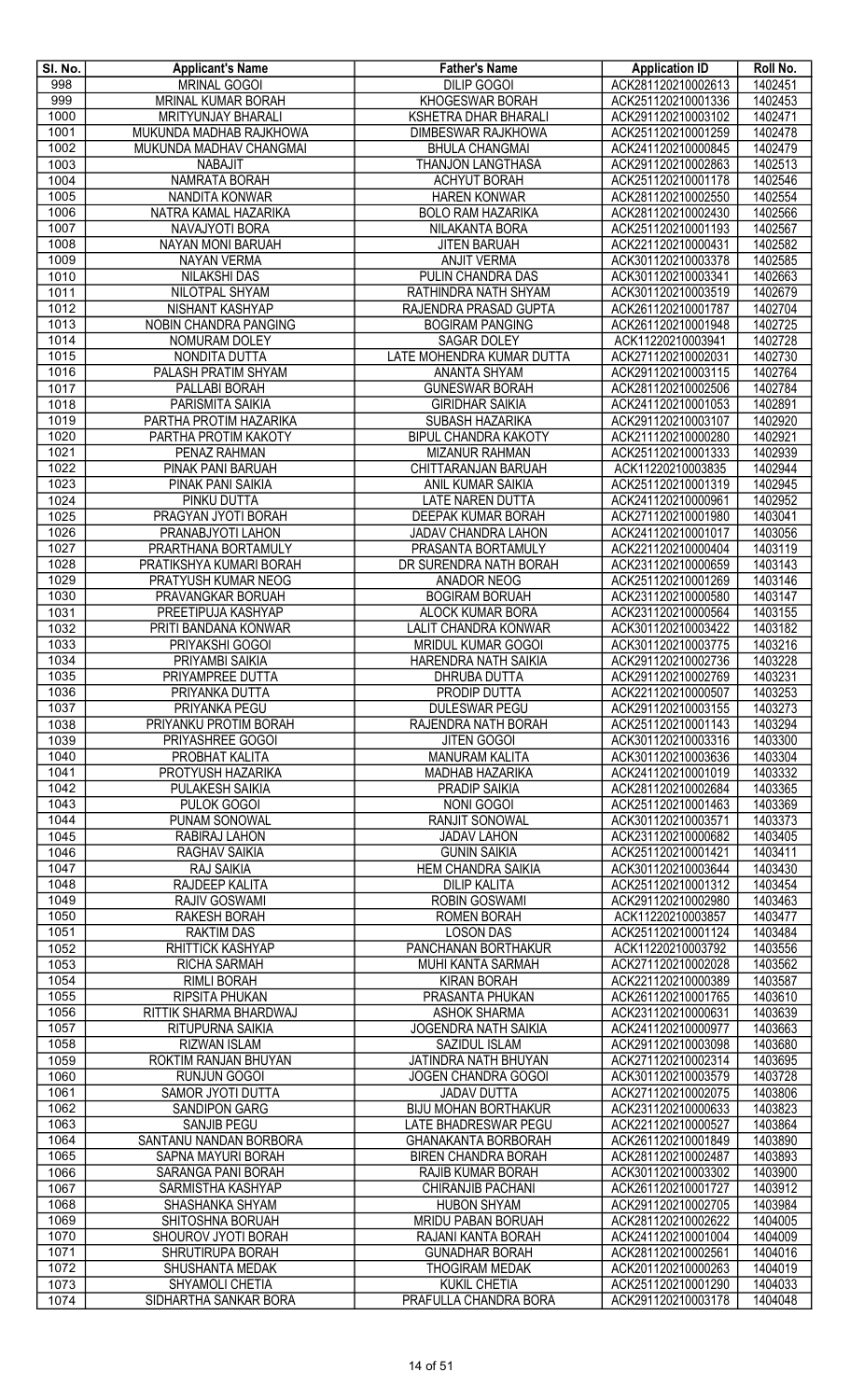| SI. No. | <b>Applicant's Name</b>       | <b>Father's Name</b>          | <b>Application ID</b> | Roll No. |
|---------|-------------------------------|-------------------------------|-----------------------|----------|
| 1075    | SIDHARTHA SANKAR SAIKIA       | <b>SUREN CHANDRA SAIKIA</b>   | ACK251120210001275    | 1404049  |
| 1076    | <b>SIKHA PATRA</b>            | <b>BIPIN CHANDRA PATRA</b>    | ACK251120210001119    | 1404054  |
| 1077    | SNEHOMOY ANUBHAB SAIKIA       | <b>MANIK SAIKIA</b>           | ACK281120210002510    | 1404099  |
| 1078    | SNIGDHA BURAGOHAIN            | <b>BIPUL BURAGOHAIN</b>       | ACK241120210001049    | 1404101  |
| 1079    | SNIGDHA MEDHI                 | JITU KUMAR MEDHI              | ACK241120210001013    | 1404104  |
| 1080    | SOUROBH BORDOLOI              | <b>BADAN BORDOLOI</b>         | ACK221120210000450    | 1404132  |
| 1081    | SRISTI GOGOI                  | <b>HARESWAR GOGOI</b>         | ACK261120210001891    | 1404145  |
| 1082    | SUBHAM MAZUMDER               | SWAPAN KUMAR MAZUMDER         | ACK241120210000979    | 1404157  |
| 1083    | SUBHAS SARMAH                 | <b>SUSIL SARMAH</b>           | ACK281120210002537    | 1404159  |
| 1084    | SUDIPTA KHOUND                | <b>GOLOK CHANDRA KHOUND</b>   | ACK281120210002498    | 1404192  |
| 1085    | SUDIPTA SANKAR BORA           | RATNESWAR BORA                | ACK251120210001490    | 1404196  |
| 1086    | <b>SUMITA DUARA</b>           | CHANDAN BARAN DOWERAH         | ACK241120210001018    | 1404233  |
| 1087    | <b>SUNNY GOGOI</b>            | <b>TANKESWAR GOGOI</b>        | ACK251120210001413    | 1404255  |
| 1088    | <b>SURESH MAHLI</b>           | <b>BIRBAL MAHLI</b>           | ACK271120210002167    | 1404290  |
| 1089    | SUSHANTA SAIKIA               | <b>PRODIP SAIKIA</b>          | ACK301120210003483    | 1404297  |
| 1090    | SUTRISHNA BORDOLOI            | AJIT KUMAR BORDOLOI           | ACK231120210000732    | 1404321  |
| 1091    | <b>SWAGOT PROBIN SAIKIA</b>   | PROBIN CHANDRA SAIKIA         | ACK11220210003946     | 1404327  |
| 1092    | <b>SWATI BARUAH</b>           | PRANAB PRASAD BARUAH          | ACK11220210003832     | 1404352  |
| 1093    | <b>TONMOY LOCHAN DUTTA</b>    | RAJIB LOCHAN DUTTA            | ACK241120210000886    | 1404415  |
| 1094    | <b>TRAILOKYA ORAON</b>        | AJIT KUMAR ORAON              | ACK271120210002062    | 1404423  |
| 1095    | TRIDIBESH KUMAR BORAH         | <b>GIRISH KUMAR BORAH</b>     | ACK221120210000546    | 1404433  |
| 1096    | TRINAYAN GOSWAMI              | MUKTI NATH GOSWAMI            | ACK11220210003865     | 1404446  |
| 1097    | <b>TULIP DUTTA</b>            | RUPAK DUTTA                   | ACK261120210001910    | 1404466  |
| 1098    | UDDIPTA NARAYAN KAWSHIK       | LATE BIRINCHI KUMAR BARUAH    | ACK281120210002453    | 1404480  |
| 1099    | <b>UDIPTA PRAN DAS</b>        | SUSHIL KUMAR DAS              | ACK261120210001887    | 1404488  |
| 1100    | UTTARAN SARMAH                | LATE POBITRA SARMAH           | ACK291120210002742    | 1404540  |
| 1101    | <b>VICKY KARMAKAR</b>         | <b>BIJAN KARMAKAR</b>         | ACK301120210003238    | 1404545  |
| 1102    | <b>VISHAAL BARUAH</b>         | CHANDAN BARUAH                | ACK231120210000647    | 1404556  |
| 1103    | <b>WAHIDUR RAHMAN</b>         | <b>SAHIDUR RAHMAN</b>         | ACK231120210000719    | 1404561  |
| 1104    | <b>ZEENAT PARVIN</b>          | <b>AZIZUR RAHMAN</b>          | ACK301120210003609    | 1404578  |
| 1105    | <b>BISWAJIT GOYARY</b>        | <b>SAILEN GOYARY</b>          | ACK11220210003950     | 1500002  |
| 1106    | ADRIL BASUMATARY              | <b>BIJEN BASUMATARY</b>       | ACK211120210000276    | 1500009  |
| 1107    | <b>BIRAL KUMAR BRAHMA</b>     | CHANDESWAR BRAHMA             | ACK241120210000813    | 1500048  |
| 1108    | <b>DWITUN BASUMATARY</b>      | <b>BICHAN BASUMATARY</b>      | ACK261120210001660    | 1500095  |
| 1109    | KHUNGUR RAJ BASUMATARY        | <b>BIJOY BASUMATARY</b>       | ACK241120210000908    | 1500158  |
| 1110    | KUNAL KANTI BORO              | <b>BANESWAR BORO</b>          | ACK301120210003263    | 1500164  |
| 1111    | NABA KUMAR BORO               | <b>GUNESWAR BORO</b>          | ACK261120210001548    | 1500202  |
| 1112    | <b>NAYAN JYOTI DAS</b>        | ATUL CHANDRA DAS              | ACK281120210002385    | 1500208  |
| 1113    | NILIM JYOTI DAS               | <b>MANI KANTA DAS</b>         | ACK251120210001342    | 1500216  |
| $1114$  | PALLAB CHOUDHURY              | <b>BHANU SANKAR CHOUDHURY</b> | ACK251120210001113    | 1500223  |
| 1115    | <b>ABDUL MUKIT</b>            | <b>ABDUS SALAM</b>            | ACK171120210000008    | 1600013  |
| 1116    | <b>AHMAD SAADIQ</b>           | <b>MD BASIR AHMAD</b>         | ACK261120210001554    | 1600046  |
| 1117    | <b>AKASH SINHA</b>            | <b>KULO CHANDRA SINHA</b>     | ACK291120210002795    | 1600049  |
| 1118    | ANANDA SWARUP                 | KSHITISH CHANDRA SARKAR       | ACK291120210002966    | 1600068  |
| 1119    | ANANDANYLOY                   | KSHITISH CHANDRA SARKAR       | ACK291120210002901    | 1600069  |
| 1120    | AYUSHI KALWAR                 | LAKSHMI NIWAS KALWAR          | ACK291120210003023    | 1600124  |
| 1121    | <b>BISWADEEP DAS</b>          | <b>BIDHAN DAS</b>             | ACK291120210003196    | 1600172  |
| 1122    | <b>DEBAJIT DAS</b>            | DULU RANJAN DAS               | ACK271120210002222    | 1600192  |
| 1123    | <b>DIPANKAR BORAH</b>         | DIJENDRA NATH BORAH           | ACK11220210003840     | 1600228  |
| 1124    | <b>FAYEZ AHMED</b>            | <b>MD ABDUS SALAM</b>         | ACK261120210001673    | 1600240  |
| 1125    | <b>HILLOL CHAKRABORTY</b>     | LATE HIRANMOY CHAKRABORTY     | ACK281120210002392    | 1600269  |
| 1126    | HIRAKJYOTI NATH               | HAR KUMAR NATH                | ACK301120210003261    | 1600272  |
| 1127    | <b>JIRJAR RONGPI</b>          | LT SONGBOR RONGPI             | ACK271120210002034    | 1600309  |
| 1128    | KALLOL ROY                    | <b>KRIPESH RANJAN ROY</b>     | ACK291120210002708    | 1600328  |
| 1129    | KAMRUZZAMAN CHOUDHURY         | ATIQUR RAHMAN CHOUDHURY       | ACK11220210003962     | 1600331  |
| 1130    | KHALIL AHMED MAZARBHUIYA      | LATE ABDUL MONNAF MAZARBHUIYA | ACK251120210001295    | 1600339  |
| 1131    | KISHOR RANJAN DAS             | KRISHNA GOPAL DAS             | ACK251120210001443    | 1600345  |
| 1132    | <b>MANOB ROY</b>              | MONOJ KUMAR ROY               | ACK251120210001438    | 1600379  |
| 1133    | MD MAQBUL TAPADAR             | ABDUL MUKIT TAPADAR           | ACK291120210002851    | 1600405  |
| 1134    | <b>MINAKSHI BARI</b>          | RAJENDRA PRASAD BARI          | ACK301120210003294    | 1600418  |
| 1135    | <b>MITHUN NANDI</b>           | <b>UMESH NANDI</b>            | ACK281120210002641    | 1600431  |
| 1136    | PALLABI ROY                   | <b>SUKANTI ROY</b>            | ACK261120210001530    | 1600502  |
| 1137    | <b>PRADIP DAS</b>             | <b>DEBENDRA DAS</b>           | ACK251120210001240    | 1600524  |
| 1138    | PRANJAL CHOUDHURY             | PRASANTA JYOTI CHOUDHURY      | ACK241120210000955    | 1600530  |
| 1139    | PRITAM DEY                    | <b>DILIP DEY</b>              | ACK181120210000098    | 1600541  |
| 1140    | PRITHISH CHANDRA NATH         | <b>SHUBASH NATH</b>           | ACK291120210003056    | 1600542  |
| 1141    | <b>RAJAT ROY</b>              | <b>RATAN ROY</b>              | ACK211120210000299    | 1600579  |
| 1142    | <b>SAMUJJAL DAS</b>           | <b>SAMIR KUMAR DAS</b>        | ACK171120210000032    | 1600666  |
| 1143    | SAYANI CHAKRABARTY            | AMAL CHAKRABARTY              | ACK281120210002397    | 1600696  |
| 1144    | SHIMUL BANIK                  | SUKHENDU BANIK                | ACK11220210003955     | 1600719  |
| 1145    | <b>SOURAV DAS</b>             | SUDHANGSHU DAS                | ACK261120210001821    | 1600741  |
| 1146    | <b>SUSHMITA DAS</b>           | PRASANTA KUMAR DAS            | ACK271120210001982    | 1600788  |
| 1147    | SWAPAN NAMASUDRA              | NOBODWIP NAMASUDRA            | ACK201120210000188    | 1600797  |
| 1148    | <b>TAPASH DEB</b>             | NARATTAM DEB                  | ACK271120210002106    | 1600818  |
| 1149    | DETSUNG KHUNGUR BASUMATARY    | <b>BINIL KUMAR BASUMATARY</b> | ACK181120210000087    | 1700004  |
| 1150    | <b>ACHINTA PRABHAB BORUAH</b> | <b>DINA NATH BORUAH</b>       | ACK281120210002346    | 1700030  |
| 1151    | <b>AISHANI KOCH</b>           | AMARSING KOCH                 | ACK251120210001363    | 1700036  |
|         |                               |                               |                       |          |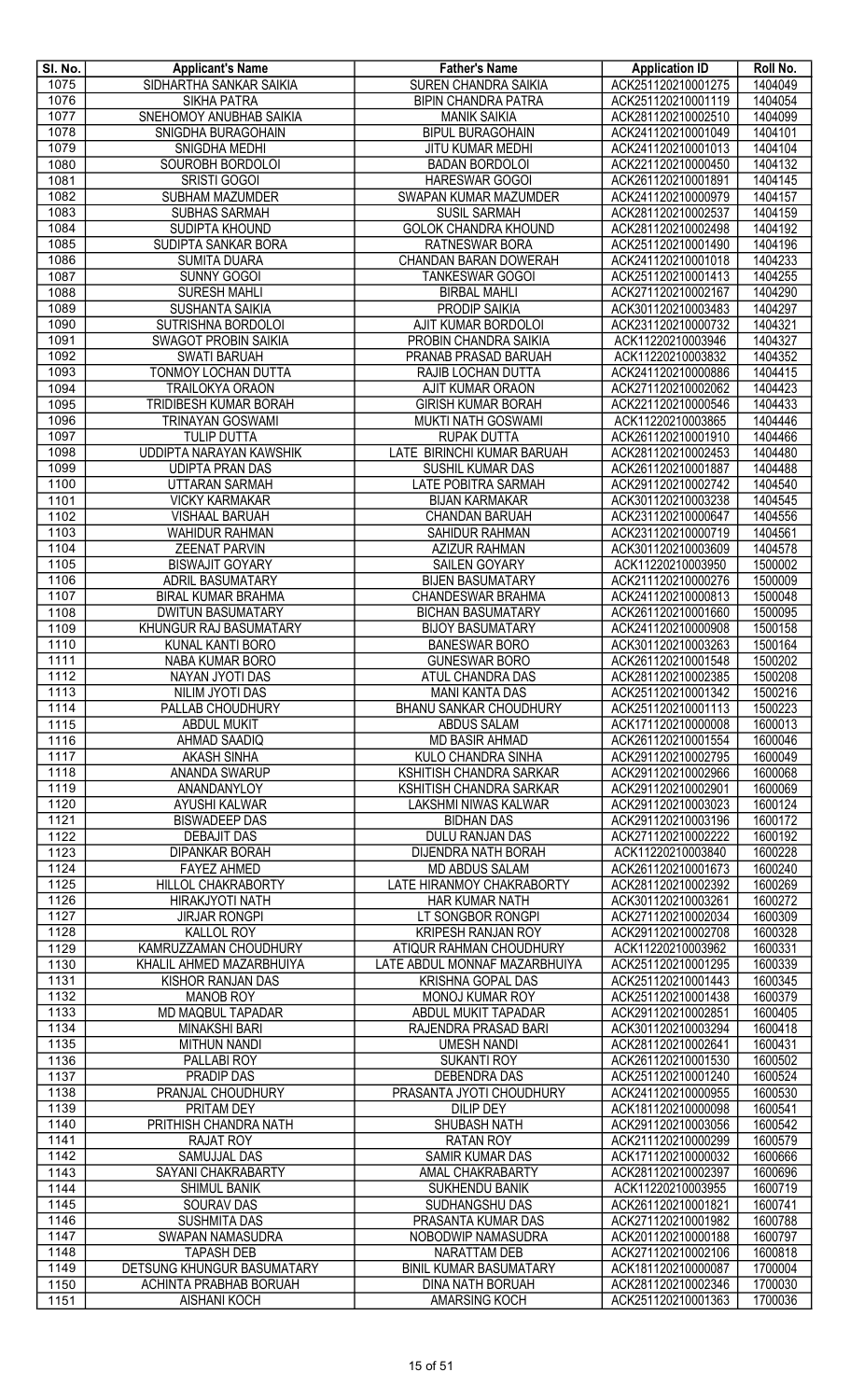| SI. No.             | <b>Applicant's Name</b>                           | <b>Father's Name</b>                                     | <b>Application ID</b>                    | Roll No.           |
|---------------------|---------------------------------------------------|----------------------------------------------------------|------------------------------------------|--------------------|
| 1152                | AISHWARYA KUMAR DAS                               | <b>TARUN KUMAR DAS</b>                                   | ACK261120210001653                       | 1700038            |
| 1153                | <b>AMRIT BARMAN</b>                               | <b>AMULLYA BARMAN</b>                                    | ACK291120210002798                       | 1700074            |
| 1154                | ARUNDHATI BASUMATARY                              | SHARANAN BASUMATARY                                      | ACK241120210000865                       | 1700144            |
| 1155                | <b>BABLU NATH</b>                                 | SANTOSH KUMAR NATH                                       | ACK231120210000789                       | 1700160            |
| 1156                | BIR BIRSA RAJ BIRAJ MARANDI                       | <b>RAJESH MARANDI</b>                                    | ACK281120210002386                       | 1700273            |
| $\frac{1157}{1157}$ | <b>BUBULI GOYARY</b>                              | DHANESWAR GOYARY                                         | ACK301120210003300                       | 1700324            |
| 1158<br>1159        | <b>CHANDRIKA DAS</b><br>DAVID DAIMALU BASUMATARY  | <b>TRAILAKYA KUMAR DAS</b><br><b>GUNESWAR BASUMATARY</b> | ACK291120210003223<br>ACK221120210000427 | 1700348<br>1700388 |
| 1160                | <b>DENGKHW BRAHMA</b>                             | <b>LAL MOHAN BRAHMA</b>                                  | ACK181120210000081                       | 1700427            |
| 1161                | <b>DIMASHA BRAHMA</b>                             | <b>DILIP KUMAR BRAHMA</b>                                | ACK261120210001645                       | 1700472            |
| 1162                | <b>DIPJYOTI DEBNATH</b>                           | NIRANJAN DEBNATH                                         | ACK241120210000841                       | 1700492            |
| 1163                | <b>DWITHUN WARY</b>                               | <b>UKIL CHANDRA WARY</b>                                 | ACK261120210001561                       | 1700529            |
| 1164                | ERAGDAO BRAHMA                                    | TAPENDRA NATH BRAHMA                                     | ACK301120210003632                       | 1700544            |
| 1165                | KAMALESH CHANDRA PAUL                             | <b>KESHAB CHANDRA PAUL</b>                               | ACK301120210003747                       | 1700791            |
| 1166                | <b>KAUSTAV KASHYAP</b>                            | JAYANTA KR ROY                                           | ACK231120210000792                       | 1700807            |
| 1167                | <b>MAINA BASUMATARY</b>                           | <b>ISAHAC BASUMATARY</b>                                 | ACK231120210000593                       | 1700903            |
| 1168                | MUSUKHA BRAHMA                                    | <b>MANKESWAR BRAHMA</b>                                  | ACK271120210002259                       | 1701060            |
| 1169<br>1170        | <b>MWIKHWM NARZARY</b><br>NEWTON RAJBONGSHI       | LATE PRANAY NARZARY<br>MAHENDRA RAJBONGSHI               | ACK241120210001071<br>ACK281120210002424 | 1701065<br>1701117 |
| 1171                | NIJWM KUMAR BRAHMA                                | LATE RAMESWAR BRAHMA                                     | ACK281120210002569                       | 1701130            |
| 1172                | PHUL KHUNGUR BASUMATARY                           | PRADIP KHUNGUR BASUMATARY                                | ACK271120210002033                       | 1701207            |
| 1173                | PRASENJIT SAHA                                    | PARESH CH SAHA                                           | ACK301120210003687                       | 1701246            |
| 1174                | <b>RAJ BISWAS</b>                                 | <b>BABU BISWAS</b>                                       | ACK281120210002439                       | 1701333            |
| 1175                | RAJIB LOCHAN DEBNATH                              | RAKHAL CHANDRA DEBNATH                                   | ACK281120210002614                       | 1701342            |
| 1176                | <b>RAJU BISWAS</b>                                | <b>HARI BISWAS</b>                                       | ACK271120210002009                       | 1701349            |
| 1177                | <b>SAGAR NARZARY</b>                              | MANJOY NARZARY                                           | ACK291120210002958                       | 1701473            |
| 1178                | SANGRILA BRAHMA                                   | RAKHESWAR BRAHMA                                         | ACK261120210001675                       | 1701518            |
| 1179                | SIMA GOGOI                                        | <b>DEBENDRA NATH GOGOI</b>                               | ACK211120210000296                       | 1701589            |
| 1180<br>1181        | SUBRATA BARMAN<br>SUDIPTA BASUMATARY              | AMARENDRA BARMAN<br>DHARAM DHAR BASUMATARY               | ACK221120210000420<br>ACK231120210000613 | 1701624<br>1701639 |
| 1182                | SUNSUMAI BRAHMA                                   | DINABANDHU BRAHMA                                        | ACK231120210000588                       | 1701674            |
| 1183                | <b>SUSHANTA DAS</b>                               | NARESH CHANDRA DAS                                       | ACK261120210001672                       | 1701688            |
| 1184                | <b>TANUSHREE AHMED</b>                            | <b>BALARAM MANDAL</b>                                    | ACK261120210001776                       | 1701728            |
| 1185                | <b>VIVEK BRAHMA</b>                               | <b>GHANASHYAM BRAHMA</b>                                 | ACK251120210001128                       | 1701794            |
| 1186                | <b>HIMANKU NATH</b>                               | <b>SUREN NATH</b>                                        | ACK281120210002435                       | 1800001            |
| 1187                | PARTHA PROTIM BORA                                | <b>ARUN BORA</b>                                         | ACK271120210002243                       | 1800005            |
| 1188                | <b>ALANKAR BORAH</b>                              | LAKHYAJIT BORAH                                          | ACK271120210002308                       | 1800013            |
| 1189                | <b>ARYAN NATH</b>                                 | <b>RUPAI NATH</b>                                        | ACK181120210000104                       | 1800030            |
| 1190                | <b>BIDYACHARAN DOLEY</b><br><b>DEVAJIT DOLEY</b>  | JOGAESAR DOLEY<br><b>RAJU DOLEY</b>                      | ACK281120210002434                       | 1800055            |
| 1191<br>1192        | <b>HEMANTA PEGU</b>                               | <b>MONURAM PEGU</b>                                      | ACK251120210001292<br>ACK261120210001659 | 1800100<br>1800150 |
| 1193                | <b>JYOTISKA BHUYAN</b>                            | <b>BISTURAM BHUYAN</b>                                   | ACK261120210001572                       | 1800197            |
| 1194                | <b>KHIROD DOLEY</b>                               | <b>LATE DURGESWAR DOLEY</b>                              | ACK301120210003296                       | 1800215            |
| 1195                | <b>MANASH PROTIM BORAH</b>                        | <b>ARUN BORAH</b>                                        | ACK291120210003212                       | 1800246            |
| 1196                | <b>MONUJ KR NATH</b>                              | <b>DEBESWAR NATH</b>                                     | ACK241120210000997                       | 1800270            |
| 1197                | <b>MRINMOY SAIKIA</b>                             | <b>DEBAKANTA SAIKIA</b>                                  | ACK291120210003109                       | 1800280            |
| 1198                | PRATAS PROTIM BORA                                | SANTANU BORAH                                            | ACK251120210001374                       | 1800344            |
| 1199                | PRIYANKA HATIMATA                                 | PROFULLA HATIMATA                                        | ACK271120210001979                       | 1800351            |
| 1200                | SANTOSH KALITA                                    | PUNA RAM KALITA                                          | ACK251120210001380                       | 1800418            |
| 1201<br>1202        | SIMANTA MILI<br><b>TAPAS PROTIM BORAH</b>         | <b>BASANTA MILI</b><br>CHANDRA SEKHAR BORAH              | ACK11220210003855<br>ACK271120210002037  | 1800430<br>1800448 |
| 1203                | <b>TULIKA NATH</b>                                | <b>DINA KANTA NATH</b>                                   | ACK221120210000517                       | 1800455            |
| 1204                | <b>BIKASH JYOTI NATH</b>                          | HARINDRA MOHAN NATH                                      | ACK261120210001889                       | 1900004            |
| 1205                | FUJAIL UDDIN AHMED                                | KHABIRUDDIN AHMED                                        | ACK291120210002783                       | 1900009            |
| 1206                | MRIGANKA BARUAH                                   | <b>CHENIRAM BARUAH</b>                                   | ACK291120210002868                       | 1900016            |
| 1207                | MRINAL KUMAR RAI BARUAH                           | DAMBARUDHAR BARUAH                                       | ACK261120210001937                       | 1900017            |
| 1208                | <b>NIRUPAM DALAI</b>                              | PRAFULLA KUMAR DALAI                                     | ACK291120210002733                       | 1900022            |
| 1209                | <b>UDDHAV BARO</b>                                | HARENDRA BARO                                            | ACK11220210003935                        | 1900033            |
| 1210<br>1211        | <b>ABHILASH DAS</b>                               | RAJEN CH DAS                                             | ACK261120210001595                       | 1900054            |
| 1212                | AMARJYOTI DEKA<br><b>ANUPAM DAS</b>               | <b>MAHESWAR DEKA</b><br>SARAT CHANDRA DAS                | ACK301120210003266<br>ACK271120210002268 | 1900112<br>1900155 |
| 1213                | ANUPAM DEKA                                       | SARAT CH DEKA                                            | ACK291120210002765                       | 1900156            |
| 1214                | ANURAG SARMA                                      | KHAGENDRA NATH SARMAH                                    | ACK301120210003417                       | 1900162            |
| 1215                | ARUNIMA DEKA                                      | NIRON DEKA                                               | ACK251120210001154                       | 1900191            |
| 1216                | AYESHA ALAM SIDDIKA                               | <b>MD FAZIR ALI</b>                                      | ACK261120210001592                       | 1900209            |
| 1217                | <b>BHAGYASRI DEKA</b>                             | <b>BHUPEN CHANDRA DEKA</b>                               | ACK261120210001634                       | 1900263            |
| 1218                | BHASKARYYA DEKA                                   | NILA KANTA DEKA                                          | ACK241120210001015                       | 1900285            |
| 1219                | <b>BHOBARNOB PRATIM NATH</b>                      | <b>ROSE KUMAR NATH</b>                                   | ACK201120210000270                       | 1900296            |
| 1220                | <b>BHRIGU KUMAR DEKA</b>                          | <b>KARUNA DEKA</b>                                       | ACK281120210002664                       | 1900299            |
| 1221<br>1222        | <b>BHRIGU PHUKAN DEKA</b><br><b>BIDYUT SAIKIA</b> | <b>BALI RAM DEKA</b><br><b>JADAV SAIKIA</b>              | ACK301120210003309<br>ACK261120210001751 | 1900300<br>1900318 |
| 1223                | <b>BIJIT DEKA</b>                                 | MANORANJAN DEKA                                          | ACK251120210001144                       | 1900322            |
| 1224                | <b>BIJIT DEKA</b>                                 | <b>GHANASHYAM DEKA</b>                                   | ACK11220210003966                        | 1900323            |
| 1225                | <b>BIKASH SAHARIA</b>                             | PHANIDHAR SAHARIA                                        | ACK261120210001970                       | 1900330            |
| 1226                | <b>BIKI CHAKRABORTY</b>                           | <b>BINOY CHAKRABORTY</b>                                 | ACK261120210001946                       | 1900333            |
| 1227                | <b>BIPLAB JYOTI NATH</b>                          | <b>JALTI RAM NATH</b>                                    | ACK211120210000336                       | 1900350            |
| 1228                | CHANDRA KAMAL SAIKIA                              | <b>BABUL SAIKIA</b>                                      | ACK291120210002762                       | 1900386            |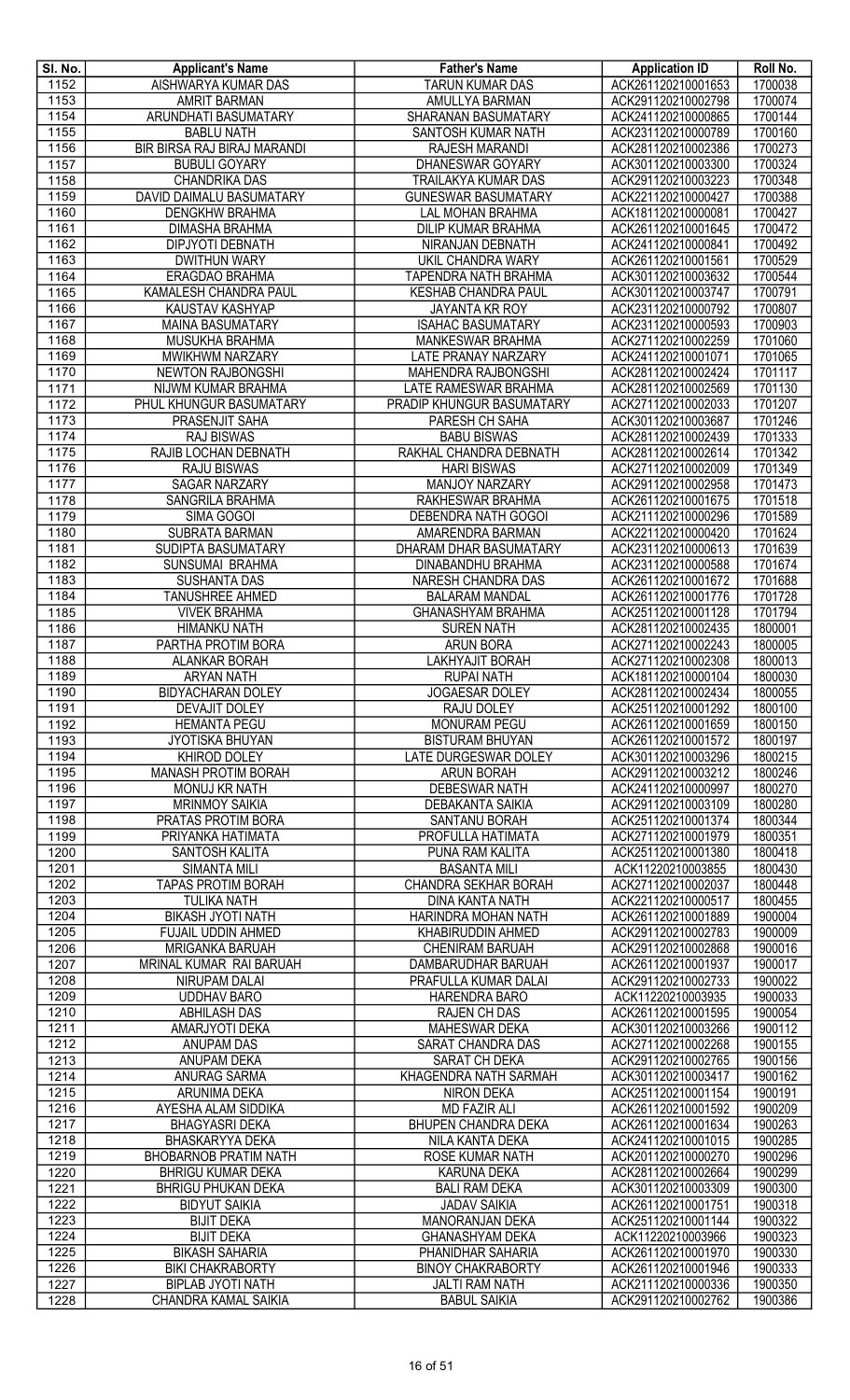| SI. No.      | <b>Applicant's Name</b>                             | <b>Father's Name</b>                       | <b>Application ID</b>                    | Roll No.           |
|--------------|-----------------------------------------------------|--------------------------------------------|------------------------------------------|--------------------|
| 1229         | CHURAMONI SAIKIA                                    | <b>SONA RAM SAIKIA</b>                     | ACK241120210001016                       | 1900411            |
| 1230         | <b>DHANJITA DAS</b>                                 | PUNYA KUMAR DAS                            | ACK301120210003279                       | 1900466            |
| 1231         | DHRUBAJYOTI NATH<br><b>DHRUBANGKA DEKA</b>          | <b>BHABENDRA NATH</b>                      | ACK281120210002660                       | 1900498            |
| 1232<br>1233 | <b>DIGANTA BARUAH</b>                               | SANKAR DEKA<br>ANIL BARUAH                 | ACK261120210001905<br>ACK241120210000870 | 1900500<br>1900506 |
| 1234         | <b>DIKSHITA SARMAH</b>                              | DANESWAR SARMAH                            | ACK281120210002662                       | 1900516            |
| 1235         | <b>DIMPI BARUAH</b>                                 | <b>DHIREN BARUAH</b>                       | ACK251120210001274                       | 1900520            |
| 1236         | <b>DIPANKAR NATH</b>                                | NARENDRA DEV NATH                          | ACK231120210000754                       | 1900537            |
| 1237         | DR DHIRAJ KALITA                                    | <b>BHABEN KALITA</b>                       | ACK291120210002889                       | 1900561            |
| 1238         | <b>GAYATREE SAIKIA</b>                              | <b>GIRISH SAIKIA</b>                       | ACK281120210002575                       | 1900603            |
| 1239         | <b>HAMIDUR RAHMAN</b>                               | <b>ABDUL KHALEQUE</b>                      | ACK261120210001880                       | 1900637            |
| 1240         | HIMADRI DEKA                                        | <b>DILIP DEKA</b>                          | ACK301120210003455                       | 1900667            |
| 1241         | <b>HIMADRI NATH</b>                                 | <b>BHABENDRA NATH</b>                      | ACK291120210003069                       | 1900668            |
| 1242         | <b>HIMANGSHU SAHARIAH</b>                           | <b>DILIP SAHARIAH</b>                      | ACK301120210003285                       | 1900680            |
| 1243         | <b>HIMANI BAISHYA</b>                               | SRI KESHAB CHANDRA BAISHYA                 | ACK281120210002532                       | 1900683            |
| 1244         | <b>HRIDIKESH BAISHYA</b>                            | <b>JOGESH BAISHYA</b>                      | ACK301120210003264                       | 1900714            |
| 1245         | <b>INAMULLAH MUSTAK AL MAMUN</b>                    | <b>HAZRAT ALI</b>                          | ACK241120210001033                       | 1900729            |
| 1246         | <b>JEBIN GULNAR</b>                                 | <b>HAFIZUR RAHMAN</b>                      | ACK241120210000929                       | 1900787            |
| 1247<br>1248 | <b>JINTIMONI RAJBANGSHI</b><br><b>JITPAL KALITA</b> | LT KUSHAL RAJBANGSHI<br>JADAB CH KALITA    | ACK251120210001301<br>ACK271120210002331 | 1900806<br>1900814 |
| 1249         | JITUMANI CHAMUA                                     | MAHENDRA CHAMUA                            | ACK281120210002600                       | 1900818            |
| 1250         | <b>JNAN JYOTI DEKA</b>                              | <b>BINANDA KUMAR DEKA</b>                  | ACK241120210000966                       | 1900824            |
| 1251         | <b>JONALI NATH</b>                                  | <b>NABA KUMAR NATH</b>                     | ACK301120210003284                       | 1900830            |
| 1252         | <b>JUBAIR AHMED</b>                                 | SARAMUDDIN AHMED                           | ACK251120210001344                       | 1900842            |
| 1253         | JYOTIRMOY KASHYAP                                   | LATE JYOTISH PRASAD SARMAH                 | ACK291120210003117                       | 1900880            |
| 1254         | <b>JYOTISH DAIMARY</b>                              | <b>BENUDHAR DAIMARY</b>                    | ACK251120210001451                       | 1900884            |
| 1255         | KALLOL BHARADWAJ                                    | <b>GIRISH CHANDRA SARMAH</b>               | ACK251120210001398                       | 1900915            |
| 1256         | <b>KARABI BANIA</b>                                 | <b>GIRISH KUMAR BANIA</b>                  | ACK251120210001289                       | 1900943            |
| 1257         | <b>KASHYAP SARMA</b>                                | <b>PRATAP CH SARMA</b>                     | ACK301120210003423                       | 1900959            |
| 1258         | KAUSTAV KUMAR SAHARIA                               | SATYESH KUMAR SAHARIA                      | ACK11220210003930                        | 1900969            |
| 1259         | KAUSTUVMANI SAHARIAH                                | SATYA SAHARIAH                             | ACK261120210001677                       | 1900971            |
| 1260         | KINGSHUK RAKTIM KUMAR                               | MADAN CHANDRA KUMAR                        | ACK301120210003682                       | 1900984            |
| 1261         | KISHOR KUMAR SAIKIAH                                | <b>MAKHAN SAIKIAH</b>                      | ACK11220210003819                        | 1900994            |
| 1262<br>1263 | KULJIT SARMA                                        | LATE RABINDRA SARMA                        | ACK251120210001308                       | 1901014            |
| 1264         | <b>LIPIKA PAUL</b><br><b>MAHANANDA DEKA</b>         | <b>UPEN PAUL</b><br><b>BANGSIDHAR DEKA</b> | ACK261120210001642<br>ACK251120210001307 | 1901038<br>1901063 |
| 1265         | <b>MALABIKA BORA</b>                                | <b>GHANAKANTA BORA</b>                     | ACK241120210000930                       | 1901071            |
| 1266         | <b>MALCOM MOMIN</b>                                 | <b>MANGAL MOMIN</b>                        | ACK261120210001702                       | 1901074            |
| 1267         | MANABENDRA BARUAH                                   | PROMOD KUMAR BARUAH                        | ACK241120210001072                       | 1901083            |
| 1268         | MANABENDRA NARAYAN DEKA                             | TIKENDRA NARAYAN DEKA                      | ACK201120210000177                       | 1901084            |
| 1269         | MANIRUDDIN AHMED                                    | <b>TAZMUL HUSSAIN</b>                      | ACK261120210001709                       | 1901114            |
| 1270         | <b>MANOJ KUMAR DAS</b>                              | DAYAL CHANDRA DAS                          | ACK271120210002104                       | 1901126            |
| 1271         | <b>MANOJ KUMAR SARMAH</b>                           | <b>TAPAN SARMA</b>                         | ACK241120210000875                       | 1901130            |
| 1272         | <b>MAUCHAM KALITA</b>                               | <b>KUHIRAM KALITA</b>                      | ACK251120210001379                       | 1901140            |
| 1273         | <b>MAYUR JYOTI NATH</b>                             | <b>GOBINDA CHANDRA NATH</b>                | ACK281120210002585                       | 1901142            |
| 1274         | MD ABEDUR RAHMAN                                    | <b>MD ABDUR RAHIM</b>                      | ACK281120210002405                       | 1901147            |
| 1275         | MD NAJIMUDDIN GAJI                                  | <b>MD ABDUL KUDDUS</b>                     | ACK281120210002584                       | 1901161            |
| 1276         | <b>MEDINI BAISHYA</b>                               | SRI KESHAB CHANDRA BAISHYA                 | ACK301120210003457                       | 1901169            |
| 1277<br>1278 | MOKHTAR ALI AHMED<br>MRIDUPAWAN NATH                | <b>MOSEB ALI</b><br><b>BHABENDRA NATH</b>  | ACK301120210003369<br>ACK251120210001175 | 1901206<br>1901229 |
| 1279         | NABAJIT BHAGAWATI                                   | <b>TRAILOKYA BHAGAWATI</b>                 | ACK241120210000879                       | 1901272            |
| 1280         | NAYANJYOTI BAISHYA                                  | CHANA RAM BAISHYA                          | ACK251120210001368                       | 1901315            |
| 1281         | NAYANJYOTI SARMAH                                   | <b>BIRESWAR SARMAH</b>                     | ACK251120210001340                       | 1901317            |
| 1282         | NAYANMANI HAZARIKA                                  | PRAMOD HAZARIKA                            | ACK291120210003038                       | 1901318            |
| 1283         | <b>NAZIA SULTANA</b>                                | <b>ILIAS ALI</b>                           | ACK301120210003443                       | 1901322            |
| 1284         | NIBIR BHUSAN SARMA                                  | KARUNA KT SARMA                            | ACK261120210001944                       | 1901341            |
| 1285         | NILOTPAL DEKA                                       | BHUPEN KUMAR DEKA                          | ACK251120210001159                       | 1901365            |
| 1286         | NITASHREE BHATTACHARYYA                             | KARTIK CHANDRA BHATTACHARYYA               | ACK261120210001945                       | 1901385            |
| 1287         | <b>NUR ALAM</b>                                     | <b>HANIFUR RAHMAN</b>                      | ACK281120210002421                       | 1901398            |
| 1288         | <b>OMPRAKASH SAIKIA</b>                             | LATE KUSUM SAIKIA                          | ACK181120210000077                       | 1901405            |
| 1289         | PABITRA DEKA                                        | THANURAM DEKA                              | ACK211120210000312                       | 1901409            |
| 1290         | PARTHA PRATIM BHATTACHARYYA                         | <b>GURU CHARAN BHATTACHARYYA</b>           | ACK201120210000243                       | 1901456            |
| 1291<br>1292 | PRANJAL NARAYAN DEKA                                | TIKENDRA NARAYAN DEKA                      | ACK201120210000179                       | 1901498            |
| 1293         | PURABI NATH<br>RAHUL DEKA                           | <b>ROHIT NATH</b><br>SARAT CHANDRA DEKA    | ACK261120210001615<br>ACK241120210001081 | 1901550<br>1901565 |
| 1294         | RAJIV LOCHAN DEKA                                   | UPENDRA CHANDRA DEKA                       | ACK281120210002574                       | 1901583            |
| 1295         | <b>RAKESH SARMA</b>                                 | <b>LATE KULENDRA SARMA</b>                 | ACK11220210003948                        | 1901590            |
| 1296         | <b>RANANJOY DEKA</b>                                | <b>BHADRA KANTA DEKA</b>                   | ACK291120210003202                       | 1901598            |
| 1297         | RANJAN SAHARIAH                                     | BHUBANESWAR SAHARIAH                       | ACK201120210000264                       | 1901602            |
| 1298         | <b>RINKU DEKA</b>                                   | LT KHANGIRAM DEKA                          | ACK231120210000715                       | 1901625            |
| 1299         | RUPCHAND ALI AHMED                                  | <b>MAHIM ALI</b>                           | ACK281120210002557                       | 1901671            |
| 1300         | SABINA YASMIN                                       | <b>ILIAS ALI</b>                           | ACK301120210003582                       | 1901679            |
| 1301         | SAFIQUL ISLAM                                       | <b>AMIR HAMZA</b>                          | ACK271120210002182                       | 1901685            |
| 1302         | SAIFUDDIN AHMED                                     | ABUL HUSSAIN                               | ACK301120210003295                       | 1901699            |
| 1303         | <b>SAMUDRA KALITA</b>                               | <b>NAREN KALITA</b>                        | ACK291120210003050                       | 1901718            |
| 1304         | SANGEETA DEKA                                       | <b>BISHNU RAM DEKA</b>                     | ACK241120210001046                       | 1901724            |
| 1305         | <b>SANJEEB CHETRY</b>                               | PREM BAHADUR CHETRY                        | ACK211120210000278                       | 1901738            |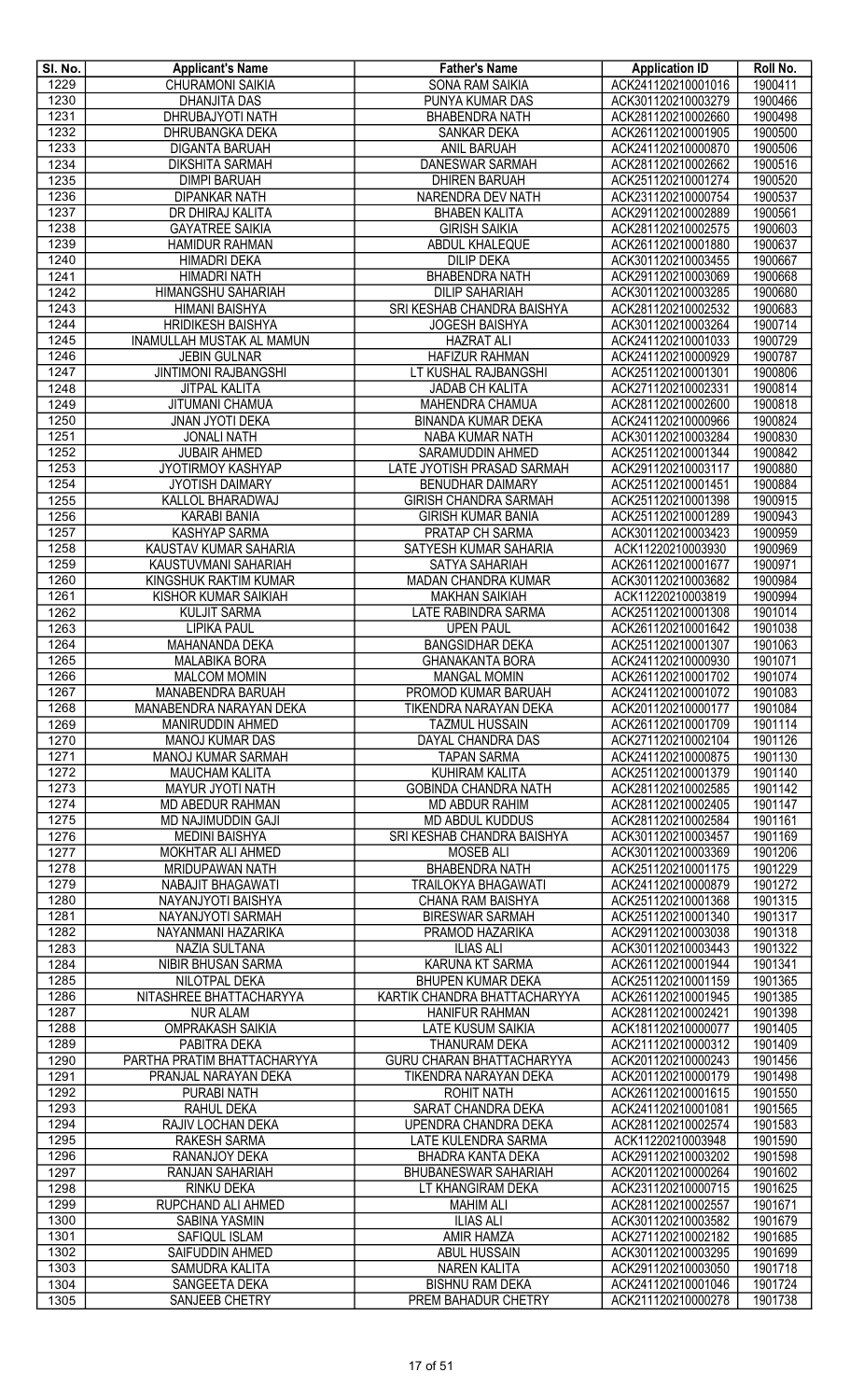| SI. No. | <b>Applicant's Name</b>          | <b>Father's Name</b>          | <b>Application ID</b> | Roll No. |
|---------|----------------------------------|-------------------------------|-----------------------|----------|
| 1306    | SANJIB CHARAN DAS                | <b>SURJYA KUMAR DAS</b>       | ACK241120210000842    | 1901741  |
| 1307    | SAURAV JYOTI SAHARIA             | SITYESH KUMAR SAHARIA         | ACK251120210001219    | 1901763  |
| 1308    | SHAHADUL ISLAM                   | <b>MD HANIF ALI</b>           | ACK271120210002265    | 1901775  |
| 1309    | SIKHA CHALIHA                    | <b>HITESWAR CHALIHA</b>       | ACK221120210000405    | 1901796  |
| 1310    | SILPI SHIKHA BARKAKATI           | AMBIKA BARKAKATI              | ACK201120210000194    | 1901800  |
| 1311    |                                  |                               |                       |          |
|         | SUMANJYOTI DEKA                  | <b>BANI KANTA DEKA</b>        | ACK291120210002908    | 1901833  |
| 1312    | <b>TANDRALI BAISHYA</b>          | <b>CHANA RAM BAISHYA</b>      | ACK261120210001774    | 1901864  |
| 1313    | <b>TARIQUE AZIZ</b>              | <b>HANIF ALI</b>              | ACK261120210001855    | 1901876  |
| 1314    | UJJAL JYOTI KALITA               | HEM CHANDRA KALITA            | ACK291120210002893    | 1901914  |
| 1315    | ZIAUL HOQUE                      | AZIZUL HOQUE                  | ACK231120210000606    | 1901940  |
| 1316    | <b>BUBUL CHANDRA KONWAR</b>      | <b>NAGEN KONWAR</b>           | ACK291120210002818    | 2000008  |
| 1317    | MD WASHIM REZA                   | JAMAL UDDIN AHMED             | ACK301120210003573    | 2000012  |
| 1318    | NILUTPAL DEBNATH                 | <b>LOKNATH NATH</b>           | ACK261120210001862    | 2000014  |
| 1319    | ABHIJEET BORDOLOI                | PARESH BORDOLOI               | ACK301120210003759    | 2000021  |
| 1320    | <b>ABHIJIT PAUL</b>              | <b>BADAL PAUL</b>             | ACK301120210003292    | 2000032  |
| 1321    | <b>ANKUR PATAR</b>               | <b>ARUN PATAR</b>             | ACK271120210002109    | 2000081  |
| 1322    |                                  |                               |                       |          |
|         | ARABINDA ROY                     | NITAI CHANDRA ROY             | ACK271120210002129    | 2000102  |
| 1323    | <b>ARINDOM DEURI</b>             | <b>JISHU RAM DEURI</b>        | ACK271120210001986    | 2000107  |
| 1324    | <b>BHASKAR JYOTI DEKA</b>        | <b>DEBA KANTA DEKA</b>        | ACK221120210000503    | 2000188  |
| 1325    | <b>BIDISHA BORA</b>              | <b>DHANIRAM BORA</b>          | ACK191120210000133    | 2000199  |
| 1326    | <b>BIPUL KELENG</b>              | LT JUDHISTHIR KELENG          | ACK251120210001284    | 2000236  |
| 1327    | <b>BISHNU JYOTI DAS</b>          | DINESH CH DAS                 | ACK231120210000630    | 2000241  |
| 1328    | <b>BISHYA DARPHANG</b>           | MONIRAM DARPHANG              | ACK181120210000085    | 2000248  |
| 1329    | <b>BISWAJIT SAHARIA</b>          | <b>NAKUL SAHARIA</b>          | ACK291120210003024    | 2000254  |
| 1330    | <b>CHANDAN MEDHI</b>             | <b>BIPIN CHANDRA MEDHI</b>    | ACK301120210003286    | 2000281  |
| 1331    | DHROBYH JYOTI BORA               | <b>BOLIN BORA</b>             | ACK191120210000147    | 2000351  |
| 1332    | <b>FAHNAZ SULTANA</b>            | <b>SAHIDUR RAHMAN</b>         | ACK261120210001783    | 2000418  |
|         |                                  |                               |                       |          |
| 1333    | <b>FALGU PROTEEM BORA</b>        | PABAN KUMAR BORA              | ACK301120210003333    | 2000419  |
| 1334    | FATIMA RIJUWANA AHMED            | ABDULLA AHMED                 | ACK191120210000158    | 2000422  |
| 1335    | <b>FOIZUL HASAN</b>              | <b>ABDUL MOTIN</b>            | ACK11220210003825     | 2000423  |
| 1336    | <b>GAURAV BHARALI</b>            | <b>GUNESWAR BHARALI</b>       | ACK251120210001139    | 2000431  |
| 1337    | <b>GOPAL KRISHNA MANDAL</b>      | <b>MAHADEV MANDAL</b>         | ACK251120210001345    | 2000447  |
| 1338    | HIMANSHU SAIKIA                  | PHANIDHAR SAIKIA              | ACK301120210003312    | 2000481  |
| 1339    | <b>HITESH DEKA</b>               | PARESH CH DEKA                | ACK221120210000384    | 2000496  |
| 1340    | <b>JAYASHREE LARAH</b>           | L C LARA                      | ACK301120210003750    | 2000525  |
| 1341    | <b>JEEMA DAS</b>                 | SUNIL KUMAR DAS               | ACK231120210000597    | 2000528  |
| 1342    | JOYPRAKASH HUKAI                 | <b>JANAK BORDALOI</b>         | ACK301120210003618    | 2000554  |
| 1343    | <b>JUGAL KISHOR BORDOLOI</b>     | <b>GAHIN CHANDRA BORDOLOI</b> | ACK231120210000731    | 2000556  |
| 1344    |                                  |                               |                       |          |
|         | KANGKAN DEKA                     | PRAFULLA CH DEKA              | ACK291120210002808    | 2000594  |
| 1345    | KAPIL KUMAR DEKA DALOI           | NARESWAR PATAR                | ACK221120210000444    | 2000604  |
| 1346    | <b>KOUSHIK BORA</b>              | RABIRAM BORA                  | ACK301120210003554    | 2000633  |
| 1347    | <b>KRISHNAMONI KASHYAP</b>       | KAILASH SARMAH                | ACK281120210002661    | 2000645  |
| 1348    | KUMAR NILAY SACHI DUTTA BANGTHAI | SUSHIL BANGTHAI               | ACK261120210001896    | 2000655  |
| 1349    | <b>MADHAB BORO</b>               | <b>SATYA BORO</b>             | ACK241120210001070    | 2000691  |
| 1350    | <b>MADHUSMITA DEVI</b>           | <b>MILARAM NATH</b>           | ACK191120210000149    | 2000699  |
| 1351    | <b>MANUJ KUMAR DAS</b>           | <b>NUA RAM DAS</b>            | ACK301120210003236    | 2000735  |
| 1352    | <b>MITHUN KUMAR BISWAS</b>       | DHIRENDRA KUMAR BISWAS        | ACK271120210002004    | 2000782  |
| 1353    | MRINAL KUMAR NATH                | NAVA KUMAR NATH               | ACK301120210003360    | 2000808  |
| 1354    | MUSHAHIDUL AHMED                 | ABDUL KARIM BOX               | ACK271120210002137    | 2000823  |
| 1355    | NABAJYOTI SAIKIA                 | <b>LATE DINESH SAIKIA</b>     | ACK301120210003373    | 2000833  |
| 1356    | NILUTPAL BORDOLOI                | DAMBARUDHAR BORDOLOI          | ACK281120210002577    | 2000885  |
|         |                                  |                               |                       |          |
| 1357    | <b>NOOR KUTUB ALAM</b>           | <b>HIFZUR RAHMAN KHAN</b>     | ACK191120210000160    | 2000902  |
| 1358    | PALLABI BORDOLOI                 | MAHENDRA BORDOLOI             | ACK261120210001562    | 2000920  |
| 1359    | PARESH KUMAR DEKA                | <b>TIKENDRA DEKA</b>          | ACK301120210003520    | 2000955  |
| 1360    | PARTHA PRATIM DUTTA              | ANANDA CHANDRA DUTTA          | ACK301120210003507    | 2000965  |
| 1361    | PRANJOL NATH                     | <b>VHORALE NATH</b>           | ACK11220210003864     | 2001017  |
| 1362    | PRASANTA NATH                    | <b>HARICHARAN NATH</b>        | ACK231120210000602    | 2001020  |
| 1363    | RAJESH BAJAJ                     | <b>HARI PRASAD BAJAJ</b>      | ACK251120210001372    | 2001077  |
| 1364    | RAKESH KUMAR BARUAH              | ASHOK KUMAR BARUAH            | ACK291120210002831    | 2001091  |
| 1365    | RANJAN DEKA                      | LATE NIRMAL DEKA              | ACK271120210002132    | 2001097  |
| 1366    | RANJAN KUMAR DEKA                | <b>TIKEN DEKA</b>             | ACK271120210002150    | 2001100  |
| 1367    | <b>RIKOM SAIKIA</b>              | <b>AMIN SAIKIA</b>            | ACK231120210000641    | 2001132  |
|         |                                  |                               |                       | 2001133  |
| 1368    | RIMA BORA                        | <b>BHOLA RAM BORA</b>         | ACK301120210003400    |          |
| 1369    | <b>RUHUL AMIN</b>                | <b>TURAB ALI</b>              | ACK291120210003074    | 2001155  |
| 1370    | <b>SALMI SIDDIQUEE AHMED</b>     | KAJIMUDDIN AHMED              | ACK281120210002681    | 2001194  |
| 1371    | <b>SAMIRAN SHARMA</b>            | <b>LABA KUMAR SHARMA</b>      | ACK271120210001995    | 2001197  |
| 1372    | SHAKIL AHMED                     | <b>FAZLUL HOQUE</b>           | ACK301120210003391    | 2001238  |
| 1373    | SHEKHAR NARAYAN DEKA             | <b>GIRI NARAYAN DEKA</b>      | ACK251120210001326    | 2001244  |
| 1374    | SHUKRAM CHOUHAN                  | <b>BISHAMBER CHOUHAN</b>      | ACK221120210000421    | 2001254  |
| 1375    | SOURAV JYOTI RAJBONGSHI          | <b>NAYAN MONI RAJBONGSHI</b>  | ACK291120210002954    | 2001273  |
| 1376    | <b>SURAJ KUMAR NATH</b>          | <b>DEEPAK KUMAR NATH</b>      | ACK261120210001803    | 2001312  |
| 1377    | <b>TRIDIP DEKA</b>               | <b>DIPU DEKA</b>              | ACK251120210001391    | 2001338  |
| 1378    | <b>UJJAL DEKA</b>                | <b>BHABEN DEKA</b>            | ACK301120210003495    | 2001357  |
| 1379    |                                  |                               | ACK291120210003215    | 2100027  |
|         | <b>ANJALI DAS</b>                | <b>NAGEN DAS</b>              |                       |          |
| 1380    | ARON NARZARY                     | <b>GABINDA NARZARY</b>        | ACK221120210000493    | 2100043  |
| 1381    | <b>BIKASH KUMAR</b>              | <b>CHANDI RAM KUMAR</b>       | ACK291120210002896    | 2100081  |
| 1382    | <b>DEEPJYOTI DAS</b>             | <b>PRODIP DAS</b>             | ACK261120210001532    | 2100118  |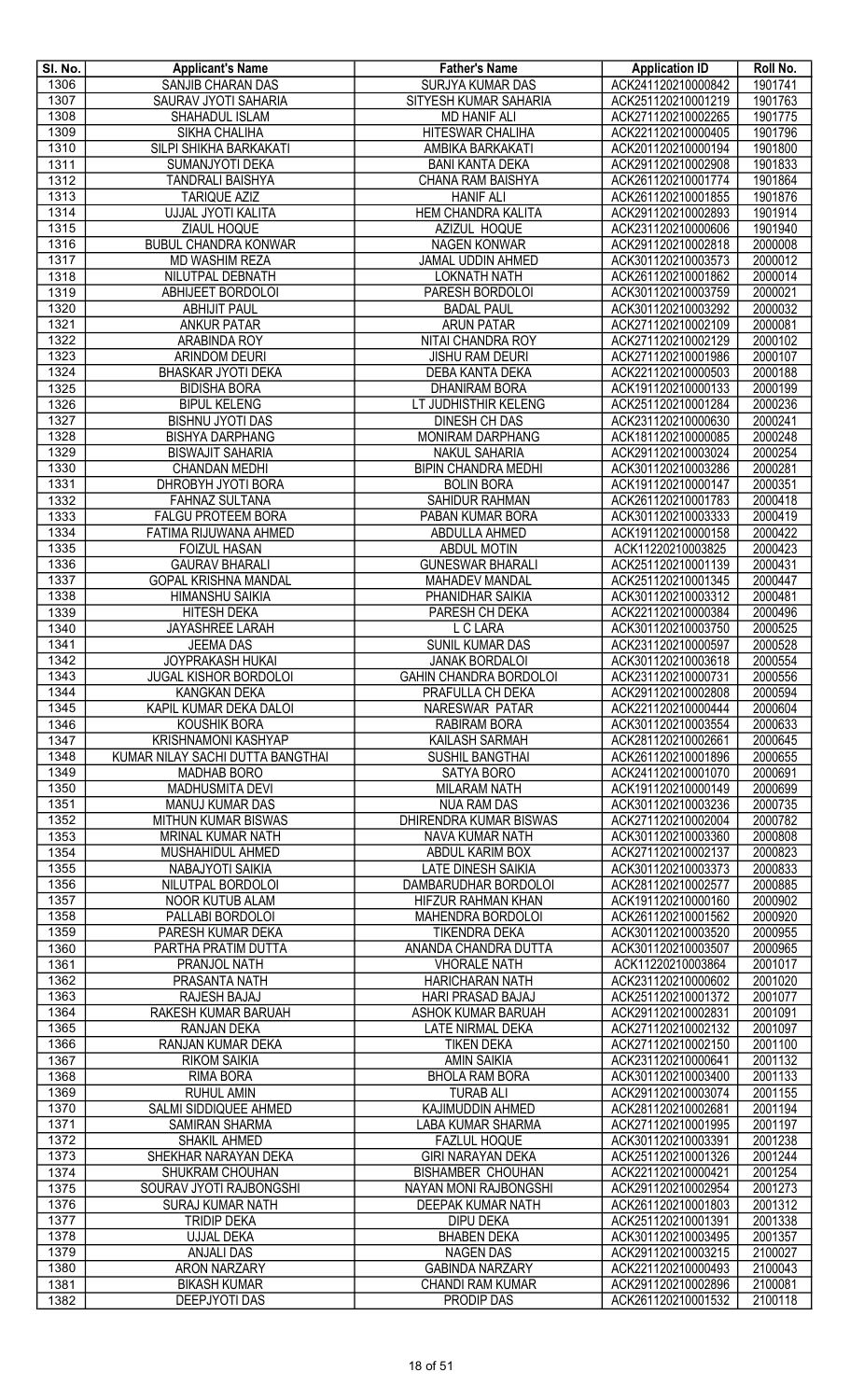| SI. No.      | <b>Applicant's Name</b>                              | <b>Father's Name</b>                             | <b>Application ID</b>                    | Roll No.           |
|--------------|------------------------------------------------------|--------------------------------------------------|------------------------------------------|--------------------|
| 1383         | <b>DIPJYOTI BORO</b>                                 | <b>GOPAL CH BORO</b>                             | ACK271120210002197                       | 2100152            |
| 1384         | <b>HIRAK BARMAN</b>                                  | NANDA RAM BARMAN                                 | ACK201120210000248                       | 2100206            |
| 1385<br>1386 | <b>JACKIE BASUMATARY</b><br><b>JESMIN WARA BEGUM</b> | HEREMDAO BASUMATARY<br><b>HAMIDUR RAHMAN</b>     | ACK301120210003401<br>ACK301120210003591 | 2100217<br>2100225 |
| 1387         | KANGKANA LAHARY                                      | NOMAL LAHARY                                     | ACK221120210000366                       | 2100275            |
| 1388         | NEHA BORO                                            | ANANTA KR BORO                                   | ACK231120210000796                       | 2100394            |
| 1389         | RAJEEB BORO                                          | LABA RAM BORO                                    | ACK301120210003517                       | 2100459            |
| 1390         | SANJEEB KALITA                                       | <b>UDAY KALITA</b>                               | ACK291120210002963                       | 2100509            |
| 1391         | SWGWMSAR SWARGIARY                                   | <b>GUNESWAR SWARGIARY</b>                        | ACK181120210000080                       | 2100570            |
| 1392         | ANIS ZAMAN                                           | <b>NUR ZAMAN</b>                                 | ACK291120210003065                       | 2200002            |
| 1393         | <b>BABU MONI KALITA</b>                              | <b>HIREN KALITA</b>                              | ACK301120210003743                       | 2200006            |
| 1394         | <b>DIPANKAR DAS</b>                                  | SISHU RAM DAS                                    | ACK301120210003730                       | 2200011            |
| 1395         | <b>ILIAS HUSSAIN</b>                                 | <b>ISMAIL HUSSAIN</b>                            | ACK11220210003958                        | 2200015            |
| 1396         | LATA DEKARAJA                                        | UTPAL DEKARAJA                                   | ACK241120210000980                       | 2200020            |
| 1397         | <b>RAJESH RAJBANSHI</b>                              | LATE LANKESHWAR RAJBANSHI                        | ACK251120210001223                       | 2200028            |
| 1398         | <b>RIPAN DEBNATH</b>                                 | <b>BENU DEBNATH</b>                              | ACK11220210003900                        | 2200031            |
| 1399         | <b>SIMANTA BORAH</b>                                 | <b>GOLAP BORAH</b>                               | ACK221120210000439                       | 2200035            |
| 1400<br>1401 | ABHINAB BORA<br>ADYAM KANTA SARMAH                   | NITYANANDA BORA                                  | ACK281120210002580<br>ACK271120210002136 | 2200062<br>2200092 |
| 1402         | AMAR JYOTI SAIKIA                                    | <b>BANI KANTA SARMAH</b><br><b>RUDRA SAIKIA</b>  | ACK221120210000518                       | 2200137            |
| 1403         | AMIT KUMAR YADAV                                     | DHARAM NATH YADAV                                | ACK301120210003362                       | 2200142            |
| 1404         | AMLAN JYOTI BORTHAKUR                                | PRADIP BORTHAKUR                                 | ACK231120210000622                       | 2200144            |
| 1405         | ANAMIKA DAS                                          | <b>BHASKAR DAS</b>                               | ACK251120210001155                       | 2200160            |
| 1406         | ANGAD SINGH                                          | <b>KUNDAN SINGH</b>                              | ACK291120210002749                       | 2200171            |
| 1407         | <b>ANGTONG MILIK</b>                                 | <b>MONESWAR MILIK</b>                            | ACK281120210002632                       | 2200176            |
| 1408         | <b>ANUPAM SAIKIA</b>                                 | <b>DAMBARU SAIKIA</b>                            | ACK191120210000136                       | 2200235            |
| 1409         | ANUSHRUT KASHYAP DAS                                 | LATE KAMALA NANDAN DAS                           | ACK281120210002368                       | 2200243            |
| 1410         | <b>AZHARUL ALAM</b>                                  | <b>MOHAMMAD ALI</b>                              | ACK271120210002321                       | 2200332            |
| 1411         | <b>BABUL BORA</b>                                    | SIDHESWAR BORA                                   | ACK301120210003673                       | 2200342            |
| 1412         | <b>BAISHALI MAHANTA</b>                              | NABAJIT MAHANTA                                  | ACK291120210002823                       | 2200352            |
| 1413         | <b>BANAJIT SAIKIA</b>                                | <b>BOLIN SAIKIA</b>                              | ACK291120210003204                       | 2200356            |
| 1414         | <b>BHARGAB HAZARIKA</b>                              | <b>UPEN HAZARIKA</b>                             | ACK231120210000749                       | 2200421            |
| 1415         | BHASKARJYOTI BORA<br><b>BIBEK BAIRAGI</b>            | <b>TANKESWAR BORA</b><br><b>BIPUL BAIRAGI</b>    | ACK221120210000461                       | 2200454<br>2200470 |
| 1416<br>1417 | <b>BIDYUT DAS</b>                                    | JOY RAM DAS                                      | ACK281120210002658<br>ACK291120210003058 | 2200487            |
| 1418         | <b>BIKRAMJIT MAHANTA</b>                             | LATE CHAKRADHAR MAHANTA                          | ACK301120210003607                       | 2200514            |
| 1419         | <b>BINOY KUMAR BORA</b>                              | <b>KESHAB CHANDRA BORA</b>                       | ACK251120210001385                       | 2200524            |
| 1420         | <b>BISWAJIT CHAKRABORTY</b>                          | <b>KUSUM BIKASH CHAKRABORTY</b>                  | ACK281120210002417                       | 2200564            |
| 1421         | <b>BITU BAISHYA</b>                                  | <b>GOURANGA BAISHYA</b>                          | ACK271120210002304                       | 2200582            |
| 1422         | <b>BLOOMY CHOLKHA</b>                                | THANGLIEN CHOLKHA                                | ACK251120210001203                       | 2200591            |
| 1423         | <b>CHANDAN BORA</b>                                  | PRABHAT CHANDRA BORA                             | ACK251120210001126                       | 2200624            |
| 1424         | CHANDAN JYOTI MORANG                                 | <b>RUPESWAR MORANG</b>                           | ACK261120210001519                       | 2200629            |
| 1425         | CHIRANJIB DEV NATH                                   | <b>JAYANTA NATH</b>                              | ACK271120210002123                       | 2200677            |
| 1426         | DARPAN KUMAR BORA                                    | <b>GIRI KANTA BORA</b>                           | ACK271120210002158                       | 2200692            |
| 1427         | <b>DEBASHIS BORAH</b>                                | LT LALIT CH BORAH                                | ACK301120210003631                       | 2200711            |
| 1428         | <b>DEBASHREE BORAH</b>                               | PRABIN CHANDRA BORAH                             | ACK251120210001323                       | 2200719            |
| 1429         | <b>DEEKSHAMONI TAMULI</b>                            | TARUN CHANDRA TAMULI                             | ACK231120210000763                       | 2200734            |
| 1430<br>1431 | DHRUBAJYOTI BORA<br>DHRUBAJYOTI MEDHI                | NOMAL CHANDRA BORA                               | ACK221120210000417<br>ACK291120210002972 | 2200791<br>2200793 |
| 1432         | DIP JYOTI BORA                                       | RABINDRA MEDHI<br><b>DIGEN BORA</b>              | ACK201120210000256                       | 2200849            |
| 1433         | <b>DIPANKAR BORA</b>                                 | ARUN CHANDRA BORA                                | ACK221120210000360                       | 2200866            |
| 1434         | <b>DIPANKAR MOHAN</b>                                | <b>RUHINI MOHAN</b>                              | ACK281120210002474                       | 2200874            |
| 1435         | <b>DURGA BORA</b>                                    | <b>BHADRA KANTA BORA</b>                         | ACK191120210000152                       | 2200907            |
| 1436         | <b>GARIMA PHUKAN</b>                                 | GOPAL CHANDRA PHUKAN                             | ACK301120210003272                       | 2200954            |
| 1437         | <b>GARIMA SAIKIA</b>                                 | <b>LAKSHESWAR SAIKIA</b>                         | ACK301120210003435                       | 2200956            |
| 1438         | <b>GITAMONI BORA</b>                                 | RABIN BORA                                       | ACK261120210001697                       | 2200981            |
| 1439         | <b>HARPAL SINGH</b>                                  | <b>GURUMUKH SINGH</b>                            | ACK291120210002885                       | 2201035            |
| 1440         | HILARI BORDOLOI                                      | KUNDIL CHANDRA BORDOLOI                          | ACK301120210003323                       | 2201052            |
| 1441         | HIMADRI KATHARPI                                     | <b>NARESWAR KATHAR</b>                           | ACK281120210002411                       | 2201059            |
| 1442         | <b>HIMANGSHU DAS</b>                                 | JAJNA RAM DAS                                    | ACK271120210002135                       | 2201080            |
| 1443         | HIMANGSHU SHEKHAR BORA                               | <b>TARUN BORA</b>                                | ACK241120210000947                       | 2201086            |
| 1444         | <b>HIRAKJYOTI DEKA</b>                               | <b>HITESWAR DEKA</b>                             | ACK231120210000766                       | 2201112            |
| 1445<br>1446 | HIRANYA JYOTI BHUYAN<br><b>JAHNABI BORAH</b>         | <b>GURUPRASAD BHUYAN</b><br><b>DIGANTA BORAH</b> | ACK271120210002144<br>ACK281120210002648 | 2201118<br>2201182 |
| 1447         | <b>JAHNU BORA</b>                                    | PURNANANDA BORA                                  | ACK281120210002383                       | 2201187            |
| 1448         | <b>JAHNU HAZARIKA</b>                                | <b>GANESH CHANDRA HAZARIKA</b>                   | ACK301120210003753                       | 2201188            |
| 1449         | <b>JITUSMITA DEKA</b>                                | <b>DEBEN DEKA</b>                                | ACK251120210001299                       | 2201250            |
| 1450         | <b>JYOTI BORA</b>                                    | <b>LATE KSHITISH CH KEOT</b>                     | ACK291120210002802                       | 2201306            |
| 1451         | KAMYABAN HAZARIKA                                    | BIT KUMAR HAZARIKA                               | ACK261120210001856                       | 2201382            |
| 1452         | <b>KAUSHIK NATH</b>                                  | <b>BIREN NATH</b>                                | ACK251120210001217                       | 2201431            |
| 1453         | KAUSTAV JIT BORA                                     | PROMOD BORA                                      | ACK221120210000368                       | 2201436            |
| 1454         | KHANINDRA NATH                                       | <b>BIREN CHANDRA NATH</b>                        | ACK251120210001429                       | 2201442            |
| 1455         | KHANJAN JYOTI NATH                                   | SASHINDRA KUMAR NATH                             | ACK291120210002944                       | 2201444            |
| 1456         | <b>KISHAN DEWRI</b>                                  | <b>LATE MONI DEWRI</b>                           | ACK261120210001976                       | 2201457            |
| 1457         | KISHOR PRASAD                                        | <b>BHUNESWAR PRASAD</b>                          | ACK11220210003841                        | 2201458            |
| 1458         | <b>LABAJEET GOGOI</b>                                | CHIRANJEET GOGOI                                 | ACK261120210001784                       | 2201516            |
| 1459         | LAKHYA JYOTI BORA                                    | HAREN CHANDRA BORA                               | ACK251120210001253                       | 2201530            |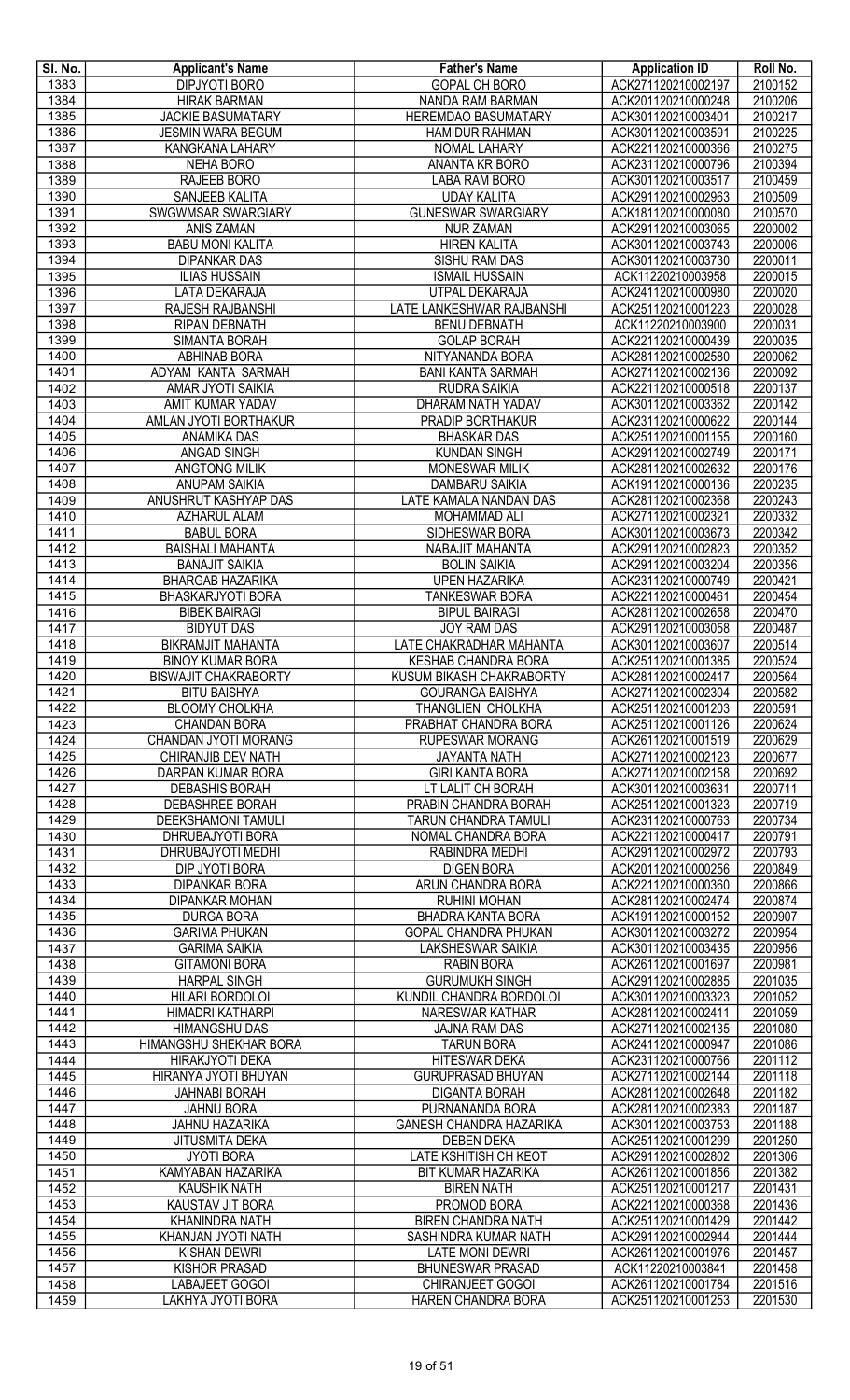| SI. No.      | <b>Applicant's Name</b>                      | <b>Father's Name</b>                        | <b>Application ID</b>                    | Roll No.           |
|--------------|----------------------------------------------|---------------------------------------------|------------------------------------------|--------------------|
| 1460         | <b>LAKHYAJIT GOSWAMI</b>                     | <b>HEM CH GOSWAMI</b>                       | ACK271120210002127                       | 2201537            |
| 1461         | <b>LAKHYAJIT SARMA</b>                       | <b>JOGENDRA NATH SARMA</b>                  | ACK301120210003388                       | 2201538            |
| 1462         | LIPIKA BARUAH                                | NANI GOPAL BARUAH                           | ACK181120210000054                       | 2201567            |
| 1463         | MADHURJYA KUMAR DEKA                         | LATE DEBENDRA KUMAR DEKA                    | ACK241120210000860                       | 2201604            |
| 1464         | <b>MADHURJYA MONJIT SAIKIA</b>               | <b>TANKESWAR SAIKIA</b>                     | ACK301120210003383                       | 2201606            |
| 1465         | MADHURYA MANDIT SAIKIA                       | REBATI KUMAR SAIKIA                         | ACK181120210000097                       | 2201609            |
| 1466         | <b>MANAS PRATIM DADHARA</b>                  | HITESWAR DADHARA                            | ACK291120210002713                       | 2201631            |
| 1467         | MAYURAKSHI DAS                               | NANDESWAR DAS                               | ACK231120210000620                       | 2201686            |
| 1468<br>1469 | <b>MD ABDUL MUKTADIR</b>                     | <b>HABIBUR RAHMAN</b>                       | ACK291120210002801                       | 2201697            |
| 1470         | MEETASHREE BORAH<br>MONDEEP BHARALI          | NALINI KUMAR BORAH<br>RABINDRA BHARALI      | ACK251120210001227<br>ACK291120210003227 | 2201720<br>2201780 |
| 1471         | <b>MONICA DEKA</b>                           | LATE RAJIB DEKA                             | ACK301120210003384                       | 2201783            |
| 1472         | MONMAYURI DEVI                               | NIRMAL CHANDRA NATH                         | ACK231120210000579                       | 2201794            |
| 1473         | <b>MRIGANKA BORAH</b>                        | KESHAB CHANDRA BORAH                        | ACK271120210002295                       | 2201852            |
| 1474         | MRINAV KUMAR BORA                            | BHARAT CHANDRA BORA                         | ACK291120210003142                       | 2201860            |
| 1475         | NABAJYOTI BORAH                              | PRABIN KR BORAH                             | ACK281120210002669                       | 2201912            |
| 1476         | NABAJYOTI BORAH                              | <b>BHAD RAM BORAH</b>                       | ACK241120210001086                       | 2201913            |
| 1477         | NABASMITA SAIKIA                             | DHIREN CHANDRA SAIKIA                       | ACK241120210001095                       | 2201929            |
| 1478         | <b>NAFISA TASNIM</b>                         | <b>ZAKIR HUSSAIN</b>                        | ACK261120210001716                       | 2201933            |
| 1479         | NAMRATA DEB CHOUDHURY                        | PANKAJ KR DEB CHOUDHURY                     | ACK291120210002891                       | 2201946            |
| 1480         | <b>NEERAJ DAS</b>                            | NIRANJAN CHANDRA DAS                        | ACK231120210000714                       | 2201998            |
| 1481         | NIHARIKA DEVNATH                             | MUNINDRA DEBNATH                            | ACK201120210000215                       | 2202015            |
| 1482         | NIHARIKA GATHIRI                             | SHUDHESWAR GATHIRI                          | ACK271120210002094                       | 2202016            |
| 1483         | NIVEDITA CHANDA                              | ARUN CHANDA                                 | ACK291120210002779                       | 2202070            |
| 1484         | NIVEDITA SAIKIA                              | <b>BANESWAR SAIKIA</b>                      | ACK191120210000116                       | 2202071            |
| 1485         | NORMADA CHETIA                               | MR INDRA BIJOY CHETIA                       | ACK231120210000561                       | 2202074            |
| 1486         | PADMA LOCHAN BORA                            | HIRANYA KUMAR BORAH                         | ACK251120210001165                       | 2202087            |
| 1487         | PANKIM KUMAR KALITA                          | PRADIP KUMAR KALITA                         | ACK301120210003331                       | 2202138            |
| 1488         | PARAG JYOTI BORAH                            | <b>GOLOK CHANDRA BORAH</b>                  | ACK301120210003658                       | 2202149            |
| 1489         | <b>PINKU BORAH</b>                           | <b>NIRANJAN BORAH</b>                       | ACK271120210002307                       | 2202222            |
| 1490         | PIYUSH GARODIA                               | SANJAY KUMAR GARODIA                        | ACK301120210003762                       | 2202227            |
| 1491         | PORISMITA BORTHAKUR                          | <b>KHAGENDRA NATH SARMAH</b>                | ACK251120210001186                       | 2202268            |
| 1492         | PRAGYA JYOTI LASKAR                          | <b>JITU MONI LASKAR</b>                     | ACK221120210000415                       | 2202281            |
| 1493         | PRANAB JYOTI BORDOLOI                        | SARU RAM BORDOLOI                           | ACK291120210002776                       | 2202288            |
| 1494<br>1495 | PRANAB SAIKIA<br><b>PRANJIT DAS</b>          | <b>GHANASHYAM SAIKIA</b><br>SIBA PRASAD DAS | ACK301120210003564<br>ACK241120210001041 | 2202290<br>2202312 |
| 1496         | PRARTHANA BORA                               | LATE CHANDRA KT BORA                        | ACK251120210001468                       | 2202322            |
| 1497         | PRASANTA KUMAR BORA                          | <b>SURYA BORA</b>                           | ACK11220210003797                        | 2202332            |
| 1498         | PRITHURAJ GOSWAMI                            | HIREN KUMAR GOSWAMI                         | ACK251120210001495                       | 2202359            |
| 1499         | <b>PRIYAKHEE KALITA</b>                      | <b>LOHIT KALITA</b>                         | ACK261120210001741                       | 2202372            |
| 1500         | PRIYAM PROTIM BHUYAN                         | <b>JYOTI PRASAD BHUYAN</b>                  | ACK301120210003619                       | 2202374            |
| 1501         | <b>QUEEN BORDOLOI</b>                        | <b>BHIMBAR BORDOLOI</b>                     | ACK241120210000905                       | 2202464            |
| 1502         | RAJ JYOTI BHARALI                            | KULENDRA BHARALI                            | ACK261120210001652                       | 2202476            |
| 1503         | RAJASHREE BORDOLOI                           | KHIREN CHANDRA BORDOLOI                     | ACK241120210000827                       | 2202487            |
| 1504         | RAJASHREE DEVI                               | PADMA KANTA NATH                            | ACK251120210001285                       | 2202489            |
| 1505         | RAJIB BHAGAWATI                              | <b>TILAK BHAGAWATI</b>                      | ACK301120210003628                       | 2202502            |
| 1506         | RAJIB BHARALI                                | MUKUNDA BHARALI                             | ACK221120210000559                       | 2202503            |
| 1507         | <b>RAJIB DUTTA</b>                           | MANORANJAN DUTTA                            | ACK291120210002862                       | 2202506            |
| 1508         | <b>RAKIB HUSSAIN</b>                         | <b>ZAKIR HUSSAIN</b>                        | ACK201120210000235                       | 2202530            |
| 1509         | RAKTUTPAL SAIKIA                             | <b>JIBON SAIKIA</b>                         | ACK291120210002987                       | 2202539            |
| 1510         | <b>RANJIT SHARMA</b>                         | <b>TAPAN KUMAR SHARMA</b>                   | ACK11220210003897                        | 2202554            |
| 1511         | <b>RIMLI DEBNATH</b>                         | <b>DIPAK KUMAR NATH</b>                     | ACK241120210001051                       | 2202614            |
| 1512         | <b>RISHAN KUMAR DAS</b>                      | SIBA PRASAD DAS                             | ACK271120210002146                       | 2202638            |
| 1513         | RITUPARNA NATH                               | <b>LATE LALIT CH NATH</b>                   | ACK271120210002282                       | 2202651            |
| 1514<br>1515 | ROHIT KUMAR YADAV                            | RANJIT KUMAR YADAV<br><b>SAMBER TISSO</b>   | ACK301120210003567<br>ACK251120210001111 | 2202666<br>2202670 |
| 1516         | <b>ROMON TISSO</b><br><b>ROOP JYOTI DAS</b>  | MOHAN CHANDRA DAS                           | ACK281120210002587                       | 2202674            |
| 1517         | ROSHIDA KHATUN                               | ABDUL MALEQUE                               | ACK301120210003329                       | 2202679            |
| 1518         | RUPJYOTI BORA                                | RAMA KANTA BORA                             | ACK301120210003521                       | 2202715            |
| 1519         | RUPSIKHA KALITA                              | BIPUL CHANDRA KALITA                        | ACK241120210000885                       | 2202724            |
| 1520         | <b>SANCHITA NATH</b>                         | PUSPENDRA KR NATH                           | ACK171120210000021                       | 2202772            |
| 1521         | SANJAY KRISHNA BORAH                         | BHADRA KANTA BORAH                          | ACK181120210000079                       | 2202791            |
| 1522         | SANJEEV KUMAR SARMAH                         | JATIN CHANDRA SARMAH                        | ACK291120210003130                       | 2202792            |
| 1523         | SAURAV BHATTACHARYYA                         | <b>DILIP BHATTACHARYYA</b>                  | ACK301120210003763                       | 2202836            |
| 1524         | SHAHIDUL HUSSAIN                             | SAHAB UDDIN                                 | ACK291120210003015                       | 2202862            |
| 1525         | <b>SHALINI PARASHAR</b>                      | <b>KUMUD SHARMA</b>                         | ACK231120210000772                       | 2202874            |
| 1526         | SHELIM AHMED                                 | <b>ROFIQUR RAHMAN</b>                       | ACK281120210002518                       | 2202889            |
| 1527         | SHIKHAMONI DUARA                             | <b>MUNINDRA DUARAH</b>                      | ACK271120210002097                       | 2202898            |
| 1528         | <b>SIMA KHATANIAR</b>                        | SASADHAR KHATANIAR                          | ACK261120210001612                       | 2202946            |
| 1529         | <b>SINAN SAIKIA</b>                          | ABDUL KUDDUS SAIKIA                         | ACK271120210002330                       | 2202959            |
| 1530         | SUBHANGKAR CHOWDHURY                         | <b>BIRENDRA KR CHOWDHURY</b>                | ACK301120210003407                       | 2202996            |
| 1531         | <b>SUJU KUMAR BAGLARI</b>                    | <b>DHANDI RAM BAGLARI</b>                   | ACK271120210002067                       | 2203015            |
| 1532         | <b>SUMAN CHANDRA NATH</b>                    | ANIL CHANDRA NATH                           | ACK301120210003322                       | 2203020            |
| 1533         | <b>SUMAN KUMAR DAS</b>                       | <b>MOTI LAL DAS</b>                         | ACK291120210003174                       | 2203022            |
| 1534<br>1535 | <b>SUNITA BORAH</b><br><b>SURAJIT BARUAH</b> | <b>DULAL BORAH</b><br><b>KESHAB BARUAH</b>  | ACK261120210001602<br>ACK301120210003509 | 2203040<br>2203054 |
| 1536         | <b>SWAPNIL KOTOKY</b>                        | MONMOTH KR KOTOKY                           | ACK231120210000607                       | 2203071            |
|              |                                              |                                             |                                          |                    |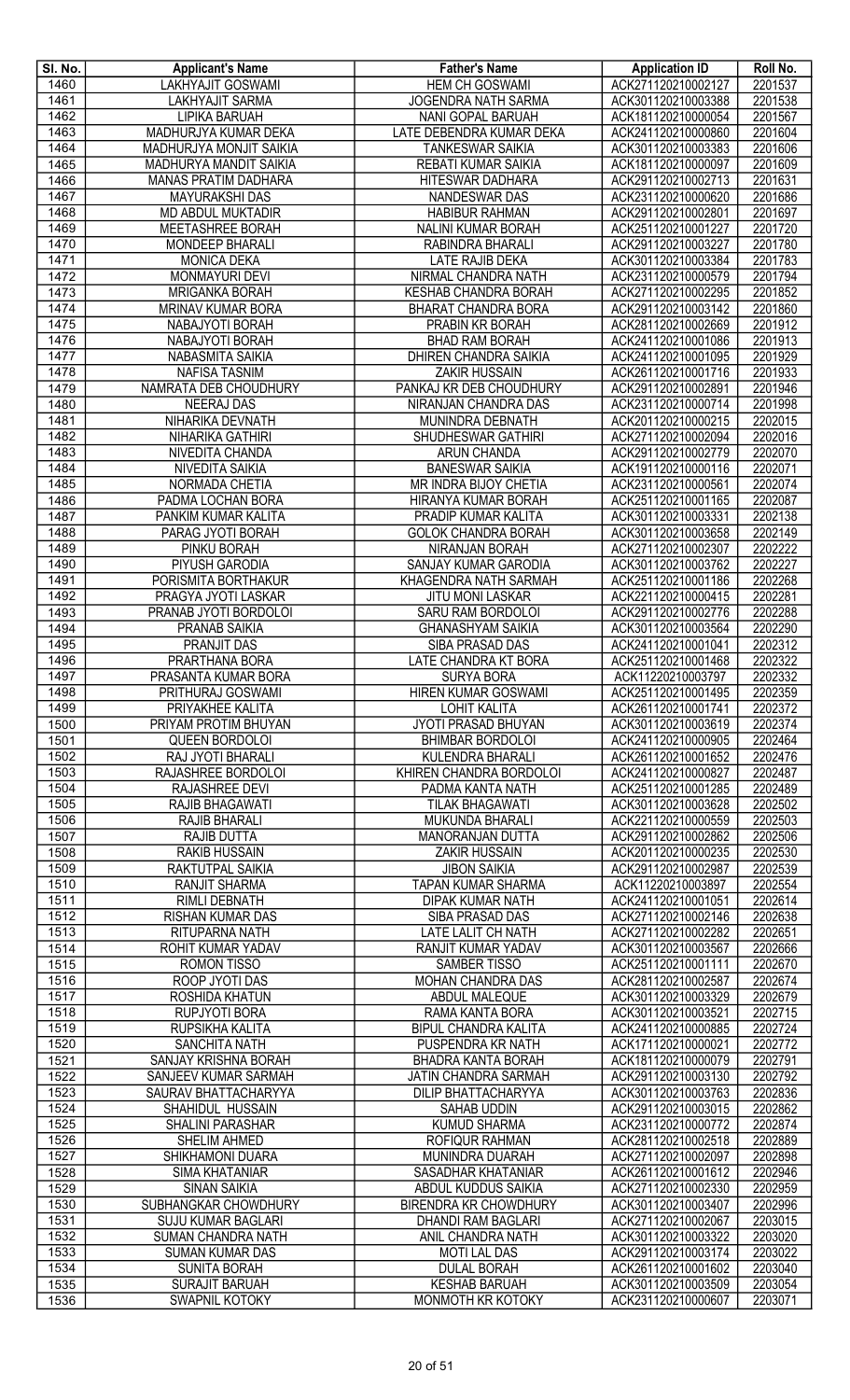| SI. No.      | <b>Applicant's Name</b>                                   | <b>Father's Name</b>                                  | <b>Application ID</b>                    | Roll No.           |
|--------------|-----------------------------------------------------------|-------------------------------------------------------|------------------------------------------|--------------------|
| 1537         | <b>TINKU MONI DAS</b>                                     | <b>UPEN DAS</b>                                       | ACK201120210000184                       | 2203119            |
| 1538<br>1539 | <b>TRISHANKAR RAJKHOWA</b><br><b>TRISHANU BIPUL BORAH</b> | HARIKANTA RAJKHOWA<br><b>BIPUL KUMAR BORAH</b>        | ACK271120210002214<br>ACK241120210000970 | 2203143<br>2203144 |
| 1540         | <b>TULAN DAS</b>                                          | <b>KHITISH DAS</b>                                    | ACK271120210002162                       | 2203149            |
| 1541         | <b>VIDYUT KUMAR SAIKIA</b>                                | <b>BINODE SAIKIA</b>                                  | ACK241120210000844                       | 2203209            |
| 1542         | <b>VIOLINA DAS</b>                                        | JOGESWAR DAS                                          | ACK301120210003380                       | 2203213            |
| 1543         | ZAHIRUL ISLAM                                             | ABDUR REZZAK                                          | ACK251120210001157                       | 2203222            |
| 1544         | ACHINTYA TALUKDAR                                         | LATE SIDDHESWAR TALUKDAR                              | ACK301120210003485                       | 2300002            |
| 1545         | <b>BANAJIT DEKA</b>                                       | MADHAB CH DEKA                                        | ACK271120210002095                       | 2300003            |
| 1546<br>1547 | <b>BIDYUT BIKASH BARMAN</b><br><b>BIPASHA DAS</b>         | <b>HIREN BARMAN</b><br><b>BIMAL CHANDRA DAS</b>       | ACK291120210002875<br>ACK301120210003424 | 2300005<br>2300006 |
| 1548         | HIRAKJYOTI MEDHI                                          | <b>JOGENDRA NATH MEDHI</b>                            | ACK301120210003511                       | 2300011            |
| 1549         | <b>JAYASHRI SALOI</b>                                     | PHANIDHAR SALOI                                       | ACK271120210002272                       | 2300014            |
| 1550         | ABINASH CHOUDHURY                                         | PRADIP CHOUDHURY                                      | ACK231120210000736                       | 2300055            |
| 1551         | <b>AMARESH SARMA</b>                                      | <b>BHUDEB SARMA</b>                                   | ACK301120210003758                       | 2300098            |
| 1552         | ANJAN CHOUDHURY                                           | <b>BHUBAN CHOUDHURY</b>                               | ACK241120210000850                       | 2300148            |
| 1553         | ANJANA CHOWDHURY                                          | <b>DILIP CHOUDHURY</b>                                | ACK281120210002549                       | 2300155            |
| 1554<br>1555 | ANKU MEDHI<br>ANUP CHOUDHURY                              | <b>MANI RAM MEDHI</b><br>JITENDRA NATH CHOUDHURY      | ACK301120210003529<br>ACK221120210000545 | 2300168<br>2300177 |
| 1556         | <b>ARIF AHMED</b>                                         | NAUSHADAR RAHMAN                                      | ACK291120210002744                       | 2300210            |
| 1557         | ARNAB CHAKRAVARTY                                         | PANKAJ CHAKRAVARTY                                    | ACK281120210002399                       | 2300216            |
| 1558         | ARUN CHANDRA RICHI DAS                                    | MADHU RICHI DAS                                       | ACK231120210000716                       | 2300219            |
| 1559         | ASHIQUE EE MOSTAFA                                        | <b>MIRAZ ALI AHMED</b>                                | ACK261120210001728                       | 2300241            |
| 1560         | <b>BANASHREE MEDHI</b>                                    | <b>JAGANNATH MEDHI</b>                                | ACK281120210002393                       | 2300271            |
| 1561<br>1562 | <b>BANASHRI BARMAN</b><br><b>BANASREE BAISHYA</b>         | PARESH BARMAN<br>HARMOHAN BAISHYA                     | ACK231120210000617<br>ACK301120210003514 | 2300274<br>2300278 |
| 1563         | <b>BHABESH KALITA</b>                                     | <b>BANGSHI KALITA</b>                                 | ACK11220210003860                        | 2300333            |
| 1564         | <b>BHASWATI SARMA</b>                                     | <b>SUBAL CHANDRA SARMA</b>                            | ACK271120210002193                       | 2300385            |
| 1565         | <b>BHUNUMANI NATH</b>                                     | MANIK CHANDRA NATH                                    | ACK251120210001173                       | 2300396            |
| 1566         | <b>BIDYUT BIKASH DUTTA</b>                                | AKHIL DUTTA                                           | ACK301120210003258                       | 2300416            |
| 1567         | <b>BIDYUT BORO</b>                                        | <b>BASANTA KUMAR BORO</b>                             | ACK301120210003693                       | 2300418            |
| 1568<br>1569 | <b>BIJIT DAS</b><br><b>BIJIT PATHAK</b>                   | DINESH CHANDRA DAS<br><b>UDDHAB PD PATHAK</b>         | ACK291120210002814<br>ACK281120210002610 | 2300427<br>2300428 |
| 1570         | BIKASHJYOTI KALITA                                        | <b>BIREN KALITA</b>                                   | ACK11220210003843                        | 2300444            |
| 1571         | <b>BIKIRAN KALITA</b>                                     | SANATAN KALITA                                        | ACK191120210000110                       | 2300445            |
| 1572         | <b>BISWAJIT SARMA</b>                                     | <b>SISIR SARMA</b>                                    | ACK291120210002935                       | 2300479            |
| 1573         | <b>BUBUMANI KALITA</b>                                    | <b>JYOTISH KALITA</b>                                 | ACK251120210001393                       | 2300498            |
| 1574<br>1575 | <b>CHAMPAK KAKATI</b><br>CHANDAN BEZBARUAH                | <b>DINESH KAKATI</b><br><b>UPENDRA NATH SEAL</b>      | ACK301120210003330<br>ACK301120210003482 | 2300507<br>2300517 |
| 1576         | <b>CHANDAN DAS</b>                                        | <b>SUKRAKANTA DAS</b>                                 | ACK301120210003665                       | 2300518            |
| 1577         | CHINMOYEE DEKA                                            | HARAKANTA DEKA                                        | ACK241120210000892                       | 2300554            |
| 1578         | DEBARAJ TALUKDAR                                          | <b>DIPAK TALUKDAR</b>                                 | ACK221120210000553                       | 2300583            |
| 1579         | <b>DEVA RANJAN KALITA</b>                                 | <b>JAYGURAM KALITA</b>                                | ACK291120210003064                       | 2300612            |
| 1580<br>1581 | <b>DHIRAJ BORAH</b><br>DHRUBA JYOTI DEKA                  | <b>GHANASHYAM BORAH</b><br><b>DINESH CHANDRA DEKA</b> | ACK231120210000724<br>ACK251120210001316 | 2300634<br>2300658 |
| 1582         | DHRUBA JYOTI MAZUMDAR                                     | TARINI MAZUMDAR                                       | ACK261120210001760                       | 2300660            |
| 1583         | DHRUBAJYOTI HALOI                                         | PRAFULLA HALOI                                        | ACK281120210002454                       | 2300675            |
| 1584         | <b>DIGANTA DEKA</b>                                       | <b>JITEN DEKA</b>                                     | ACK11220210003952                        | 2300694            |
| 1585         | <b>DIPANKAR KALITA</b>                                    | <b>BHABEN KALITA</b>                                  | ACK301120210003426                       | 2300742            |
| 1586         | <b>DIPANNITA DEKA</b>                                     | <b>DIPAK DEKA</b>                                     | ACK251120210001442                       | 2300746            |
| 1587<br>1588 | <b>DIPIKA RAJBONGSHI</b><br>DIPJYOTI KAKATI               | <b>BAIKUNTHA RAJBONGSHI</b><br><b>MADHAB KAKATI</b>   | ACK11220210003816<br>ACK251120210001315  | 2300754<br>2300761 |
| 1589         | <b>DIPTI BEZBARUAH</b>                                    | PARESH CHANDRA BEZBARUAH                              | ACK221120210000505                       | 2300770            |
| 1590         | <b>GEETARTHA SARMA</b>                                    | <b>AJAY SARMA</b>                                     | ACK221120210000481                       | 2300813            |
| 1591         | GITARTHA KUMAR CHAKRABORTY                                | RABINDRA CHAKRABORTY                                  | ACK281120210002371                       | 2300821            |
| 1592         | <b>GOVINDA DAS</b>                                        | <b>NRIPEN DAS</b>                                     | ACK241120210000899                       | 2300840            |
| 1593<br>1594 | <b>HEMEN SARMA</b><br><b>HIMADRI DAS</b>                  | <b>DILIP SARMA</b><br>NARAKANTA DAS                   | ACK281120210002693<br>ACK301120210003458 | 2300880<br>2300885 |
| 1595         | <b>HIMANGSHU DUTTA</b>                                    | MUNINDRA DUTTA                                        | ACK301120210003645                       | 2300903            |
| 1596         | HIMANGSHU KALITA                                          | SUNANDA KALITA                                        | ACK301120210003688                       | 2300905            |
| 1597         | HIMANSHU MAHANTA                                          | <b>AJIT MAHANTA</b>                                   | ACK231120210000628                       | 2300918            |
| 1598         | HIRAK JYOTI SARMA                                         | PABINDRA NATH SARMA                                   | ACK231120210000693                       | 2300937            |
| 1599<br>1600 | <b>HIRAK TALUKDAR</b>                                     | RUDRESHWAR TALUKDAR                                   | ACK301120210003614                       | 2300941            |
| 1601         | <b>HIRAKJYOTI BAISHYA</b><br><b>HIRANMAYEE DEVI</b>       | NILAKANTHA BAISHYA<br>PURUSOTTAM SARMA                | ACK271120210002035<br>ACK281120210002656 | 2300942<br>2300950 |
| 1602         | HRIDAY PRATIM BHARADWAJ                                   | <b>BAIKUNTHA BARMAN</b>                               | ACK281120210002458                       | 2300963            |
| 1603         | JEETJYOTI BARMAN                                          | NAGENDRA NATH BARMAN                                  | ACK251120210001386                       | 2301017            |
| 1604         | <b>JILIMANI SARMA</b>                                     | PHANINDRA NATH SARMAH                                 | ACK221120210000504                       | 2301032            |
| 1605         | <b>JINNATUL AHMED</b>                                     | POHAR ALI                                             | ACK231120210000734                       | 2301039            |
| 1606<br>1607 | <b>JITENDRA DEKA</b><br><b>JOHN DAS</b>                   | PARESH DEKA<br>PRAHLAD DAS                            | ACK291120210002956<br>ACK261120210001703 | 2301050<br>2301065 |
| 1608         | <b>JOHN HALOI</b>                                         | LT BIPIN HALOI                                        | ACK261120210001633                       | 2301066            |
| 1609         | JOY KUMAR BARMAN                                          | <b>TEJENDRA BARMAN</b>                                | ACK271120210002059                       | 2301074            |
| 1610         | KAMAL BARMAN                                              | <b>HEMANTA BARMAN</b>                                 | ACK281120210002370                       | 2301156            |
| 1611         | <b>KANKAN PATHAK</b>                                      | <b>NAGEN PATHAK</b>                                   | ACK271120210002192                       | 2301185            |
| 1612<br>1613 | <b>KARABI KALITA</b><br><b>KHANIN GOSWAMI</b>             | <b>KHAGEN KALITA</b><br><b>SISIR GOSWAMI</b>          | ACK291120210003169<br>ACK11220210003848  | 2301202<br>2301229 |
|              |                                                           |                                                       |                                          |                    |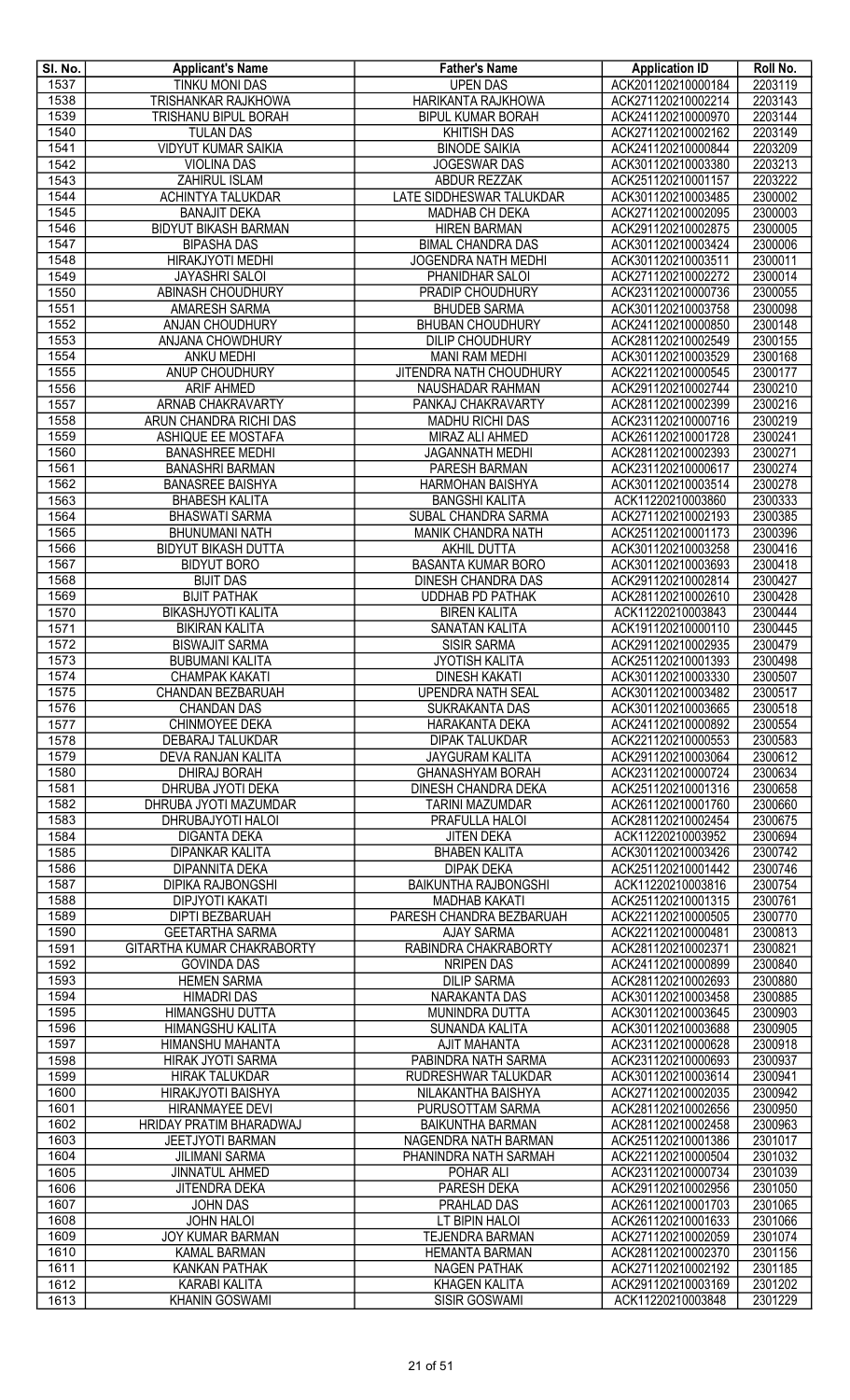| SI. No.          | <b>Applicant's Name</b>                          | <b>Father's Name</b>                              | <b>Application ID</b>                    | Roll No.           |
|------------------|--------------------------------------------------|---------------------------------------------------|------------------------------------------|--------------------|
| 1614             | <b>KISHOR KALITA</b>                             | LT GANESH KALITA                                  | ACK11220210003944                        | 2301239            |
| 1615             | KISHOR KUMAR BAISHYA                             | PRATAP CHANDRA BAISHYA                            | ACK271120210002155                       | 2301241            |
| 1616             | <b>KRISHNA PATHAK</b>                            | <b>KHAGEN PATHAK</b>                              | ACK231120210000603                       | 2301262            |
| 1617             | <b>KRISHNA SARANIA</b>                           | <b>DHANESWAR SARANIA</b>                          | ACK251120210001306                       | 2301265            |
| 1618             | <b>KULADIP MAZUMDAR</b>                          | PARESH CHANDRA MAZUMDAR                           | ACK231120210000718                       | 2301274            |
| 1619             | <b>KULDIP LAHKAR</b>                             | LATE ATUL LAHKAR                                  | ACK231120210000750                       | 2301285            |
| 1620             | KUMAR CHANDAN JYOTI                              | ARUN KUMAR DAS                                    | ACK231120210000765                       | 2301288            |
| $\frac{1621}{ }$ | <b>LIZA TALUKDAR</b>                             | NRIPENDRA TALUKDAR                                | ACK231120210000610                       | 2301314            |
| 1622             | <b>LOVITA DEKA</b>                               | JADAB CHANDRA DEKA                                | ACK271120210002054                       | 2301315            |
| 1623             | <b>MAFIZUR RAHMAN</b>                            | <b>MAKIB ALI</b>                                  | ACK241120210001037                       | 2301329            |
| 1624             | <b>MAINUL HAQUE</b>                              | <b>MANIR ALI</b>                                  | ACK171120210000006                       | 2301333            |
| 1625             | MANASH PRATIM BAISHYA                            | <b>KESHAB BAISHYA</b>                             | ACK251120210001371                       | 2301353            |
| 1626             | MANASH PRATIM BAISHYA                            | LOHIT CHANDRA BAISHYA                             | ACK271120210002163                       | 2301354            |
| 1627             | <b>MANASH PRATIM BARMAN</b>                      | PHATIK CHANDRA BARMAN                             | ACK291120210003057                       | 2301355            |
| 1628             | <b>MANOJ DAS</b>                                 | RAJENDRA DAS                                      | ACK291120210002700                       | 2301381            |
| 1629<br>1630     | <b>MARY HAZARIKA</b><br><b>MASIF HUSSAIN</b>     | <b>ASHOK HAZARIKA</b><br><b>MAKIUL HUSSAIN</b>    | ACK211120210000320<br>ACK291120210002982 | 2301389<br>2301390 |
| 1631             | <b>MINAKSHI BARMAN</b>                           | <b>MUKUNDA BARMAN</b>                             | ACK251120210001226                       | 2301413            |
| 1632             | <b>MRIDUL DAS</b>                                | <b>GOBARDHAN DAS</b>                              | ACK251120210001180                       | 2301459            |
| 1633             | MRIDUSMITA KASHYAP                               | <b>MADAN SARMA</b>                                | ACK251120210001356                       | 2301471            |
| 1634             | <b>MRINMOY DEKA</b>                              | <b>BIREN DEKA</b>                                 | ACK301120210003574                       | 2301493            |
| 1635             | <b>MUKTI PRASAD RAJBONGSHI</b>                   | LATE DHARANI RAJBONGSHI                           | ACK291120210002933                       | 2301506            |
| 1636             | NABA DEKA                                        | <b>GANESH DEKA</b>                                | ACK191120210000117                       | 2301516            |
| 1637             | NABAJYOTI BARUAH                                 | PRABHAT BARUAH                                    | ACK301120210003313                       | 2301527            |
| 1638             | NANDITA DUTTA                                    | <b>BANJIT DUTTA</b>                               | ACK11220210003871                        | 2301555            |
| 1639             | NANKA LAKRA                                      | <b>BIRSA LAKRA</b>                                | ACK301120210003653                       | 2301560            |
| 1640             | <b>NASHMITA DEKA</b>                             | PRATUL CHANDRA DEKA                               | ACK271120210002116                       | 2301565            |
| 1641             | NAYAN JYOTI KALITA                               | <b>NIREN KALITA</b>                               | ACK191120210000157                       | 2301575            |
| 1642             | NAYAN TALUKDAR                                   | <b>DIMBESWAR TALUKDAR</b>                         | ACK241120210000939                       | 2301585            |
| 1643             | NAYANJYOTI KALITA                                | <b>RANJIT KALITA</b>                              | ACK231120210000748                       | 2301592            |
| 1644             | <b>NIKIT JAIN</b>                                | PRAKASH CHAND JAIN                                | ACK291120210002928                       | 2301616            |
| 1645             | NIKUNJA SONAR BHUYAN                             | TANKA BAHADUR SONAR                               | ACK291120210002915                       | 2301620            |
| 1646             | NIRJU NISHA DUTTA                                | <b>JAGADISH DUTTA</b>                             | ACK191120210000112                       | 2301645            |
| 1647             | <b>NOMI PATHAK</b>                               | SARADA KUMAR PATHAK                               | ACK291120210003008                       | 2301670            |
| 1648             | PARTHA PRATIM HALOI                              | SURESH CHANDRA HALOI                              | ACK241120210000882                       | 2301730            |
| 1649             | <b>PRANAB BORO</b>                               | DHANESWAR BORO                                    | ACK241120210000921                       | 2301773            |
| 1650             | PRANAB DEKA                                      | <b>MOHAN DEKA</b>                                 | ACK241120210000972                       | 2301781            |
| 1651             | PRANAB JYOTI SARMA                               | <b>BIRAJ KUMAR SHARMA</b>                         | ACK281120210002396                       | 2301783            |
| 1652             | PRANJIT HALOI                                    | <b>KAMAL HALOI</b>                                | ACK251120210001339                       | 2301807            |
| 1653             | PRIYANKA TALUKDAR                                | <b>DINESH TALUKDAR</b>                            | ACK191120210000118                       | 2301859            |
| 1654             | <b>PUJA KALITA</b>                               | <b>HEMEN KALITA</b>                               | ACK301120210003669                       | 2301865            |
| 1655             | PURABI KALITA                                    | <b>HARESWAR KALITA</b>                            | ACK261120210001973                       | 2301877            |
| 1656             | RAHMAN SHAHID ALAM                               | <b>NASURAR RAHMAN</b>                             | ACK291120210003197                       | 2301887            |
| 1657             | RAJARSHI M B BARUAH                              | BRAJENDRA MALLA BUJAR BARUAH                      | ACK291120210003055                       | 2301894            |
| 1658             | <b>RAJESH KAKATI</b>                             | RAGHAB KAKATI                                     | ACK211120210000313                       | 2301903            |
| 1659             | <b>RAMEN BAISHYA</b>                             | LATE DEBENDRA NATH BAISHYA                        | ACK281120210002429                       | 2301926            |
| 1660             | RATUL DAS                                        | PARSHU RAM DAS<br><b>UPENDRA NATH SARMAH</b>      | ACK211120210000297                       | 2301953            |
| 1661<br>1662     | <b>RISHAV SARMAH</b><br>RITURAJ MAZUMDAR         | MANTU MAZUMDAR                                    | ACK251120210001264<br>ACK261120210001865 | 2302004<br>2302014 |
| 1663             | <b>RUBY DEKA</b>                                 | RAJENDRA KUMAR DEKA                               | ACK231120210000785                       | 2302025            |
| 1664             | RUMA GOGOI                                       | <b>TARUN GOGOI</b>                                | ACK291120210003190                       | 2302028            |
| 1665             | <b>RUPAM PATOWARY</b>                            | RAMO PATOWARY                                     | ACK201120210000187                       | 2302048            |
| 1666             | <b>SANAM DEKA</b>                                | <b>KHAGEN DEKA</b>                                | ACK261120210001569                       | 2302101            |
| 1667             | <b>SANJIV DAS</b>                                | <b>UMESH CH DAS</b>                               | ACK271120210002203                       | 2302127            |
| 1668             | SANTANU BARMAN                                   | RAMESH CHANDRA BARMAN                             | ACK301120210003489                       | 2302134            |
| 1669             | <b>SAURAV DEKA</b>                               | ANANTA RAM DEKA                                   | ACK281120210002362                       | 2302148            |
| 1670             | SAURAV JYOTI KALITA                              | MANORANJAN KALITA                                 | ACK261120210001901                       | 2302149            |
| 1671             | SHRUTILEKHA BARMAN                               | MUKUNDA BARMAN                                    | ACK251120210001187                       | 2302171            |
| 1672             | <b>SIMI KALITA</b>                               | BHABA KANTA KALITA                                | ACK271120210002240                       | 2302197            |
| 1673             | SOURASHIKHA DUTTA                                | <b>JAGADISH DUTTA</b>                             | ACK201120210000205                       | 2302215            |
| 1674             | <b>SUMI HALOI</b>                                | <b>CHANDRA KANTA HALOI</b>                        | ACK231120210000799                       | 2302234            |
| 1675             | SURAJIT BAISHYA                                  | <b>NAGEN BAISHYA</b>                              | ACK271120210002071                       | 2302252            |
| 1676             | TRISHNA DUTTA                                    | <b>JYOTISH DUTTA</b>                              | ACK301120210003534                       | 2302342            |
| 1677             | <b>UPASHANA SARMAH</b>                           | <b>BHUPENDRA NATH SARMA</b>                       | ACK261120210001909                       | 2302377            |
| 1678             | <b>LUCKY SHARMA</b>                              | <b>KAILASH SHARMA</b>                             | ACK251120210001161                       | 2400007            |
| 1679             | PRANITA BORTHAKUR                                | <b>BABUL SARMAH</b>                               | ACK261120210001820                       | 2400012            |
| 1680             | AAZAD BARUAH                                     | <b>JOSEPH BARUAH</b>                              | ACK281120210002491                       | 2400018            |
| 1681             | <b>ABHIJIT CHETIA</b>                            | NITYA NANDA CHETIA                                | ACK221120210000497                       | 2400022            |
| 1682             | <b>ABHIJIT DAS</b>                               | <b>HEMA DAS</b>                                   | ACK261120210001578                       | 2400024            |
| 1683             | <b>AKASH BORUA</b>                               | <b>SURYYA BORUAH</b>                              | ACK251120210001343                       | 2400066            |
| 1684             | ANANTA KUMAR GOGOI                               | <b>BHADRESWAR GOGOI</b>                           | ACK11220210003794                        | 2400109            |
| 1685             | ANANYA SONOWAL                                   | <b>BULESWAR SONOWAL</b>                           | ACK291120210002852                       | 2400113            |
| 1686             | ANINDITA GOHAIN BORUAH                           | MOHINI GOHAIN BORUAH                              | ACK291120210002864                       | 2400123            |
| 1687             | <b>ANKUR GOGOI</b>                               | <b>MONI KANTA GOGOI</b>                           | ACK281120210002604                       | 2400146            |
| 1688<br>1689     | <b>ANKUR PRASAD HAZARIKA</b><br><b>ANUP NEOG</b> | NABIN CHANDRA HAZARIKA<br><b>CHANDRESWAR NEOG</b> | ACK281120210002514<br>ACK221120210000406 | 2400148<br>2400165 |
| 1690             | <b>ANUPAM SAIKIA</b>                             | <b>SONTI SAIKIA</b>                               | ACK251120210001337                       | 2400172            |
|                  |                                                  |                                                   |                                          |                    |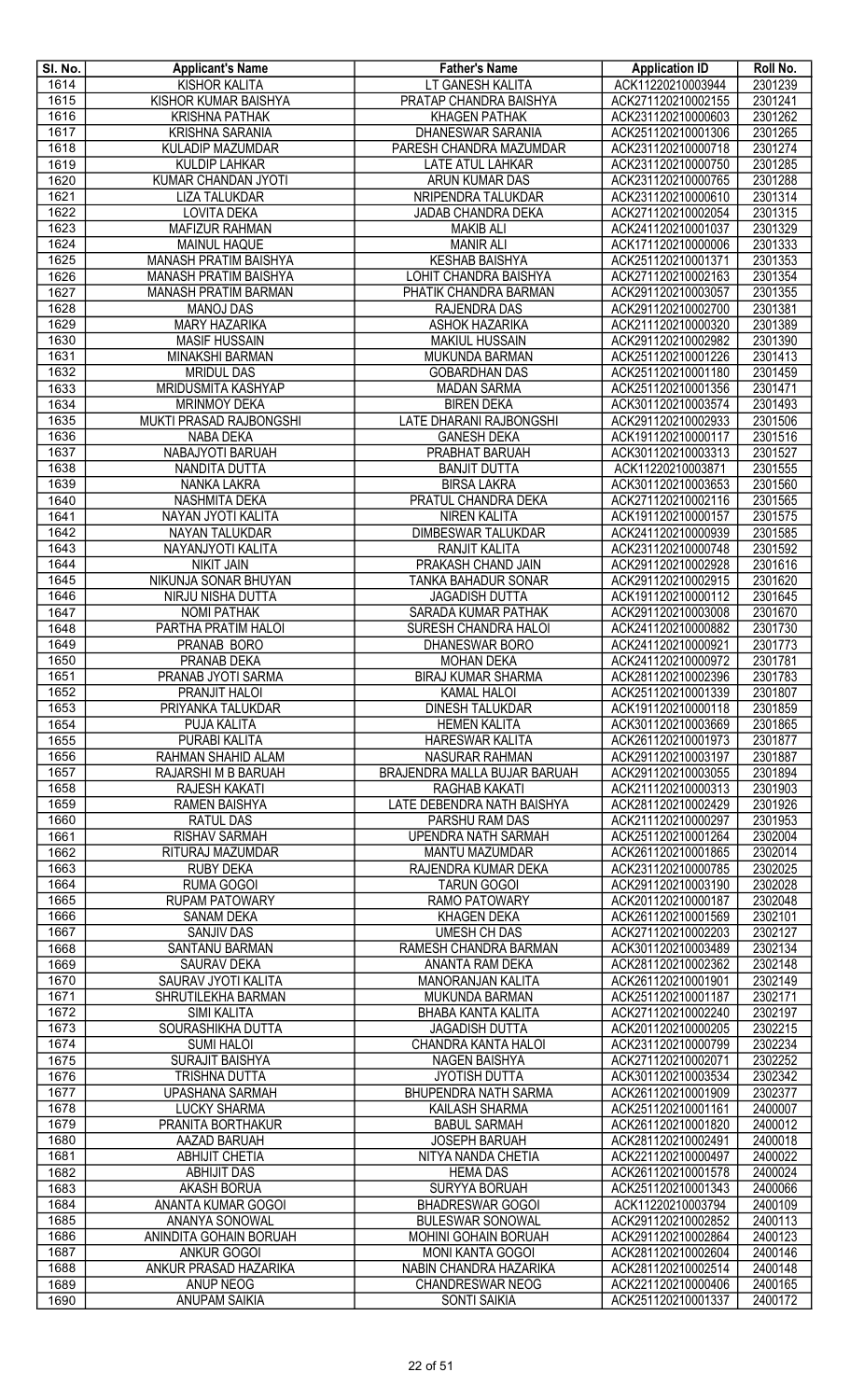| SI. No. | <b>Applicant's Name</b>                     | <b>Father's Name</b>               | <b>Application ID</b> | Roll No.           |
|---------|---------------------------------------------|------------------------------------|-----------------------|--------------------|
| 1691    | ANUSHUYA HAZARIKA                           | ANIL CHANDRA KALITA                | ACK251120210001243    | 2400180            |
| 1692    | <b>ARUP SAIKIA</b>                          | <b>ROMEN SAIKIA</b>                | ACK231120210000707    | 2400218            |
| 1693    | <b>ASHIM SAIKIA</b>                         | LATE MAHENDRA SAIKIA               | ACK301120210003463    | 2400225            |
| 1694    | <b>ASHIMA HAZARIKA</b>                      | <b>GOBIND HAZARIKA</b>             | ACK241120210000868    | 2400226            |
| 1695    | <b>BASANTA DUTTA</b>                        | <b>BHAI DUTTA</b>                  | ACK291120210002916    | 2400269            |
| 1696    | <b>BASANTA KONWAR</b>                       | <b>BITUL KONWAR</b>                | ACK231120210000645    | 2400271            |
| 1697    | <b>BHABENDRA PAYENG</b>                     | <b>LEKHAN PAYENG</b>               | ACK291120210002844    | 2400294            |
| 1698    | <b>BHANUPRIYA PEGU</b>                      | <b>BAPUKAN PEGU</b>                | ACK221120210000495    | 2400311            |
| 1699    | <b>BHANUSHREE DOLEY</b>                     | <b>BHABAJIT DOLEY</b>              | ACK301120210003324    | 2400313            |
| 1700    | BHARGAV JYOTI BHUYAN                        | AMRIT KUMAR BHUYAN                 | ACK191120210000161    | 2400317            |
| 1701    | <b>BHASKAR JYOTI PEGU</b>                   | <b>GANGARAM PEGU</b>               | ACK241120210001048    | 2400332            |
| 1702    | <b>BIKASH DOWARA</b>                        | <b>HEM CHANDRA DOWARA</b>          | ACK221120210000472    | 2400387            |
| 1703    | <b>BIKROMJIT BORUAH</b>                     | KUKIL KUMAR BORUAH                 | ACK251120210001252    | 2400399            |
| 1704    | <b>BIMAN BORA</b>                           | KHAGENDRA NATH BORA                | ACK221120210000395    | 2400403            |
| 1705    | <b>BITUPAN BORAH</b>                        | <b>DILIP BORAH</b>                 | ACK201120210000217    | 2400460            |
| 1706    | <b>BYASH JYOTI SAIKIA</b>                   | <b>DIBYA DHAR SAIKIA</b>           | ACK301120210003447    | 2400495            |
| 1707    | CHAITANAYA BEZ                              | PRODIP KUMAR BEZ                   | ACK261120210001558    | 2400496            |
| 1708    | <b>CHANDAN BORAH</b>                        | <b>PROBIN BORAH</b>                | ACK261120210001912    | 2400505            |
| 1709    | <b>CHANDAN GOGOI</b>                        | <b>HOREN GOGOI</b>                 | ACK291120210003186    | 2400506            |
| 1710    | CHAYANIKA BORAH                             | <b>HEM KANTA BORAH</b>             | ACK291120210003119    | 2400519            |
| 1711    | CHAYANIKA PATGIRI                           | <b>LATE PROBIN PATGIRI</b>         | ACK241120210001005    | 2400528            |
| 1712    | CHITRAJEET PAYENG                           | <b>MANIK PAYENG</b>                | ACK291120210002917    | 2400540            |
| 1713    | <b>DAVID LAGACHU</b>                        | <b>HAREN LAGACHU</b>               | ACK181120210000034    | 2400558            |
| 1714    | <b>DEBAJIT HAZARIKA</b>                     | RATNESWAR HAZARIKA                 | ACK221120210000449    | 2400570            |
| 1715    | DEBANKUR BORAH                              | <b>ROBIN BORAH</b>                 | ACK241120210001034    | 2400579            |
| 1716    | <b>DEBASHIS BARHOI</b>                      | <b>BIMAN BARHOI</b>                | ACK11220210003802     | 2400581            |
| 1717    | <b>DENI CHETIA</b>                          | KIRTI NATH CHETIA                  | ACK271120210002014    | 2400614            |
| 1718    | DEVA MOHAN DAS                              | <b>MAHALAL DAS</b>                 | ACK171120210000016    | 2400618            |
| 1719    | <b>DEVASHIS BORI</b>                        | LAKHMINARAYAN BORI                 | ACK11220210003826     | 2400628            |
| 1720    | DHRUBA JYOTI GAUTAM                         | <b>TARUN CH BORTHAKUR</b>          | ACK181120210000069    | 2400652            |
| 1721    | <b>DIBYAJYOTI SAIKIA</b>                    | <b>GANESH SAIKIA</b>               | ACK231120210000676    | 2400678            |
| 1722    | <b>DIPANKAR DEORI</b>                       | <b>DEHORSING DEORI</b>             | ACK271120210002139    | 2400715            |
| 1723    | <b>DIPANKAR DEORI BHURUK</b>                | <b>KUNJESWAR DEORI</b>             | ACK181120210000043    | 2400716            |
| 1724    | DOLISHMITA PHUKAN                           | <b>DHIREN PHUKAN</b>               | ACK271120210002005    | 2400754            |
| 1725    | <b>GAURANKAR MILI</b>                       | DEVANANDA MILI                     | ACK281120210002464    | 2400800            |
| 1726    | <b>GAUTAM CHINTEY</b>                       | NAMESWAR CHINTEY                   | ACK291120210003193    | 2400811            |
| 1727    | <b>GUNA KRISHNA KONCH</b>                   | <b>THANURAM KONCH</b>              | ACK191120210000134    | 2400870            |
| 1728    | <b>GYANDEEP SONOWAL</b>                     | <b>BULESWAR SONOWAL</b>            | ACK261120210001895    | 2400877            |
| 1729    | <b>HEMAGIRI NARAH</b>                       | DHENUDHAR NARAH                    | ACK291120210002720    | 2400901            |
| 1730    | <b>HEMANGA SAIKIA</b>                       | <b>PRAFULLA SAIKIA</b>             | ACK251120210001375    | 2400906            |
| 1731    | HIMANJYOTI BORUAH                           | MINESWAR BORUAH                    | ACK241120210001001    | 2400941            |
| 1732    | HIRAK JYOTI DOLEY                           | RATNESWAR DOLEY                    | ACK291120210002899    | 2400948            |
| 1733    | <b>HUMEN GOGOI</b>                          | <b>SUKHEN GOGOI</b>                | ACK271120210001997    | 2400965            |
| 1734    | <b>JASMIN IRAQUI</b>                        | LATE SALIM IRAQUI                  | ACK301120210003728    | 2401024            |
| 1735    | <b>JIBAN JIT PEGU</b>                       | <b>DEEP KUMAR PEGU</b>             | ACK251120210001293    | 2401051            |
| 1736    | <b>JILLY DOLEY</b>                          | <b>DURGESWAR DOLEY</b>             | ACK241120210000876    | 2401055            |
| 1737    | <b>KAMAL BHUYAN</b>                         | SOMESWAR BHUYAN                    | ACK271120210002172    | 2401172            |
| 1738    | KAMAL KUMAR THAPA                           | KRISHNA KUMAR THAPA                | ACK271120210001978    | 2401174            |
| 1739    | <b>KESHAB KONWAR</b>                        | TRIDIBA NANDA KONWAR               | ACK261120210001621    | 2401226            |
| 1740    | KHIRUD GOGOI                                | JOGESWAR GOGOI                     | ACK261120210001666    | 2401236            |
| 1741    | KHITISH CHANDRA BORI                        | <b>GOLAP CHANDRA BORI</b>          | ACK301120210003697    | 2401237            |
| 1742    | KIRTI KAMAL MORANG                          | <b>TUNIRAM MORANG</b>              | ACK291120210002994    | 2401245            |
| 1743    | KISHORE KALYAN DEORI                        | <b>HEDEMBOR DEORI</b>              | ACK301120210003510    | 2401246            |
| 1744    | KRISHNA NARAYAN PHUKAN                      | TANKESWAR PHUKAN                   | ACK301120210003651    | 2401262            |
| 1745    | <b>KUSUM BORGOHAIN</b>                      | <b>LATE RUHINI BORGOHAIN</b>       | ACK251120210001214    | 2401286            |
| 1746    | <b>LAKHI DOIMARY</b>                        | <b>DHANSING DOIMARY</b>            | ACK261120210001629    | 2401295            |
| 1747    | <b>LAL MOHAN PEGU</b>                       | <b>MONUJ KUMAR PEGU</b>            | ACK261120210001778    | 2401311            |
| 1748    | LIPIKA BURA GOHAIN                          | SOBHAN BURA GOHAIN                 | ACK231120210000662    | 2401323            |
| 1749    | <b>LITON BASAK</b>                          | <b>LAKHAN BASAK</b>                | ACK241120210000999    | 2401328            |
| 1750    | <b>MALAY DUTTA</b>                          | <b>DIMBA DUTTA</b>                 | ACK281120210002455    | 2401385            |
| 1751    | <b>MANAS PROTIM HAZARIKA</b>                | HAREN KUMAR HAZARIKA               | ACK261120210001811    | 2401400            |
| 1752    | <b>MANASH NEOG</b>                          | <b>CHANDASWAR NEOG</b>             | ACK221120210000408    | 2401407            |
| 1753    | MANASH PRATIM CHOUDHURY                     | PANKAJ KUMAR CHOUDHURY             | ACK221120210000515    | 2401410            |
| 1754    | <b>MINTU DUTTA</b>                          | <b>MOINA DUTTA</b>                 | ACK241120210000983    | 2401467            |
| 1755    | <b>MINTU SAIKIA</b>                         | <b>NARAYAN SAIKIA</b>              | ACK291120210003134    | 2401471            |
| 1756    | <b>MITALI BORUAH</b>                        | <b>BISHNU PRASAD BORUAH</b>        | ACK281120210002555    | 2401478            |
| 1757    | MONIRATNA BHUYAN                            | <b>JUGAL KUMAR BHUYAN</b>          | ACK291120210002927    | 2401509            |
| 1758    | MONORANJAN NEOG                             | <b>BAP CHANDRA NEOG</b>            | ACK291120210002743    | 2401522            |
| 1759    | <b>MOUCHUMI DUTTA</b>                       | LOKENDRA KUMAR DUTTA               | ACK291120210002826    | 2401540            |
| 1760    | <b>MOUSUM DOLEY</b>                         | PRABIN DOLEY                       | ACK261120210001917    | 2401541            |
| 1761    |                                             |                                    | ACK261120210001571    |                    |
| 1762    | <b>MUNMI BORAH</b><br><b>NAVAJIT SAIKIA</b> | SONARAM BORAH<br>LAKSHESWAR SAIKIA | ACK11220210003938     | 2401590<br>2401643 |
| 1763    | <b>NAVAS KUMAR DAS</b>                      | KHAGENDRA NATH DAS                 | ACK221120210000374    | 2401647            |
| 1764    | <b>NAYAN DEURI</b>                          | ACHI MOHAN DEURI                   | ACK231120210000651    | 2401648            |
| 1765    | NIKUNJA KUMAR MONDAL                        | NIPENDRA CHANDRA MONDAL            | ACK261120210001782    | 2401684            |
| 1766    | NIRANJAN LIGIRA                             |                                    | ACK261120210001699    | 2401713            |
|         |                                             | <b>MUHIDHAR LIGIRA</b>             |                       |                    |
| 1767    | <b>NITUL DAS</b>                            | <b>RATNESWAR DAS</b>               | ACK291120210003195    | 2401725            |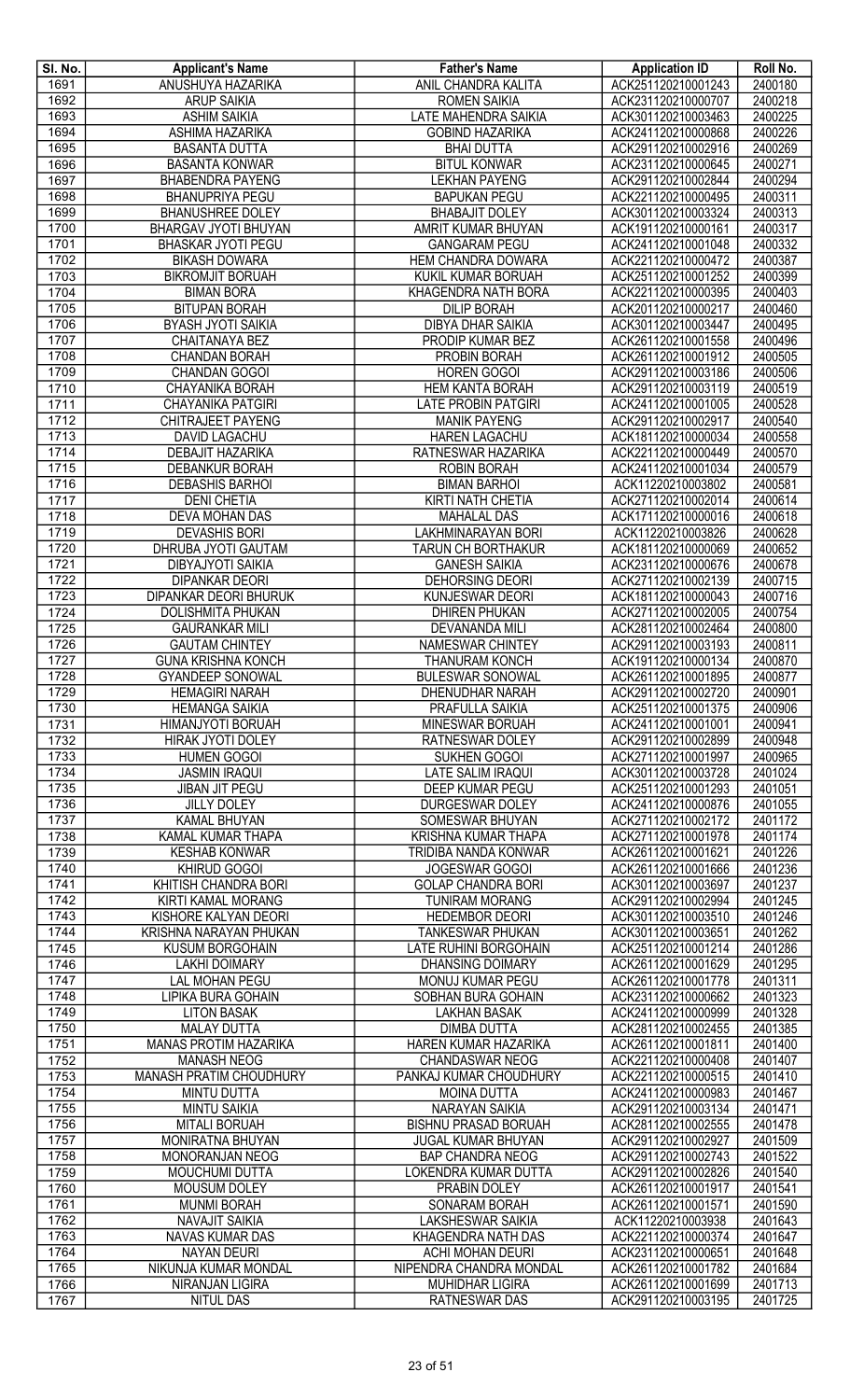| SI. No.      | <b>Applicant's Name</b>                           | <b>Father's Name</b>                             | <b>Application ID</b>                    | Roll No.           |
|--------------|---------------------------------------------------|--------------------------------------------------|------------------------------------------|--------------------|
| 1768         | <b>NOMEE BORUAH</b>                               | NANDESWAR BORUAH                                 | ACK301120210003532                       | 2401739            |
| 1769         | <b>PALASH DAS</b>                                 | <b>MUNIN DAS</b>                                 | ACK271120210002264                       | 2401755            |
| 1770         | PALLAVI DUTTA                                     | KHAGESWAR DUTTA                                  | ACK291120210003106                       | 2401769            |
| 1771<br>1772 | <b>PANKAJA DUTTA</b><br>PARAMANANDA NATH          | <b>GHANA KANTA DUTTA</b><br>PUNESWAR NATH        | ACK261120210001734<br>ACK211120210000330 | 2401785<br>2401796 |
| 1773         | PARTHA PRATIM SINGH                               | <b>KISHAN SINGH</b>                              | ACK231120210000760                       | 2401840            |
| 1774         | POOJA ADHIKARI                                    | <b>KAMAL ADHIKARI</b>                            | ACK281120210002499                       | 2401878            |
| 1775         | PRACHURYA RAJKHOWA                                | <b>DILIP RAJKHOWA</b>                            | ACK251120210001424                       | 2401892            |
| 1776         | PRANAB SAIKIA                                     | <b>DURGA SAIKIA</b>                              | ACK241120210000826                       | 2401914            |
| 1777         | PRANJAL BORUAH                                    | <b>JAGAT BORUAH</b>                              | ACK301120210003604                       | 2401922            |
| 1778         | PREETIMA GOGOI                                    | RAJEN KUMAR GOGOI                                | ACK291120210002867                       | 2401965            |
| 1779         | PRIYABRAT HAZARIKA                                | ARUN HAZARIKA                                    | ACK261120210001637                       | 2401985            |
| 1780         | PRIYANKA BORAH                                    | KHAGENDRA NATH BORAH                             | ACK281120210002426                       | 2401997            |
| 1781         | PRIYANKA SAIKIA                                   | <b>JITUL SAIKIA</b>                              | ACK261120210001609                       | 2402012            |
| 1782         | PUJA SAIKIA                                       | <b>SURYA SAIKIA</b>                              | ACK261120210001597                       | 2402034            |
| 1783         | PURNA SAIKIA                                      | <b>MANIK SAIKIA</b>                              | ACK271120210002090                       | 2402048            |
| 1784         | RAHEEF AOWAL                                      | <b>SALEH ABDUL AOWAL</b>                         | ACK301120210003392                       | 2402065            |
| 1785         | <b>RAJA BASFOR</b>                                | RAJKUMAR BASFOR                                  | ACK241120210000825                       | 2402080            |
| 1786<br>1787 | RAJASHREE HAZARIKA                                | <b>GIRINDRA NATH HAZARIKA</b><br>MINESWAR BORUAH | ACK261120210001509<br>ACK181120210000088 | 2402089<br>2402105 |
| 1788         | RAJIB BORUAH<br>RAKESH KUMAR SAIKIA               | <b>BIREN SAIKIA</b>                              | ACK181120210000052                       | 2402126            |
| 1789         | <b>RAMESH PEGU</b>                                | <b>PRADIP PEGU</b>                               | ACK301120210003441                       | 2402136            |
| 1790         | RANJUMONI HAZARIKA                                | <b>KAMAL HAZARIKA</b>                            | ACK11220210003942                        | 2402154            |
| 1791         | RAZA PARVEZ                                       | TAHIR HUSSAIN ANSARI                             | ACK301120210003739                       | 2402175            |
| 1792         | <b>RUPAM PHUKAN</b>                               | PROMUD CH PHUKAN                                 | ACK241120210001104                       | 2402272            |
| 1793         | <b>SAGAR SAURAV BORAH</b>                         | <b>TRAILUKHYAJIT BORAH</b>                       | ACK261120210001857                       | 2402294            |
| 1794         | <b>SANJAY SINGH</b>                               | <b>RAMESH SINGH</b>                              | ACK231120210000668                       | 2402329            |
| 1795         | SANJIB DAS                                        | <b>SIBIRAM DAS</b>                               | ACK301120210003453                       | 2402333            |
| 1796         | <b>SAURAV JYOTI BORAH</b>                         | <b>PREMA BORAH</b>                               | ACK261120210001871                       | 2402368            |
| 1797         | SHASHANKA DEV PATIR                               | <b>GAJEN PATIR</b>                               | ACK221120210000376                       | 2402385            |
| 1798         | SOURABH DUTTA                                     | <b>BHOGESWAR DUTTA</b>                           | ACK271120210001987                       | 2402450            |
| 1799         | SOURAV GOGOI                                      | PURNA KANTA GOGOI                                | ACK271120210002133                       | 2402452            |
| 1800         | SUBHAJIT KHOUND                                   | <b>TILAK KHOUND</b>                              | ACK231120210000672                       | 2402463            |
| 1801         | SUNAYANA SABHAPANDIT                              | RAJENDRA NATH SABHAPANDIT                        | ACK261120210001772                       | 2402503            |
| 1802         | <b>SUNNY BORI</b><br><b>TANBIR HAZARIKA</b>       | <b>TARANATH BORI</b><br>DILWAR HUSSAIN HAZARIKA  | ACK291120210003141<br>ACK261120210001700 | 2402512<br>2402556 |
| 1803<br>1804 | <b>TAPASH DUTTA</b>                               | AKHIL DUTTA                                      | ACK221120210000457                       | 2402572            |
| 1805         | <b>TAPOBRAT CHUTIA</b>                            | <b>DIMBESWAR CHUTIA</b>                          | ACK241120210001098                       | 2402574            |
| 1806         | <b>TARUN GOGOI</b>                                | <b>GOPAL GOGOI</b>                               | ACK191120210000140                       | 2402579            |
| 1807         | <b>TASLIMA RAHMAN</b>                             | <b>TARIBOR RAHMAN</b>                            | ACK231120210000623                       | 2402581            |
| 1808         | <b>TRIDIP DAS</b>                                 | <b>DHARMESWAR DAS</b>                            | ACK291120210002707                       | 2402609            |
| 1809         | TULYA JYOTI BARUAH                                | NAGEN CHANDRA BORUAH                             | ACK11220210003872                        | 2402630            |
| 1810         | <b>UPASANA PUZARI</b>                             | <b>MUHIDHAR PUZARI</b>                           | ACK201120210000200                       | 2402659            |
| 1811         | UTTAM KUMAR PEGU                                  | KRISHNA KANTA PEGU                               | ACK231120210000717                       | 2402679            |
| 1812         | MOHAMMED ALTAF HUSSAIN CHOUDHURY                  | FURMAT ALI CHOUDHURY                             | ACK241120210001082                       | 2500004            |
| 1813         | MRIDUL KANTI BARMAN                               | MRITYUNJOY BARMAN                                | ACK301120210003562                       | 2500005            |
| 1814         | SUPRIYA DEY                                       | SAMARENDRA DEY                                   | ACK291120210002930                       | 2500014            |
| 1815         | ABHIJIT CHAKRABORTY                               | SHYAMA PRASAD CHAKRABORTY                        | ACK291120210003207                       | 2500050            |
| 1816         | <b>ABHIJIT ROY</b>                                | ARABINDA ROY                                     | ACK281120210002563                       | 2500061            |
| 1817<br>1818 | <b>ABHIJIT SINGHA</b><br><b>ABHIRUPA PAUL</b>     | NIMAI CHAND SINGHA<br><b>ASHISH PAUL</b>         | ACK291120210002920<br>ACK251120210001185 | 2500063<br>2500066 |
| 1819         | <b>ABHISHEK DEY</b>                               | APU RANJAN DEY                                   | ACK291120210003001                       | 2500069            |
| 1820         | AFRUJA AKTAR MAZUMDER                             | AFTAB UDDIN MAZUMDER                             | ACK291120210003018                       | 2500115            |
| 1821         | AL SHAHEBA FATEMA AKTARA CHOUDHURY                | <b>SAMSUL HAQUE CHOUDHURY</b>                    | ACK271120210002327                       | 2500153            |
| 1822         | <b>AMAN BANSAL</b>                                | <b>AGAM BANSAL</b>                               | ACK301120210003415                       | 2500175            |
| 1823         | <b>ANAWAR HUSSAIN LASKAR</b>                      | SALIM UDDIN LASKAR                               | ACK301120210003555                       | 2500217            |
| 1824         | ANGSHUMAN DEB                                     | AROBINDA DEB                                     | ACK231120210000740                       | 2500220            |
| 1825         | ANIMEKH HAZARIKA                                  | <b>JIBESWAR HAZARIKA</b>                         | ACK261120210001888                       | 2500222            |
| 1826         | <b>ANKITA SAHA</b>                                | RAJESH SAHA                                      | ACK261120210001740                       | 2500246            |
| 1827         | ANWARA BEGUM MAZUMDER                             | MD CHAND MIA MOZUMDER                            | ACK271120210002063                       | 2500275            |
| 1828         | ARADHANA BHATTACHARJEE                            | DIBAKAR BHATTACHARJEE                            | ACK281120210002440                       | 2500289            |
| 1829         | <b>BARNABA L KHAWBUNG</b>                         | TLANGTHANGKHUM                                   | ACK291120210003083                       | 2500416            |
| 1830<br>1831 | <b>BIJOYADITYA NAG</b>                            | <b>BIMAN KANTI NAG</b>                           | ACK301120210003479                       | 2500450            |
| 1832         | <b>BIKRAMJIT SINHA</b><br><b>BIMAL DAULAGAJAO</b> | <b>HARIPADA SINHA</b><br>BIRKARNA DAULAGAJAO     | ACK221120210000416<br>ACK301120210003685 | 2500466<br>2500474 |
| 1833         | <b>BIPRORAJ NATH</b>                              | <b>VIVEKANANDA NATH</b>                          | ACK11220210003960                        | 2500496            |
| 1834         | <b>BISHAL NATH</b>                                | <b>BIMAL NATH</b>                                | ACK11220210003907                        | 2500505            |
| 1835         | <b>BISWADEEP NATH</b>                             | <b>BASUDEB NATH</b>                              | ACK11220210003949                        | 2500518            |
| 1836         | DEBENDU SINGHA                                    | DEBENDRA SINGHA                                  | ACK211120210000344                       | 2500607            |
| 1837         | DHRUBAJYOTI DAS                                   | <b>GOLAK DAS</b>                                 | ACK251120210001141                       | 2500656            |
| 1838         | <b>GAURAV BHATTACHARJEE</b>                       | <b>GITESH BHATTACHARJEE</b>                      | ACK261120210001947                       | 2500764            |
| 1839         | <b>GIDEON LALCHHUANAWMA FAIHRIEM</b>              | LALTHANMAWIA FAIHRIEM                            | ACK191120210000122                       | 2500771            |
| 1840         | GYANENDRA SINGH ARAMBAM                           | <b>GOUR GOPAL SINGHA</b>                         | ACK301120210003277                       | 2500789            |
| 1841         | HAMIDUZZAMAN MAZUMDER                             | ABDUL HASHIM MAZUMDER                            | ACK301120210003531                       | 2500811            |
| 1842         | <b>HENNA BARBHUIYA</b>                            | EKBAL HUSSAIN BARBHUIYA                          | ACK301120210003771                       | 2500828            |
| 1843         | <b>HIREN TOMBI SINGHA</b>                         | NARENDRA CHANDRA SINGHA                          | ACK261120210001737                       | 2500843            |
| 1844         | <b>IKBAL HUSSAIN BARBHUIYA</b>                    | NIZAM UDDIN BARBHUIYA                            | ACK301120210003583                       | 2500864            |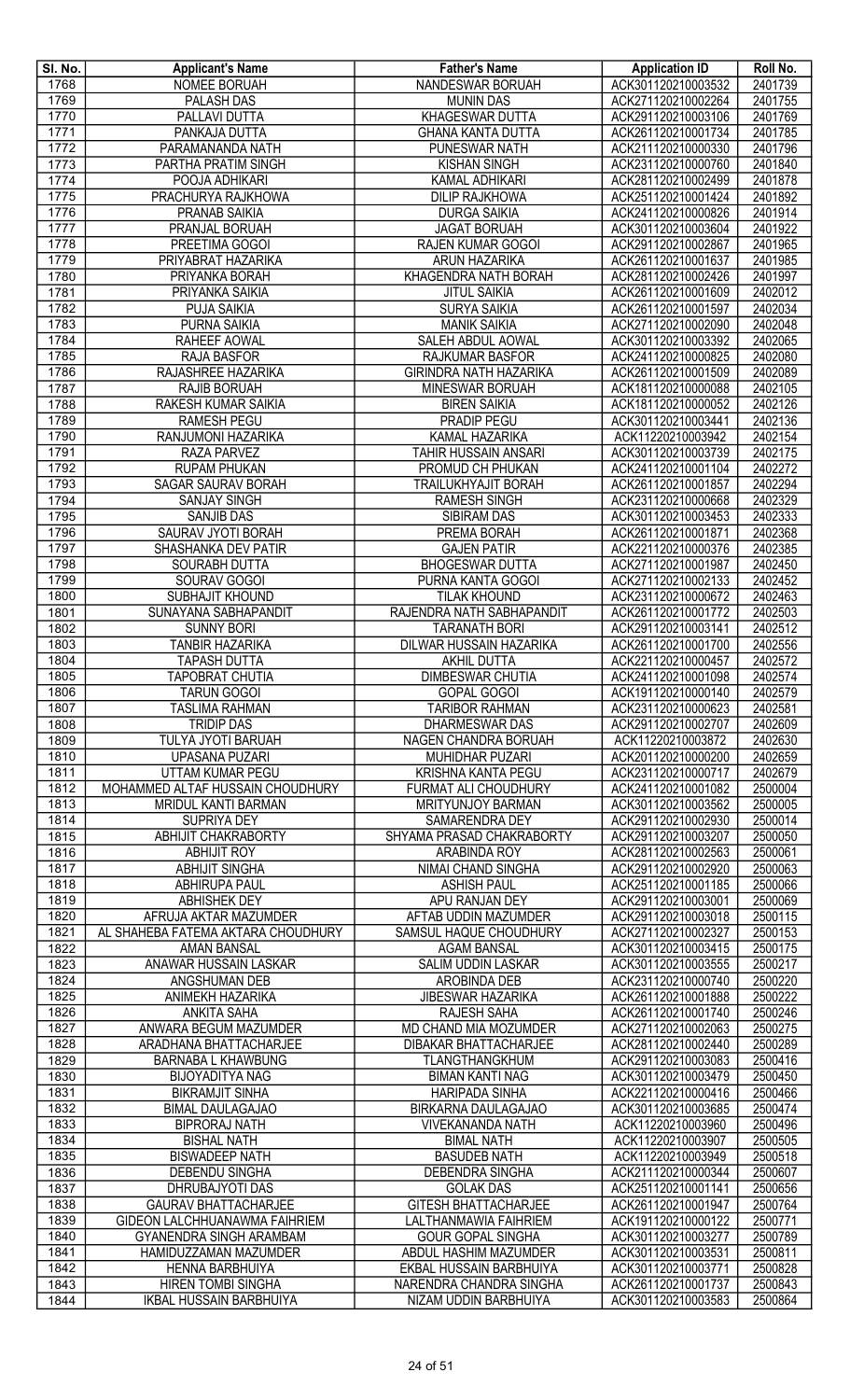| SI. No.      | <b>Applicant's Name</b>                     | <b>Father's Name</b>                            | <b>Application ID</b>                    | Roll No.           |
|--------------|---------------------------------------------|-------------------------------------------------|------------------------------------------|--------------------|
| 1845         | <b>IMDADUR RAHMAN LASKAR</b>                | ABDUR RAHMAN LASKAR                             | ACK291120210003076                       | 2500871            |
| 1846         | J M DULDUL MOZUMDER                         | FAKAR UDDIN MOZUMDER                            | ACK261120210001631                       | 2500900            |
| 1847         | <b>JUNAID AHMED LASKAR</b>                  | TAHIR UDDIN LASKAR                              | ACK291120210002926                       | 2501016            |
| 1848         | KAMAL HUSSAIN BARBHUIYA                     | ABDUL JALIL BARBHUIYA                           | ACK301120210003353                       | 2501062            |
| 1849         | <b>KRIPASISH NATH</b>                       | <b>KRISHNENDU KUMAR NATH</b>                    | ACK301120210003481                       | 2501124            |
| 1850         | <b>KRIPESH DAS</b>                          | <b>GOBINDA CHANDRA DAS</b>                      | ACK181120210000091                       | 2501125            |
| 1851         | <b>LAITONJAM NAMRATA SINGH</b>              | L IBUNGOBI SINGH                                | ACK231120210000737                       | 2501162            |
| 1852         | MADHUCHANDA CHOUDHURY                       | SAJIB DEB CHOUDHURY                             | ACK251120210001304                       | 2501220            |
| 1853<br>1854 | <b>MAMPI NATH</b><br>MASHUD AHMED LASKAR    | SUBHAS CHANDRA NATH<br><b>MOIN UDDIN LASKAR</b> | ACK251120210001422<br>ACK11220210003886  | 2501254<br>2501290 |
| 1855         | MD ABU IBRAHIM BARBHUIYA                    | MAHTAB UDDIN BARBHUIYA                          | ACK231120210000679                       | 2501303            |
| 1856         | <b>MD ALAMGIR LASKAR</b>                    | MAKSUD AHMED LASKAR                             | ACK261120210001854                       | 2501304            |
| 1857         | MD RAHUL AMIN                               | <b>GOUHAR JAMAL</b>                             | ACK301120210003466                       | 2501317            |
| 1858         | MOHOBUB HUSSAIN BARBHUIYA                   | MEKAI MIA BARBHUIYA                             | ACK241120210000967                       | 2501357            |
| 1859         | MOSIRUL HASAN CHOUDHURY                     | <b>ISLAM UDDIN CHOUDHURY</b>                    | ACK11220210003788                        | 2501379            |
| 1860         | <b>MOUSUMI BARMAN</b>                       | <b>MANILAL BARMAN</b>                           | ACK261120210001564                       | 2501394            |
| 1861         | MUKESH KANOO                                | MURALIDHAR KANOO                                | ACK231120210000629                       | 2501419            |
| 1862         | NARGIS SULTANA BEGUM LASKAR                 | AFTAB HUSSAIN LASKAR                            | ACK271120210002209                       | 2501480            |
| 1863         | NASIM AHMED CHOUDHURY                       | ATAUR RAHMAN CHOUDHURY                          | ACK291120210002888                       | 2501483            |
| 1864         | NAZMUL HUSSAIN LASKAR                       | NASIR UDDIN LASKAR                              | ACK271120210002189                       | 2501504            |
| 1865         | PATHIKRIT AHMED                             | SHAMSUDDIN AHMED                                | ACK301120210003757                       | 2501631            |
| 1866         | <b>PRANAB DAS</b>                           | LT ANIL CHANDRA DAS                             | ACK301120210003760                       | 2501696            |
| 1867         | PRASANJIT RAJBONGSHI                        | <b>RANJIT RAJBONGSHI</b>                        | ACK271120210002154                       | 2501704            |
| 1868         | PRETINA NUNISA                              | <b>JASAWANTA NUNISA</b>                         | ACK301120210003769                       | 2501723            |
| 1869         | PRITAM BARMAN                               | CHITTA RANJAN BARMAN                            | ACK301120210003363                       | 2501725            |
| 1870         | PROBAL JYOTI DAS                            | PROSUN KANTI DAS                                | ACK281120210002520                       | 2501762            |
| 1871         | RALRUNNGAM HMAR                             | PK SANGA HMAR                                   | ACK301120210003538                       | 2501870            |
| 1872         | RAMDINSANG SONGATE                          | LALKHOSANG SONGATE                              | ACK231120210000624                       | 2501871            |
| 1873         | RENUBALA DEVI                               | <b>U PRODIP KUMAR SINGHA</b>                    | ACK301120210003503                       | 2501899            |
| 1874         | <b>RIMPI DEY</b>                            | <b>GOPIKA DEY</b>                               | ACK221120210000496                       | 2501914            |
| 1875         | RISHOV BORGOHAIN                            | CHANCHAL BORGOHAIN                              | ACK231120210000661                       | 2501924            |
| 1876         | RITAMBARA NATH                              | <b>HEM KANTI NATH</b>                           | ACK271120210002187                       | 2501928            |
| 1877         | RUBAL HUSSAIN LASKAR                        | SAWKAT ALI LASKAR                               | ACK301120210003465                       | 2501959            |
| 1878         | S M MEHBUB HASSAN LASKAR                    | HIFZUR RAHMAN LASKAR                            | ACK201120210000254                       | 2502011            |
| 1879         | SAMARJIT SINHA                              | RASARAJ SINHA                                   | ACK241120210000945                       | 2502089<br>2502108 |
| 1880<br>1881 | <b>SAMRAT NATH</b><br><b>SANDEEP SHARMA</b> | UTPAL KANTI NATH                                | ACK241120210000840                       | 2502118            |
| 1882         | <b>SANDIP KAIRI</b>                         | CHANDRA KUMAR SHARMA<br>NANDA KISHOR KAIRI      | ACK251120210001436<br>ACK11220210003787  | 2502121            |
| 1883         | SANGEETA HAFLONGBAR                         | <b>GOLAP SINGH HAFLONGBAR</b>                   | ACK301120210003662                       | 2502131            |
| 1884         | SANJAY BASUMATARY                           | DEVA KANTA BASUMATARY                           | ACK291120210003039                       | 2502142            |
| 1885         | SHEKHAR RANJAN NATH                         | SUBODH CHANDRA NATH                             | ACK301120210003722                       | 2502271            |
| 1886         | <b>SIMANTA BISWAS</b>                       | PARTHASARATHI BISWAS                            | ACK291120210003110                       | 2502308            |
| 1887         | <b>SRISTI NATH</b>                          | <b>ISAQUE ALI LASKAR</b>                        | ACK241120210000890                       | 2502356            |
| 1888         | <b>SUDIP ROY</b>                            | SATYANDRA ROY                                   | ACK231120210000670                       | 2502400            |
| 1889         | <b>SUJAY PAUL PURKAYASTHA</b>               | SUKHOMOY PAUL PURKAYASTHA                       | ACK301120210003727                       | 2502411            |
| 1890         | SULTAN AHMED CHOWDHURY                      | SHAMSUJJAMAN CHOUDHURY                          | ACK11220210003803                        | 2502425            |
| 1891         | <b>SUMIT SINGHA</b>                         | <b>GOURI SANKAR SINGHA</b>                      | ACK251120210001150                       | 2502444            |
| 1892         | <b>SWAPAN DHAR</b>                          | LATE BIDYUT DHAR                                | ACK11220210003954                        | 2502525            |
| 1893         | <b>TAMAL CHAKRABORTY</b>                    | <b>TAPASH CHANDRA CHAKRABORTY</b>               | ACK261120210001789                       | 2502560            |
| 1894         | TAPAN KANTI RAJKUMAR                        | <b>BISHWAMBHAR RAJKUMAR</b>                     | ACK261120210001882                       | 2502573            |
| 1895         | THINGBAIJAM KAMALJIT SINGH                  | LATE THINGBAIJAM HARIMOHAN SINGH                | ACK261120210001616                       | 2502596            |
| 1896         | <b>UJJWAL NATH</b>                          | LT HIRESH NATH                                  | ACK261120210001696                       | 2502623            |
| 1897         | <b>VANLAL RAMNGHAKLIEN</b>                  | <b>LALHUOPLIEN</b>                              | ACK271120210002102                       | 2502631            |
| 1898         | <b>VIVEK LAISHRAM</b>                       | L NANDA KUMAR SINGHA                            | ACK251120210001183                       | 2502646            |
| 1899         | <b>WAZBIR HUSSAIN BARLASKAR</b>             | TAMIZUR RAHMAN BARLASKAR                        | ACK261120210001690                       | 2502662            |
| 1900<br>1901 | Y HIRANMOY SINGHA<br>ZIAUL HOQUE BARBHUIYA  | Y LEIBAKLOKPA SINGHA<br>ABDUL HOQUE BARBHUIYA   | ACK251120210001313<br>ACK301120210003768 | 2502664<br>2502681 |
| 1902         | ZILLUR RAHMAN LASKAR                        | LATE HABIBUR RAHMAN LASKAR                      | ACK291120210002786                       | 2502684            |
| 1903         | <b>BITUL JYOTI DOLEY</b>                    | <b>TEPURAM DOLEY</b>                            | ACK201120210000255                       | 2600006            |
| 1904         | PARAG SAIKIA                                | <b>BHOGESWAR SAIKIA</b>                         | ACK251120210001166                       | 2600014            |
| 1905         | ABHILASH KONWER                             | <b>RAJIB KONWER</b>                             | ACK261120210001878                       | 2600036            |
| 1906         | ABHINAB PHUKON                              | <b>BHABEN PHUKON</b>                            | ACK271120210002027                       | 2600039            |
| 1907         | ACHYUT NANDAN BHUYAN                        | <b>DURGA PRASAD BHUYAN</b>                      | ACK271120210002323                       | 2600068            |
| 1908         | AMARJYOTI BORAH                             | <b>PRADIP BORAH</b>                             | ACK291120210002824                       | 2600120            |
| 1909         | <b>ANGKITA SAIKIA</b>                       | <b>DWIJEN SAIKIA</b>                            | ACK231120210000684                       | 2600153            |
| 1910         | ANIRBAN PHUKON                              | <b>DILIP PHUKON</b>                             | ACK301120210003692                       | 2600164            |
| 1911         | <b>ANKIT SAIKIA</b>                         | <b>JITEN SAIKIA</b>                             | ACK271120210002176                       | 2600176            |
| 1912         | ANSHUMAN HANDIQUE                           | MADHURJYA HANDIQUE                              | ACK291120210002745                       | 2600203            |
| 1913         | ANUP PATIN GOHAIN BARUAH                    | LATE DHARMESWAR BARUAH                          | ACK261120210001913                       | 2600216            |
| 1914         | APURBA BARUAH                               | <b>BENUDHAR BARUAH</b>                          | ACK11220210003891                        | 2600238            |
| 1915         | ARIJIT BORAH                                | <b>RUHINI BORAH</b>                             | ACK261120210001807                       | 2600254            |
| 1916         | <b>AVILUCHAN CHETIA</b>                     | AJIT CHANDRA CHETIA                             | ACK301120210003736                       | 2600295            |
| 1917         | <b>BHASWATI DAS</b>                         | KUMUD CHANDRA DAS                               | ACK261120210001713                       | 2600370            |
| 1918         | <b>BICHAKSHAN BORAH</b>                     | <b>GOPAL CH BORAH</b>                           | ACK291120210002947                       | 2600380            |
| 1919         | <b>BIJIT GOGOI</b>                          | <b>HEMA GOGOI</b>                               | ACK251120210001350                       | 2600392            |
| 1920         | <b>BIKASH DAS</b>                           | <b>DILIP CHANDRA DAS</b>                        | ACK241120210000872                       | 2600409            |
| 1921         | <b>BIKASH LAHON</b>                         | KHAGENDRA KUMAR LAHON                           | ACK11220210003892                        | 2600413            |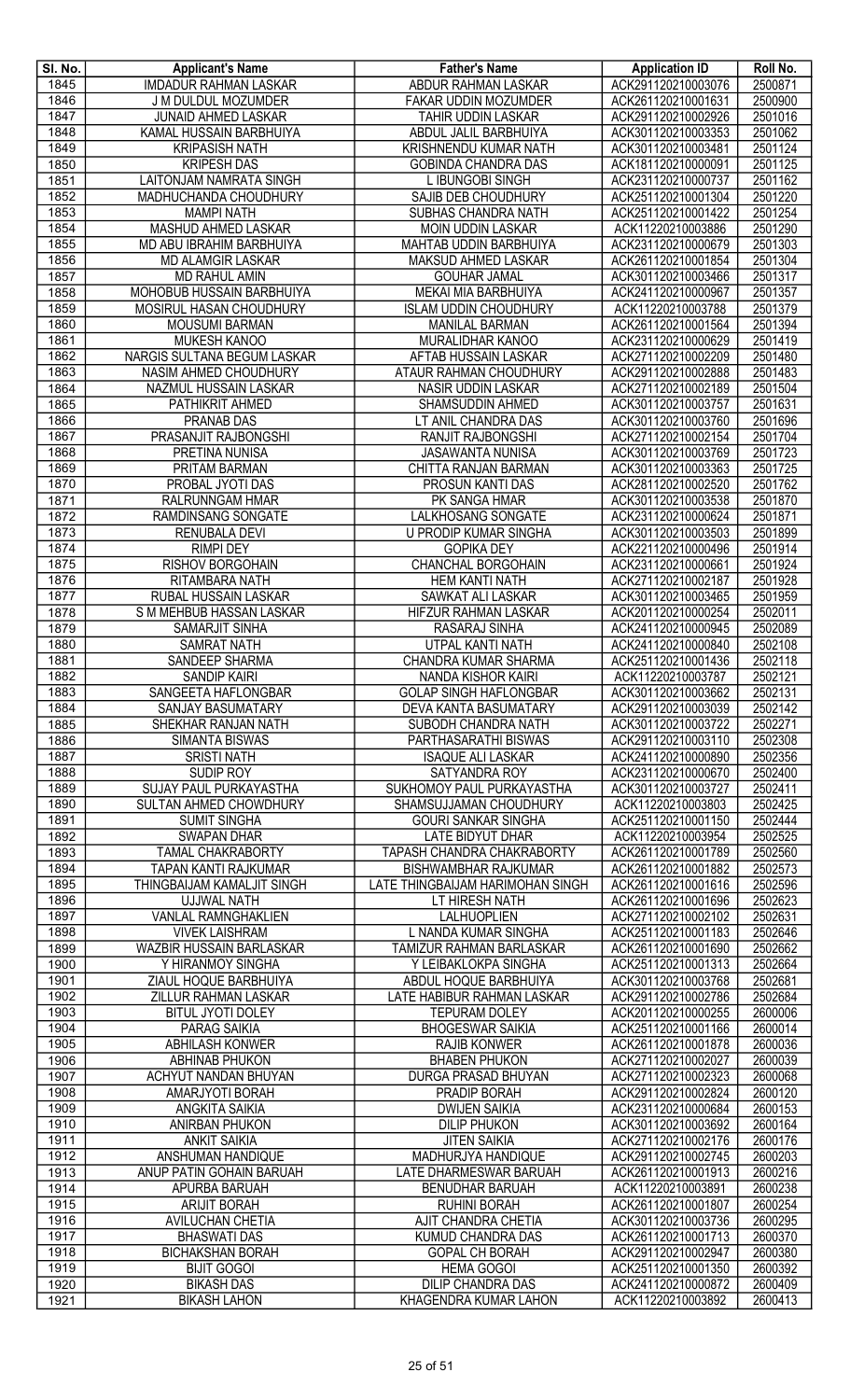| SI. No.      | <b>Applicant's Name</b>                           | <b>Father's Name</b>                              | <b>Application ID</b>                    | Roll No.           |
|--------------|---------------------------------------------------|---------------------------------------------------|------------------------------------------|--------------------|
| 1922         | <b>BIKASH PRATIM GOGOI</b>                        | LATE BINOY CHANDRA GOGOI                          | ACK251120210001454                       | 2600414            |
| 1923         | <b>BIKRAM BARUAH</b>                              | <b>TARUN BARUAH</b>                               | ACK281120210002432                       | 2600422            |
| 1924         | <b>BISHAL KASHYAP</b>                             | PARIKHIT DAS                                      | ACK291120210003127                       | 2600449            |
| 1925         | <b>BISHALJEET BORUAH</b>                          | <b>BIMAN BARUAH</b>                               | ACK301120210003610                       | 2600452            |
| 1926         | <b>CHANDANA MOHAN</b>                             | <b>TONKESWAR MOHAN</b>                            | ACK291120210002709                       | 2600540            |
| 1927         | CHIRANJIB RAJKONWAR                               | <b>BOLU RAJKONWAR</b>                             | ACK251120210001246                       | 2600579            |
| 1928         | <b>DEBAJEET KONWAR</b>                            | <b>BABUL CHANDRA KONWAR</b>                       | ACK261120210001863                       | 2600602            |
| 1929         | <b>DEBASHIS BHARALI</b>                           | <b>BIREN BHARALI</b>                              | ACK181120210000101                       | 2600613<br>2600624 |
| 1930<br>1931 | <b>DEBASISH SHARMA</b><br>DEEPJYOTI BORUAH        | <b>BIPUL SHARMA</b><br>LATE JYOTISH BORUAH        | ACK241120210001079<br>ACK181120210000095 | 2600637            |
| 1932         | DHIRAJ KUMAR BHARALI                              | <b>JYOTISH BHARALI</b>                            | ACK301120210003684                       | 2600666            |
| 1933         | DHRUBA JYOTI GOGOI                                | <b>LOKESWAR GOGOI</b>                             | ACK211120210000285                       | 2600670            |
| 1934         | DHRUVA JYOTI BORUAH                               | <b>MANIK CH BORUAH</b>                            | ACK11220210003913                        | 2600676            |
| 1935         | <b>DIMPY KONWAR</b>                               | <b>BOKUL KONWAR</b>                               | ACK261120210001763                       | 2600711            |
| 1936         | <b>DIPAK BORGOHAIN</b>                            | <b>PRODIP BORGOHAIN</b>                           | ACK251120210001401                       | 2600714            |
| 1937         | <b>GAYOTRI SAIKIA</b>                             | <b>PRONOB SAIKIA</b>                              | ACK281120210002356                       | 2600821            |
| 1938         | <b>GITARTHA NATH</b>                              | <b>RATUL NATH</b>                                 | ACK251120210001121                       | 2600843            |
| 1939         | <b>GOLAP BORAH</b>                                | <b>BHOGESWAR BORAH</b>                            | ACK261120210001636                       | 2600860            |
| 1940         | <b>GOUROB BORGOHAIN</b>                           | <b>BICHITRA BORGOHAIN</b>                         | ACK281120210002479                       | 2600862            |
| 1941         | <b>GUNAPRASAD DUTTA</b>                           | PARAMANANDA DUTTA                                 | ACK271120210002138                       | 2600868            |
| 1942<br>1943 | <b>HIRAK JYOTI NATH</b><br>HUMAN RAJBANCHI        | <b>JITEN NATH</b><br><b>DURAN RAJBANCHI</b>       | ACK251120210001346<br>ACK281120210002609 | 2600913<br>2600928 |
| 1944         | <b>INDRANI GOGOI</b>                              | POBAN GOGOI                                       | ACK241120210000998                       | 2600942            |
| 1945         | <b>JAHNOB JYOTI SAIKIA</b>                        | <b>TARUN CH SAIKIA</b>                            | ACK261120210001674                       | 2600969            |
| 1946         | JAYANTA KUMAR BORKAKOTY                           | PRAFULLA CHANDRA BORKAKOTY                        | ACK241120210001000                       | 2600991            |
| 1947         | <b>KALPITA DUTTA</b>                              | <b>BIREN DUTTA</b>                                | ACK281120210002437                       | 2601098            |
| 1948         | LAKHYAJIT BORAH                                   | LATE DIMBESWAR BORAH                              | ACK281120210002667                       | 2601206            |
| 1949         | <b>MADHURI GOGOI</b>                              | <b>DULESWAR GOGOI</b>                             | ACK281120210002425                       | 2601244            |
| 1950         | MADHURJYA GOGOI                                   | <b>TILESWAR GOGOI</b>                             | ACK231120210000563                       | 2601256            |
| 1951         | <b>MADHURJYA MOHAN CHETIA</b>                     | PADMA CHETIA                                      | ACK221120210000437                       | 2601258            |
| 1952         | <b>MANASH PROTIM BORAH</b>                        | <b>MRINAL BORAH</b>                               | ACK241120210000891                       | 2601298            |
| 1953         | <b>MANASH PROTIM BORUAH</b>                       | <b>MULESWAR BORUAH</b>                            | ACK181120210000046                       | 2601299            |
| 1954<br>1955 | <b>MANASHI GOGOI</b><br>MANASHJYOTI BORUAH        | UTTAM GOGOI<br>PRADIP BORUAH                      | ACK291120210003221<br>ACK261120210001967 | 2601307<br>2601308 |
| 1956         | MANOB JYOTI NATH                                  | <b>BIDYA NATH</b>                                 | ACK291120210002854                       | 2601322            |
| 1957         | <b>MEGHALI</b>                                    | <b>NANDESWAR GOGOI</b>                            | ACK281120210002461                       | 2601346            |
| 1958         | <b>MILAN JYOTI KAUSHIK</b>                        | MAHENDRA NATH SARMA                               | ACK301120210003772                       | 2601358            |
| 1959         | MINARVA MILI                                      | <b>RAJEN MILI</b>                                 | ACK241120210001101                       | 2601367            |
| 1960         | MONISHA CHETIA                                    | <b>BHUBAN CHETIA</b>                              | ACK301120210003456                       | 2601411            |
| 1961         | <b>MONSUM KASHYAP</b>                             | RANJIT BHATTACHARYYA                              | ACK301120210003549                       | 2601422            |
| 1962         | <b>MRIGANKA BORAH</b>                             | <b>JAGANATH BORAH</b>                             | ACK261120210001755                       | 2601461            |
| 1963         | <b>MRINMOY CHETIA</b>                             | <b>GHANA CHETIA</b>                               | ACK261120210001904                       | 2601469            |
| 1964         | <b>MUNTI GOGOI</b>                                | SAGARJIT GOGOI                                    | ACK271120210001988                       | 2601495            |
| 1965<br>1966 | <b>MUSTAFIQUR RAHMAN</b><br><b>NIHARIKA GOGOI</b> | <b>MUKIBUR RAHMAN</b><br>LILA GOGOI               | ACK291120210003031<br>ACK251120210001369 | 2601502<br>2601575 |
| 1967         | NILUTPAL CHETIA                                   | TULTUL PRASAD CHETIA                              | ACK221120210000542                       | 2601601            |
| 1968         | PANKAJ KHANGIA                                    | <b>KESHAB KHANGIA</b>                             | ACK261120210001686                       | 2601707            |
| 1969         | PARAMANANDA MECH                                  | JOGANANDA MECH                                    | ACK281120210002593                       | 2601729            |
| 1970         | PARIKSHIT CHETIA                                  | LATE SAMIR KUMAR CHETIA                           | ACK221120210000373                       | 2601739            |
| 1971         | POBITRA SAIKIA                                    | <b>UMA SAIKIA</b>                                 | ACK181120210000103                       | 2601812            |
| 1972         | PORI GOGOI                                        | ROBIN GOGOI                                       | ACK261120210001515                       | 2601832            |
| 1973         | PORISHMITA GOGOI                                  | <b>BIMAN CHANDRA GOGOI</b>                        | ACK241120210000992                       | 2601837            |
| 1974         | PRADYUT JYOTI SAIKIA                              | <b>DILIP SAIKIA</b>                               | ACK261120210001712                       | 2601848            |
| 1975         | PRAKASH PROTIM DUTTA                              | DEVANANDA DUTTA                                   | ACK251120210001184<br>ACK291120210002706 | 2601858<br>2601868 |
| 1976<br>1977 | PRANAB PATOWARY<br>PRANJAL PRATEEM RAJKHOWA       | DEBENDRA NATH PATOWARY<br><b>MOHAN RAJKHOWA</b>   | ACK261120210001729                       | 2601886            |
| 1978         | <b>PRAPTI BARUA</b>                               | <b>PRANAB BARUA</b>                               | ACK261120210001971                       | 2601899            |
| 1979         | PRASUJYA BORAH                                    | <b>BIPIN CHANDRA BORAH</b>                        | ACK271120210002242                       | 2601909            |
| 1980         | PRINCHI BARUAH                                    | KAMAKHYA BARUAH                                   | ACK251120210001169                       | 2601927            |
| 1981         | PRITAM SHARMA                                     | ANANDA SHARMA                                     | ACK251120210001158                       | 2601931            |
| 1982         | PRIYANKU PRATIM HAZARIKA                          | PRONOB HAZARIKA                                   | ACK291120210003163                       | 2601974            |
| 1983         | PRONAMI GOGOI                                     | MITHARAM GOGOI                                    | ACK181120210000042                       | 2601995            |
| 1984         | RAJKISHUR NATH                                    | <b>BHUPEN NATH</b>                                | ACK221120210000387                       | 2602084            |
| 1985         | RAJSHEKHAR BHARALI                                | ABHAYA NANDA BHARALI                              | ACK181120210000049                       | 2602092            |
| 1986<br>1987 | RAJU SAIKIA<br>RAJU SARMAH                        | <b>CHENIRAM SAIKIA</b><br><b>LAKHI SARMAH</b>     | ACK281120210002359<br>ACK11220210003894  | 2602096<br>2602097 |
| 1988         | RICHARD BAILUNG                                   | PURNA CH BAILUNG                                  | ACK241120210000907                       | 2602146            |
| 1989         | RIMNARU BORAH                                     | <b>SURJYA BORAH</b>                               | ACK261120210001570                       | 2602162            |
| 1990         | RITU SARAT BORGOHAIN                              | <b>UDOI KUMAR BORGOHAIN</b>                       | ACK231120210000742                       | 2602198            |
| 1991         | <b>RITUPON BURAGOHAIN</b>                         | PROMUD BURAGOHAIN                                 | ACK281120210002485                       | 2602206            |
| 1992         | ROCKTIM SEKHOR BHARALI                            | ABHAYA NANDA BHARALI                              | ACK181120210000033                       | 2602226            |
| 1993         | ROCKTOTPOL CHETIA                                 | ROTNESWAR CHETIA                                  | ACK271120210002101                       | 2602228            |
| 1994         | <b>ROHIT MILI</b>                                 | <b>LOKNATH MILI</b>                               | ACK251120210001365                       | 2602233            |
| 1995         | SANAT KUMAR KHANIKAR                              | <b>KHAGESWAR KHANIKAR</b>                         | ACK271120210002026                       | 2602301            |
| 1996<br>1997 | SANTANU KOTOKY                                    | <b>DULESHWAR KOTOKY</b><br><b>ACHYUT HANDIQUE</b> | ACK221120210000412<br>ACK241120210000975 | 2602338<br>2602365 |
| 1998         | SEBIKA HANDIQUE<br>SHANTANU CHETIA                | <b>LATE PROMOD CHETIA</b>                         | ACK271120210002196                       | 2602378            |
|              |                                                   |                                                   |                                          |                    |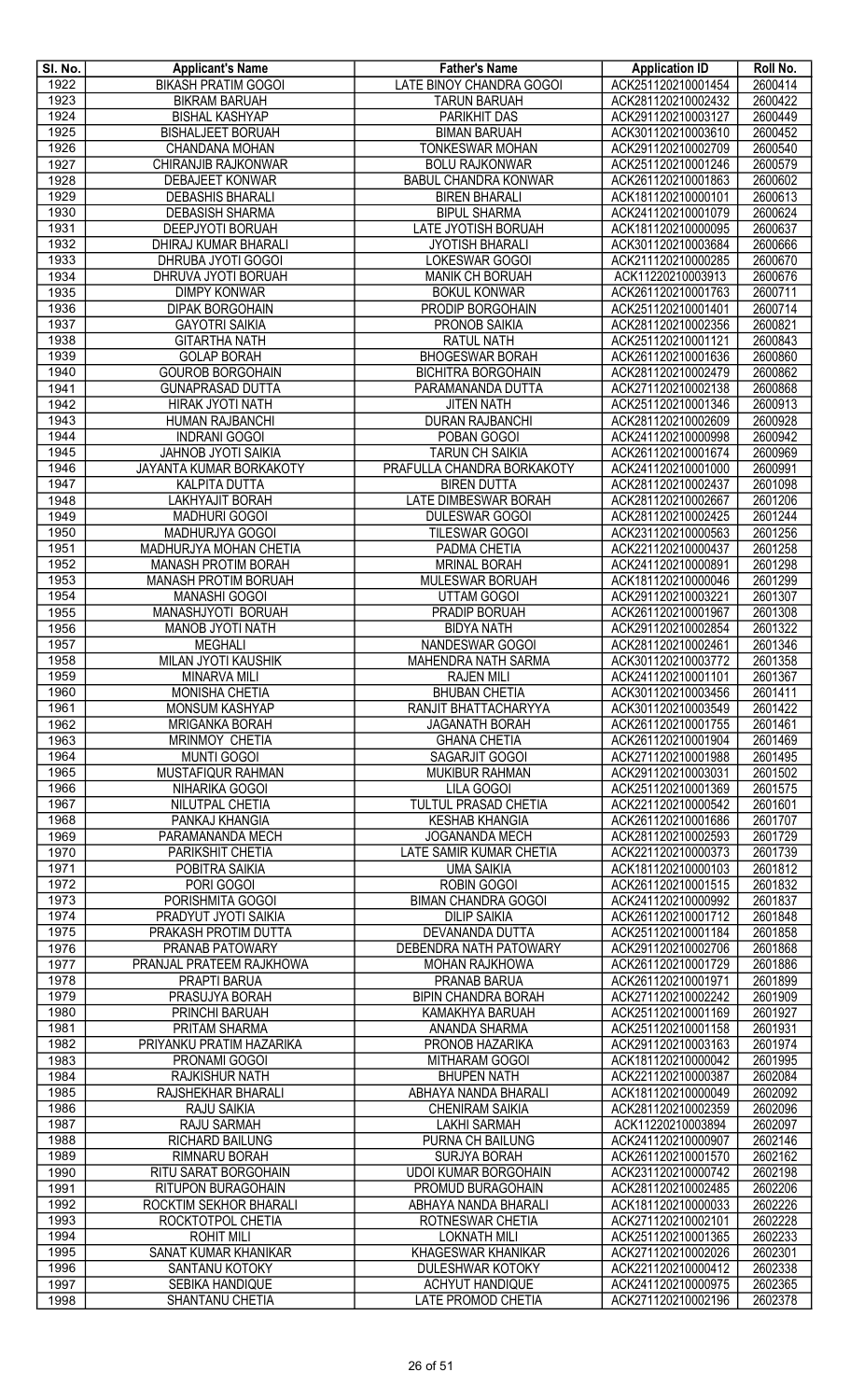| SI. No.      | <b>Applicant's Name</b>                            | <b>Father's Name</b>                                 | <b>Application ID</b>                    | Roll No.           |
|--------------|----------------------------------------------------|------------------------------------------------------|------------------------------------------|--------------------|
| 1999         | <b>SHASHANKA DEURI</b>                             | <b>AMAL DEURI</b><br><b>LAKHINDRA RAJKHOWA</b>       | ACK261120210001786                       | 2602382            |
| 2000<br>2001 | SIDDHARTHA RAJKHOWA<br><b>SIKHAMONI SAIKIA</b>     | <b>LATE LOKESWAR SAIKIA</b>                          | ACK221120210000413<br>ACK291120210002855 | 2602426<br>2602432 |
| 2002         | <b>SILPI SHIKHA SAIKIA</b>                         | <b>THANESWAR SAIKIA</b>                              | ACK221120210000490                       | 2602433            |
| 2003         | SILPIKA MOHANTA                                    | SUVON CHANDRA MOHANTA                                | ACK251120210001270                       | 2602438            |
| 2004         | SUPRIYA SHYAM                                      | PRASANTA SHYAM                                       | ACK281120210002496                       | 2602541            |
| 2005         | SUPROTIM GOGOI                                     | GOGON GOGOI                                          | ACK281120210002601                       | 2602543            |
| 2006         | SWAKHYAR GOGOI                                     | ANTU KUMAR GOGOI                                     | ACK211120210000345                       | 2602579            |
| 2007         | SWAPNIL RAJKHOWA                                   | HEMANTA RAJKHOWA                                     | ACK291120210003045                       | 2602587            |
| 2008<br>2009 | <b>UDAY SANKAR BORGOHAIN</b><br><b>WAZID ALI</b>   | <b>BENUDHAR BORGOHAIN</b><br><b>JUBED ALI</b>        | ACK241120210001047<br>ACK261120210001596 | 2602656<br>2602701 |
| 2010         | <b>ZAHID AKROM</b>                                 | SOFIQUL HUSSAIN                                      | ACK271120210002315                       | 2602711            |
| 2011         | <b>ASIF AHMED</b>                                  | <b>NOEM KHAN</b>                                     | ACK291120210003146                       | 2700001            |
| 2012         | MITA AGARWALLA                                     | OM PRAKASH AGARWALLA                                 | ACK291120210003087                       | 2700003            |
| 2013         | <b>ABHIJIT BORGOHAIN</b>                           | <b>BHABAKANTA BORGOHAIN</b>                          | ACK221120210000442                       | 2700006            |
| 2014         | <b>ABHIJIT GOGOI</b>                               | <b>BHUBAN GOGOI</b>                                  | ACK291120210003151                       | 2700007            |
| 2015         | AKHIL DHADUMIA                                     | DIPESWAR DHADUMIA                                    | ACK271120210002085                       | 2700020            |
| 2016<br>2017 | <b>ALOUK RAKSHIT</b><br>ANUPOM GOGOI               | <b>MIHIR RAKSHIT</b><br>NIRESWAR GOGOI               | ACK251120210001373<br>ACK261120210001726 | 2700022<br>2700045 |
| 2018         | <b>ARJUN SINGH</b>                                 | <b>RAJNATH SINGH</b>                                 | ACK291120210002874                       | 2700052            |
| 2019         | ARNOV BORGOHAIN                                    | <b>BIJOY KRISHNA GOHAIN</b>                          | ACK221120210000414                       | 2700054            |
| 2020         | <b>BHRIGU RANJAN PHUKON</b>                        | <b>TANKESHWAR PHUKON</b>                             | ACK211120210000339                       | 2700080            |
| 2021         | <b>BIDYUT BIKASH BORUAH</b>                        | <b>BIMAL CHANDRA BORUAH</b>                          | ACK221120210000377                       | 2700081            |
| 2022         | <b>BIJOY SANKAR BORAH</b>                          | PRASANTA BORAH                                       | ACK291120210002934                       | 2700084            |
| 2023         | <b>BONEY BAILUNG</b>                               | <b>MAHESH KUMAR BAILUNG</b>                          | ACK191120210000115                       | 2700114            |
| 2024         | <b>CHANDAN NAYAN DAS</b><br>CHAYANIKA BURAGOHAIN   | <b>LAKHINATH DAS</b>                                 | ACK291120210002903                       | 2700127            |
| 2025<br>2026 | DURLOV JYOTI PHUKON                                | <b>BUDHESWAR BURAGOHAIN</b><br><b>KHAGEN PHUKON</b>  | ACK261120210001640<br>ACK301120210003617 | 2700132<br>2700181 |
| 2027         | <b>KUSHADEEP HANDIQUE</b>                          | SUSHIL HANDIQUE                                      | ACK281120210002494                       | 2700271            |
| 2028         | <b>MANASH PROTIM BARUAH</b>                        | PURNA KANTA BARUAH                                   | ACK191120210000125                       | 2700296            |
| 2029         | <b>MOHESH MOLLIK</b>                               | <b>TOFAN MOLLIK</b>                                  | ACK251120210001201                       | 2700312            |
| 2030         | <b>MONISHA CHETIA</b>                              | <b>BIREN CHETIA</b>                                  | ACK261120210001817                       | 2700318            |
| 2031         | MOUCHUM LEKHARU                                    | NAGEN LEKHARU                                        | ACK241120210000817                       | 2700323            |
| 2032<br>2033 | <b>MUKTI NATH GOGOI</b><br>NIHARIKA GOGOI          | MOHENDRA GOGOI<br>KIRAN CHANDRA GOGOI                | ACK301120210003289<br>ACK231120210000642 | 2700327<br>2700342 |
| 2034         | NITU DUTTA                                         | <b>BIREN DUTTA</b>                                   | ACK301120210003244                       | 2700346            |
| 2035         | PORAG CHOUDHURY                                    | <b>KRISHNA CHOUDHURY</b>                             | ACK291120210003132                       | 2700381            |
| 2036         | RANI DULAKASHARIA                                  | LOKNATH DULAKASHARIA                                 | ACK291120210002996                       | 2700431            |
| 2037         | <b>SUKUMAR BHUYAN</b>                              | <b>LALIT BHUYAN</b>                                  | ACK291120210003182                       | 2700521            |
| 2038<br>2039 | <b>TOPON BORAH</b><br>ARNAV JYOTI KHANIKAR         | <b>DILIP BORAH</b><br>SAMIRENDRA KHANIKAR            | ACK291120210002774<br>ACK251120210001255 | 2700541<br>2800001 |
| 2040         | <b>NILANJAN SAIKIA</b>                             | <b>RABI SAIKIA</b>                                   | ACK11220210003919                        | 2800012            |
| 2041         | PRASENJIT SAHA                                     | NANI GOPAL SAHA                                      | ACK251120210001503                       | 2800014            |
| 2042         | ABHISHEK BORBORAH                                  | PRASANTA KUMAR BORBORAH                              | ACK251120210001140                       | 2800044            |
| 2043         | ANANDA MANDAL                                      | PAWAN MANDAL                                         | ACK211120210000323                       | 2800101            |
| 2044         | ANIRUDDHA SINGH BASUMATARY                         | <b>BABUL BASUMATARY</b>                              | ACK181120210000066                       | 2800121<br>2800124 |
| 2045<br>2046 | ANISH KUMAR NEWAR<br><b>ANJAN SAIKIA</b>           | <b>KRISHNA NEWAR</b><br><b>BIRENDRA KUMAR SAIKIA</b> | ACK261120210001535<br>ACK261120210001584 | 2800133            |
| 2047         | <b>ANKUR NATH</b>                                  | MADHAB CHANDRA NATH                                  | ACK231120210000591                       | 2800158            |
| 2048         | ANUPAM BORO                                        | <b>LUKEN BORO</b>                                    | ACK291120210003089                       | 2800174            |
| 2049         | ANURAG KR NATH                                     | <b>KARUNA KANTA NATH</b>                             | ACK251120210001449                       | 2800183            |
| 2050         | ARATI DEVI CHETRY                                  | <b>LALIT CHETRY</b>                                  | ACK291120210003100                       | 2800200            |
| 2051<br>2052 | <b>ARUNIMA SAIKIA</b><br>ARUP JYOTI BORAH          | <b>MAHESWAR SAIKIA</b><br><b>KRISHNA PRASAD BORA</b> | ACK261120210001589<br>ACK11220210003915  | 2800221<br>2800224 |
| 2053         | AVINASH CHANDRA RAY                                | <b>UMESH RAY</b>                                     | ACK291120210003033                       | 2800250            |
| 2054         | <b>BARNALI KHATIWARA</b>                           | BISHNU PRASAD KHATIWARA                              | ACK271120210002302                       | 2800286            |
| 2055         | <b>BHASKAR CHAMLAGAIN</b>                          | KANTA MANI CHAMLAGAIN                                | ACK281120210002492                       | 2800329            |
| 2056         | BHASKAR JYOTI BHUYAN                               | LT KESHAB CHANDRA BHUYAN                             | ACK301120210003737                       | 2800330            |
| 2057<br>2058 | BHASKARJYOTI HAZARIKA<br><b>BHRIGUJYOTI SAIKIA</b> | <b>DEHIRAM HAZARIKA</b><br>PURNA SAIKIA              | ACK281120210002551<br>ACK271120210002221 | 2800341<br>2800353 |
| 2059         | <b>BIDINTHA RAJA BASUMATARY</b>                    | PRASANTA BASUMATARY                                  | ACK281120210002354                       | 2800366            |
| 2060         | <b>BIDISHA BORA</b>                                | AJIT KUMAR BORAH                                     | ACK271120210002313                       | 2800368            |
| 2061         | <b>BIJITA TOPPO</b>                                | <b>JEWEL TOPPO</b>                                   | ACK281120210002364                       | 2800380            |
| 2062         | <b>BIKAS BORAH</b>                                 | <b>UMA BORAH</b>                                     | ACK301120210003382                       | 2800385            |
| 2063         | <b>BISWAJIT KALITA</b>                             | <b>RAMESH KALITA</b>                                 | ACK271120210002091                       | 2800437            |
| 2064<br>2065 | <b>BISWAJIT NATH</b><br><b>BONJITA BORA</b>        | PRABIN CHANDRA NATH<br><b>BONOMALI BORA</b>          | ACK211120210000331<br>ACK271120210002199 | 2800439<br>2800457 |
| 2066         | <b>BUDHIJIT SAIKIA</b>                             | PADUM SAIKIA                                         | ACK221120210000551                       | 2800477            |
| 2067         | CHAIKEE NANDA KASHYAP                              | <b>RINTU BORUAH</b>                                  | ACK241120210001090                       | 2800482            |
| 2068         | <b>CHAMPAK BORA</b>                                | <b>DURLAV BORA</b>                                   | ACK271120210002145                       | 2800485            |
| 2069         | CHINMOY HAZARIKA                                   | <b>JAGADISH HAZARIKA</b>                             | ACK271120210002326                       | 2800519            |
| 2070         | CHITRA LEKHA DAS<br><b>DARPAN KUMAR SARMAH</b>     | LATE BIMAL DAS                                       | ACK11220210003861                        | 2800525            |
| 2071<br>2072 | DHANANJOY KAMAN                                    | DEBENDRA NATH SARMAH<br>KANDURA KAMAN                | ACK291120210002821<br>ACK251120210001108 | 2800537<br>2800606 |
| 2073         | DHRITIMAAN KURMI                                   | DHRUBA PRASAD KURMI                                  | ACK231120210000592                       | 2800620            |
| 2074         | DHRUB JYOTI NATH                                   | <b>LATE TANKESWAR NATH</b>                           | ACK291120210002977                       | 2800622            |
| 2075         | DIBYA JYOTI HAZARIKA                               | <b>LATE GOLOK HAZARIKA</b>                           | ACK221120210000555                       | 2800638            |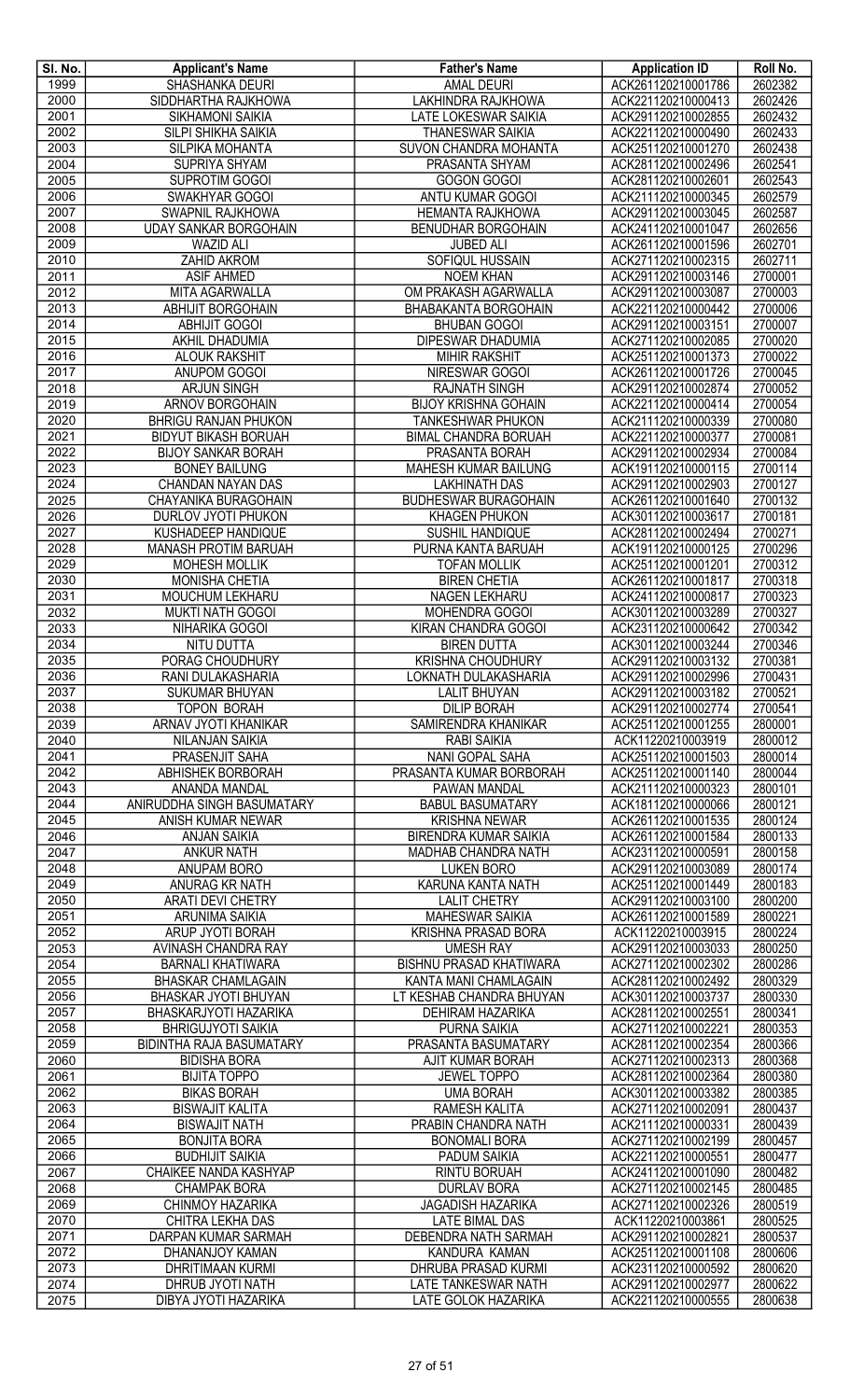| SI. No.      | <b>Applicant's Name</b>                     | <b>Father's Name</b>                      | <b>Application ID</b>                    | Roll No.           |
|--------------|---------------------------------------------|-------------------------------------------|------------------------------------------|--------------------|
| 2076         | <b>DIKAM DEKA</b>                           | <b>DILIP KUMAR DEKA</b>                   | ACK281120210002608                       | 2800647            |
| 2077         | <b>EKUMONI SIBAKOTI</b>                     | PADMA SIBAKOTI                            | ACK301120210003516                       | 2800708            |
| 2078         | <b>EZAZ AHMED</b>                           | <b>JALAL AHMED</b>                        | ACK301120210003251                       | 2800719            |
| 2079         | <b>GARGI GOSWAMI</b>                        | PRASANTA GOSWAMI                          | ACK291120210003097                       | 2800728            |
| 2080<br>2081 | <b>GAUTAM NATH</b><br><b>GITANJALI MECH</b> | <b>KEHU RAM NATH</b><br><b>AKAN MECH</b>  | ACK301120210003589<br>ACK241120210000846 | 2800736            |
| 2082         | <b>GOUTAM RAI HAJONG</b>                    | PROMUD HAJONG                             | ACK301120210003670                       | 2800763<br>2800779 |
| 2083         | <b>GUKUL DHAKAL</b>                         | RAM PRASAD DHAKAL                         | ACK271120210002119                       | 2800783            |
| 2084         | <b>HENA DUTTA</b>                           | SANKAR DUTTA                              | ACK231120210000605                       | 2800805            |
| 2085         | <b>HIMANSHU KUMAR DAS</b>                   | <b>DANDADHAR KUMAR</b>                    | ACK191120210000113                       | 2800827            |
| 2086         | HIRAK JYOTI SAIKIA                          | <b>GOLAP SAIKIA</b>                       | ACK201120210000224                       | 2800837            |
| 2087         | <b>JAFRIN RAHMAN</b>                        | <b>LATE MUJIBUR RAHMAN</b>                | ACK291120210003164                       | 2800874            |
| 2088         | <b>JOY DOLEY</b>                            | <b>SUROJIT DOLEY</b>                      | ACK301120210003646                       | 2800935            |
| 2089         | <b>KAMAL BORO</b>                           | PURNA DUTTA BORO                          | ACK261120210001528                       | 2801009            |
| 2090         | KANGKAN JYOTI KALITA                        | DANDI RAM KALITA                          | ACK171120210000010                       | 2801017            |
| 2091         | <b>KAWSHIK DUTTA</b>                        | <b>KUMUD DUTTA</b>                        | ACK221120210000353                       | 2801066            |
| 2092         | <b>KIRAN NEWAR</b>                          | DEVA KUMAR NEWAR                          | ACK11220210003815                        | 2801076            |
| 2093         | <b>KRISHNA DEKA</b>                         | <b>BIJOY DEKA</b>                         | ACK261120210001536                       | 2801096            |
| 2094         | <b>KRISHNARPITA BARUA</b>                   | <b>UNNAT KUMAR BARUA</b>                  | ACK281120210002525                       | 2801109            |
| 2095         | <b>KULDEEP DEKA</b>                         | LATE UPENDRA SINGHA DEKA                  | ACK301120210003412                       | 2801116            |
| 2096         | <b>KUMAR SANJEEV</b>                        | AMBIKA PRASAD SINGH                       | ACK11220210003937                        | 2801124            |
| 2097         | KUNJAN JYOTI BORAH                          | LATE MAHENDRA MOHAN BORAH                 | ACK271120210002333                       | 2801125            |
| 2098         | KUSHAL BHUYAN                               | RABINDRA BHUYAN                           | ACK291120210002703                       | 2801126            |
| 2099         | <b>LAKHESWAR RONGPHAR</b>                   | PRODIP RONGPHAR                           | ACK261120210001582                       | 2801130            |
| 2100         | <b>LINI BORO</b>                            | <b>HAREN BORO</b>                         | ACK201120210000271                       | 2801152            |
| 2101         | <b>LIZA SARMAH</b>                          | <b>HEMANTA SARMAH</b>                     | ACK301120210003255                       | 2801157            |
| 2102         | <b>MANOJ ADHIKARY</b>                       | RANJAN ADHIKARY                           | ACK11220210003880                        | 2801240            |
| 2103<br>2104 | <b>MANOSHI GOGOI</b><br><b>MAYUR NATH</b>   | <b>BIREN GOGOI</b><br><b>SISIR NATH</b>   | ACK301120210003585<br>ACK241120210001063 | 2801248<br>2801260 |
| 2105         | <b>MRIGANABH DAS</b>                        | SANKAR CHANDRA DAS                        | ACK181120210000059                       | 2801347            |
| 2106         | <b>MUBINA ROSHAN</b>                        | <b>MUKTAR HUSSAIN</b>                     | ACK291120210002922                       | 2801354            |
| 2107         | MUNMUN DEKA BARUAH                          | PRAFULLA CHANDRA DEKA                     | ACK261120210001522                       | 2801369            |
| 2108         | MUSADDIK AHMED                              | SAMSUDDIN AHMED                           | ACK291120210002780                       | 2801371            |
| 2109         | NABAJYOTI BHATTACHARJYA                     | DURGA CHARAN BHATTACHARJYA                | ACK291120210003173                       | 2801377            |
| 2110         | <b>NAMITA SAHOO</b>                         | SIV PRASAD SAHOO                          | ACK221120210000487                       | 2801395            |
| 2111         | <b>NEHA BORAH</b>                           | <b>TOPESWAR BORAH</b>                     | ACK261120210001924                       | 2801440            |
| 2112         | <b>NIKITA BORA DEVI</b>                     | LATE MAKHAN PRASAD CHAUHAN                | ACK221120210000509                       | 2801454            |
| 2113         | NIRMATA BORAH                               | <b>LAKHI PRASAD BORAH</b>                 | ACK271120210002202                       | 2801485            |
| 2114         | <b>NIRUPAM DAS</b>                          | <b>NRIPEN DAS</b>                         | ACK251120210001248                       | 2801486            |
| 2115         | NISHANTA BARUAH                             | <b>NABIN CH BARUAH</b>                    | ACK261120210001550                       | 2801494            |
| 2116         | NITUMONI KALITA                             | LATE PRATAB CHANDRA KALITA                | ACK251120210001247                       | 2801501            |
| 2117         | NOOPUR BARUAH                               | KUSUM KUMAR BARUAH                        | ACK181120210000045                       | 2801506            |
| 2118         | PADMALOCHAN BORAH                           | ANANTA RAM BORAH                          | ACK281120210002352                       | 2801528            |
| 2119<br>2120 | PANKHI HAZARIKA<br>PARAG BARUAH             | PRANJAL HAZARIKA<br>SRI DURLLAV BARUAH    | ACK241120210001031<br>ACK261120210001695 | 2801564<br>2801570 |
| 2121         | PARTHA PRATIM BARMAN                        | <b>NAGEN BARMAN</b>                       | ACK241120210001039                       | 2801594            |
| 2122         | PAWAN JYOTI BORO                            | PARAM CHANDRA BORO                        | ACK261120210001527                       | 2801607            |
| 2123         | PIYUSH KUMAR MISHRA                         | MUNINDRA MISHRA                           | ACK271120210002010                       | 2801620            |
| 2124         | PRACHURJYA DAS                              | <b>ARUN DAS</b>                           | ACK251120210001110                       | 2801643            |
| 2125         | PRAGYAN KATAKI                              | <b>BIJIT KATAKEE</b>                      | ACK11220210003927                        | 2801648            |
| 2126         | PRAKASH TIMSINA                             | <b>TARA TIMSINA</b>                       | ACK241120210001007                       | 2801653            |
| 2127         | PRAMOD KUMAR PRASAD                         | SAKAL DEV PRASAD                          | ACK181120210000089                       | 2801657            |
| 2128         | PRANAMI BHARADWAZ BORAH                     | <b>HEMANTA BORAH</b>                      | ACK261120210001860                       | 2801662            |
| 2129         | PRANJAL DEKA                                | MANTU KUMAR DEKA                          | ACK271120210002008                       | 2801674            |
| 2130         | PRANJAL PRATIM BARUAH                       | <b>BHABEN BARUAH</b>                      | ACK251120210001234                       | 2801680            |
| 2131         | PRANJAL UPADHYAYA                           | <b>BENU UPADHYAYA</b>                     | ACK11220210003964                        | 2801685            |
| 2132         | PRANJIT NATH                                | TARUN CHANDRA NATH                        | ACK211120210000346                       | 2801687            |
| 2133         | PRAYASHI GOUTOM                             | KIRTTI BHAGAWATI                          | ACK271120210002227                       | 2801714            |
| 2134         | <b>PREM BAHADUR</b>                         | <b>D B CHETRY</b>                         | ACK291120210002730                       | 2801719            |
| 2135<br>2136 | <b>RAJIB NEWAR</b><br>RAJNI KUMARI          | TEK BAHADUR NEWAR<br><b>RAJESWAR GIRI</b> | ACK241120210001060<br>ACK251120210001282 | 2801847<br>2801856 |
| 2137         | <b>RAMEN SUBBA</b>                          | <b>KALIPRASAD SUBBA</b>                   | ACK301120210003434                       | 2801875            |
| 2138         | RANJIT DOLEY                                | SHILONG DOLEY                             | ACK251120210001335                       | 2801887            |
| 2139         | RASNA BORAH                                 | RAM GOPAL BORAH                           | ACK241120210000829                       | 2801903            |
| 2140         | RATAN MOCHAHARY                             | <b>MADAN MOCHAHARY</b>                    | ACK221120210000375                       | 2801908            |
| 2141         | <b>RITA TIGA</b>                            | <b>BUDHU TIGA</b>                         | ACK291120210003113                       | 2801949            |
| 2142         | ROHIT THAPA                                 | NAINA THAPA                               | ACK281120210002578                       | 2801974            |
| 2143         | <b>RUMI BHUYAN</b>                          | <b>MADHAB BHUYAN</b>                      | ACK301120210003499                       | 2801993            |
| 2144         | <b>RUPJYOTI BARMAN</b>                      | ARABINDA BARMAN                           | ACK11220210003814                        | 2802009            |
| 2145         | SAGAR BHATTARAI                             | HOM NATH BHATTARAI                        | ACK291120210002830                       | 2802022            |
| 2146         | SAMMI KASHYAP                               | <b>BIPULANANDA DAS</b>                    | ACK291120210003210                       | 2802040            |
| 2147         | <b>SANGITA BORAH</b>                        | CHANDRA BORAH                             | ACK291120210002741                       | 2802053            |
| 2148         | <b>SANKAR SARMAH</b>                        | AISHARJYA SARMAH                          | ACK211120210000282                       | 2802080            |
| 2149         | SASANKA SAIKIA                              | <b>JUGAL SAIKIA</b>                       | ACK291120210003230                       | 2802097            |
| 2150         | SIDDHARTH KAUSHIK                           | <b>PUSPA CHETRI</b>                       | ACK251120210001406                       | 2802141            |
| 2151         | <b>SIMANTA BORAH</b><br>SNIGDHA KARKI       | <b>DHANESWAR BORAH</b>                    | ACK301120210003649                       | 2802155            |
| 2152         |                                             | <b>MANOJ KUMAR KARKI</b>                  | ACK281120210002583                       | 2802172            |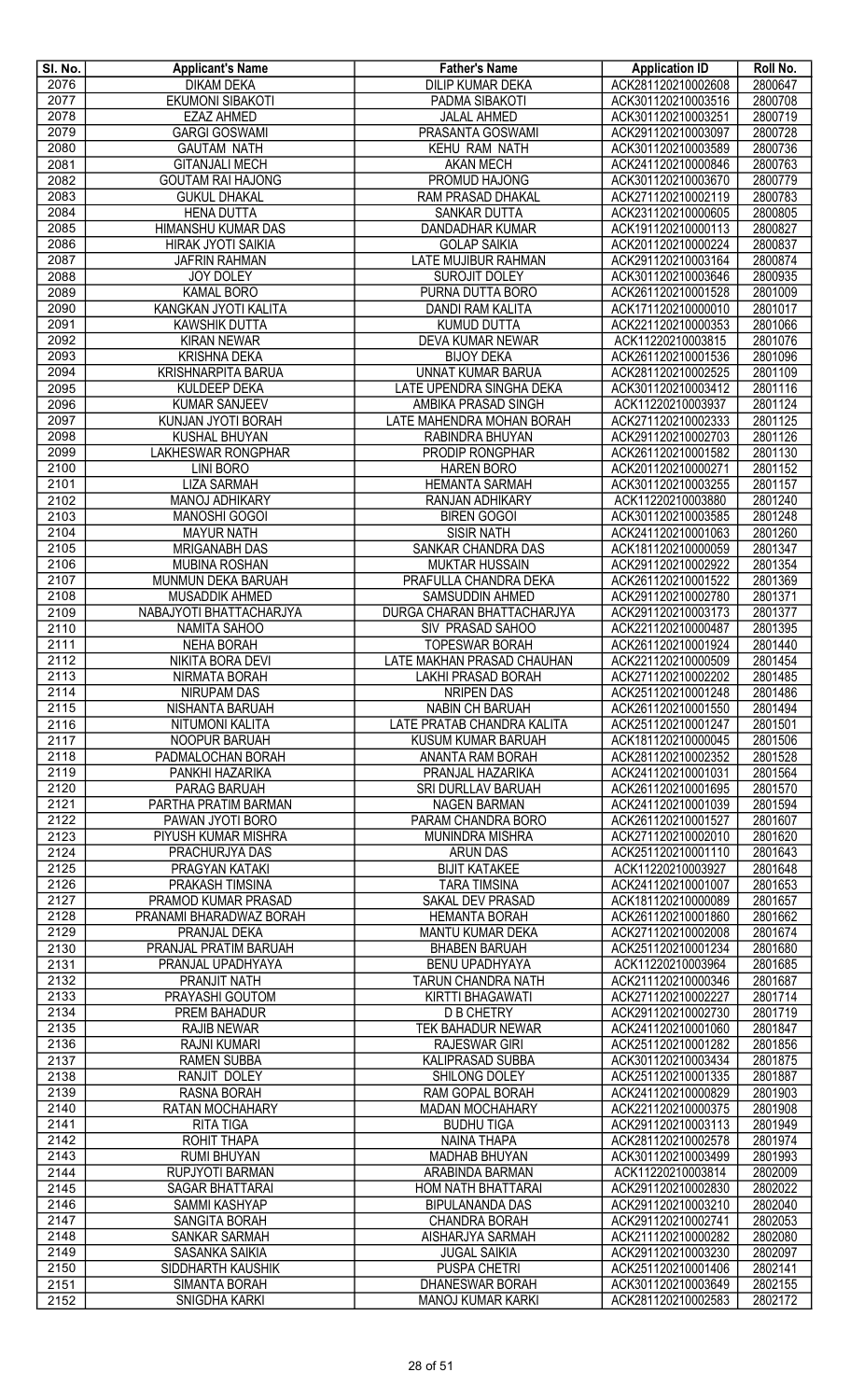| SI. No. | <b>Applicant's Name</b>        | <b>Father's Name</b>          | <b>Application ID</b> | Roll No.           |
|---------|--------------------------------|-------------------------------|-----------------------|--------------------|
| 2153    | <b>SRIJANA KAUSHIK</b>         | <b>KHARGA BAHADUR CHETRY</b>  | ACK281120210002505    | 2802188            |
| 2154    | <b>SUBRAT KEOT</b>             | <b>JITEN KEOT</b>             | ACK291120210003231    | 2802196            |
| 2155    | <b>SUDIPTA SAIKIA</b>          | <b>PRADIP SAIKIA</b>          | ACK171120210000004    | 2802204            |
| 2156    | <b>SUSMITA CHETRY</b>          | <b>TAL BAHADUR CHETRY</b>     | ACK261120210001717    | 2802265            |
| 2157    | <b>SUSMITA SAIKIA</b>          | PANKAJ DHAR SAIKIA            | ACK281120210002668    | 2802267            |
| 2158    | <b>TILOK KOIRALA</b>           | PURNA PRASAD KOIRALA          | ACK301120210003713    | 2802305            |
| 2159    | TINKUJYOTI CHOUDHURY           | <b>BHADRESWAR CHOUDHURY</b>   | ACK261120210001852    | 2802310            |
| 2160    | <b>TINKUMONI BORAH</b>         | RUPESWAR BORAH                | ACK221120210000474    | 2802311            |
| 2161    | <b>TONMOY DEKA</b>             | <b>TAPAN DEKA</b>             | ACK231120210000795    | 2802315            |
| 2162    | <b>TRIDIP SARMAH</b>           | SATYA PRASAD TEWARY           | ACK291120210003219    | 2802323            |
| 2163    | <b>UBAIDULLAH AKANDA</b>       | SHAHJAHAN ALI AKANDA          | ACK291120210003199    | 2802341            |
| 2164    | <b>UDIP KRISHNA DAS</b>        | <b>DILIP DAS</b>              | ACK301120210003715    | 2802345            |
| 2165    | <b>UDITYA BORAH</b>            | KAMALESWAR BORAH              | ACK261120210001545    | 2802349            |
| 2166    | <b>VIJAY SHANKAR RABHA</b>     | <b>BHUMI SHANKAR RABHA</b>    | ACK271120210002046    | 2802363            |
| 2167    | ABIDUR RAHMAN LASKAR           | ATAUR RAHMAN LASKAR           | ACK221120210000491    | 2900001            |
| 2168    | <b>ABHILASH BORUAH</b>         | <b>ARUN BORUAH</b>            | ACK221120210000492    | 2900026            |
| 2169    | ABHILASHA KONWAR               | AMULYA KONWAR                 | ACK251120210001448    | 2900028            |
| 2170    | <b>ADITYA PHUKON</b>           | CHANDRA KANTA PHUKON          | ACK301120210003390    | 2900043            |
| 2171    | <b>AJOY DAS</b>                | <b>AMIYA DAS</b>              | ACK301120210003252    | 2900055            |
| 2172    | <b>AMCHOU PHE TUMTEN</b>       | <b>NGI KEN TUMTEN</b>         | ACK291120210002717    | 2900073            |
| 2173    | <b>AMITABH GOGOI</b>           | RANJIT CHANDRA GOGOI          | ACK301120210003396    | 2900082            |
| 2174    | <b>AMRITA CHETRY</b>           | KHARGA BAHADUR CHETRY         | ACK181120210000105    | 2900087            |
| 2175    | ANANTA SONOWAL                 | LATE AKON SONOWAL             | ACK291120210002943    | 2900096            |
| 2176    | <b>ANIK GOGOI</b>              | LATE DIXIT KUMAR GOGOI        | ACK221120210000543    | 2900108            |
| 2177    | ANINDITA BHATTACHARJEE         | JADAB CHANDRA BHATTACHARJEE   | ACK171120210000013    | 2900120            |
| 2178    | <b>APALOK SAIKIA</b>           | PRAHLAD SAIKIA                | ACK221120210000446    | 2900185            |
| 2179    | <b>ARUN SHARMA</b>             | ANANTA LAL SHARMA             | ACK231120210000687    | 2900216            |
| 2180    | ATHIPRAM CHAKHAP               | <b>AIFONG KYAW FAKEY</b>      | ACK301120210003580    | 2900234            |
| 2181    | <b>BHASKARNIL GOHAIN</b>       | <b>ANIL GOHAIN</b>            | ACK261120210001638    | 2900300            |
| 2182    | <b>BIBEK BEZBORUAH</b>         | PURNANANDA BEZBORUAH          | ACK301120210003703    | 2900308            |
| 2183    | <b>BICHITRA DAS</b>            | AMRIT KUMAR DAS               | ACK201120210000260    | 2900309            |
| 2184    | <b>BIDYOT SARMAH</b>           | <b>AJIT KUMAR SARMAH</b>      | ACK171120210000026    | 2900315            |
| 2185    | <b>BIDYUT GOGOI</b>            | <b>JATIN GOGOI</b>            | ACK291120210002942    | 2900320            |
| 2186    | <b>BIKI DAS</b>                | <b>BIJIT KUMAR DAS</b>        | ACK281120210002438    | 2900342            |
| 2187    | <b>BIPLOB SARMAH</b>           | AJIT KUMAR SARMAH             | ACK171120210000025    | 2900366            |
| 2188    | <b>BISWAJYOTI GOGOI</b>        | NAKUL CHANDRA GOGOI           | ACK261120210001790    | 2900388            |
| 2189    | <b>BIYASMONI DOHOTIA</b>       | PROBIN DOHOTIA                | ACK241120210001057    | 2900396            |
| 2190    | <b>BOBBY JYOTI BORSAIKIA</b>   | BHOBANI KANTA BORSAIKIA       | ACK291120210002964    | 2900397            |
| 2191    | <b>CHAMING POMUNG</b>          | <b>CHAMONG POMUNG</b>         | ACK181120210000067    | 2900430            |
| 2192    | <b>CHANDAN GOGOI</b>           | <b>ROBIN GOGOI</b>            | ACK291120210003124    | 2900437            |
| 2193    | CHIRANJIT BHATTACHARJEE        | PORAG BHATTACHARJEE           | ACK221120210000451    | 2900465            |
| 2194    | <b>CINTU BORUAH</b>            | MANIK CHANDRA BORUAH          | ACK301120210003248    | 2900475            |
| 2195    | <b>DAISY GOHAIN</b>            | <b>BOLIN GOHAIN</b>           | ACK241120210000931    | 2900482            |
| 2196    | <b>DEBAJIT HAZARIKA</b>        | <b>BIRAT HAZARIKA</b>         | ACK241120210000900    | 2900492            |
| 2197    | DEEP JYOTI BORA                | <b>CHANDRA SEKHAR BORA</b>    | ACK281120210002544    | 2900510            |
| 2198    | DHANJIT BORSAIKIA              | ROHINI BORSAIKIA              | ACK261120210001694    | 2900542            |
| 2199    | DHANUDEEP LAGASHU              | PARAMANANDA LAGASHU           | ACK251120210001453    | 2900544            |
| 2200    | <b>DIPTI KURMI</b>             | <b>BINOY KURMI</b>            | ACK261120210001837    | 2900609            |
| 2201    | <b>GAGAN SONOWAL</b>           | <b>HAREN SONOWAL</b>          | ACK241120210000902    | 2900636            |
| 2202    | <b>GAURAV PHUKAN</b>           | MUNIN KUMAR PHUKAN            | ACK301120210003427    | 2900641            |
| 2203    | <b>GYANDEEP GOGOI</b>          | <b>ABONI GOGOI</b>            | ACK261120210001692    | 2900686            |
| 2204    | <b>HARRY ASSI</b>              | <b>ANUP ASSI</b>              | ACK261120210001598    | 2900693            |
| 2205    | JANAKLAL UPADHYAYA             | <b>INDRA PRASAD UPADHYAYA</b> | ACK271120210002274    | 2900773            |
| 2206    | <b>JITEN GOGOI</b>             | <b>LATE CHANDRA GOGOI</b>     | ACK231120210000739    | 2900808            |
| 2207    | <b>JUGAPRATIM GOHAIN</b>       | PADMADHAR GOHAIN              | ACK301120210003634    | 2900829            |
| 2208    | <b>KABERI DUTTA</b>            | NOVA KUMAR DUTTA              | ACK11220210003888     | 2900864            |
| 2209    | <b>KABERI SONOWAL</b>          | <b>DANDIDHAR SONOWAL</b>      | ACK211120210000335    | 2900865            |
| 2210    | <b>KARTIK KATHAR</b>           | <b>HEMESWAR KATHAR</b>        | ACK11220210003781     | 2900903            |
| 2211    | KAVISH SHARMA                  | <b>ASHOK SHARMA</b>           | ACK251120210001116    | 2900915            |
| 2212    | <b>KIMI KONWAR</b>             | LATE AYOUDHYA KONWAR          | ACK281120210002436    | 2900931            |
| 2213    | <b>KRITARTHA SANKAR SARMAH</b> | DR JYOTISH CHANDRA SARMAH     | ACK301120210003724    | 2900960            |
| 2214    | LUKRAJ BRAHMA                  | <b>KHANIN BRAHMA</b>          | ACK11220210003904     | 2901006            |
| 2215    | <b>LUNI SAIKIA</b>             | <b>HEMO PRASAD SAIKIA</b>     | ACK241120210000971    | 2901009            |
| 2216    | <b>MANAKHI BARUAH</b>          | <b>GUNIN BARAUAH</b>          | ACK191120210000127    | 2901043            |
| 2217    | <b>MANASH PROTIM BORAH</b>     | <b>LALIT CHANDRA BORAH</b>    | ACK291120210003200    | 2901048            |
| 2218    | <b>MAYURDEEP PHUKAN</b>        | <b>NOGEN PHUKAN</b>           | ACK291120210002955    | 2901078            |
| 2219    | <b>MINTU MORAN</b>             | PHULESWAR MORAN               | ACK261120210001573    | 2901110            |
| 2220    | MIRANDA SONOWAL                | LATE HERAMBA SONOWAL          | ACK291120210002999    | 2901112            |
| 2221    | <b>MONISHA DOWARI</b>          | <b>THANESWAR DOWARI</b>       | ACK251120210001251    | 2901137            |
| 2222    | MONOSWI PRIYAM BARUAH          | <b>DHIREN BARUAH</b>          | ACK241120210000873    | 2901151            |
| 2223    |                                | PABITRA KUMAR SONOWAL         |                       |                    |
|         | MRIDUPAVAN SONOWAL             |                               | ACK291120210002832    | 2901173            |
| 2224    | MUNINDRA NATH HAZARIKA         | <b>GHANASHYAM HAZARIKA</b>    | ACK231120210000616    | 2901186<br>2901194 |
| 2225    | NABAJYOTI GOGOI                | <b>DILIP GOGOI</b>            | ACK271120210002244    |                    |
| 2226    | NANDA DULAL SEN                | <b>SONATAN SEN</b>            | ACK271120210002096    | 2901219            |
| 2227    | NAVIN KUMAR RAY                | RAM UDGAR RAY                 | ACK291120210002729    | 2901238            |
| 2228    | <b>NAYAN JYOTI GOGOI</b>       | <b>BOSANTA KUMAR GOGOI</b>    | ACK281120210002621    | 2901243            |
| 2229    | NILOY GOGOI                    | <b>SUMESWAR GOGOI</b>         | ACK221120210000359    | 2901302            |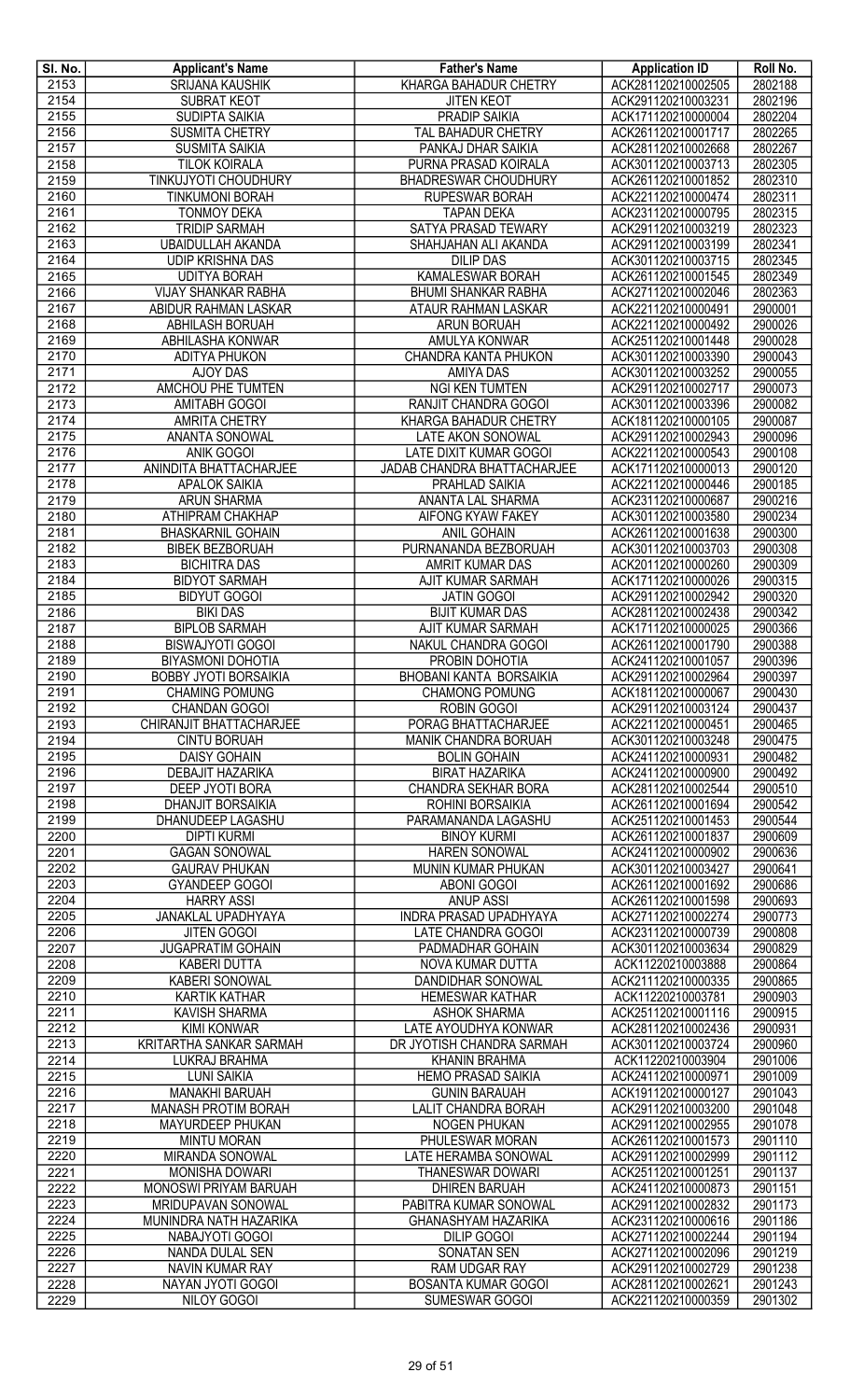| SI. No.      | <b>Applicant's Name</b>                      | <b>Father's Name</b>                        | <b>Application ID</b>                    | Roll No.           |
|--------------|----------------------------------------------|---------------------------------------------|------------------------------------------|--------------------|
| 2230         | <b>NITUL THAKULI</b>                         | <b>LATE NABIN THAKULI</b>                   | ACK241120210000881                       | 2901330            |
| 2231         | PARSWAJIT BORUAH                             | <b>RUHINI BORUAH</b>                        | ACK301120210003716                       | 2901415            |
| 2232         | PONCHI DEVI                                  | <b>GUNARAM NATH</b>                         | ACK301120210003599                       | 2901461            |
| 2233         | PRAGATI OJHA                                 | YOGENDRA PRASAD OJHA                        | ACK301120210003301                       | 2901488            |
| 2234<br>2235 | <b>PRAGATI SINGH</b><br>PRASANTA MORAN       | <b>RAMAJI SINGH</b><br><b>BIREN MORAN</b>   | ACK281120210002449<br>ACK271120210002190 | 2901489<br>2901522 |
| 2236         | PRASIT MORAN                                 | SRI NANDESWAR MORAN                         | ACK271120210002055                       | 2901530            |
| 2237         | PRATISHRUTI GOGOI                            | PRANOB KUMAR GOGOI                          | ACK291120210002840                       | 2901536            |
| 2238         | PRIYA PANDEY                                 | <b>RAMJI PANDEY</b>                         | ACK281120210002559                       | 2901556            |
| 2239         | PRIYAMPA BARUAH                              | LATE ARUP BARUAH                            | ACK301120210003508                       | 2901557            |
| 2240         | RAHUL SONOWAL                                | <b>DIBAKAR SONOWAL</b>                      | ACK241120210000993                       | 2901645            |
| 2241         | <b>RAHUL SONOWAL</b>                         | NITEN SONOWAL                               | ACK291120210002806                       | 2901646            |
| 2242         | RAJJYOTI SAIKIA                              | <b>MITRA DHAR SAIKIA</b>                    | ACK291120210003144                       | 2901673            |
| 2243         | RAKTEEM GOGOI                                | <b>KRISHNA KANTA GOGOI</b>                  | ACK251120210001412                       | 2901683            |
| 2244         | RANBIR KUMAR DEB                             | RANENDRA KUMAR DEB                          | ACK301120210003512                       | 2901691            |
| 2245         | <b>RANJU TARAK</b>                           | HARENDRA NATH TARAK                         | ACK291120210002794                       | 2901704            |
| 2246         | <b>REFRAINA MOMIN</b>                        | <b>MOMINUR HUSSAIN</b>                      | ACK211120210000310                       | 2901725            |
| 2247         | RHEETUPARNO GOGOI                            | ROHINI KUMAR GOGOI                          | ACK251120210001327                       | 2901735            |
| 2248         | RITURAJ HAZARIKA                             | HARESH KUMAR HAZARIKA                       | ACK291120210002941                       | 2901787            |
| 2249         | ROHIT PRAKASH TIWARI                         | RAM NARAYAN TIWARI                          | ACK11220210003908                        | 2901803            |
| 2250         | RUNA MONI BORAH                              | <b>JIBON BORAH</b>                          | ACK241120210001045                       | 2901833            |
| 2251         | <b>SAGAR SHARMAH</b>                         | <b>CHABILAL SHARMAH</b>                     | ACK301120210003386                       | 2901859            |
| 2252         | SANJIB KUMAR DEKA                            | LATE DHARANI DHAR DEKA                      | ACK271120210002142                       | 2901909            |
| 2253<br>2254 | SANSEETA GOGOI                               | LATE RAJENDRA NATH GOGOI                    | ACK271120210002292<br>ACK231120210000638 | 2901919<br>2901964 |
| 2255         | SHANTANU KR CHETIA<br><b>SIKHA NATH</b>      | LATE GHANASHYAM CHETIA<br>PRABIN KUMAR NATH | ACK281120210002695                       | 2902010            |
| 2256         | SNIGDHA JYOSHNA SAIKIA                       | <b>BUPAI KAN SAIKIA</b>                     | ACK241120210001044                       | 2902034            |
| 2257         | <b>SRISTI KALITA</b>                         | DINESH CHANDRA KALITA                       | ACK281120210002696                       | 2902057            |
| 2258         | SUDHA THAPA                                  | SHANTA PRASAD THAPA                         | ACK251120210001148                       | 2902070            |
| 2259         | SUKANYA MUKHERJEE                            | LATE MANAB RATAN MUKHERJEE                  | ACK271120210002072                       | 2902082            |
| 2260         | <b>SUNIL MISHRA</b>                          | <b>UMASANKAR MISHRA</b>                     | ACK191120210000153                       | 2902105            |
| 2261         | <b>TARUN KURMI</b>                           | <b>BINOY KURMI</b>                          | ACK241120210000836                       | 2902182            |
| 2262         | UDAYADITYA CHANGMAI                          | LONKESWAR CHANGMAI                          | ACK271120210002149                       | 2902211            |
| 2263         | UTPAL DEEP MORAN                             | TARUN CHANDRA MORAN                         | ACK261120210001537                       | 2902231            |
| 2264         | <b>BISWAJIT BARO</b>                         | <b>BAPAN BARO</b>                           | ACK291120210002846                       | 3000006            |
| 2265         | <b>BISWAJIT BORO</b>                         | <b>INDRA BORO</b>                           | ACK271120210002159                       | 3000007            |
| 2266         | <b>BAPPI SWARGIARY</b>                       | <b>BIRENDRA SWARGIARY</b>                   | ACK231120210000692                       | 3000114            |
| 2267         | <b>BINOD CHETRY</b>                          | <b>BHAKTA CHETRY</b>                        | ACK301120210003262                       | 3000165            |
| 2268         | <b>BISWAJIT DAS</b>                          | <b>AMULLYA DAS</b>                          | ACK281120210002348                       | 3000188            |
| 2269         | <b>DEEPJYOTI KALITA</b>                      | RAMA KANTA KALITA                           | ACK291120210002950                       | 3000247            |
| 2270         | DHRUBA JYOTI NATH                            | PABAN CHANDRA NATH                          | ACK261120210001975                       | 3000268            |
| 2271<br>2272 | <b>DIPANKAR MAHANTA</b><br>DOODLE BASUMATARY | <b>TARUN MAHANTA</b><br>ALBERT BASUMATARY   | ACK281120210002353<br>ACK221120210000430 | 3000295<br>3000302 |
| 2273         | <b>GAUTAM BRAHMA</b>                         | <b>HITESH BRAHMA</b>                        | ACK181120210000058                       | 3000337            |
| 2274         | JAYANTY DAISY PURTY                          | <b>REV SAMUEL PURTY</b>                     | ACK301120210003661                       | 3000423            |
| 2275         | <b>JIMPI SAIKIA</b>                          | <b>MANIK SAIKIA</b>                         | ACK251120210001504                       | 3000441            |
| 2276         | <b>JIREN DAIMARY</b>                         | <b>HANUK DAIMARY</b>                        | ACK221120210000383                       | 3000446            |
| 2277         | <b>JITEN MALI</b>                            | LATE PRASANNA MALI                          | ACK251120210001354                       | 3000449            |
| 2278         | <b>JYOTI DAIMARI</b>                         | NILO KUMAR DAIMARI                          | ACK271120210002177                       | 3000483            |
| 2279         | <b>JYOTISH KUMAR NATH</b>                    | <b>DINESWAR NATH</b>                        | ACK291120210003167                       | 3000490            |
| 2280         | <b>KASHMIRI DEY</b>                          | <b>BADAL CHANDRA DEY</b>                    | ACK291120210002931                       | 3000521            |
| 2281         | KRISHNA MENON DEKA                           | PRABHAT CHANDRA DEKA                        | ACK241120210001061                       | 3000541            |
| 2282         | KRISHNA MONI MOCHAHARI                       | <b>GYANENDRA MOCHAHARI</b>                  | ACK281120210002615                       | 3000542            |
| 2283         | <b>KUNAL DEKA</b>                            | KHUDI RAM DEKA                              | ACK251120210001441                       | 3000547            |
| 2284         | <b>LILIYEN BAGLARI</b>                       | <b>MAHESHWAR BAGLARI</b>                    | ACK261120210001816                       | 3000568            |
| 2285         | PANKAJ BARUAH                                | PADMA KANTA BARUAH                          | ACK281120210002602                       | 3000761            |
| 2286         | PARASHMONI B BAISHYA                         | <b>BINOD BAISHYA</b>                        | ACK271120210002089                       | 3000772            |
| 2287<br>2288 | PHUNGKHA DAIMARI<br>PHUNKHA BORO             | <b>SARAT DAIMARI</b><br><b>HAREN BORO</b>   | ACK171120210000017<br>ACK221120210000388 | 3000781<br>3000782 |
| 2289         | PRAN KRISHNA RABHA                           | <b>SUKU RAM RABHA</b>                       | ACK301120210003547                       | 3000805            |
| 2290         | PRANJAL TALUKDAR                             | LATE DILIP TALUKDAR                         | ACK221120210000483                       | 3000816            |
| 2291         | PRASENJIT DAIMARI                            | <b>LATENDRA DAIMARI</b>                     | ACK291120210002835                       | 3000821            |
| 2292         | PROSENJEET KRISHNA BASUMATARY                | <b>DINESH BASUMATARY</b>                    | ACK201120210000174                       | 3000844            |
| 2293         | <b>PURELY DAIMARI</b>                        | <b>JITSON DAIMARI</b>                       | ACK301120210003276                       | 3000847            |
| 2294         | <b>RAKESH DAS</b>                            | PHUKAN DAS                                  | ACK241120210000918                       | 3000879            |
| 2295         | SAHIL BRAHMA                                 | NIRANJAN KUMAR BRAHMA                       | ACK281120210002607                       | 3000952            |
| 2296         | SAMARSINGH DAIMARY                           | KANDURA DAIMARY                             | ACK281120210002545                       | 3000958            |
| 2297         | <b>SANJIB DAIMARI</b>                        | <b>JONEN DAIMARI</b>                        | ACK291120210003085                       | 3000974            |
| 2298         | SHYAM BASUMATARY                             | MOHADEV BASUMATARY                          | ACK221120210000378                       | 3001017            |
| 2299         | <b>SUMI BASUMATARY</b>                       | <b>MANIK BASUMATARY</b>                     | ACK291120210002951                       | 3001075            |
| 2300         | SWAPNALI SAIKIA                              | <b>INDRESWAR SAIKIA</b>                     | ACK231120210000751                       | 3001098            |
| 2301         | <b>SWMKHWR BORO</b>                          | SOCHINDRA BORO                              | ACK181120210000064                       | 3001110            |
| 2302<br>2303 | SWRANGSHA WARY<br><b>WRITUPARNA DEKA</b>     | DAVID WARY<br><b>DIPAK DEKA</b>             | ACK181120210000055<br>ACK281120210002628 | 3001117<br>3001159 |
| 2304         | AJOY KUMAR TAID                              | <b>TANKESWAR TAID</b>                       | ACK11220210003801                        | 3100004            |
| 2305         | <b>ARUP BHUYAN</b>                           | <b>SRIKANTA BHUYAN</b>                      | ACK291120210002949                       | 3100013            |
| 2306         | <b>BIRBAL BRAHMA</b>                         | <b>MURA BRAHMA</b>                          | ACK261120210001538                       | 3100020            |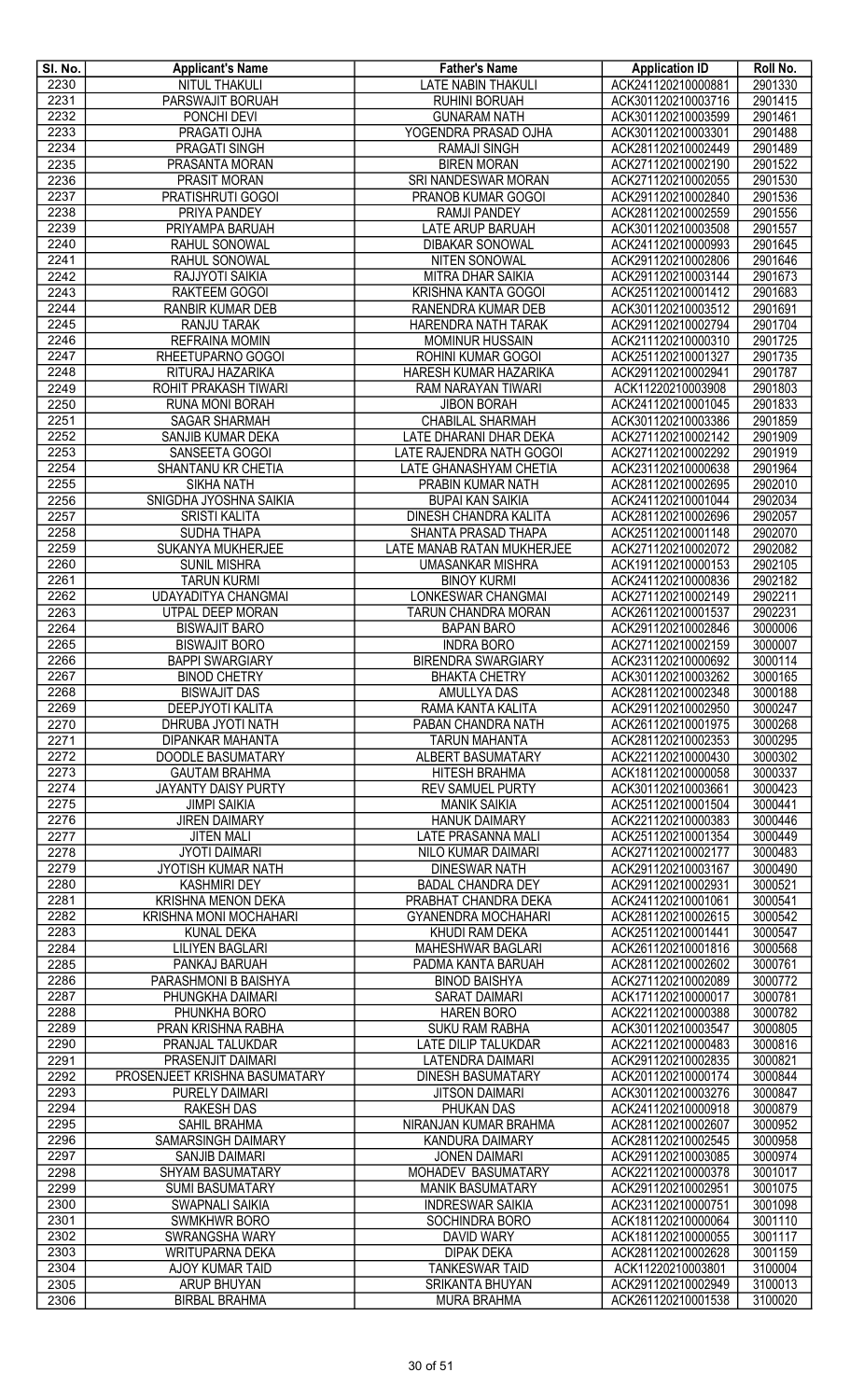| SI. No.      | <b>Applicant's Name</b>                          | <b>Father's Name</b>                                  | <b>Application ID</b>                    | Roll No.           |
|--------------|--------------------------------------------------|-------------------------------------------------------|------------------------------------------|--------------------|
| 2307         | <b>CHANDIPA BASUMATARY</b>                       | <b>SAMESWAR BASUMATARY</b>                            | ACK221120210000351                       | 3100022            |
| 2308         | <b>CHINMOY THAKURIA</b>                          | SAILENDRA CH THAKURIA                                 | ACK291120210002764                       | 3100023            |
| 2309         | DEBASHISH RANJAN NATH                            | <b>MANO RANJAN NATH</b>                               | ACK11220210003786                        | 3100025            |
| 2310         | <b>DEEP PAUL</b>                                 | <b>NIRANJAN PAUL</b>                                  | ACK191120210000111                       | 3100027            |
| 2311         | <b>DEEPAK KUMAR SAH</b>                          | <b>RAM NARESH SAH</b>                                 | ACK301120210003712                       | 3100029            |
| 2312         | <b>DHARITRI DEKA</b>                             | <b>KUMUD DEKA</b>                                     | ACK301120210003480                       | 3100030            |
| 2313         | <b>DIBYAJYOTI DAS</b>                            | NIKUNJA KUMAR DAS                                     | ACK11220210003914                        | 3100032            |
| 2314         | <b>DIPJYOTI BAISHYA</b>                          | SONESWAR BAISHYA                                      | ACK231120210000585                       | 3100038            |
| 2315<br>2316 | ENIMALA RONGHANGPI                               | KANGBURA RONGHANG                                     | ACK11220210003846                        | 3100040<br>3100042 |
| 2317         | <b>GAURAB DAS</b><br><b>GOUTAM BARKATAKY</b>     | CHANDRA KANTA DAS<br>MAHENDRA BARKATAKY               | ACK251120210001238<br>ACK301120210003523 | 3100045            |
| 2318         | HRISHIKESH BHARADWAJ                             | UPENDRA CHANDRA SARMAH                                | ACK291120210002936                       | 3100053            |
| 2319         | <b>INAMUL HOQUE</b>                              | <b>NUR HUSSAIN</b>                                    | ACK211120210000340                       | 3100054            |
| 2320         | <b>JIARUL ISLAM</b>                              | <b>MARFAT ALI</b>                                     | ACK261120210001715                       | 3100055            |
| 2321         | KIMASREE MAJUMDAR                                | NARENDRA MAJUMDAR                                     | ACK271120210002015                       | 3100069            |
| 2322         | <b>KISHALAY SAHARIA</b>                          | <b>GANESWAR SAHARIA</b>                               | ACK291120210003054                       | 3100070            |
| 2323         | MONOTPAL DEKA                                    | <b>BHUPEN DEKA</b>                                    | ACK241120210000854                       | 3100087            |
| 2324         | <b>MUKIBUL ALI</b>                               | <b>MAKBUL ALI</b>                                     | ACK281120210002581                       | 3100088            |
| 2325         | MUNINDRA MAHANTA                                 | LATE PRAFULLA MAHANTA                                 | ACK11220210003951                        | 3100089            |
| 2326         | <b>NALINI DAIMARY</b>                            | <b>SAILEN DAIMARY</b>                                 | ACK261120210001921                       | 3100095            |
| 2327         | PANKAJ GOSWAMI                                   | LATE MANIK GOSWAMI                                    | ACK271120210002011                       | 3100106            |
| 2328         | PARASHAR TALUKDAR                                | <b>DILIP TALUKDAR</b>                                 | ACK241120210000933                       | 3100109            |
| 2329         | PRAMOD SHARMA                                    | NARESHWAR SHARMA                                      | ACK291120210003153                       | 3100111            |
| 2330         | <b>SANATAN BANIA</b>                             | <b>KUSHESWAR BANIA</b>                                | ACK261120210001833                       | 3100133            |
| 2331         | SANJAY BORO                                      | <b>BIREN BORO</b>                                     | ACK301120210003590                       | 3100134            |
| 2332         | <b>SANJAY KUMAR ROY</b>                          | <b>MANTU ROY</b>                                      | ACK231120210000700                       | 3100135            |
| 2333         | SUDESHNA CHAKRABORTY                             | <b>SUBHASISH CHAKRABORTY</b>                          | ACK11220210003887                        | 3100145            |
| 2334<br>2335 | TARIF ANOWAR HUSSAIN<br><b>UPAMANYU HAZARIKA</b> | <b>ARFAN ALI</b><br>NARENDRANATH HAZARIKA             | ACK11220210003822<br>ACK301120210003696  | 3100151<br>3100152 |
| 2336         | V VISHAL                                         | V NAGRAJU                                             | ACK291120210003228                       | 3100154            |
| 2337         | A M MOHI UDDIN TAPADAR                           | ABDUL KHALIQUE AHMED                                  | ACK291120210003103                       | 3100157            |
| 2338         | <b>AASHISH SAIKIA</b>                            | <b>TIRTHESWAR SAIKIA</b>                              | ACK281120210002631                       | 3100175            |
| 2339         | ABDUL RAZZAKH                                    | ABDUL MULTAN                                          | ACK291120210003000                       | 3100201            |
| 2340         | ABHIGYAN KHAUND                                  | ARNAB KHAUND                                          | ACK281120210002390                       | 3100224            |
| 2341         | <b>ABHIJEET BORAH</b>                            | <b>KHAGEN CHANDRA BORAH</b>                           | ACK221120210000391                       | 3100227            |
| 2342         | <b>ABHIJEET DOLEY</b>                            | LATE BIJOY DOLEY                                      | ACK251120210001434                       | 3100232            |
| 2343         | <b>ABHIJEET PAYENG</b>                           | PRONOB PAYENG                                         | ACK241120210000986                       | 3100234            |
| 2344         | <b>ABHIJIT BORA</b>                              | AMAL CH BORA                                          | ACK251120210001198                       | 3100243            |
| 2345         | <b>ABHIJIT BRAHMA</b>                            | DHARANI KANTA BRAHMA                                  | ACK281120210002651                       | 3100249            |
| 2346         | <b>ABHIJIT GOGOI</b>                             | <b>LATE PUNESWAR GOGOI</b>                            | ACK271120210002180                       | 3100274            |
| 2347         | <b>ABHIJIT KALITA</b>                            | <b>AJIT KALITA</b>                                    | ACK241120210001026                       | 3100283            |
| 2348         | <b>ABHIJIT KONWAR</b>                            | <b>THANESWAR KONWAR</b>                               | ACK281120210002482                       | 3100288            |
| 2349         | <b>ABHIJIT RAJBONGSHI</b>                        | <b>HOREN RAJBONGSHI</b>                               | ACK281120210002677                       | 3100305            |
| 2350         | <b>ABHIJIT RAJKHOWA</b>                          | HEREMBESWAR RAJKHOWA                                  | ACK191120210000141                       | 3100306            |
| 2351         | <b>ABHIJIT SARMAH</b>                            | <b>LABANYA SARMAH</b>                                 | ACK251120210001437                       | 3100311            |
| 2352<br>2353 | <b>ABHIJIT THAKURIA</b><br>ABHIJNAN HAZARIKA     | <b>BANI KANTA THAKURIA</b><br>PRASANNA KUMAR HAZARIKA | ACK261120210001566<br>ACK251120210001461 | 3100316<br>3100318 |
| 2354         | <b>ABHIJNAN SAIKIA</b>                           | <b>GUNARAM SAIKIA</b>                                 | ACK291120210003235                       | 3100319            |
| 2355         | ABHIK KR NEOG                                    | SURYYA KR NEOG                                        | ACK11220210003924                        | 3100323            |
| 2356         | <b>ABHILASH BORAH</b>                            | RAJEN BORAH                                           | ACK241120210000807                       | 3100328            |
| 2357         | <b>ABHILASH DUTTA</b>                            | <b>JADAV CH DUTTA</b>                                 | ACK291120210002723                       | 3100333            |
| 2358         | <b>ABHILASH JHA</b>                              | PAWAN JHA                                             | ACK291120210003021                       | 3100337            |
| 2359         | ABHILESH BURAGOHAIN                              | ROBIN BURAGOHAIN                                      | ACK301120210003565                       | 3100358            |
| 2360         | ABHINAV BARUAH                                   | DEBANANDA BARUAH                                      | ACK261120210001926                       | 3100387            |
| 2361         | <b>ABHINAV BORA</b>                              | <b>BUDHINDRA KUMAR BORA</b>                           | ACK291120210003147                       | 3100388            |
| 2362         | <b>ABHINAV DAS</b>                               | <b>DWIPEN DAS</b>                                     | ACK291120210002839                       | 3100390            |
| 2363         | <b>ABHINAV DUTTA</b>                             | HARESH CHANDRA DUTTA                                  | ACK301120210003404                       | 3100391            |
| 2364         | <b>ABHINIT DEY</b>                               | ASHIT RANJAN DEY                                      | ACK11220210003929                        | 3100396            |
| 2365         | ABHINOV KUMBANG                                  | <b>DIPUSON KUMBANG</b>                                | ACK251120210001492                       | 3100398            |
| 2366         | ABHRAKASH TALUKDAR                               | SUPRAKASH TALUKDAR                                    | ACK301120210003707                       | 3100459            |
| 2367         | ABINASH RAJKUMAR                                 | <b>BIRENDRA RAJKUMAR</b>                              | ACK301120210003298<br>ACK231120210000578 | 3100488<br>3100489 |
| 2368         | <b>ABINASH SAIKIA</b>                            | <b>NRIPEN SAIKIA</b>                                  |                                          | 3100519            |
| 2369<br>2370 | ACHINTA KALITA<br><b>ACHINTYO ROY</b>            | <b>BIPIN KALITA</b><br>ATUL CHANDRA ROY               | ACK301120210003630<br>ACK231120210000601 | 3100524            |
| 2371         | ADARSHA PHOOKAN                                  | VIBEKANANDA PHOOKAN                                   | ACK251120210001330                       | 3100534            |
| 2372         | ADITYA BORDALAI                                  | DK BORDALAI                                           | ACK221120210000508                       | 3100570            |
| 2373         | ADITYA BORUAH                                    | <b>BIREN BORUAH</b>                                   | ACK251120210001122                       | 3100571            |
| 2374         | <b>ADWIN TISSO</b>                               | <b>BABURAM TISSO</b>                                  | ACK251120210001239                       | 3100587            |
| 2375         | <b>AHANA RAY</b>                                 | RAMARANJAN BEPARI                                     | ACK241120210001083                       | 3100604            |
| 2376         | <b>AHMED FARAZ</b>                               | <b>NAZRUL ISLAM</b>                                   | ACK271120210002324                       | 3100605            |
| 2377         | AIONDEEP GOGOI                                   | NOGEN GOGOI                                           | ACK291120210002816                       | 3100614            |
| 2378         | AIVIMALA TURUNG                                  | <b>MOLEWAR TURUNG</b>                                 | ACK271120210002179                       | 3100623            |
| 2379         | AJAY KR KARKI CHETTRY                            | <b>KUM BAHADUR CHETTRY</b>                            | ACK261120210001835                       | 3100642            |
| 2380         | <b>AJAY SAIKIA</b>                               | <b>DILIP SAIKIA</b>                                   | ACK171120210000024                       | 3100653            |
| 2381         | AKANGSHI BHATTACHARJEE                           | HIRENDRA PRASAD BHATTACHARJEE                         | ACK171120210000011                       | 3100690            |
| 2382         | <b>AKASH CHETIA</b>                              | <b>BINODE CHETIA</b>                                  | ACK271120210002052                       | 3100701            |
| 2383         | <b>AKASH DAS</b>                                 | <b>TRIBENI DAS</b>                                    | ACK191120210000156                       | 3100702            |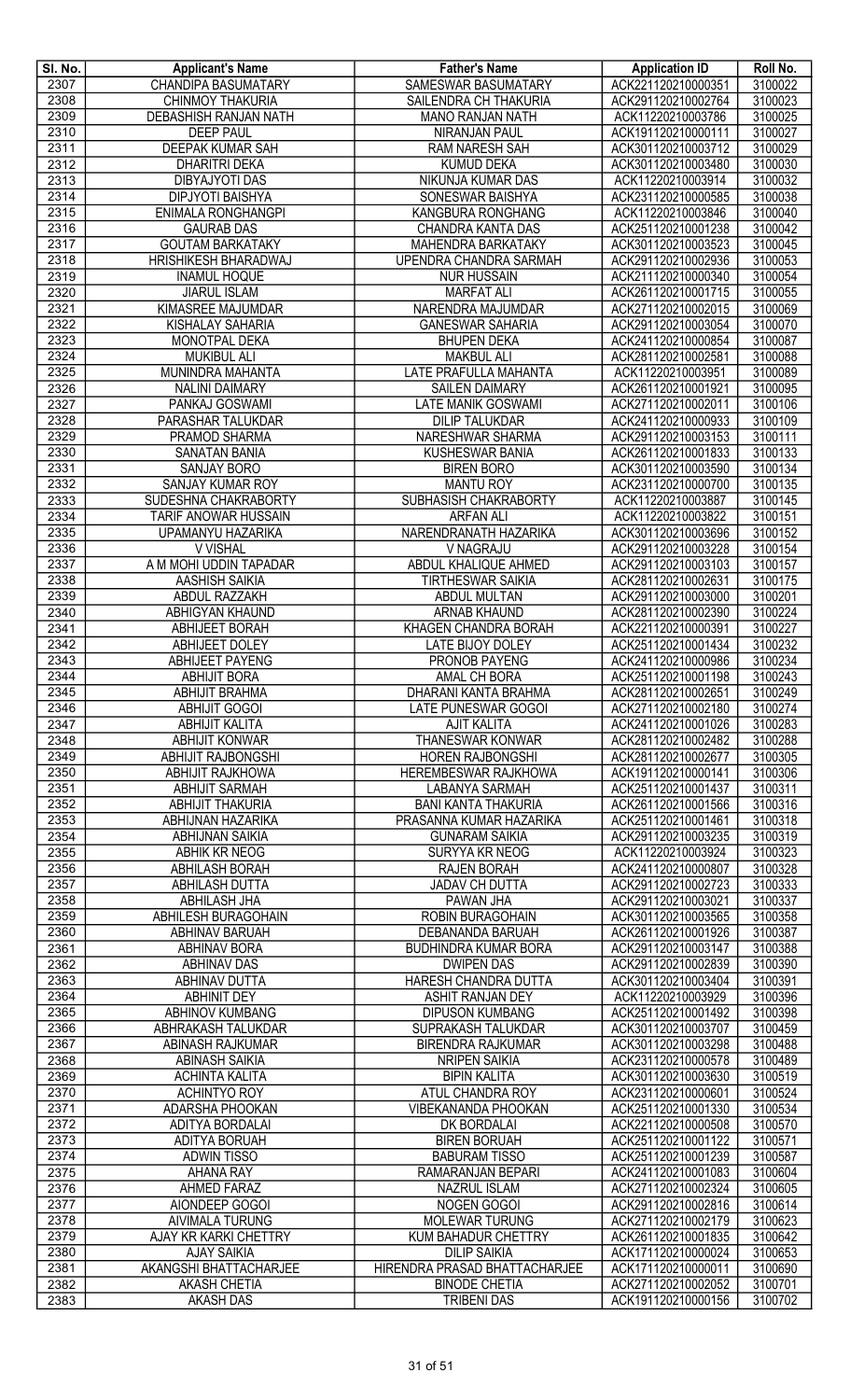| SI. No.      | <b>Applicant's Name</b>                                | <b>Father's Name</b>                                 | <b>Application ID</b>                    | Roll No.           |
|--------------|--------------------------------------------------------|------------------------------------------------------|------------------------------------------|--------------------|
| 2384         | <b>AKASH DEEP</b>                                      | <b>LALIT KUMAR NATH</b>                              | ACK241120210000834                       | 3100704            |
| 2385         | <b>AKASH LAMA</b>                                      | <b>DAWA SANGH LAMA</b>                               | ACK231120210000722                       | 3100717            |
| 2386         | AKASH MONDAL                                           | ASHOK KUMAR MONDAL                                   | ACK291120210003218                       | 3100719            |
| 2387         | <b>AKASH PEGU</b>                                      | <b>BIJAY KUMAR PEGU</b>                              | ACK191120210000108                       | 3100724            |
| 2388<br>2389 | <b>AKASH PRATIM BORA</b>                               | PABON KUMAR BORA                                     | ACK231120210000574                       | 3100725            |
| 2390         | AKASH PRATIM KASHYAP<br>AKHIL HARI GOLA CHINTA KASHYAP | LT PRABHAT SARMA<br>HARI CHARAN KALITA               | ACK261120210001664<br>ACK261120210001969 | 3100727<br>3100753 |
| 2391         | AKHIL MALAKAR                                          | PHANIDHAR MALAKAR                                    | ACK231120210000621                       | 3100754            |
| 2392         | <b>AKHIL SARMA</b>                                     | <b>PRABIN SARMA</b>                                  | ACK271120210002287                       | 3100755            |
| 2393         | AKSHAY RAJ DEKA                                        | MURULI DHAR DEKA                                     | ACK291120210003009                       | 3100774            |
| 2394         | <b>AKSHAY SEAL</b>                                     | <b>NARAYAN SEAL</b>                                  | ACK271120210002201                       | 3100775            |
| 2395         | <b>ALEX SONOWAL</b>                                    | AMARENDRA SONOWAL                                    | ACK281120210002369                       | 3100813            |
| 2396         | <b>ALICE BORUAH</b>                                    | DEBESWAR BORUAH                                      | ACK301120210003281                       | 3100820            |
| 2397         | ALIMPIKA BORAH                                         | <b>AMRIT BORAH</b>                                   | ACK281120210002403                       | 3100825            |
| 2398         | <b>ALIVIA DEKA</b>                                     | RABINDRA DEKA                                        | ACK301120210003552                       | 3100837            |
| 2399         | ALOK KUMAR RABHA                                       | LATE AJOY KUMAR RABHA                                | ACK291120210003156                       | 3100849            |
| 2400         | AMAL KUMAR DAS                                         | LATE BINDESWAR DAS                                   | ACK271120210002305                       | 3100870            |
| 2401         | <b>AMALENDU SINHA</b>                                  | RANENDRA KUMAR SINHA                                 | ACK301120210003522                       | 3100874            |
| 2402         | AMBALIKA YADAV                                         | SHEOCHANDRA YADAV                                    | ACK301120210003557                       | 3100939            |
| 2403         | AMBARISH BORAH                                         | PRANAB KUMAR BORAH                                   | ACK291120210003184                       | 3100940            |
| 2404         | AMBARISH SARMA                                         | MRIDULANANDA SARMA                                   | ACK181120210000062                       | 3100942            |
| 2405         | AMIN ALEYA ASHRAF                                      | LT ASHRAF ALI                                        | ACK291120210003116                       | 3100953            |
| 2406         | <b>AMIT DUTTA</b>                                      | <b>BHABENDRA CH DUTTA</b>                            | ACK201120210000249                       | 3100986            |
| 2407         | AMIT RANJAN BARMAN                                     | HEMENDRA KUMAR BARMAN                                | ACK301120210003319                       | 3101009            |
| 2408         | <b>AMITABH DEKA</b>                                    | LATE JOGESWAR DEKA                                   | ACK301120210003346                       | 3101011            |
| 2409         | AMLANJYOTI DUTTA                                       | <b>SARAT DUTTA</b>                                   | ACK271120210002058                       | 3101039            |
| 2410         | <b>AMRIT CHANDRA ROY</b>                               | SURESH CHANDRA ROY                                   | ACK291120210002825                       | 3101048            |
| 2411         | AMRITA BASUMATARY                                      | <b>SUCHEN BASUMATARY</b>                             | ACK11220210003820                        | 3101061            |
| 2412         | ANAL JYOTI BARUAH                                      | CHANDRA KUMAR BARUAH                                 | ACK281120210002572                       | 3101075            |
| 2413         | <b>ANAMIKA DAS</b>                                     | <b>KRISHNA KANTA DAS</b>                             | ACK301120210003602                       | 3101103            |
| 2414<br>2415 | ANAMIKA MAHANTA                                        | SATISH MAHANTA                                       | ACK221120210000478                       | 3101121            |
| 2416         | ANANNYA RAJLAKSHI<br>ANANTA BASUMATARY                 | <b>CHAMBAS GOGOI</b><br>BIRENDRA NATH BASUMATARY     | ACK11220210003940<br>ACK291120210003198  | 3101166<br>3101171 |
| 2417         | ANANTA DHEKIAL PHUKAN                                  | <b>RAJEN PHUKAN</b>                                  | ACK301120210003623                       | 3101172            |
| 2418         | ANANYA CHAUDHURI                                       | DILIP KUMAR CHAUDHURI                                | ACK271120210002342                       | 3101188            |
| 2419         | ANANYA DUTTA                                           | <b>BISWAJIT DUTTA</b>                                | ACK201120210000238                       | 3101193            |
| 2420         | ANANYA GOGOI                                           | LATE ARUN KUMAR GOGOI                                | ACK301120210003328                       | 3101196            |
| 2421         | <b>ANANYA RAVA</b>                                     | <b>BIKROM RAVA</b>                                   | ACK271120210002080                       | 3101202            |
| 2422         | ANDY SIMLALKIMA NAMPUI                                 | <b>LUAIA NAMPUI</b>                                  | ACK291120210003093                       | 3101219            |
| 2423         | ANEESH RABHA                                           | KABI RAM RABHA                                       | ACK251120210001388                       | 3101221            |
| 2424         | ANGSHUMAN DEBNATH                                      | <b>PREM NARAYAN NATH</b>                             | ACK261120210001611                       | 3101254            |
| 2425         | ANGSHUMAN HAZARIKA                                     | KULA DHAR HAZARIKA                                   | ACK291120210002833                       | 3101257            |
| 2426         | ANGSHUMAN V GOGOI                                      | LATE KANTESWAR GOGOI                                 | ACK241120210001100                       | 3101266            |
| 2427         | ANIMESH BORGOHAIN                                      | RANJIT KUMAR BORGOHAIN                               | ACK261120210001960                       | 3101288            |
| 2428         | ANINDITA CHOUDHURY                                     | BHUBANESWAR CHOUDHURY                                | ACK281120210002689                       | 3101313            |
| 2429         | ANINDITA DUTTA                                         | <b>BISHNU PROSAD DUTTA</b>                           | ACK291120210003232                       | 3101325            |
| 2430         | ANINDITA KEMPRAI                                       | RAJESH KEMPRAI                                       | ACK291120210003201                       | 3101332            |
| 2431         | ANINDYA GOPAL BHUYAN                                   | <b>GOPAL SARUP BHUYAN</b>                            | ACK291120210002858                       | 3101352            |
| 2432         | ANIRBAN DUTTA                                          | NAKUL CHANDRA DUTTA                                  | ACK301120210003359                       | 3101358            |
| 2433         | ANIRBAN PATOWARY                                       | <b>SAILEN PATOWARY</b>                               | ACK281120210002570                       | 3101364            |
| 2434         | ANISHA BORAH                                           | SARAT BORAH                                          | ACK201120210000213                       | 3101385            |
| 2435         | <b>ANJALI KALITA</b>                                   | <b>MADHAB KALITA</b>                                 | ACK291120210003175                       | 3101425            |
| 2436         | <b>ANJALI KUMARI</b>                                   | SHAILESH KUMAR SINGH                                 | ACK281120210002507                       | 3101426            |
| 2437<br>2438 | ANJAN BEZBARUAH<br>ANJAN JYOTI BORA                    | NARAYAN CHANDRA BEZBARUAH<br>LATE GAJENDRA NATH BORA | ACK231120210000566<br>ACK11220210003945  | 3101442<br>3101451 |
| 2439         | <b>ANJAN KALITA</b>                                    | <b>PUTUL KALITA</b>                                  | ACK271120210002283                       | 3101458            |
| 2440         | ANJAN KUMAR NATH                                       | <b>MANESWAR NATH</b>                                 | ACK211120210000316                       | 3101462            |
| 2441         | <b>ANJANA RAY</b>                                      | <b>JOGESH RAY</b>                                    | ACK281120210002404                       | 3101472            |
| 2442         | <b>ANJITA PAUL</b>                                     | PARIMOL PAUL                                         | ACK251120210001149                       | 3101483            |
| 2443         | ANJUM PARVEEN                                          | SAZAD ZAMAN HAZARIKA                                 | ACK211120210000290                       | 3101494            |
| 2444         | ANKIT DUTTA                                            | SOMESWAR DUTTA                                       | ACK251120210001297                       | 3101513            |
| 2445         | <b>ANKIT SARKAR</b>                                    | SANKAR SARKAR                                        | ACK241120210000869                       | 3101527            |
| 2446         | ANKITA BHATTACHARJEE                                   | ASHUTOSH BHATTACHARJEE                               | ACK301120210003283                       | 3101537            |
| 2447         | ANKUR CHAUDHURY                                        | CHAND KUMAR CHAUDHURY                                | ACK11220210003845                        | 3101617            |
| 2448         | ANKUR DUTTA                                            | <b>MAKHAN DUTTA</b>                                  | ACK251120210001446                       | 3101625            |
| 2449         | <b>ANKUR GOGOI</b>                                     | <b>INDRA GOGOI</b>                                   | ACK251120210001163                       | 3101628            |
| 2450         | ANKURAN DEKA                                           | <b>SUREN DEKA</b>                                    | ACK301120210003536                       | 3101661            |
| 2451         | ANKURJYOTI TALUKDAR                                    | DIMBESWAR TALUKDAR                                   | ACK261120210001539                       | 3101670            |
| 2452         | ANNYAM BARUAH                                          | <b>BHASKAR BARUAH</b>                                | ACK291120210002722                       | 3101692            |
| 2453         | ANSHAY BASUMATARY                                      | <b>MANTU BASUMATARY</b>                              | ACK261120210001623                       | 3101703            |
| 2454         | ANSHUMAN SARMA                                         | <b>HIREN SARMA</b>                                   | ACK251120210001331                       | 3101712            |
| 2455         | ANTARA BHUYAN                                          | PRADIP CHANDRA BHUYAN                                | ACK291120210002714                       | 3101722            |
| 2456         | ANTARA HAZARIKA                                        | AJIT KUMAR HAZARIKA                                  | ACK211120210000306                       | 3101731            |
| 2457<br>2458 | ANUBHA R PATHAK<br>ANUBHAB GOBINDA BORAH               | <b>RABIN PATHAK</b>                                  | ACK291120210003128<br>ACK271120210002293 | 3101753<br>3101755 |
| 2459         | ANUP JYOTI DEKA                                        | <b>GOBIN CHANDRA BORAH</b><br>LATE AMRIT DEKA        | ACK251120210001348                       | 3101790            |
| 2460         | ANUP KUMAR RABHA                                       | PUSTA RAM RABHA                                      | ACK221120210000521                       | 3101801            |
|              |                                                        |                                                      |                                          |                    |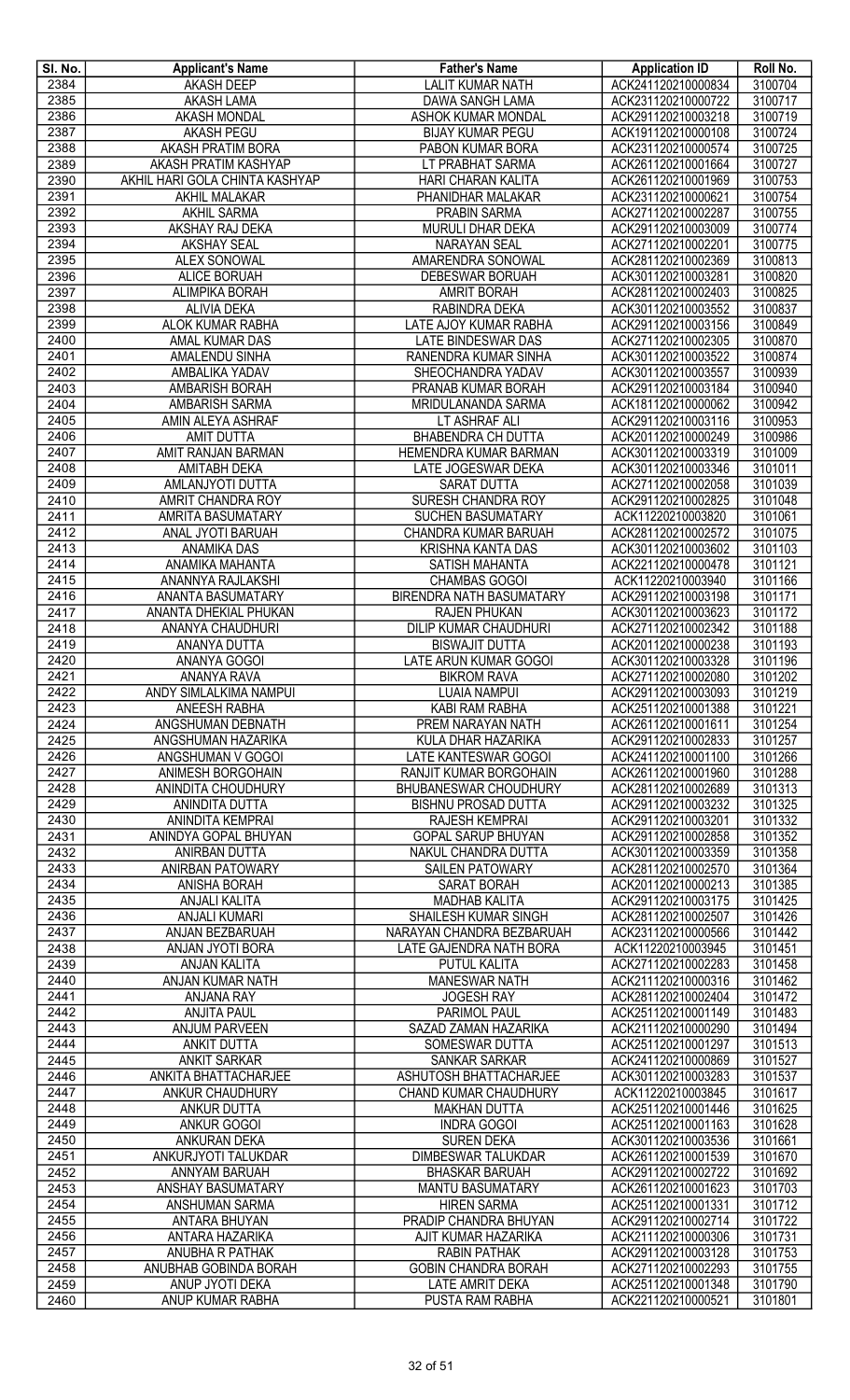| SI. No. | <b>Applicant's Name</b>      | <b>Father's Name</b>           | <b>Application ID</b> | Roll No. |
|---------|------------------------------|--------------------------------|-----------------------|----------|
| 2461    | ANUP KUMAR SALOI             | <b>DHANIRAM SALOI</b>          | ACK281120210002367    | 3101803  |
| 2462    | ANUP PRATIM NARAH MIPUN      | <b>ANU MIPUN</b>               | ACK271120210002083    | 3101806  |
| 2463    | ANUPAM BARUAH                | PRAKASH BARUAH                 | ACK271120210002169    | 3101816  |
| 2464    | <b>ANUPAM BORO</b>           | <b>HARSHA BORO</b>             | ACK301120210003259    | 3101822  |
| 2465    | <b>ANUPAM BRAHMA</b>         | ADHIR KUMAR BRAHMA             | ACK221120210000440    | 3101823  |
| 2466    | ANUPAM CHAUDHURY             | PRABHAT CHAUDHURY              | ACK291120210002973    | 3101825  |
| 2467    | ANUPAM DAS                   | <b>HARICHANDRA DAS</b>         | ACK281120210002481    | 3101833  |
| 2468    | ANUPAM DAS                   | NIRONJAN DAS                   | ACK301120210003654    | 3101834  |
| 2469    | ANUPAMDEKA                   | LT DURGA PRASAD DEKA           | ACK231120210000790    | 3101879  |
| 2470    | ANUPOM DUTTA                 | <b>ARUN DUTTA</b>              | ACK301120210003303    | 3101885  |
| 2471    | ANUPRITEE DAS                | <b>RABIN KUMAR DAS</b>         | ACK291120210002974    | 3101887  |
| 2472    | ANURAG HANDIQUE              | DIPAK KUMAR HANDIQUE           | ACK201120210000236    | 3101909  |
| 2473    | <b>ANURAN MEDHI</b>          | KUMUD CHANDRA MEDHI            | ACK231120210000673    | 3101925  |
| 2474    | APARAJITA DEHINGIA           | DRUNA KR DEHINGIA              | ACK11220210003967     | 3101985  |
| 2475    | APURBA BARMAN                | SRIKANTA BARMAN                | ACK281120210002637    | 3102017  |
| 2476    | <b>APURBA KR DAS</b>         | <b>GAGAN CH DAS</b>            | ACK301120210003418    | 3102032  |
| 2477    | <b>APURBA TALUKDAR</b>       | <b>RAMANI TALUKDAR</b>         | ACK271120210002045    | 3102044  |
| 2478    | ARABINDA ARANDHARA           | NITYANANDA ARANDHARA           | ACK201120210000223    | 3102049  |
| 2479    | ARABINDA ROY                 | <b>TULENDRA CHANDRA ROY</b>    | ACK261120210001706    | 3102051  |
| 2480    | ARADHANA KONWAR              | PRAFULLA KONWAR                | ACK281120210002452    | 3102059  |
| 2481    | ARGHYA MITHER PANGSA         | NIGAM ANANDA MITHER            | ACK261120210001678    | 3102104  |
| 2482    | <b>ARIF AHMED</b>            | SAMSUL HOQUE                   | ACK11220210003898     | 3102106  |
| 2483    | ARINDOM JYOTI KASHYAP        | <b>UPEN SARMA</b>              | ACK271120210002016    | 3102177  |
| 2484    | <b>ARPAN DAS</b>             | SURJYA KANTA DAS               | ACK271120210002165    | 3102263  |
| 2485    | <b>ARPAN SARMA</b>           | PABITRA KUMAR SARMA            | ACK211120210000338    | 3102267  |
| 2486    | <b>ARSHAD WASIM AHMED</b>    | ALAUDDIN AHMED                 | ACK191120210000128    | 3102302  |
| 2487    | ARUNABH BORTHAKUR            | NRIPEN BORTHAKUR               | ACK291120210003081    | 3102323  |
| 2488    | ARUNAV BORKOTOKY             | PRASANTA BORKOTOKY             | ACK271120210002074    | 3102337  |
| 2489    | <b>ARUNAV DAS</b>            | AKHIL CHANDRA DAS              | ACK281120210002408    | 3102339  |
| 2490    | <b>ARUNDHATI DEVI</b>        | <b>DILIP KUMAR SARMA</b>       | ACK241120210000895    | 3102355  |
| 2491    | ARUNDHUTI DEKA               | RABINDRA NATH DEKA             | ACK211120210000307    | 3102361  |
| 2492    | ARUNI CHOUDHURY              | DILIP KUMAR CHOUDHURY          | ACK241120210000943    | 3102367  |
| 2493    | ARUNIMA KAKATY               | NARAYAN KAKATY                 | ACK221120210000396    | 3102382  |
| 2494    | <b>ARUP PAUL</b>             | <b>SUKUMAR PAUL</b>            | ACK301120210003720    | 3102430  |
| 2495    | <b>ARUPJYOTI TERON</b>       | PABAN TERON                    | ACK291120210002892    | 3102443  |
| 2496    | <b>ASHAPURNA DAS</b>         | CHARU MOHAN DAS                | ACK291120210002732    | 3102476  |
| 2497    | <b>ASHIM HAZARIKA</b>        | NABA HAZARIKA                  | ACK281120210002441    | 3102489  |
| 2498    | <b>ASHIM KUMAR DUTTA</b>     | <b>DEBA KUMAR DUTTA</b>        | ACK291120210003216    | 3102492  |
| 2499    | <b>ASHIM ROY</b>             | <b>JYOTISH ROY</b>             | ACK291120210002879    | 3102498  |
| 2500    | <b>ASHIQUR RAHMAN</b>        | <b>HAFIZUR RAHMAN</b>          | ACK211120210000308    | 3102513  |
| 2501    | <b>ASHISH KONWAR</b>         | <b>BIPUL KONWAR</b>            | ACK281120210002663    | 3102522  |
| 2502    | <b>ASHISH THAKUR</b>         | <b>BHARAT THAKUR</b>           | ACK241120210001009    | 3102529  |
| 2503    | ASRAFUL HUSSAIN              | ANOWAR HUSSAIN                 | ACK221120210000456    | 3102593  |
| 2504    | <b>ATIQUR RAHMAN</b>         | <b>ZIAUR RAHMAN</b>            | ACK281120210002445    | 3102615  |
| 2505    | <b>ATUR KATHAR</b>           | <b>AJITH KATHAR</b>            | ACK231120210000769    | 3102632  |
| 2506    | AVILAASH SAIKIA DAS          | ARUP KUMAR DAS                 | ACK281120210002495    | 3102640  |
| 2507    | <b>AVINASH BORA</b>          | SANJIB KUMAR BORA              | ACK241120210000962    | 3102644  |
| 2508    | <b>AVINAV KAUSHIK DAS</b>    | <b>NALINI KUMAR DAS</b>        | ACK261120210001906    | 3102654  |
| 2509    | AYAN HAZARIKA                | LATE ANIL HAZARIKA             | ACK291120210003004    | 3102663  |
| 2510    | <b>BABLY DAS</b>             | CHANDRA MOHAN DAS              | ACK241120210000950    | 3102731  |
| 2511    | <b>BABUL PAMEHGAM</b>        | <b>BHADRESWAR PAMEHGAM</b>     | ACK251120210001241    | 3102737  |
| 2512    | BAIBHAV MANI BARMAN          | PRASHANTA MANI BARMAN          | ACK271120210002029    | 3102756  |
| 2513    | <b>BALLABI MANJUL</b>        | MANJUL BHUYAN                  | ACK201120210000261    | 3102782  |
| 2514    | <b>BANAJIT DEKA</b>          | <b>MAHENDRA DEKA</b>           | ACK301120210003526    | 3102789  |
| 2515    | <b>BANDANA BHUYAN</b>        | LATE NABIN CH BHUYAN           | ACK231120210000565    | 3102854  |
| 2516    | <b>BANDANA SAHARIA</b>       | LT MINA RAM SAHARIA            | ACK281120210002345    | 3102877  |
| 2517    | <b>BARASHA LAHKAR</b>        | <b>ADITYA LAHKAR</b>           | ACK241120210000996    | 3102962  |
| 2518    | <b>BARNALI DAS</b>           | <b>BABUL DAS</b>               | ACK281120210002616    | 3102996  |
| 2519    | <b>BARNALI DAS</b>           | <b>BIJOY BHUSAN DAS</b>        | ACK281120210002412    | 3103010  |
| 2520    | <b>BARNALI HAZARIKA</b>      | <b>JAGANATH HAZARIKA</b>       | ACK241120210001077    | 3103035  |
| 2521    | <b>BARNALI MEDHI</b>         | BIRENDRA KUMAR MEDHI           | ACK261120210001547    | 3103048  |
| 2522    | <b>BARNALI TALUKDAR</b>      | <b>HAREN TALUKDAR</b>          | ACK231120210000650    | 3103062  |
| 2523    | <b>BARSHA DAS</b>            | SWAPAN KUMAR DAS               | ACK181120210000039    | 3103082  |
| 2524    | <b>BARSHA RANI DAS</b>       | PRABHAT CHANDRA DAS            | ACK251120210001494    | 3103097  |
| 2525    | <b>BARSHA SAIKIA</b>         | MANABENDRA SAIKIA              | ACK231120210000688    | 3103104  |
| 2526    | <b>BASABI PEGU</b>           | SHASHIDHAR PEGU                | ACK271120210002322    | 3103119  |
| 2527    | <b>BEDABRATA BORO</b>        | D KR BORO                      | ACK301120210003558    | 3103155  |
| 2528    | <b>BEDABRATA GHOSE</b>       | <b>BIJOY KRISHNA GHOSE</b>     | ACK291120210003040    | 3103156  |
| 2529    | <b>BEDABRATA GOSWAMI</b>     | BHARGABANANDA GOSWAMI          | ACK271120210002260    | 3103157  |
| 2530    | <b>BEDADYUTI CHAKRAVORTY</b> | LT DEBAJYOTI CHAKRAVORTY       | ACK281120210002640    | 3103160  |
| 2531    | BEDANTA BIKASH RABHA         | ANANDA CH RABHA                | ACK291120210002718    | 3103172  |
| 2532    | <b>BEDANTA CHOUDHURY</b>     | PURNENDU CHOUDHURY             | ACK221120210000397    | 3103177  |
| 2533    | BEGOM DILNOWAZ BARLASKAR     | <b>FAIZUR RAHMAN BARLASKAR</b> | ACK301120210003366    | 3103192  |
| 2534    | <b>BHABADEV CHOUDHURY</b>    | SRI PARIKSHIT CHOUDHURY        | ACK231120210000690    | 3103210  |
| 2535    | <b>BHABANA DAS</b>           | <b>MADHAB CHANDRA DAS</b>      | ACK281120210002540    | 3103216  |
| 2536    | <b>BHABANA RAJA</b>          | <b>DULAL RAJA</b>              | ACK261120210001667    | 3103219  |
| 2537    | <b>BHABESH ROY</b>           | <b>GIRISH ROY</b>              | ACK231120210000800    | 3103241  |
|         |                              |                                |                       |          |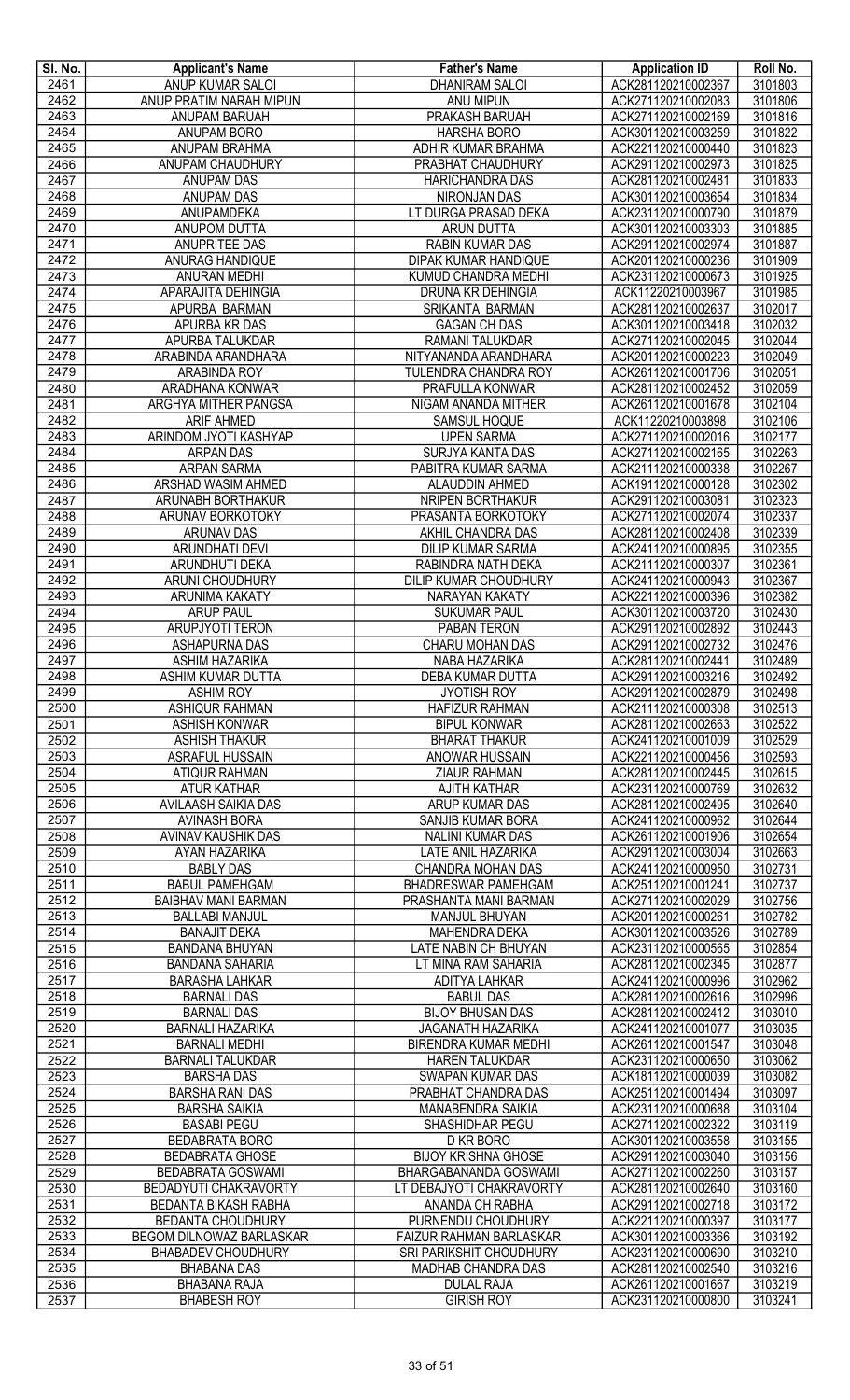| SI. No. | <b>Applicant's Name</b>              | <b>Father's Name</b>        | <b>Application ID</b> | Roll No. |
|---------|--------------------------------------|-----------------------------|-----------------------|----------|
| 2538    | <b>BHAGYAJYOTI BORA</b>              | <b>BAPARAM BORA</b>         | ACK221120210000467    | 3103257  |
| 2539    | <b>BHANITA BAISHYA</b>               | RAJANI PRASAD BAISHYA       | ACK291120210002841    | 3103306  |
| 2540    | <b>BHANITA ROY</b>                   | <b>LAL MOHAN ROY</b>        | ACK281120210002446    | 3103331  |
| 2541    | <b>BHANUPRIYA RABHA</b>              | DHARANI KANTA RABHA         | ACK251120210001160    | 3103343  |
| 2542    | <b>BHARGAB DAS</b>                   | <b>RAMANI KANTA DAS</b>     | ACK291120210002921    | 3103367  |
| 2543    | <b>BHARGAB HAZARIKA</b>              | RUDRA MOHAN HAZARIKA        | ACK191120210000169    | 3103373  |
| 2544    | <b>BHARGAB JYOTI DAS</b>             | <b>DURGESWAR DAS</b>        | ACK281120210002565    | 3103374  |
| 2545    | <b>BHARGAV KALITA</b>                | <b>THANESWAR KALITA</b>     | ACK301120210003257    | 3103406  |
| 2546    | <b>BHARGAV LAHKAR</b>                | <b>BISWAJIT LAHKAR</b>      | ACK291120210002913    | 3103411  |
| 2547    | <b>BHARGAV PHUKAN</b>                | LATE NALIN PHUKAN           | ACK251120210001432    | 3103414  |
| 2548    | <b>BHARGOB GOGOI</b>                 | <b>BUDHIN GOGOI</b>         | ACK301120210003335    | 3103428  |
| 2549    | <b>BHARGOV KUMAR TALUKDAR</b>        | DHIRENDRA NATH TALUKDAR     | ACK11220210003838     | 3103429  |
| 2550    | <b>BHARJIL KALITA</b>                | MANORANJAN KALITA           | ACK241120210000810    | 3103430  |
| 2551    | <b>BHARJIL KALITA</b>                | <b>GANGADHAR KALITA</b>     | ACK291120210002770    | 3103431  |
| 2552    | BHASHASMITA RAMCHIARY                | DEBENDRA NATH DAS           | ACK271120210002332    | 3103433  |
| 2553    | BHASKAR JYOTI SAIKIA                 | RABI RAM SAIKIA             | ACK291120210003017    | 3103439  |
| 2554    | <b>BHASKAR BAISHYA</b>               | <b>MOHAN BAISHYA</b>        | ACK241120210000883    | 3103440  |
| 2555    | <b>BHASKAR BIJOY BIKASH DEHINGIA</b> | JAGAT CHANDRA GOGOI         | ACK301120210003280    | 3103443  |
| 2556    | <b>BHASKAR DASGUPTA</b>              | RATAN DASGUPTA              | ACK11220210003903     | 3103453  |
| 2557    | <b>BHASKAR GOGOI</b>                 | <b>BHUBAN GOGOI</b>         | ACK261120210001829    | 3103460  |
| 2558    | <b>BHASKAR JOUTY DEKA</b>            | PRANKRISHNA DEKA            | ACK261120210001620    | 3103463  |
| 2559    | BHASKAR JYOTI BARBARUAH              | LATE SAILYA DHOR BORAH      | ACK271120210002065    | 3103466  |
| 2560    | BHASKAR JYOTI BORGOHAIN              | SATYEN BORGOHAIN            | ACK301120210003334    | 3103475  |
| 2561    | BHASKAR JYOTI CHALIHA                | <b>TAPAN CHALIHA</b>        | ACK241120210000909    | 3103478  |
| 2562    | BHASKAR JYOTI DAS                    | SUSHIL CHANDRA DAS          | ACK281120210002400    | 3103490  |
| 2563    | BHASKAR JYOTI KALITA                 | <b>CHABIN KALITA</b>        | ACK251120210001500    | 3103507  |
| 2564    | BHASKAR JYOTI KALITA                 | <b>DIPAK CHANDRA KALITA</b> | ACK271120210002296    | 3103508  |
| 2565    | <b>BHASKAR JYOTI KALITA</b>          | JAGADISH CHANDRA KALITA     | ACK201120210000201    | 3103512  |
| 2566    | <b>BHASKAR JYOTI PEGU</b>            | <b>PRABHAT PEGU</b>         | ACK231120210000627    | 3103525  |
| 2567    | <b>BHASKAR JYOTI PEGU</b>            | <b>SARBESWAR PEGU</b>       | ACK261120210001632    | 3103526  |
| 2568    | BHASKAR JYOTI SARMA                  | <b>DIBAKAR SARMA</b>        | ACK181120210000061    | 3103531  |
| 2569    | <b>BHASKAR TAYE</b>                  | PRAFULLA TAYE               | ACK301120210003438    | 3103550  |
| 2570    | BHASKARJYOTI KALITA                  | <b>HALI RAM KALITA</b>      | ACK281120210002343    | 3103568  |
| 2571    | BHASKATJYOTI BORAH                   | <b>SOMESWAR BORAH</b>       | ACK291120210002803    | 3103578  |
| 2572    | <b>BHASWATI MANDAL</b>               | SAILENDRA NARAYAN MANDAL    | ACK201120210000180    | 3103621  |
| 2573    | <b>BHASWATI SONOWAL</b>              | DEBA KANTA SONOWAL          | ACK251120210001298    | 3103629  |
| 2574    | <b>BHRIGU JYOTI DAS</b>              | <b>KANAK DAS</b>            | ACK251120210001496    | 3103654  |
| 2575    | <b>BHRIGU KUMAR KALITA</b>           | MUKUNDA KALITA              | ACK11220210003784     | 3103657  |
| 2576    | <b>BHUPEN CHUTIA</b>                 | <b>TARAKANTA CHUTIA</b>     | ACK241120210000857    | 3103695  |
| 2577    | <b>BIBHAV TALUKDAR</b>               | <b>BASANTA TALUKDAR</b>     | ACK11220210003809     | 3103736  |
| 2578    | <b>BIBHUTI DAS</b>                   | MUKUT CHANDRA DAS           | ACK291120210002904    | 3103745  |
| 2579    | <b>BICHITRA KUMAR</b>                | LATE MOHAN CHANDRA KUMAR    | ACK301120210003488    | 3103753  |
| 2580    | <b>BIDISHA BORAH</b>                 | <b>MANOJ KUMAR BORAH</b>    | ACK261120210001557    | 3103770  |
| 2581    | <b>BIDYARTHA SHARMA</b>              | <b>TAPAN SARMA</b>          | ACK11220210003805     | 3103806  |
| 2582    | <b>BIDYOT BIKASH CHIRING</b>         | SIBANATH CHIRING            | ACK271120210002060    | 3103808  |
| 2583    | <b>BIDYUT BIKAS TAYUNG</b>           | <b>DEVARAM TAYUNG</b>       | ACK271120210002160    | 3103810  |
| 2584    | <b>BIDYUT BORAH</b>                  | <b>GHANA KANTA BORAH</b>    | ACK271120210002334    | 3103824  |
| 2585    | <b>BIDYUT KALITA</b>                 | HAREKRISHNA KALITA          | ACK181120210000051    | 3103833  |
| 2586    | <b>BIJIT BORAH</b>                   | <b>HAREN BORAH</b>          | ACK271120210002335    | 3103863  |
| 2587    | <b>BIJIT DAS</b>                     | <b>LAKHI DAS</b>            | ACK271120210002153    | 3103864  |
| 2588    | <b>BIKASH DOLEY</b>                  | <b>LATE THOMASH DOLEY</b>   | ACK291120210002907    | 3103950  |
| 2589    | <b>BIKASH JYOTI PATHAK</b>           | <b>MRIGENDRA PATHAK</b>     | ACK261120210001907    | 3103956  |
| 2590    | <b>BIKASH SONAR</b>                  | PRITAM SONAR                | ACK11220210003874     | 3103985  |
| 2591    | <b>BIKASHIT GOGOI</b>                | SADANANDA GOGOI             | ACK261120210001808    | 3103990  |
| 2592    | <b>BIKASHITA BORDOLOI</b>            | MRINAL BORDOLOI             | ACK261120210001809    | 3103991  |
| 2593    | <b>BIKRAM DAS</b>                    | PRATAP DAS                  | ACK291120210002953    | 3104014  |
| 2594    | <b>BIKRAM PEGU</b>                   | <b>JITU PEGU</b>            | ACK191120210000154    | 3104019  |
| 2595    | <b>BIKRAMJEET SUTRADHAR</b>          | <b>RAMARAM SUTRADHAR</b>    | ACK231120210000665    | 3104030  |
| 2596    | <b>BINITA BASUMATARY</b>             | TRIMUTHY BASUMATARY         | ACK251120210001417    | 3104094  |
| 2597    | <b>BINITA HAZARIKA</b>               | ATUL CHANDRA HAZARIKA       | ACK251120210001263    | 3104108  |
| 2598    | <b>BINOD MILI</b>                    | <b>BANESWAR MILI</b>        | ACK301120210003542    | 3104123  |
| 2599    | <b>BINOY JYOTI KUMAR</b>             | <b>AJIT KUMAR</b>           | ACK221120210000502    | 3104129  |
| 2600    | <b>BINOY KUMAR SENGA</b>             | <b>MANESWAR SENGA</b>       | ACK211120210000317    | 3104131  |
| 2601    | <b>BIPLAB BORA</b>                   | LATE BHABEN BORAH           | ACK241120210000973    | 3104162  |
| 2602    | <b>BIPLABJOY PURKAYASTHA</b>         | <b>BIRAJAK PURKAYASTHA</b>  | ACK251120210001390    | 3104173  |
| 2603    | <b>BIPRADIP CHAKRABORTY</b>          | <b>BIKASH CHAKRABORTY</b>   | ACK291120210003060    | 3104181  |
| 2604    | <b>BIPUL TALUKDAR</b>                | <b>LOKNATH TALUKDAR</b>     | ACK251120210001355    | 3104198  |
| 2605    | <b>BIRDIE BORO</b>                   | <b>BISWANATH BORO</b>       | ACK281120210002590    | 3104213  |
| 2606    | <b>BISHAL DAS</b>                    | <b>ANANTA KUMAR DAS</b>     | ACK11220210003828     | 3104240  |
| 2607    | <b>BISHAL DAS</b>                    | <b>DILIP DAS</b>            | ACK271120210002275    | 3104241  |
| 2608    | <b>BISHAL DEY</b>                    | AJAY DEY                    | ACK291120210002940    | 3104245  |
| 2609    | <b>BISHAL TALUKDAR</b>               | <b>BIDYUT TALUKDAR</b>      | ACK11220210003782     | 3104261  |
| 2610    | BISHNU MOHAN BASUMATARY              | REWATI MOHAN BASUMATARY     | ACK301120210003269    | 3104270  |
| 2611    | <b>BISWA JYOTI LAHKAR</b>            | DUL DUTTA LAHKAR            | ACK251120210001242    | 3104297  |
| 2612    | <b>BISWAJIT BAISHYA</b>              | SATYARAM BAISHYA            | ACK281120210002647    | 3104305  |
| 2613    | <b>BISWAJIT DAS</b>                  | <b>RANJIT DAS</b>           | ACK281120210002347    | 3104327  |
| 2614    | <b>BISWAJIT DEB</b>                  | <b>SUKUMAR DEB</b>          | ACK291120210002772    | 3104334  |
|         |                                      |                             |                       |          |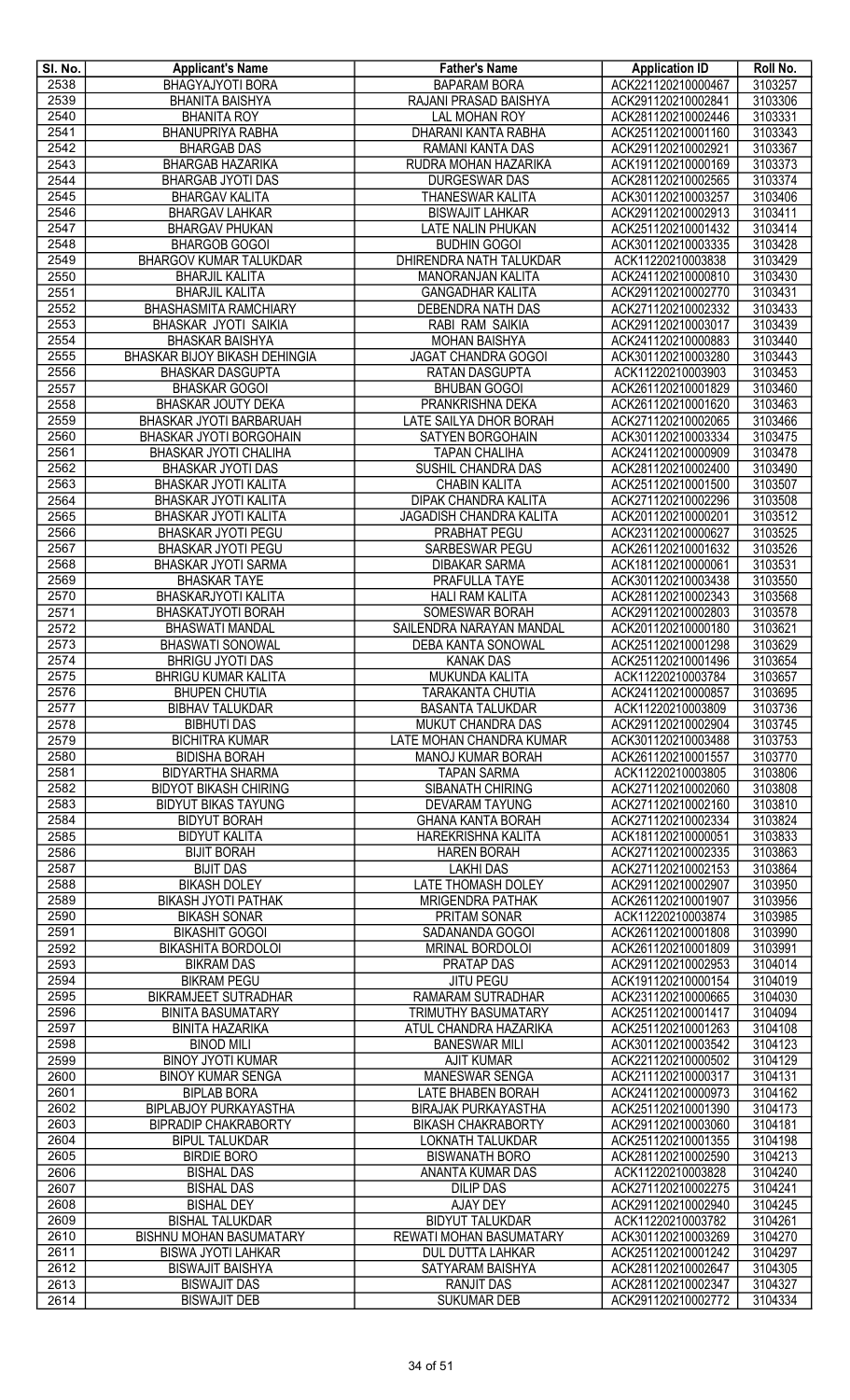| SI. No. | <b>Applicant's Name</b>          | <b>Father's Name</b>                           | <b>Application ID</b> | Roll No. |
|---------|----------------------------------|------------------------------------------------|-----------------------|----------|
| 2615    | <b>BISWAJIT DOLEY</b>            | SANGKADHAR DOLEY                               | ACK281120210002586    | 3104337  |
| 2616    | <b>BISWAJIT DUTTA</b>            | <b>PRODIP DUTTA</b>                            | ACK11220210003885     | 3104339  |
| 2617    | <b>BISWAJIT KALITA</b>           | MADHAB CHANDRA KALITA                          | ACK281120210002521    | 3104347  |
| 2618    | <b>BISWAJIT KEMPRAI</b>          | <b>NIRMAL KEMPRAI</b>                          | ACK301120210003372    | 3104351  |
| 2619    | <b>BISWAJIT MAHANTA</b>          | <b>BALINDRA KUMAR MAHANTA</b>                  | ACK301120210003560    | 3104354  |
| 2620    | <b>BISWAJIT PATWARY</b>          | <b>MUKUT PATWARY</b>                           | ACK301120210003431    | 3104364  |
| 2621    | <b>BISWAJIT RABHA</b>            | NILKANTA RABHA                                 | ACK281120210002680    | 3104368  |
| 2622    | <b>BISWAJIT SARMA</b>            | AMULYA SARMA                                   | ACK291120210002771    | 3104381  |
| 2623    | <b>BISWARANJAN BORPUZARI</b>     | LATE DIPAK CHANDRA BORPUZARI                   | ACK301120210003502    | 3104401  |
| 2624    | <b>BITOPAN PATOWARY</b>          | NABA KUMAR PATOWARY                            | ACK261120210001795    | 3104412  |
| 2625    | <b>BITOPI KHAKHOLARY</b>         | <b>DILIP KUMAR KHAKHOLARY</b>                  | ACK301120210003246    | 3104416  |
| 2626    | <b>BITUMONI CHOUDHURY</b>        | <b>FAYJUL ISLAM</b>                            | ACK291120210002898    | 3104432  |
| 2627    | <b>BITUPAN DEKA</b>              | <b>DWIJEN DEKA</b>                             | ACK241120210000835    | 3104440  |
| 2628    | <b>BOBITA PHUKAN</b>             | <b>BROJEN PHUKAN</b>                           | ACK291120210002948    | 3104466  |
| 2629    | <b>BOBY KAKOTY</b>               | <b>KHITISH KAKOTY</b>                          | ACK201120210000206    | 3104468  |
| 2630    | <b>BOKUL DAS</b>                 | <b>JIBAN DAS</b>                               | ACK241120210000944    | 3104473  |
| 2631    | <b>BONANI GOGOI</b>              | <b>RAJIB KUMAR GOGOI</b>                       | ACK291120210002965    | 3104483  |
| 2632    | <b>BONDIT GOGOI</b>              | <b>MRIDUL GOGOI</b>                            | ACK271120210002093    | 3104486  |
| 2633    | <b>BORIS BORKAKOTY</b>           | MONURANJAN BORKAKOTY                           | ACK281120210002351    | 3104502  |
| 2634    | <b>BORIS GOGOI</b>               | <b>BALIN GOGOI</b>                             | ACK181120210000037    | 3104503  |
| 2635    | <b>BORNALI BAISHYA</b>           | MADHAB CHANDRA BAISHYA                         | ACK251120210001414    | 3104508  |
| 2636    | <b>BORNALI HAZARIKA</b>          | <b>BHUPEN HAZARIKA</b>                         | ACK201120210000242    | 3104516  |
| 2637    | <b>BRANDON DAIMARY</b>           | RAJANI KR DAIMARY                              | ACK261120210001802    | 3104536  |
| 2638    | <b>BUBUMANI DEKA</b>             | SURESH CHANDRA DEKA                            | ACK281120210002513    | 3104565  |
| 2639    | <b>BUDDHANKA BHARALI</b>         | DEBENDRA NATH BHARALI                          | ACK211120210000343    | 3104566  |
| 2640    | CHAITANYA NATH BORUAH            | <b>JIBA KANTA BORUAH</b>                       | ACK281120210002381    | 3104595  |
| 2641    | CHAKRAPANI BORAH                 | <b>MIHIRAM BORAH</b>                           | ACK301120210003569    | 3104598  |
| 2642    | CHAMINDA KHAUND                  | <b>CHANDRA KHAUND</b>                          | ACK291120210002945    | 3104599  |
| 2643    | <b>CHAMPAK NATH</b>              | BHADRA KANTA NATH                              | ACK241120210001068    | 3104607  |
| 2644    | CHANCHAL DUTTA                   | <b>LATE GOJEN DUTTA</b>                        | ACK281120210002471    | 3104615  |
| 2645    | <b>CHANDA TAMULI</b>             | LATE PRABIN CHANDRA TAMULI                     | ACK231120210000598    | 3104620  |
| 2646    | CHANDAN CHOUDHURY                | <b>BABUL CHOUDHURY</b>                         | ACK271120210001990    | 3104650  |
| 2647    | CHANDAN JYOTI CHOUDHURY          | BALINDRA NATH CHOUDHURY                        | ACK291120210002719    | 3104666  |
| 2648    | CHANDNI BORGOYARI                | RABI SANKAR BORGOYARI                          | ACK181120210000044    | 3104736  |
| 2649    | CHANDRA SEKHAR BHUYAN            | SURESH BHUYAN                                  | ACK201120210000269    | 3104744  |
| 2650    | CHANDRAMA DEKA                   | <b>DHIREN DEKA</b>                             | ACK261120210001762    | 3104756  |
| 2651    | <b>CHANDRIKA APURBA</b>          | APURBA BARMAN                                  | ACK301120210003568    | 3104782  |
| 2652    | <b>CHAYABAN DEORI</b>            | <b>KIRANBAN DEORI</b>                          | ACK201120210000267    | 3104811  |
| 2653    | CHAYANIKA BARMAN                 | <b>DWIJENDRA BARMAN</b>                        | ACK261120210001583    | 3104818  |
| 2654    | CHAYANIKA DEVI                   | <b>LATE PARESH SARMA</b>                       | ACK231120210000767    | 3104849  |
| 2655    | <b>CHAYANIKA DEVI</b>            | <b>JADAV NATH</b>                              | ACK271120210002077    | 3104851  |
| 2656    | CHAYANIKA HAZARIKA               | <b>GAJEN HAZARIKA</b>                          | ACK251120210001188    | 3104860  |
| 2657    | CHERRY DOLEY                     | <b>GANGESWAR DOLEY</b>                         | ACK261120210001671    | 3104900  |
| 2658    | <b>CHHAVO RANJAN DEWRI</b>       | <b>RUPSINGH DEWRI</b>                          | ACK221120210000386    | 3104908  |
| 2659    | CHINMOY JYOTI THOUSEN            | <b>JAYMAL BARMAN</b>                           | ACK291120210002968    | 3104956  |
| 2660    | <b>CHINMOY KAPIL</b>             | ATUL CH SARMA                                  | ACK301120210003746    | 3104959  |
| 2661    | CHINMOY KASHYAP                  | LAMBODAR DEKA                                  | ACK231120210000738    | 3104960  |
| 2662    | CHINMOY SAILENDRA KALITA         | SAILENDRA KUMAR KALITA                         | ACK241120210000831    | 3104971  |
| 2663    | CHINMOY TALUKDAR                 | HALADHAR TALUKDAR                              | ACK271120210002084    | 3104978  |
| 2664    | CHIRANJEEB BAYAN                 | DIPAK KUMAR BAYAN                              | ACK261120210001788    | 3105016  |
| 2665    | CHIRANJEEB DEKA                  | KULEN CHANDRA DEKA                             | ACK261120210001681    | 3105018  |
| 2666    | CHIRANJEET CHOWDHURY             | <b>BIKASH CHOWDHURY</b>                        | ACK301120210003551    | 3105024  |
| 2667    | CHIRANJIB PHUKON                 | <b>JIPEN PHUKON</b>                            | ACK221120210000454    | 3105037  |
| 2668    | <b>CHIRANJIT GAM</b>             | <b>LATE BIMAL GAM</b>                          | ACK251120210001138    | 3105039  |
| 2669    | <b>CHIRANJIT KUMAR ROY</b>       | RABINDRA NATH ROY                              | ACK241120210000917    | 3105041  |
| 2670    | CHIRANJOY LANGTHASA              | <b>MADAN LANGTHASA</b>                         | ACK291120210002791    | 3105047  |
| 2671    | <b>CHIRANTON GOGOI</b>           | AJIT KUMAR GOGOI                               | ACK241120210000811    | 3105049  |
| 2672    | <b>CHRISTINA MORANG</b>          | <b>DIBYA MORANG</b>                            | ACK271120210002297    | 3105085  |
| 2673    | <b>CHUMI DAS</b>                 | DEBEN CHANDRA DAS                              | ACK291120210003208    | 3105090  |
| 2674    | CHURNIKA DAS                     | TARANI KANTA DAS                               | ACK181120210000094    | 3105097  |
| 2675    | <b>CLEMENT VL OMPUIA NGAMLAI</b> | THANGMOIA NGAMLAI                              | ACK221120210000538    | 3105101  |
| 2676    | <b>DAISY BAISHYA</b>             | <b>MAHESH BAISHYA</b>                          | ACK281120210002682    | 3105121  |
| 2677    | <b>DAISY DAS</b>                 | DIPAK CHANDRA DAS                              | ACK221120210000479    | 3105134  |
| 2678    | <b>DALI MALI</b>                 | <b>DURGESWAR MALI</b>                          | ACK281120210002416    | 3105172  |
| 2679    | <b>DANDESWAR BORO</b>            | <b>BAKUL BORO</b>                              | ACK271120210002258    | 3105179  |
| 2680    | DANDIVAR INGTI KATHAR            | <b>JONES INGTI KATHAR</b>                      | ACK291120210003181    | 3105180  |
| 2681    | <b>DARPAN BORAH</b>              | <b>GOBIN CHANDRA BORAH</b>                     | ACK281120210002594    | 3105195  |
| 2682    | DARSHANA MADHUKALYA              | <b>DHANJIT SARMA</b>                           | ACK241120210000928    | 3105211  |
| 2683    | DARSHANA TALUKDAR                | <b>AMULYA TALUKDAR</b>                         | ACK251120210001399    | 3105215  |
| 2684    | <b>DAVIS INGTI KATHAR</b>        | PRATAP INGTI KATHAR                            | ACK261120210001720    | 3105234  |
| 2685    |                                  |                                                |                       |          |
|         | DEBA PRASAD MAZUMDAR             | <b>HITESH MAZUMDAR</b><br><b>MUHI KHANIKOR</b> | ACK291120210002737    | 3105246  |
| 2686    | DEBABRAT KHANIKOR                |                                                | ACK301120210003770    | 3105251  |
| 2687    | <b>DEBABRAT NATH</b>             | TRAILOKYA MOHAN NATH                           | ACK11220210003817     | 3105254  |
| 2688    | DEBABRAT SAIKIA                  | SANTO RAM KOCH                                 | ACK301120210003242    | 3105255  |
| 2689    | DEBABRATA DAS                    | <b>GIRISH CH DAS</b>                           | ACK231120210000720    | 3105258  |
| 2690    | DEBABRATA DEKA                   | <b>DIPAK DEKA</b>                              | ACK11220210003800     | 3105259  |
| 2691    | <b>DEBAHASH BURAGOHAIN</b>       | <b>BISWAKANTA BURAGOHAIN</b>                   | ACK281120210002694    | 3105276  |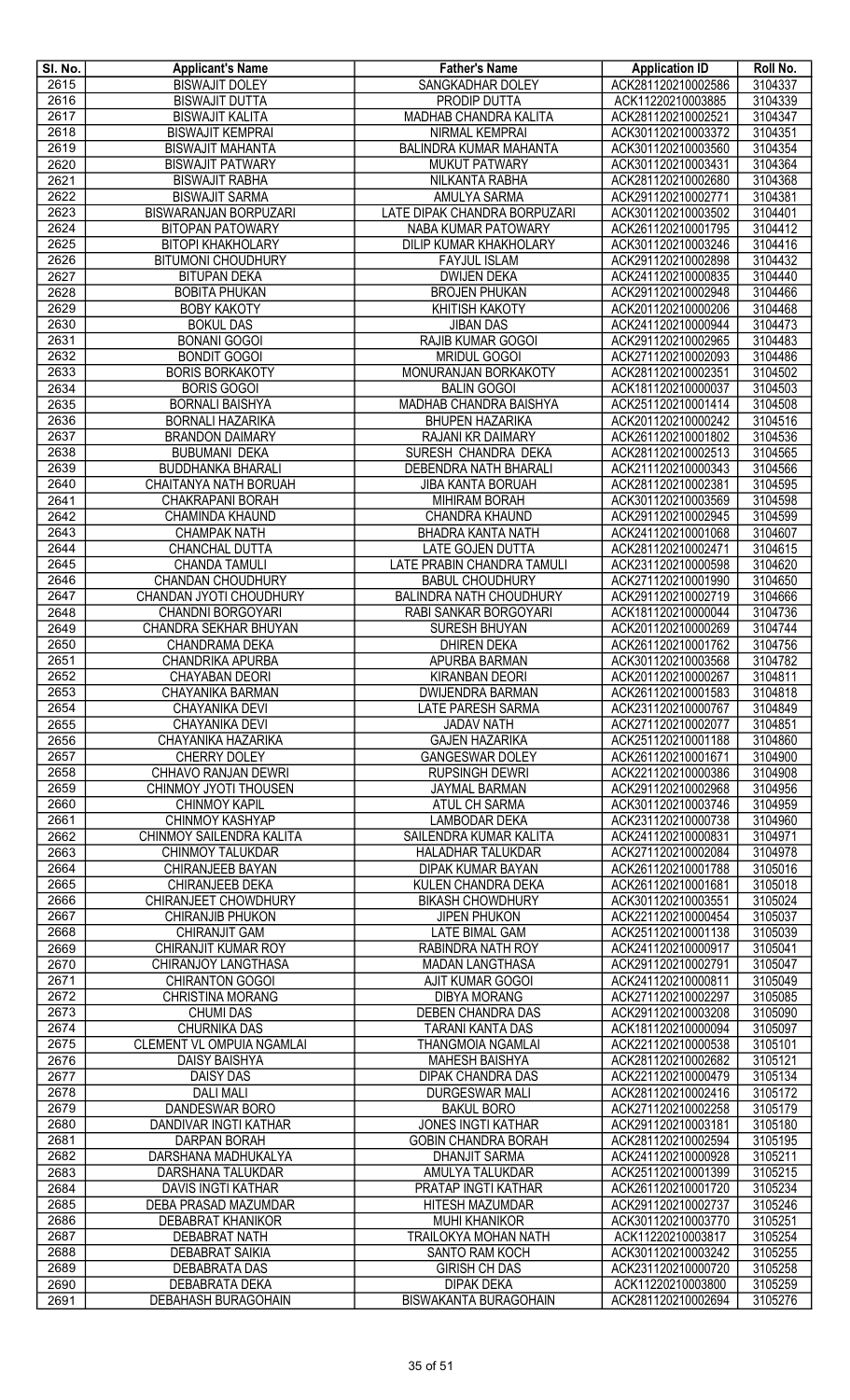| SI. No.      | <b>Applicant's Name</b>                         | <b>Father's Name</b>                                | <b>Application ID</b>                    | Roll No.           |
|--------------|-------------------------------------------------|-----------------------------------------------------|------------------------------------------|--------------------|
| 2692         | <b>DEBAJANI NATH</b>                            | CHANDRA KANTA NATH                                  | ACK281120210002670                       | 3105285            |
| 2693         | DEBAJIT BORBORUA                                | PRADIP KUMAR BORBORUA                               | ACK291120210003025                       | 3105293            |
| 2694         | DEBAJIT CHAUHAN                                 | <b>JAYNATH CHAUHAN</b>                              | ACK301120210003616                       | 3105295            |
| 2695<br>2696 | <b>DEBAJIT DAHAL</b><br><b>DEBAJIT HAZARIKA</b> | LATE SADANANDA DAHAL<br>KHIRESWAR HAZARIKA          | ACK301120210003337<br>ACK291120210002984 | 3105296<br>3105309 |
| 2697         | <b>DEBAJIT RABHA</b>                            | <b>BIPIN SINGH RABHA</b>                            | ACK221120210000356                       | 3105321            |
| 2698         | <b>DEBANGA BHAGAWATI</b>                        | <b>DILIP BHAGAWATI</b>                              | ACK211120210000292                       | 3105343            |
| 2699         | DEBANGA CHAYAN TUMUNG                           | <b>MANURAM TUMUNG</b>                               | ACK301120210003419                       | 3105347            |
| 2700         | <b>DEBARSHI DEY</b>                             | SUBHASH CHANDRA DEY                                 | ACK11220210003956                        | 3105368            |
| 2701         | <b>DEBARSHI SAIKIA</b>                          | <b>GIRINDRA KUMAR SAIKIA</b>                        | ACK211120210000348                       | 3105372            |
| 2702         | <b>DEBARUN BARUAH</b>                           | <b>BIREN KUMAR BARUAH</b>                           | ACK231120210000599                       | 3105374            |
| 2703         | DEBASHIS SARMA                                  | <b>BIJOY SARMA</b>                                  | ACK271120210002284                       | 3105384            |
| 2704         | <b>DEBASHISH NATH</b>                           | NANDESWAR NATH                                      | ACK241120210001054                       | 3105392            |
| 2705<br>2706 | <b>DEBASHISH PHUKAN</b><br>DEBASHREE BHARGAB    | RANJIT KUMAR PHUKAN<br><b>BHUBANESWAR DEKA</b>      | ACK251120210001435<br>ACK221120210000482 | 3105395<br>3105400 |
| 2707         | <b>DEBASISH GHOSH</b>                           | PALTU GHOSH                                         | ACK291120210003160                       | 3105432            |
| 2708         | <b>DEBASISH KAYASTHA</b>                        | <b>BUDHA KAYASTHA</b>                               | ACK221120210000423                       | 3105436            |
| 2709         | <b>DEBASISH LAGACHU</b>                         | <b>BRIKUDAR LAGACHU</b>                             | ACK261120210001555                       | 3105437            |
| 2710         | <b>DEBOJIT LIKHARU</b>                          | <b>GANESH LIKHARU</b>                               | ACK291120210002978                       | 3105481            |
| 2711         | <b>DEBOJIT MANTA</b>                            | <b>GAGAN CH MANTA</b>                               | ACK301120210003611                       | 3105482            |
| 2712         | DEEP JYOTI BARMAN                               | <b>GHANA KANTA BARMAN</b>                           | ACK241120210000982                       | 3105526            |
| 2713         | DEEP JYOTI SAIKIA                               | <b>HITRAM SAIKIA</b>                                | ACK271120210002320                       | 3105538            |
| 2714         | DEEP JYOTI SARMAH                               | RAMA KANTA SARMAH                                   | ACK261120210001843                       | 3105539            |
| 2715<br>2716 | <b>DEEP SINHA</b><br>DEEP SURYA TALUKDAR        | <b>DALIM KUMAR SINHA</b><br>MONORANJAN TALUKDAR     | ACK11220210003882<br>ACK281120210002672  | 3105550<br>3105552 |
| 2717         | <b>DEEPA DAS</b>                                | <b>DILIP DAS</b>                                    | ACK231120210000649                       | 3105556            |
| 2718         | DEEPANKAR GOGOI                                 | <b>HEMADHAR GOGOI</b>                               | ACK221120210000453                       | 3105603            |
| 2719         | <b>DEEPASHREE DAS</b>                           | NIRANJAN DAS                                        | ACK291120210002976                       | 3105614            |
| 2720         | <b>DEEPIKA DADANI</b>                           | SUBHASH CHANDER DADANI                              | ACK301120210003321                       | 3105620            |
| 2721         | <b>DEEPIKA SAIKIA</b>                           | LATE DUTIRAM SAIKIA                                 | ACK271120210002208                       | 3105624            |
| 2722         | <b>DEEPJYOTI DAS</b>                            | <b>HRIDAYA NANDA DAS</b>                            | ACK231120210000711                       | 3105642            |
| 2723         | <b>DEEPJYOTI DAS</b>                            | DWIJENDRA MOHAN DAS                                 | ACK301120210003683                       | 3105651            |
| 2724         | <b>DEEPJYOTI DAS</b>                            | SUKLESHWAR DAS                                      | ACK291120210002788                       | 3105652            |
| 2725         | <b>DEEPJYOTI PUZARI</b>                         | ARUN KUMAR PUZARI                                   | ACK11220210003829                        | 3105670            |
| 2726<br>2727 | <b>DEEPTI MORAN</b><br><b>DERAJ UDDIN AHMED</b> | SUBHA RAM MORAN<br>AIJUDDIN AHMED                   | ACK241120210000855<br>ACK261120210001847 | 3105734<br>3105760 |
| 2728         | <b>DERMI DOLEY</b>                              | <b>BHULA NATH DOLEY</b>                             | ACK301120210003528                       | 3105763            |
| 2729         | <b>DESTIMONA BORAH</b>                          | ANIL KUMAR BORAH                                    | ACK291120210003135                       | 3105766            |
| 2730         | DEVANGANA AIDEO                                 | HEMENDRA NATH GOHAIN                                | ACK251120210001325                       | 3105789            |
| 2731         | <b>DEVESH YADAV</b>                             | <b>LAB PRASAD YADAV</b>                             | ACK301120210003446                       | 3105808            |
| 2732         | <b>DEVOJANI GOGOI</b>                           | <b>MANGAL NATH GOGOI</b>                            | ACK271120210002213                       | 3105822            |
| 2733         | DEVOJIT DOLEY                                   | PURNANANDA DOLEY                                    | ACK301120210003425                       | 3105823            |
| 2734         | <b>DHAN MONI BARUAH</b>                         | RAJEN CHANDRA BARUAH                                | ACK251120210001381                       | 3105842            |
| 2735         | <b>DHANAJIT NATH</b>                            | <b>LATE UMESH NATH</b>                              | ACK181120210000056                       | 3105846            |
| 2736<br>2737 | DHANASMITA DAS<br><b>DHANMONI KALITA</b>        | MOHAN CHANDRA DAS<br>NARAYAN KALITA                 | ACK251120210001245<br>ACK281120210002617 | 3105860<br>3105896 |
| 2738         | <b>DHARMENDRA DEKA</b>                          | <b>MANI RAM DEKA</b>                                | ACK271120210002185                       | 3105959            |
| 2739         | DHEERAJ CHAMUAH                                 | TILENDRANATH CHAMUAH                                | ACK191120210000139                       | 3105973            |
| 2740         | DHIMAN HAZARIKA                                 | <b>DHIREN HAZARIKA</b>                              | ACK251120210001328                       | 3105983            |
| 2741         | <b>DHIRAJ BRAHMA</b>                            | NARESWAR BRAHMA                                     | ACK261120210001719                       | 3106000            |
| 2742         | <b>DHIRAJ DAS</b>                               | <b>ANANTA DAS</b>                                   | ACK251120210001230                       | 3106004            |
| 2743         | DHRITIMAN DAS                                   | <b>MADHUSUDAN DAS</b>                               | ACK251120210001249                       | 3106069            |
| 2744         | DHRUBA JYOTI GOGOI                              | <b>DEBEN GOGOI</b>                                  | ACK261120210001579                       | 3106105            |
| 2745<br>2746 | DHRUBA JYOTI NATH<br>DHRUBA JYOTI NATH          | <b>BROJENDRA NATH</b><br><b>DANDI NATH</b>          | ACK301120210003429<br>ACK261120210001798 | 3106117<br>3106118 |
| 2747         | DHRUBA KALITA                                   | PRANESWAR KALITA                                    | ACK11220210003842                        | 3106126            |
| 2748         | DHRUBAJYOTI DAS                                 | <b>LATE SUREN CHANDRA DAS</b>                       | ACK271120210002241                       | 3106150            |
| 2749         | DHRUBAJYOTI KALITA                              | RAJENDRA KALITA                                     | ACK271120210002030                       | 3106158            |
| 2750         | DHRUBAJYOTI TERON                               | <b>TILESWAR TERON</b>                               | ACK301120210003717                       | 3106180            |
| 2751         | DHYAN JYOTI TAMULI                              | <b>BIPUL TAMULI</b>                                 | ACK11220210003909                        | 3106198            |
| 2752         | <b>DIBAKAR GUPTA</b>                            | <b>DILIP GUPTA</b>                                  | ACK201120210000178                       | 3106202            |
| 2753         | <b>DIBANGANA MOHAN</b>                          | AJOY KUMAR MOHAN                                    | ACK291120210002887                       | 3106206            |
| 2754<br>2755 | DIBYA RANJAN BORA                               | <b>ROMEN BORA</b>                                   | ACK291120210003095                       | 3106234            |
| 2756         | DIBYA RASHMI HAZARIKA<br>DIBYAJYOTI KALITA      | DILIP KUMAR HAZARIKA<br><b>LATE TARUN KALITA</b>    | ACK261120210001591<br>ACK291120210002962 | 3106235<br>3106256 |
| 2757         | <b>DIBYAJYOTI MECH</b>                          | <b>UMESH CHANDRA MECH</b>                           | ACK301120210003350                       | 3106261            |
| 2758         | <b>DIGANTA BHARALI</b>                          | <b>SUBAL BHARALI</b>                                | ACK291120210002861                       | 3106284            |
| 2759         | <b>DIGANTA BORA</b>                             | <b>DILIP BORA</b>                                   | ACK281120210002535                       | 3106286            |
| 2760         | <b>DIGANTA BORO</b>                             | ARABINDA BORO                                       | ACK11220210003833                        | 3106289            |
| 2761         | <b>DIGANTA DAUKA</b>                            | NAGEN DAUKA                                         | ACK301120210003496                       | 3106293            |
| 2762         | <b>DIGANTA DUTTA</b>                            | <b>TULSHI DUTTA</b>                                 | ACK241120210001088                       | 3106297            |
| 2763         | <b>DIGANTA MORANG</b>                           | <b>DEWRAM MORANG</b>                                | ACK301120210003761                       | 3106319            |
| 2764<br>2765 | <b>DIKSHIT BORGOHAIN</b>                        | JAGAT CHANDRA BORGOHAIN                             | ACK241120210000864<br>ACK231120210000802 | 3106359<br>3106360 |
| 2766         | <b>DIKSHIT DAS</b><br><b>DILIP SARMA</b>        | <b>BIPUL CHANDRA DAS</b><br><b>GHANASHYAM SARMA</b> | ACK281120210002509                       | 3106400            |
| 2767         | <b>DIMPUJYOTI GOGOI</b>                         | <b>UMAKANTA GOGOI</b>                               | ACK11220210003824                        | 3106475            |
| 2768         | <b>DINAMONI KHANIKOR</b>                        | LATE PRAFULLA KHANIKOR                              | ACK281120210002463                       | 3106495            |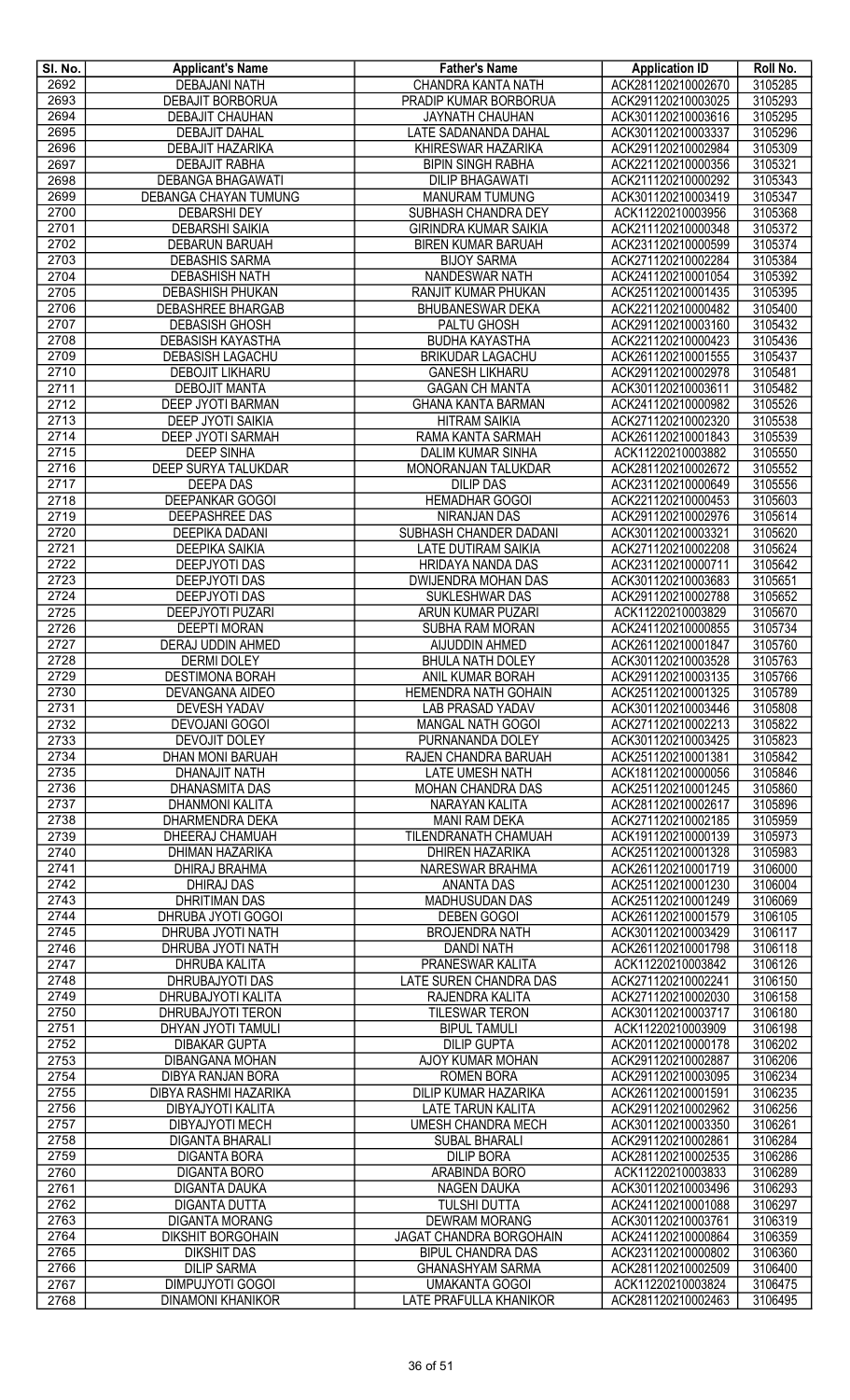| SI. No. | <b>Applicant's Name</b>        | <b>Father's Name</b>              | <b>Application ID</b> | Roll No. |
|---------|--------------------------------|-----------------------------------|-----------------------|----------|
| 2769    | <b>DIPAK SARMA</b>             | <b>BHUBANESWAR SARMA</b>          | ACK301120210003594    | 3106521  |
| 2770    | DIPANGKAR BARUAH               | PRODIP KUMAR BARUAH               | ACK291120210003187    | 3106542  |
| 2771    | <b>DIPANGKAR MILI</b>          | <b>DIGANTA MILI</b>               | ACK261120210001902    | 3106545  |
| 2772    | <b>DIPANKAR BHATTACHARYYA</b>  | KHAGEN BHATTACHARYYA              | ACK291120210003157    | 3106585  |
| 2773    | <b>DIPANKAR DAS</b>            | <b>BIPIN CHANDRA DAS</b>          | ACK231120210000637    | 3106603  |
| 2774    | <b>DIPANKAR DAS</b>            | <b>BINANDA CHANDRA DAS</b>        | ACK221120210000425    | 3106611  |
| 2775    | <b>DIPANKAR DEKA</b>           | BHABA KANTA DEKA                  | ACK301120210003765    | 3106613  |
| 2776    | DIPANKAR DEKARAJA              | MOHIT DEKARAJA                    | ACK251120210001300    | 3106618  |
| 2777    | <b>DIPANKAR DOLEY</b>          | JUGENDRA NATH DOLEY               | ACK221120210000549    | 3106621  |
| 2778    | <b>DIPANKAR KAKATI</b>         | SAILENDRA NATH KAKATI             | ACK281120210002530    | 3106631  |
| 2779    | <b>DIPANKAR KALITA</b>         | <b>CHAMPA RAM KALITA</b>          | ACK291120210002979    | 3106636  |
| 2780    | <b>DIPANKAR KALITA</b>         | DHARMA KANTA KALITA               | ACK261120210001517    | 3106637  |
| 2781    | <b>DIPANKAR KONWAR</b>         | <b>DIMBESWAR KONWAR</b>           | ACK231120210000678    | 3106641  |
| 2782    | <b>DIPANKAR MORAL</b>          | MUNINDRA MORAL                    | ACK231120210000569    | 3106647  |
| 2783    | <b>DIPANKAR NATH</b>           | <b>DILIP NATH</b>                 | ACK251120210001425    | 3106648  |
| 2784    | <b>DIPANKAR SONOWAL</b>        | PANIRAM SONOWAL                   | ACK271120210002076    | 3106673  |
| 2785    | DIPANKAR TALUKDAR              | ROHIT CHANDRA TALUKDAR            | ACK251120210001118    | 3106676  |
| 2786    | <b>DIPIMANI SAIKIA</b>         | KAILASH KUMAR SAIKIA              | ACK231120210000697    | 3106741  |
| 2787    | DIPJYOTI BORO                  | <b>BIJU RAM BORO</b>              | ACK291120210003035    | 3106746  |
| 2788    | DIPJYOTI MAHANTA               | DHARANIDHAR MAHANTA               | ACK251120210001221    | 3106764  |
| 2789    | <b>DIPJYOTI NATH</b>           | RAMPRASAD NATH                    | ACK251120210001177    | 3106769  |
| 2790    | <b>DIPJYOTI PATOWARY</b>       | <b>HARINATH PATOWARY</b>          | ACK261120210001918    | 3106771  |
| 2791    | <b>DIPSHIKHA RAHANG</b>        | <b>HARI RAHANG</b>                | ACK261120210001718    | 3106796  |
| 2792    | <b>DIPSHIKHA RANI BORO</b>     | UGRA KANTA BORO                   | ACK301120210003358    | 3106798  |
| 2793    | <b>DIPSIKHA DEVI</b>           | <b>BHAIRAB CHANDRA NATH</b>       | ACK301120210003315    | 3106815  |
| 2794    | <b>DIPTA KANTHA CHAMUAH</b>    | SATYENDRA CHAMUAH                 | ACK201120210000214    | 3106822  |
| 2795    | <b>DIPTIMONI TAYE</b>          | <b>SUNDAR TAYE</b>                | ACK221120210000458    | 3106839  |
| 2796    | <b>DIPU DAS</b>                | PABITRA KUMAR DAS                 | ACK291120210002710    | 3106844  |
| 2797    | <b>DIPUMALA DUARAH</b>         | PRONAB KUMAR DUARAH               | ACK261120210001643    | 3106853  |
| 2798    | <b>DIPUMONI KALITA</b>         | PADMESWAR KALITA                  | ACK271120210002044    | 3106854  |
| 2799    | <b>DISHNA PHUKAN</b>           | PANKAJ PHUKAN                     | ACK231120210000609    | 3106870  |
| 2800    | <b>DISHUNMESH HAZARIKA</b>     | <b>BAPU RAM HAZARIKA</b>          | ACK211120210000305    | 3106871  |
| 2801    | <b>DOLEE DEKA</b>              | MOHAN CHANDRA DEKA                | ACK221120210000524    | 3106897  |
| 2802    | <b>DOLI BASUMATARY</b>         | <b>TARUN BASUMATARY</b>           | ACK221120210000512    | 3106899  |
| 2803    | <b>DOLLY RAJBANGSHI</b>        | <b>BHABESH CHANDRA RAJBANGSHI</b> | ACK231120210000562    | 3106923  |
| 2804    | <b>DONLIKDI THAOSEN</b>        | RAMESH THAOSEN                    | ACK261120210001656    | 3106945  |
| 2805    | <b>DULUMONI GOGOI</b>          | LT REWAT GOGOI                    | ACK301120210003659    | 3107041  |
| 2806    | <b>DULUMONI KALITA</b>         | <b>KRISHNA KALITA</b>             | ACK281120210002450    | 3107042  |
| 2807    | <b>DUNASMITA GOGOI</b>         | <b>BIJOY KUMAR GOGOI</b>          | ACK261120210001738    | 3107049  |
| 2808    | <b>DURGA DEVI</b>              | SANKAR SHARMA                     | ACK241120210001096    | 3107053  |
| 2809    | <b>DURLABH DEURI</b>           | <b>BALAM SING DEURI</b>           | ACK281120210002490    | 3107060  |
| 2810    | <b>DUSHYANTA MADHAV SHARMA</b> | LATE RAMESH SHARMA                | ACK291120210003166    | 3107070  |
| 2811    | <b>DWEEPEN BARMAN</b>          | LATE PRAFULLA BARMAN              | ACK301120210003506    | 3107075  |
| 2812    | <b>DWIPAYAN DAS</b>            | <b>SACHINDRA DAS</b>              | ACK291120210003120    | 3107086  |
| 2813    | <b>DWIPJYOTI KALITA</b>        | PRAFULLA KUMAR KALITA             | ACK301120210003690    | 3107089  |
| 2814    | <b>DWIPKOWAR TALUKDAR</b>      | <b>INDRAJIT TALUKDAR</b>          | ACK301120210003708    | 3107091  |
| 2815    | EDWARD RAJBONGSHI              | BIKUL KUMAR RAJBONGSHI            | ACK261120210001881    | 3107103  |
| 2816    | ELIS NIENGSANGKIM GUITE        | <b>DOUTHANG GUITE</b>             | ACK301120210003563    | 3107130  |
| 2817    | <b>ENAKSHI DAS</b>             | <b>BHABESH CHANDRA DAS</b>        | ACK241120210001076    | 3107151  |
| 2818    | <b>EVALEENA PATHAK</b>         | KAMAL CHANDRA PATHAK              | ACK301120210003776    | 3107173  |
| 2819    | <b>FARHANA SULTANA</b>         | <b>OSMAN GANI</b>                 | ACK251120210001271    | 3107205  |
| 2820    | <b>FARNAAZ ISLAM</b>           | <b>HABIBUL ISLAM</b>              | ACK261120210001886    | 3107236  |
| 2821    | <b>FIRDUSAR RAHMAN</b>         | <b>KHARSED ALI</b>                | ACK291120210002969    | 3107279  |
| 2822    | <b>FIROZ AHMED</b>             | <b>LATE FAIZ ALI</b>              | ACK301120210003686    | 3107280  |
| 2823    | <b>GAJANAND SHARMA</b>         | <b>TOP PRASAD SHARMA</b>          | ACK301120210003278    | 3107314  |
| 2824    | <b>GANESH HARIJAN</b>          | <b>MAHESH HARIJAN</b>             | ACK301120210003387    | 3107324  |
| 2825    | <b>GANGOTRI NEOG</b>           | RAJENDRA NATH NEOG                | ACK261120210001606    | 3107334  |
| 2826    | <b>GARGI BARMAN</b>            | NILKANTA BARMAN                   | ACK241120210000958    | 3107348  |
| 2827    | <b>GARGIE BORAH</b>            | <b>BUDHIN BORAH</b>               | ACK251120210001467    | 3107365  |
| 2828    | <b>GARGISHA SAIKIA</b>         | <b>DILIP SAIKIA</b>               | ACK261120210001853    | 3107366  |
| 2829    | <b>GARIMA DOLEY</b>            | <b>BINDIPAL DOLEY</b>             | ACK281120210002698    | 3107367  |
| 2830    | <b>GAURAV BARUAH</b>           | MANASH JYOTI BARUAH               | ACK291120210002961    | 3107389  |
| 2831    | <b>GAURAV GOSWAMI</b>          | LATE MAKHAN CHANDRA GOSWAMI       | ACK271120210002168    | 3107403  |
| 2832    | <b>GAURAV KUMAR BARMAN</b>     | PRANAB BARMAN                     | ACK301120210003462    | 3107404  |
| 2833    | <b>GAURAV KUMAR BORAH</b>      | AMIYA KUMAR BORAH                 | ACK291120210002785    | 3107406  |
| 2834    | <b>GAURAV KUMAR GOGOI</b>      | SHANTANU KUMAR GOGOI              | ACK251120210001202    | 3107408  |
| 2835    | <b>GAURAV RANJAN BORAH</b>     | TULSHI PRASAD BORAH               | ACK251120210001235    | 3107416  |
| 2836    | <b>GAURISANKAR BORPHUKAN</b>   | <b>JAGOT BORPHUKAN</b>            | ACK211120210000286    | 3107428  |
| 2837    | <b>GAUTAM BORAH</b>            | <b>BIREN BORAH</b>                | ACK261120210001801    | 3107436  |
| 2838    | <b>GAUTAM DEURI</b>            | <b>MANIKANTA DEURI</b>            | ACK231120210000703    | 3107442  |
| 2839    | <b>GAUTOM KUMAR GOGOI</b>      | LATE LAKHI KANTA GOGOI            | ACK271120210002270    | 3107472  |
| 2840    | <b>GEETANJALI CHOUDHURY</b>    | RANADHIR CHANDRA CHOUDHURY        | ACK221120210000392    | 3107527  |
| 2841    | <b>GEETASHREE GOGOI</b>        | PRODEEP KR GOGOI                  | ACK301120210003620    | 3107541  |
| 2842    | <b>GEETIMA ENGLENGPI</b>       | MONSING ENGLENG                   | ACK271120210002278    | 3107547  |
| 2843    | <b>GHANA PEGU</b>              | <b>RUPNATH PEGU</b>               | ACK241120210000956    | 3107556  |
| 2844    | <b>GIRBANI DEKA</b>            | KISHORI MOHAN DEKA                | ACK291120210002959    | 3107565  |
| 2845    | <b>GIRISH DOLEY</b>            | <b>KUJENDRA DOLEY</b>             | ACK281120210002407    | 3107575  |
|         |                                |                                   |                       |          |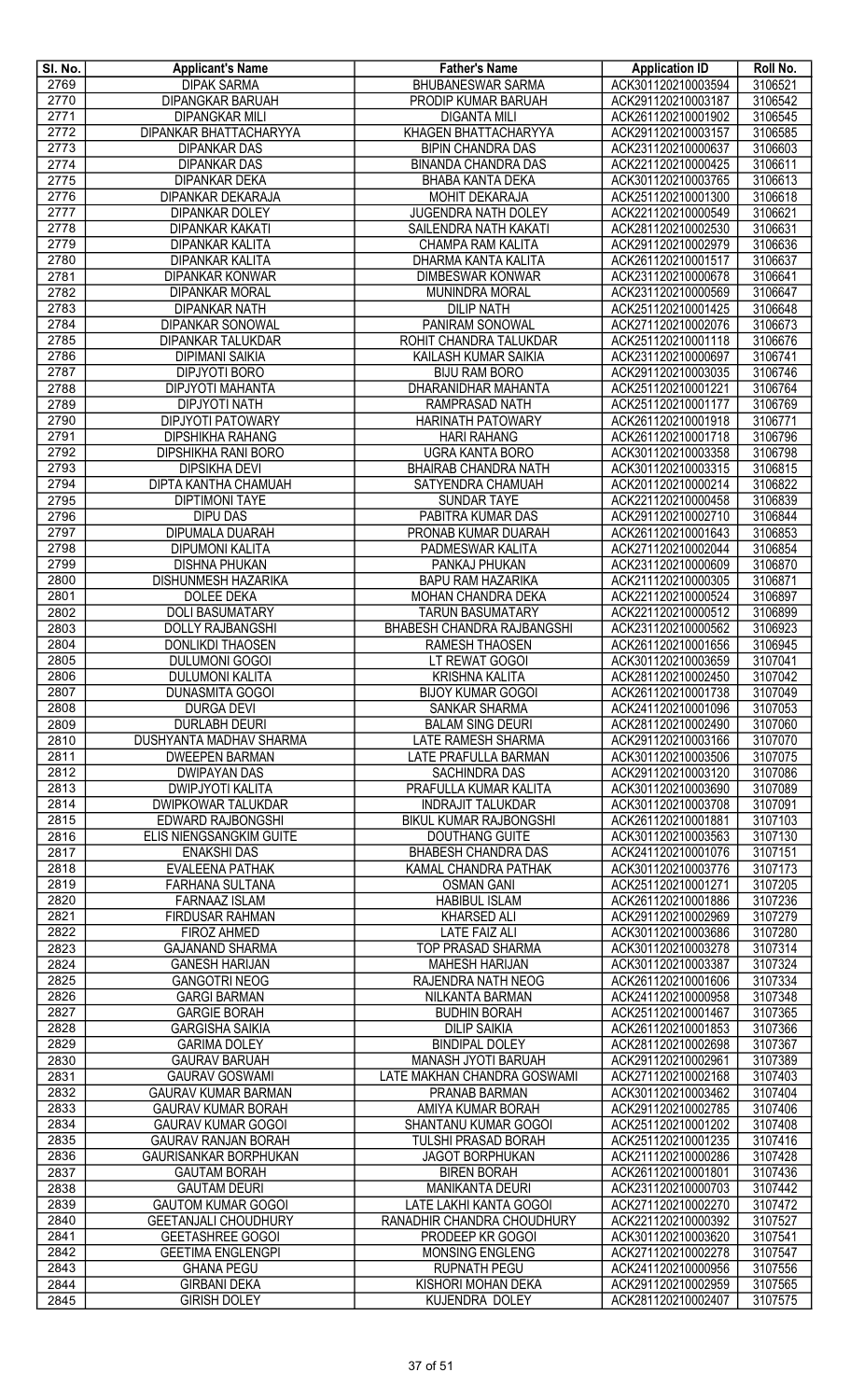| SI. No.      | <b>Applicant's Name</b>                               | <b>Father's Name</b>                                 | <b>Application ID</b>                    | Roll No.           |
|--------------|-------------------------------------------------------|------------------------------------------------------|------------------------------------------|--------------------|
| 2846         | <b>GITANJALI PATAR</b>                                | <b>KAMESWAR PATAR</b>                                | ACK281120210002373                       | 3107608            |
| 2847         | <b>GITARTHA SHANDILYA</b>                             | <b>GURUPAD CH SARMA</b>                              | ACK241120210000805                       | 3107629            |
| 2848         | <b>GITASHREE DAS</b>                                  | KANDARPA KUMAR DAS                                   | ACK301120210003492                       | 3107631            |
| 2849         | GITERTHA KASHYAP RAJKHOWA                             | <b>MADAN RAJKHOWA</b>                                | ACK301120210003365                       | 3107641            |
| 2850         | <b>GITUMANI HALOI</b>                                 | LATE KARUNA KANTA HALOI                              | ACK281120210002595                       | 3107669            |
| 2851<br>2852 | <b>GLITTERA NOKSE R MARAK</b><br><b>GOLAP HUSSAIN</b> | PRATAP O SANGMA<br><b>MOHIR UDDIN</b>                | ACK261120210001962<br>ACK271120210002290 | 3107679<br>3107694 |
| 2853         | <b>GOPAL KRISHNA GOGOI</b>                            | NAKUL CHANDRA GOGOI                                  | ACK251120210001194                       | 3107704            |
| 2854         | <b>GOUTAM SHARMA</b>                                  | <b>ROHIT SHARMA</b>                                  | ACK281120210002553                       | 3107735            |
| 2855         | <b>GULAM SAROWAR HUSSAIN</b>                          | MOBAROQUE HUSSAIN                                    | ACK261120210001922                       | 3107748            |
| 2856         | <b>GUNAJEET BARO</b>                                  | <b>GANESH BARO</b>                                   | ACK291120210002884                       | 3107761            |
| 2857         | <b>GUNAJEET DAS</b>                                   | <b>GAJEN CHANDRA DAS</b>                             | ACK291120210003086                       | 3107762            |
| 2858         | <b>GUNAMONI BARUAH</b>                                | <b>JJOGESWAR BARUAH</b>                              | ACK251120210001225                       | 3107771            |
| 2859         | <b>GUNJAN DAS</b>                                     | <b>LATE MALIN DAS</b>                                | ACK291120210002929                       | 3107782            |
| 2860         | <b>GUNJANA SAIKIA</b>                                 | <b>NARAYAN SAIKIA</b>                                | ACK261120210001831                       | 3107790            |
| 2861         | <b>GUNOJIT NARZARY</b>                                | <b>GARGONARAYAN NARZARY</b>                          | ACK271120210002078                       | 3107792            |
| 2862         | <b>GURIA SINGH</b>                                    | <b>LATE RANDHIR SINGH</b>                            | ACK291120210003067                       | 3107794            |
| 2863         | <b>GYANA MALINI BORAH</b>                             | <b>GYANA NATH BORAH</b>                              | ACK261120210001842                       | 3107803            |
| 2864         | <b>GYANASHREE SAIKIA</b>                              | <b>TIRTHESWAR SAIKIA</b>                             | ACK281120210002644                       | 3107808            |
| 2865         | <b>GYANDEEP BORMUDOI</b>                              | PELON BORMUDOI                                       | ACK291120210002932                       | 3107810            |
| 2866         | <b>GYANDEEP GOGOI</b>                                 | PRAMUD GOGOI                                         | ACK171120210000030                       | 3107812            |
| 2867         | <b>GYANDIP DUTTA</b>                                  | PURNANANDA DUTTA                                     | ACK241120210001091                       | 3107814            |
| 2868         | H SUNITA SINGHA                                       | H BABU SINGHA                                        | ACK281120210002516                       | 3107820            |
| 2869         | <b>HAFIZUR RAHMAN</b>                                 | ABDUL JUBBAR MIAH                                    | ACK261120210001516                       | 3107837            |
| 2870         | <b>HAPPY SAHA</b>                                     | <b>UDAY SAHA</b>                                     | ACK251120210001132                       | 3107863            |
| 2871         | <b>HARIKRISHNA SAIKIA</b>                             | <b>DIMBESWAR SAIKIA</b>                              | ACK301120210003587                       | 3107883            |
| 2872<br>2873 | <b>HARJINDAR SINGH</b><br><b>HARJYOTI BARMAN</b>      | <b>SURATH SINGH</b><br>JADAV CHANDRA BARMAN          | ACK301120210003393<br>ACK291120210003091 | 3107890<br>3107891 |
| 2874         | HARSHAD JYOTI KASHYAP                                 | <b>BHUPEN CHANDRA DAS</b>                            | ACK261120210001768                       | 3107908            |
| 2875         | HARSHANEEL SAIKIA                                     | <b>PRIYA SAIKIA</b>                                  | ACK301120210003256                       | 3107912            |
| 2876         | <b>HASSAN JAHANGER</b>                                | <b>MAJNUR ALI</b>                                    | ACK301120210003672                       | 3107937            |
| 2877         | <b>HEMANGA DAS</b>                                    | <b>NAREN DAS</b>                                     | ACK301120210003355                       | 3107970            |
| 2878         | <b>HEMANTA KAKATI</b>                                 | <b>TARAK KAKATI</b>                                  | ACK231120210000758                       | 3108000            |
| 2879         | HEMANTA KUMAR PATHAK                                  | NAGENDRA NATH PATHAK                                 | ACK11220210003934                        | 3108013            |
| 2880         | <b>HEMEN DAS</b>                                      | <b>BHOLA DAS</b>                                     | ACK271120210002207                       | 3108034            |
| 2881         | <b>HEMEN DAS</b>                                      | <b>KAMAKHYA DAS</b>                                  | ACK181120210000076                       | 3108037            |
| 2882         | <b>HEMONTA PATIR</b>                                  | <b>JATIN PATIR</b>                                   | ACK261120210001650                       | 3108051            |
| 2883         | <b>HEWALI CHABUKDHARA</b>                             | PRIYA RAM CHABUKDHARA                                | ACK301120210003250                       | 3108068            |
| 2884         | <b>HIBJUR RASUL</b>                                   | LT KALAMUDDIN AHMED                                  | ACK11220210003901                        | 3108069            |
| 2885         | HIMADRI BRAHMA                                        | SWAPAN KUMAR BRAHMA                                  | ACK301120210003270                       | 3108094            |
| 2886         | <b>HIMAKSHI SAIKIA</b>                                | <b>PARESH SAIKIA</b>                                 | ACK291120210003168                       | 3108154            |
| 2887         | <b>HIMAKSHI SAUD</b>                                  | PRAN KRISHNA SAUD                                    | ACK231120210000710                       | 3108155            |
| 2888         | <b>HIMALAY SARMA</b>                                  | PRABHAT SARMA                                        | ACK301120210003513                       | 3108159            |
| 2889         | HIMANGSHU BHUYAN                                      | DHIRESWAR BHUYAN                                     | ACK271120210002049                       | 3108182            |
| 2890         | <b>HIMANGSHU DAS</b>                                  | LATE HARI PRASAD DAS                                 | ACK241120210001093                       | 3108192            |
| 2891<br>2892 | <b>HIMANGSHU DAS</b><br><b>HIMANGSHU DUTTA</b>        | JITENDRA DAS<br><b>BIJOY DUTTA</b>                   | ACK241120210000893<br>ACK241120210000884 | 3108195<br>3108201 |
| 2893         | HIMANGSHU KALITA                                      | LATE JYOTIRMOY KALITA                                | ACK301120210003416                       | 3108207            |
| 2894         | <b>HIMANGSHU NATH</b>                                 | <b>BHAGABAN CH NATH</b>                              | ACK251120210001134                       | 3108218            |
| 2895         | <b>HIMANGSHU SARMA</b>                                | <b>BIMAL CHANDRA SARMA</b>                           | ACK191120210000151                       | 3108226            |
| 2896         | HIMANGSHU TALUKDAR                                    | <b>DINESH TALUKDAR</b>                               | ACK11220210003902                        | 3108234            |
| 2897         | <b>HIMANSHU SAIKIA</b>                                | <b>LATE PADMA SAIKIA</b>                             | ACK201120210000228                       | 3108261            |
| 2898         | <b>HIMASRI KALITA</b>                                 | SONESWAR KALITA                                      | ACK291120210002998                       | 3108317            |
| 2899         | <b>HIMJYOTI KALITA</b>                                | LATE NANDIRAM KALITA                                 | ACK251120210001407                       | 3108325            |
| 2900         | <b>HIMU DAS</b>                                       | <b>LATE BIPIN DAS</b>                                | ACK231120210000727                       | 3108333            |
| 2901         | <b>HIRAK JYOTI BARUAH</b>                             | NANDA RAM RAJBONGSHI                                 | ACK281120210002554                       | 3108346            |
| 2902         | HIRAKJYOTI RAJBONGSHI                                 | KHITESWAR DEKA                                       | ACK261120210001923                       | 3108376            |
| 2903         | <b>HIRAKJYOTI BARMAN</b>                              | DHARANIDHAR BARMAN                                   | ACK221120210000532                       | 3108377            |
| 2904         | <b>HIRAKJYOTI BARMAN</b>                              | PHANIDHAR BARMAN                                     | ACK11220210003875                        | 3108378            |
| 2905         | HIRAKJYOTI BAYAN                                      | RANJIT KUMAR BAYAN                                   | ACK11220210003896                        | 3108381            |
| 2906<br>2907 | <b>HIRAKJYOTI DAS</b>                                 | <b>LATE RAMEN DAS</b>                                | ACK11220210003925<br>ACK241120210000904  | 3108383<br>3108387 |
|              | HIRAKJYOTI DEKA                                       | <b>LATE BIREN DEKA</b><br><b>MAHI CHANDRA KALITA</b> | ACK271120210002236                       | 3108391            |
| 2908<br>2909 | HIRAKJYOTI KALITA<br>HIRAKJYOTI SARMA                 | AMBU SARMA                                           | ACK251120210001314                       | 3108398            |
| 2910         | <b>HIRAMONI DAS</b>                                   | SUSHIL KUMAR DAS                                     | ACK291120210003226                       | 3108412            |
| 2911         | <b>HIRANMOY DUWARAH</b>                               | <b>BHIMBOR DUARAH</b>                                | ACK201120210000210                       | 3108421            |
| 2912         | <b>HIRANMOY NATH</b>                                  | NARESH CHANDRA NATH                                  | ACK261120210001805                       | 3108422            |
| 2913         | <b>HIRANYA MADHAB SAIKIA</b>                          | <b>MADHAB CHANDRA SAIKIA</b>                         | ACK201120210000204                       | 3108436            |
| 2914         | <b>HIREN TAYUNG</b>                                   | <b>UPIRAM TAYUNG</b>                                 | ACK271120210002339                       | 3108447            |
| 2915         | <b>HIROK JYOTI CHETIA</b>                             | <b>DILIP KUMAR CHETIA</b>                            | ACK231120210000582                       | 3108453            |
| 2916         | HIROK JYOTI DUTTA                                     | PADMESWAR DUTTA                                      | ACK261120210001818                       | 3108455            |
| 2917         | <b>HIROK JYOTI SAIKIA</b>                             | <b>GOBIN CHANDRA SAIKIA</b>                          | ACK261120210001742                       | 3108459            |
| 2918         | HIROKJYOTI KACHARI                                    | HARICHANDRA KACHARI                                  | ACK281120210002627                       | 3108464            |
| 2919         | HITENDRA SARKAR                                       | SAMARENDRA NATH SARKAR                               | ACK291120210003154                       | 3108478            |
| 2920         | <b>HITESH BARO</b>                                    | <b>NAGEN BARO</b>                                    | ACK251120210001387                       | 3108481            |
| 2921         | <b>HITESH KUMAR</b>                                   | PARESH KUMAR                                         | ACK291120210002739                       | 3108492            |
| 2922         | HRIDAY KUMAR KHAKHOLARY                               | <b>DILIP KUMAR KHAKHOLARY</b>                        | ACK251120210001136                       | 3108529            |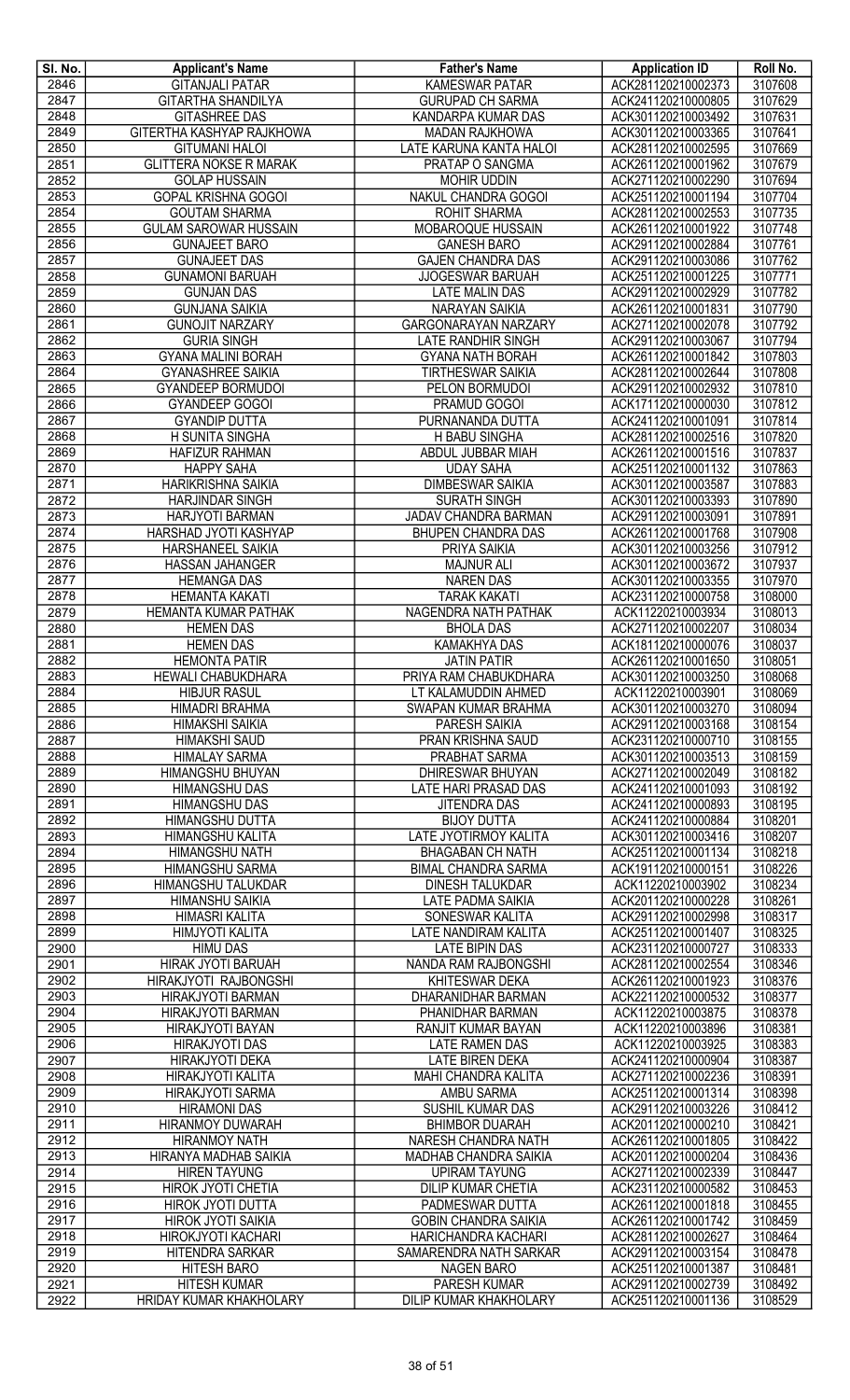| SI. No.      | <b>Applicant's Name</b>                                   | <b>Father's Name</b>                                  | <b>Application ID</b>                    | Roll No.           |
|--------------|-----------------------------------------------------------|-------------------------------------------------------|------------------------------------------|--------------------|
| 2923         | <b>HRIDAYJYOTI DEKA</b>                                   | <b>LAMBODAR DEKA</b>                                  | ACK261120210001682                       | 3108542            |
| 2924         | <b>HRIDOY KAMAL BORAH</b>                                 | HIRENDRA KUMAR BORAH                                  | ACK271120210002247                       | 3108551            |
| 2925         | <b>HRIDOY KHOUND</b>                                      | PRADIP KHOUND                                         | ACK261120210001850                       | 3108552            |
| 2926<br>2927 | <b>HRIDOY RANJAN SAIKIA</b><br><b>HRISHIKESH BARDALAI</b> | <b>PUSPENDRA SAIKIA</b><br>BHUPEN CHANDRA BARDALOI    | ACK301120210003311<br>ACK251120210001191 | 3108554<br>3108563 |
| 2928         | <b>HRISHIKESH BORA</b>                                    | LATE KANDARPA BORA                                    | ACK241120210000906                       | 3108572            |
| 2929         | <b>HRISHIKESH DAS</b>                                     | <b>HITEN KUMAR DAS</b>                                | ACK191120210000168                       | 3108580            |
| 2930         | <b>HRISHIKESH KALITA</b>                                  | HARISH CHANDRA KALITA                                 | ACK221120210000443                       | 3108590            |
| 2931         | <b>HRISHIRAJ DAS</b>                                      | <b>BASANTA DAS</b>                                    | ACK241120210001067                       | 3108610            |
| 2932         | <b>HRITWIKA PATHAK</b>                                    | <b>BHAGYENDU PATHAK</b>                               | ACK271120210002250                       | 3108619            |
| 2933         | <b>IBLINA BEGUM</b>                                       | <b>INTAZ ALI MONDAL</b>                               | ACK261120210001654                       | 3108634            |
| 2934         | <b>IDUL ALI</b>                                           | <b>LATE SAHADAT ALI</b>                               | ACK271120210002255                       | 3108638            |
| 2935         | <b>IFTIKAR AHMED</b>                                      | <b>ABAN ALI</b>                                       | ACK281120210002489                       | 3108642            |
| 2936         | <b>IFTIKAR RAHMAN</b>                                     | <b>FAZLUR RAHMAN</b>                                  | ACK291120210003073                       | 3108652            |
| 2937         | <b>IHSANUL HUSSAIN</b>                                    | ANWAR HUSSAIN                                         | ACK271120210002174                       | 3108655            |
| 2938         | <b>IKBAL AHMED LASKAR</b>                                 | NOOR AHMED LASKAR                                     | ACK301120210003410                       | 3108656            |
| 2939         | <b>IMRADUL ISLAM</b>                                      | <b>GIASUDDIN AHMED</b>                                | ACK291120210003043                       | 3108680            |
| 2940<br>2941 | <b>INDRA MOHAN TAYE</b>                                   | <b>MOHAN CHANDRA TAYE</b><br><b>LALIT CHANDRA DAS</b> | ACK241120210001002<br>ACK301120210003428 | 3108713<br>3108726 |
| 2942         | <b>INDRAJIT DAS</b><br><b>INDRAJIT NATH</b>               | <b>SADASHIB NATH</b>                                  | ACK251120210001444                       | 3108733            |
| 2943         | <b>INDRANI PATHAK</b>                                     | ANIL PATHAK                                           | ACK261120210001851                       | 3108760            |
| 2944         | <b>INDRANI SALOI</b>                                      | PRABHAT CHANDRA SALOI                                 | ACK271120210002112                       | 3108762            |
| 2945         | <b>INJAMUL HOQUE</b>                                      | <b>FAZIL ALI</b>                                      | ACK301120210003667                       | 3108786            |
| 2946         | <b>INU KAKATI</b>                                         | BHUPENDRA NATH KAKATI                                 | ACK291120210002822                       | 3108791            |
| 2947         | <b>IRIS ARMAN AHMED</b>                                   | <b>ALAUDDIN AHMED</b>                                 | ACK211120210000302                       | 3108817            |
| 2948         | <b>ISRAPHIL MOSAHARI</b>                                  | <b>JONASH MOSAHARTI</b>                               | ACK201120210000233                       | 3108840            |
| 2949         | <b>IZAZ YUSUF AHMED</b>                                   | SALAHUDDIN AHMED                                      | ACK301120210003385                       | 3108854            |
| 2950         | <b>JAGADISH RAJBONGSHI</b>                                | PADMESWAR RAJBONGSHI                                  | ACK291120210003214                       | 3108888            |
| 2951         | <b>JAGRITI KALITA</b>                                     | <b>DHIREN CHANDRA KALITA</b>                          | ACK281120210002519                       | 3108901            |
| 2952         | <b>JAHIRUL ISLAM</b>                                      | <b>ABDUL AZIZ</b>                                     | ACK281120210002469                       | 3108921            |
| 2953         | <b>JAHNABI GOGOI</b>                                      | SARBESWAR GOGOI                                       | ACK251120210001280                       | 3108942            |
| 2954         | <b>JAHNOBI GOGOI</b>                                      | <b>SUKUMAR GOGOI</b>                                  | ACK301120210003744                       | 3108948            |
| 2955         | JANNATUL FIRDOWSY                                         | SK MD GOLZAR HOSSAIN                                  | ACK301120210003505                       | 3109004            |
| 2956<br>2957 | <b>JANUMA SONOWAL</b><br><b>JATIN LAHON</b>               | <b>JOGEN SONOWAL</b><br><b>HEMA KANTA LAHON</b>       | ACK291120210003112<br>ACK301120210003451 | 3109008<br>3109040 |
| 2958         | JAVED AKHTAR CHOUDHURY                                    | KAZIM CHOUDHURY                                       | ACK241120210000828                       | 3109045            |
| 2959         | JAY KISHAN TOSHNIWAL                                      | SHANKAR LAL TOSHNIWAL                                 | ACK251120210001457                       | 3109051            |
| 2960         | <b>JAYANTA BORAH</b>                                      | <b>GOLOK CHANDRA BORAH</b>                            | ACK161120210000003                       | 3109069            |
| 2961         | JAYANTA BORGOHAIN                                         | PUTUL BORGOHAIN                                       | ACK191120210000107                       | 3109072            |
| 2962         | <b>JAYANTA DAS</b>                                        | LATE PANKAJ CHANDRA DAS                               | ACK211120210000291                       | 3109083            |
| 2963         | JAYANTA PRATIM SARMA                                      | <b>BHABESH CHANDRA SARMA</b>                          | ACK291120210003078                       | 3109108            |
| 2964         | <b>JAYANTA SARMA</b>                                      | <b>GOLOK CH SARMA</b>                                 | ACK291120210002804                       | 3109113            |
| 2965         | <b>JAYASHREE TAMULI</b>                                   | <b>LATE KANAK CH TAMULI</b>                           | ACK221120210000539                       | 3109151            |
| 2966         | <b>JEHIRUL ISLAM</b>                                      | <b>TAMIZUDDIN AHMED</b>                               | ACK261120210001647                       | 3109206            |
| 2967         | <b>JEIBA MAMTAZ</b>                                       | <b>MOHSIN ALI</b>                                     | ACK221120210000525                       | 3109209            |
| 2968         | JENIFA SULTANA AHMED                                      | <b>FATIN AHMED</b>                                    | ACK301120210003374                       | 3109222            |
| 2969         | JEPUL REECE KALITA                                        | NARENDRA NATH KALITA                                  | ACK221120210000537                       | 3109239            |
| 2970<br>2971 | <b>JHILIK SEN</b>                                         | SHIBU SEN                                             | ACK241120210000815                       | 3109271<br>3109273 |
| 2972         | <b>JHON RAJBONGSHI</b><br><b>JIBANJYOTI BURAGOHAIN</b>    | RAJEN RAJBONGSHI<br>PRASANNA BURAGOHAIN               | ACK251120210001370<br>ACK291120210002914 | 3109284            |
| 2973         | <b>JIGYAS BORA</b>                                        | TOLAN CHANDRA BORA                                    | ACK191120210000162                       | 3109293            |
| 2974         | <b>JINTU DUTTA</b>                                        | <b>LOKESWAR DUTTTA</b>                                | ACK281120210002517                       | 3109348            |
| 2975         | <b>JINTUMANI BARMAN</b>                                   | SRI KAILASH BARMAN                                    | ACK271120210002186                       | 3109368            |
| 2976         | <b>JINTUMANI TALUKDAR</b>                                 | <b>DHIRESWAR TALUKDAR</b>                             | ACK261120210001628                       | 3109370            |
| 2977         | <b>JINU MEDHI</b>                                         | <b>JANAK KUMAR MEDHI</b>                              | ACK281120210002526                       | 3109378            |
| 2978         | JITENDRA KALITA                                           | LT DANI KALITA                                        | ACK301120210003680                       | 3109405            |
| 2979         | <b>JITU BORO</b>                                          | <b>GOBINDA BORO</b>                                   | ACK271120210002309                       | 3109418            |
| 2980         | <b>JITU KALITA</b>                                        | <b>BAKUL KALITA</b>                                   | ACK301120210003638                       | 3109428            |
| 2981         | <b>JITU KALITA</b>                                        | RAMCHARAN KALITA                                      | ACK271120210001989                       | 3109430            |
| 2982         | JITU MANI DEKA                                            | LAKSHESWAR DEKA                                       | ACK261120210001900                       | 3109432            |
| 2983         | <b>JITUL PEGU</b>                                         | PURNANANDA PEGU                                       | ACK221120210000558                       | 3109450<br>3109452 |
| 2984<br>2985 | <b>JITUL SHIVAM</b><br>JITUMANI BORDOLAI                  | PURANDAR NATH<br>SASHADHAR BORDOLAI                   | ACK281120210002629<br>ACK291120210003140 | 3109455            |
| 2986         | <b>JITUMONI DEKA</b>                                      | PRAFULLA CHANDRA DEKA                                 | ACK201120210000222                       | 3109466            |
| 2987         | <b>JITURAJ DAULAGUPU</b>                                  | MAYASING DAULAGUPU                                    | ACK301120210003711                       | 3109471            |
| 2988         | <b>JIYAUR RAHMAN</b>                                      | SAJEDUR RAHMAN                                        | ACK291120210003188                       | 3109475            |
| 2989         | <b>JNANAKASH SHARMA</b>                                   | RATUL SARMAH                                          | ACK201120210000273                       | 3109477            |
| 2990         | <b>JNANANKITA SHARMA</b>                                  | <b>RATUL SARMAH</b>                                   | ACK251120210001130                       | 3109479            |
| 2991         | <b>JNYANENDRA KUMAR NATH</b>                              | <b>GOLAP CHANDRA NATH</b>                             | ACK291120210002860                       | 3109490            |
| 2992         | <b>JOGESH DOLEY</b>                                       | RAJANI KANTA DOLEY                                    | ACK291120210003179                       | 3109498            |
| 2993         | JOHN SANGMA DANGOU                                        | SUBESH SANGMA DANGOU                                  | ACK231120210000664                       | 3109507            |
| 2994         | <b>JONALI BORAH</b>                                       | <b>GHANAKANTA BORAH</b>                               | ACK301120210003533                       | 3109523            |
| 2995         | <b>JOSEPH PEGU</b>                                        | <b>KALYAN PEGU</b>                                    | ACK191120210000166                       | 3109560            |
| 2996         | <b>JOSS DAIMARI</b>                                       | <b>DILIP DAIMARI</b>                                  | ACK271120210002198                       | 3109566            |
| 2997         | <b>JOYDEEP ROY</b>                                        | <b>NISHIT ROY</b>                                     | ACK261120210001567                       | 3109597            |
| 2998         | <b>JUGAL KISHORE SUDDHI</b>                               | <b>DHIREN CHANDRA SUDDHI</b>                          | ACK291120210003011                       | 3109651            |
| 2999         | <b>JUGYA PATIR</b>                                        | <b>BIREN PATIR</b>                                    | ACK261120210001553                       | 3109658            |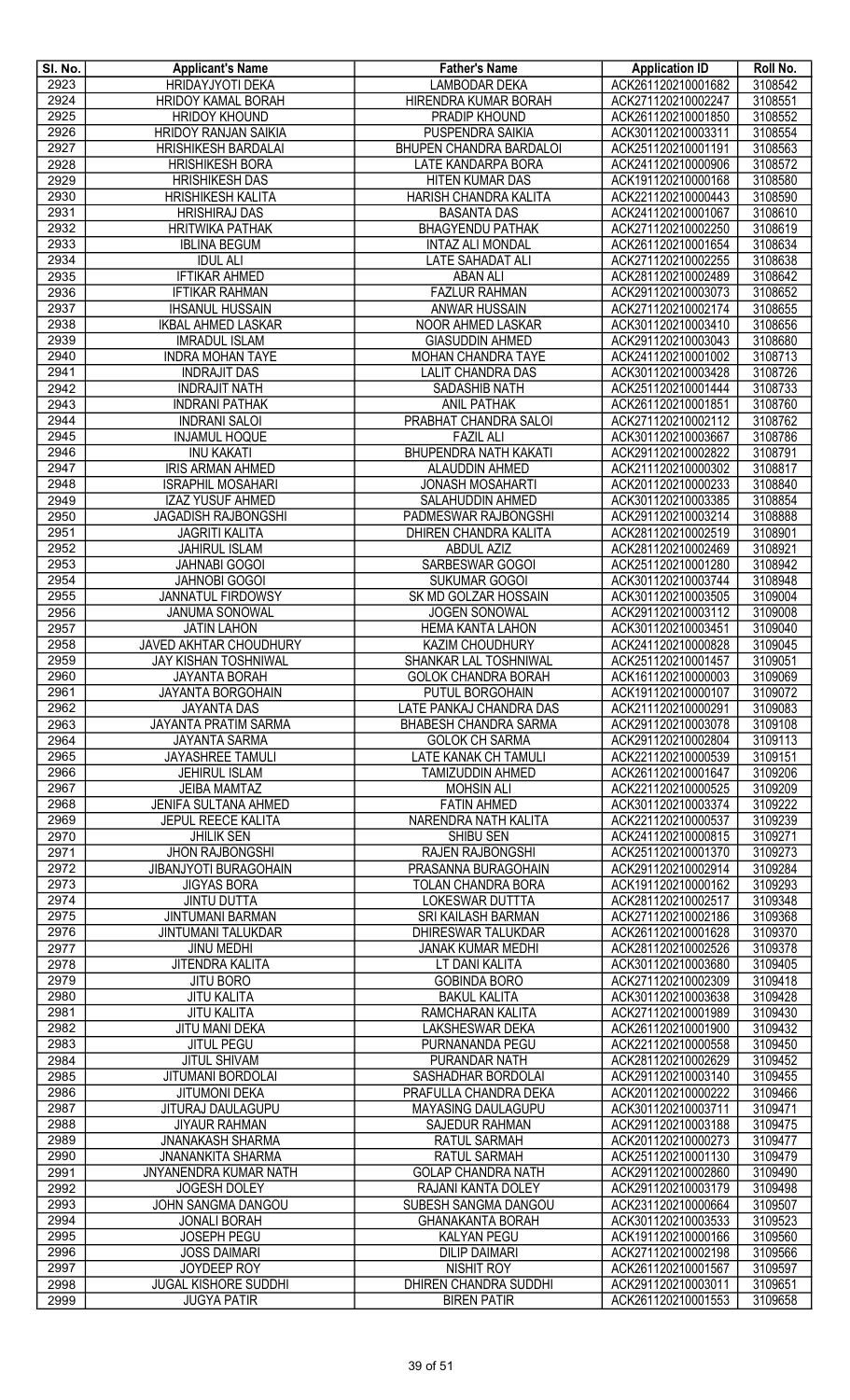| SI. No.      | <b>Applicant's Name</b>                         | <b>Father's Name</b>                              | <b>Application ID</b>                    | Roll No.           |
|--------------|-------------------------------------------------|---------------------------------------------------|------------------------------------------|--------------------|
| 3000         | JUMAN TALUKDAR                                  | NRIPEN CHANDRA TALUKDAR                           | ACK251120210001181                       | 3109690            |
| 3001         | <b>JUNMONI BORAH</b>                            | <b>LILA KANTA BORAH</b>                           | ACK261120210001883                       | 3109721            |
| 3002         | <b>JURI CHOUDHURY</b>                           | LT GOPAL CHOUDHURY                                | ACK271120210002294                       | 3109749            |
| 3003         | <b>JURI KALITA</b>                              | <b>JITEN KALITA</b>                               | ACK261120210001864                       | 3109763            |
| 3004<br>3005 | <b>JUTIKA KUMARI</b><br>JUTIMOYEE DUTTA         | <b>TAPAN KUMAR</b>                                | ACK281120210002556                       | 3109807<br>3109809 |
| 3006         | JYOTI KAMAL DEKA                                | <b>BALIN DUTTA</b><br>KARUNA KANTA DEKA           | ACK281120210002361<br>ACK241120210000985 | 3109841            |
| 3007         | JYOTI PRASAD DEKA                               | RACHEN CHANDRA DEKA                               | ACK211120210000325                       | 3109870            |
| 3008         | JYOTI PRASAD HAZARIKA                           | <b>JAGADISH HAZARIKA</b>                          | ACK301120210003778                       | 3109874            |
| 3009         | JYOTI PRASHAD DAS                               | SUNIL KUMAR DAS                                   | ACK291120210002828                       | 3109880            |
| 3010         | <b>JYOTI RANI NATH</b>                          | <b>NITU NATH</b>                                  | ACK231120210000694                       | 3109885            |
| 3011         | JYOTIKANGKAN CHOUDHURY                          | <b>BINOD KUMAR CHOUDHURY</b>                      | ACK201120210000196                       | 3109912            |
| 3012         | JYOTIMOIEE HATIBORUAH                           | <b>JOY CHANDRA HATIBORUAH</b>                     | ACK231120210000756                       | 3109925            |
| 3013         | <b>JYOTIPRASANTA SARMA</b>                      | RAJYANATH SARMA                                   | ACK231120210000669                       | 3109938            |
| 3014         | <b>JYOTIRAJ THAKURIA</b>                        | <b>BHUBANESWAR THAKURIA</b>                       | ACK261120210001685                       | 3109944            |
| 3015         | <b>JYOTIRBAN DEKA</b>                           | <b>BAIKUNTHA NATH DEKA</b>                        | ACK301120210003657                       | 3109945            |
| 3016         | <b>JYOTIRMAY ROY</b>                            | HEMEN CHANDRA ROY                                 | ACK221120210000357                       | 3109959            |
| 3017         | JYOTIRMOY DEB GOSWAMI                           | <b>GIRINDRA KR GOSWAMI</b>                        | ACK261120210001617                       | 3109974            |
| 3018         | <b>JYOTIRMOY DEKA</b>                           | MAHENDRA MOHAN DEKA                               | ACK231120210000654                       | 3109976            |
| 3019         | JYOTIRMOY KALITA                                | <b>DEBEN KALITA</b>                               | ACK171120210000023                       | 3109985            |
| 3020         | <b>JYOTIRUPA NATH</b>                           | JAYANTA KUMAR NATH                                | ACK261120210001966                       | 3110004            |
| 3021         | <b>JYOTISH DUTTA</b>                            | CHENIRAM DUTTA                                    | ACK291120210003145                       | 3110013            |
| 3022         | <b>JYOTISH KALITA</b>                           | <b>G K KALITA</b>                                 | ACK251120210001396                       | 3110016            |
| 3023         | <b>JYOTISH NATH</b>                             | <b>TANKESWAR NATH</b>                             | ACK281120210002375                       | 3110020            |
| 3024         | <b>JYOTISHMAN KAUSHIK</b>                       | PABITRA KUMAR SARMAH                              | ACK301120210003694                       | 3110044            |
| 3025         | <b>JYOTISHMAN SARMA</b>                         | <b>DIMBESWAR SARMA</b>                            | ACK271120210002254                       | 3110047            |
| 3026         | JYOTISHNA CHUTIA                                | <b>KGAGEN CHUTIA</b>                              | ACK251120210001485                       | 3110060            |
| 3027         | <b>JYOTISMAN SAIKIA</b>                         | <b>GAJENDRA NATH SAIKIA</b>                       | ACK301120210003615                       | 3110069            |
| 3028         | JYOTISMITA TALUKDAR                             | RATHIN TALUKDAR                                   | ACK241120210001036                       | 3110083            |
| 3029<br>3030 | <b>JYOTSNA BEGUM</b>                            | <b>TABIBAR RAHMAN</b>                             | ACK261120210001714                       | 3110094            |
| 3031         | K PRAKASH SINGHA<br>K SANDIP KUMAR SINGHA       | <b>SURA CHANDRA SINGHA</b><br>K BRAJA BABU SINGHA | ACK281120210002374<br>ACK271120210002148 | 3110107<br>3110110 |
| 3032         | K SUPRITA BARMAN                                | K SUBHASH BARMAN                                  | ACK291120210003082                       | 3110113            |
| 3033         | <b>KABERI CHETIA</b>                            | <b>LATE DIPEN CHETIA</b>                          | ACK301120210003371                       | 3110121            |
| 3034         | KABYAJYOTI DAS                                  | <b>LATE UPEN KUMAR</b>                            | ACK301120210003364                       | 3110158            |
| 3035         | KABYASHREE BORAH                                | PRAFULLA KUMAR BORAH                              | ACK221120210000452                       | 3110162            |
| 3036         | <b>KAKOLI DAS</b>                               | <b>DWIPEN CH DAS</b>                              | ACK271120210002048                       | 3110228            |
| 3037         | <b>KALLOL BORA</b>                              | HOMENDRA KR BORAH                                 | ACK301120210003449                       | 3110241            |
| 3038         | KALLOL HANDIQUE                                 | <b>TAPAN HANDIQUE</b>                             | ACK271120210002012                       | 3110244            |
| 3039         | <b>KALYAN DAS</b>                               | LATE BIREN CHANDRA DAS                            | ACK181120210000036                       | 3110279            |
| 3040         | <b>KALYAN GOGOI</b>                             | <b>JUGANANDA GOGOI</b>                            | ACK301120210003681                       | 3110280            |
| 3041         | KALYANI NARAH                                   | <b>MAHESH NARAH</b>                               | ACK251120210001273                       | 3110300            |
| 3042         | KAMAKHYA PRASAD BASUMATARY                      | UMESH CHANDRA BASUMATARY                          | ACK271120210002340                       | 3110305            |
| 3043         | KAMAL KRISHNA GOGOI                             | NAKUL CH GOGOI                                    | ACK11220210003878                        | 3110333            |
| 3044         | KAMALESH GOGOI                                  | <b>MRIGEN GOGOI</b>                               | ACK281120210002355                       | 3110359            |
| 3045         | KAMALESWAR DEKA                                 | ANIL DEKA                                         | ACK11220210003850                        | 3110365            |
| 3046         | <b>KAN DEKA</b>                                 | NARENDRA NATH DEKA                                | ACK291120210003013                       | 3110390            |
| 3047         | KANGKAN JYOTI SARMA                             | NRIPENDRA NARAYAN SARMA                           | ACK291120210003161                       | 3110420            |
| 3048         | KANKANJYOTI KAUSHIK                             | UMESH CHANDRA SHARMA                              | ACK301120210003408                       | 3110502            |
| 3049         | KAPIL CHANDRA ROY                               | DHIMAN CHANDRA ROY                                | ACK291120210002758                       | 3110520            |
| 3050<br>3051 | KARINDRA TALUKDAR<br><b>KARISHMA DEVI</b>       | ARUN TALUKDAR<br><b>DIBAKAR SARMA</b>             | ACK251120210001377<br>ACK231120210000640 | 3110589<br>3110609 |
| 3052         | <b>KARNA NATH</b>                               | <b>HARICHARAN NATH</b>                            | ACK251120210001505                       | 3110640            |
| 3053         | <b>KARNISH KAKATI</b>                           | PUSPA RAM KAKATI                                  | ACK301120210003293                       | 3110643            |
| 3054         | <b>KARTIK GOGOI</b>                             | RAJIB GOGOI                                       | ACK241120210000946                       | 3110650            |
| 3055         | KARTIK KUMAR TERON                              | RICHHO TERON                                      | ACK211120210000283                       | 3110651            |
| 3056         | <b>KARTIK NATH</b>                              | <b>ANIL NATH</b>                                  | ACK251120210001268                       | 3110652            |
| 3057         | KARTIK RAJBONGSHI                               | PRABIN RAJBONGSHI                                 | ACK221120210000535                       | 3110653            |
| 3058         | <b>KASHMIRI DEKA</b>                            | PRABHAT CHANDRA DEKA                              | ACK221120210000407                       | 3110667            |
| 3059         | KASTURI BURAGOHAIN                              | SATYENDRA NATH BURAGOHAIN                         | ACK11220210003876                        | 3110691            |
| 3060         | <b>KASTURI DAS</b>                              | KULENDRA MOHAN DAS                                | ACK291120210003123                       | 3110696            |
| 3061         | KASTURI KRISHNA GOGOI                           | SAMUDRA GOGOI                                     | ACK261120210001593                       | 3110703            |
| 3062         | <b>KAUSHIK DAS</b>                              | <b>HEMANTA CHANDRA DAS</b>                        | ACK301120210003676                       | 3110741            |
| 3063         | <b>KAUSHIK DAS</b>                              | RAMAKANTA DAS                                     | ACK301120210003274                       | 3110743            |
| 3064         | <b>KAUSHIK KALITA</b>                           | <b>LATE GAUTAM KALITA</b>                         | ACK221120210000500                       | 3110756            |
| 3065         | <b>KAUSHIK KALITA</b>                           | HAREN CHANDRA KALITA                              | ACK291120210002740                       | 3110759            |
| 3066         | KAUSHIK KUMAR KASHYAP                           | <b>KUSHAL DEKA</b>                                | ACK251120210001473                       | 3110769            |
| 3067         | KAUSHIK NAYAN SARMAH                            | ANIL KUMAR SARMAH                                 | ACK221120210000466                       | 3110777            |
| 3068         | <b>KAUSHIK SARMA</b><br><b>KAUSHIK TALUKDAR</b> | SATYABRAT SARMA                                   | ACK271120210002164                       | 3110795<br>3110800 |
| 3069<br>3070 | <b>KAUSTAV DAS</b>                              | MADAN MOHAN TALUKDAR                              | ACK301120210003318<br>ACK11220210003936  | 3110812            |
| 3071         | KAUSTAV MANI GAYAN                              | DINESH CHANDRA DAS<br>KHANINDRA NATH GAYAN        | ACK291120210003096                       | 3110821            |
| 3072         | KAUSTAV RAJBONGSHI                              | HAREN KUMAR RAJBONGSHI                            | ACK281120210002573                       | 3110825            |
| 3073         | <b>KESHAB BISWAKARMA</b>                        | <b>GOPAL BISWAKARMA</b>                           | ACK11220210003926                        | 3110860            |
| 3074         | <b>KESHAB DAS</b>                               | <b>RAJEN CHANDRA DAS</b>                          | ACK221120210000460                       | 3110864            |
| 3075         | <b>KESHAB DEURI</b>                             | PUSPENDRA DEURI                                   | ACK231120210000777                       | 3110865            |
| 3076         | <b>KESHAB KEMPRAI</b>                           | <b>UMESH KEMPRAI</b>                              | ACK261120210001780                       | 3110868            |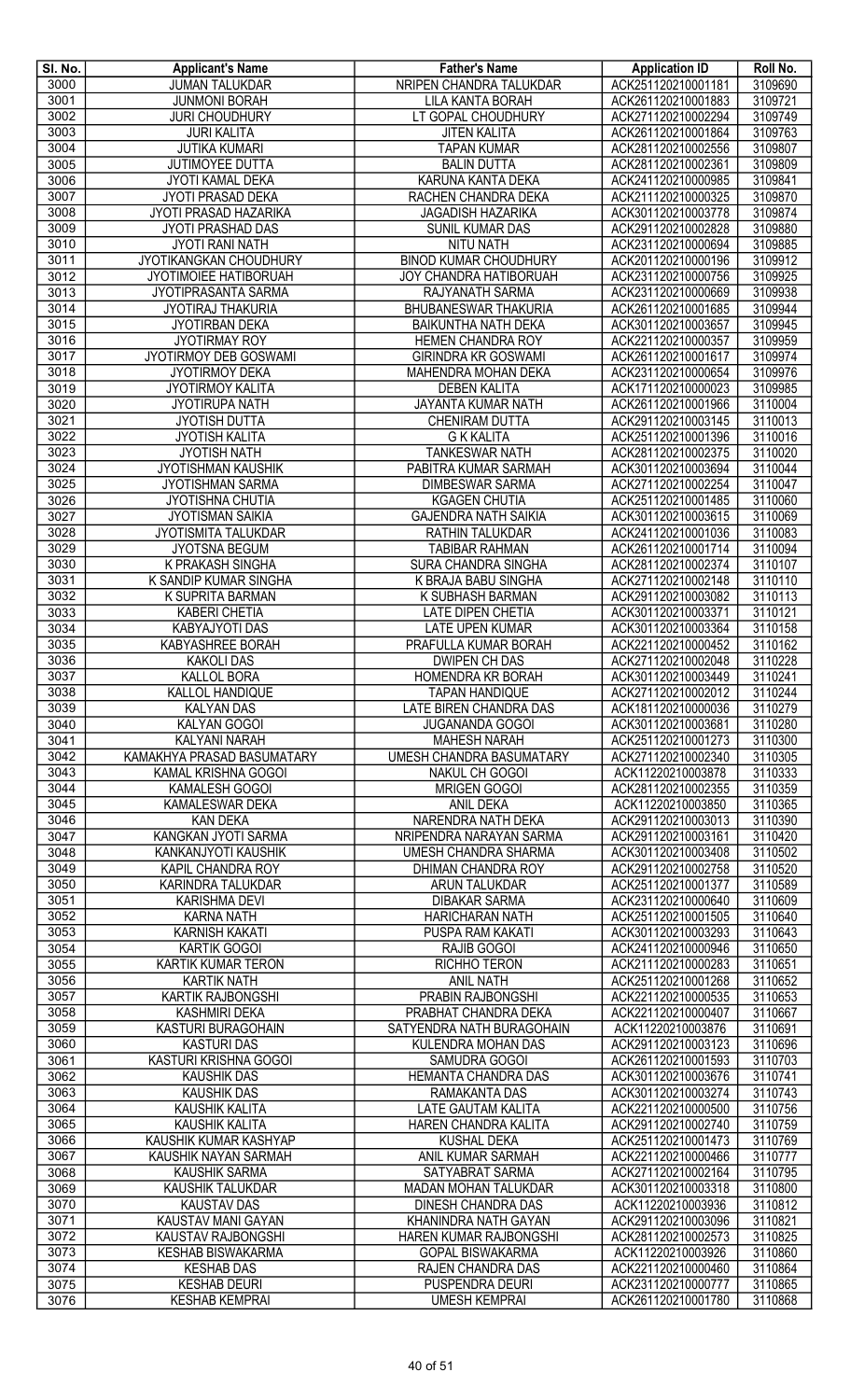| SI. No. | <b>Applicant's Name</b>                            | <b>Father's Name</b>         | <b>Application ID</b> | Roll No. |
|---------|----------------------------------------------------|------------------------------|-----------------------|----------|
| 3077    | <b>KHANINDRA SHARMA</b>                            | <b>KESHAB SHARMA</b>         | ACK231120210000762    | 3110908  |
| 3078    | KHEYNXIN CHIN BURA GOHAIN                          | ANUJ KUMAR BURA GOHAIN       | ACK301120210003450    | 3110926  |
| 3079    | <b>KHIROD KALITA</b>                               | LOKNATH KALITA               | ACK221120210000428    | 3110933  |
| 3080    | <b>KHUSBU BORO</b>                                 | PREMODHAR BORO               | ACK241120210000858    | 3110947  |
| 3081    | <b>KHUSBU PATHAK</b>                               | <b>NIRANJAN PATHAK</b>       | ACK291120210002735    | 3110948  |
| 3082    | <b>KIRAT SONOWAL</b>                               | KUMBHA KANTA SONOWAL         | ACK231120210000612    | 3110984  |
| 3083    | <b>KIRIP DEKA</b>                                  | <b>KANAK DEKA</b>            | ACK301120210003413    | 3110985  |
| 3084    | KIRTI KAMAL DEKA                                   | RABINDRA NATH DEKA           | ACK261120210001661    | 3110990  |
|         |                                                    |                              |                       |          |
| 3085    | KIRTI SAGAR BARUAH                                 | ASHIM KUMAR BARUAH           | ACK271120210002298    | 3110991  |
| 3086    | <b>KISHOR KALITA</b>                               | <b>GOLAK KALITA</b>          | ACK291120210003125    | 3111005  |
| 3087    | <b>KISHOR KUMAR LAHKAR</b>                         | <b>DULAL CHANDRA LAHKAR</b>  | ACK301120210003740    | 3111010  |
| 3088    | <b>KISHOR PATOWARY</b>                             | <b>BAPUKAN PATOWARY</b>      | ACK291120210002757    | 3111017  |
| 3089    | <b>KOKIL DAS</b>                                   | ARUN CHANDRA DAS             | ACK281120210002671    | 3111046  |
| 3090    | <b>KOLING DOLEY</b>                                | <b>BHABA KANTA DOLEY</b>     | ACK301120210003273    | 3111048  |
| 3091    | KONMONI BORO                                       | <b>JOGEN BORO</b>            | ACK241120210000852    | 3111073  |
| 3092    | <b>KOUSHIK MALI</b>                                | <b>MANTU KUMAR MALI</b>      | ACK291120210003209    | 3111083  |
| 3093    | KOUSTUVEE SAIKIA                                   | <b>VEDANTA MADHAV</b>        | ACK281120210002564    | 3111093  |
| 3094    | <b>KRANTI DEVI</b>                                 | <b>INDRA BAHADUR CHETRY</b>  | ACK251120210001320    | 3111098  |
| 3095    | <b>KRIPA BORA</b>                                  | SHYAMAL BORA                 | ACK251120210001408    | 3111101  |
| 3096    | <b>KRISHANU SARMA</b>                              | <b>DWIJENDRA NATH SARMA</b>  | ACK191120210000132    | 3111123  |
| 3097    | <b>KRISHNA DEVI</b>                                | SIVADASAN PALLAY             | ACK291120210002971    | 3111148  |
| 3098    | <b>KRISHNA DEY</b>                                 | <b>DILIP DEY</b>             | ACK11220210003795     | 3111149  |
| 3099    | KRISHNA KANTA CHETIA                               | <b>LATE JITEN CHETIA</b>     | ACK11220210003844     | 3111163  |
| 3100    | <b>KRISHNA KANTA SAIKIA</b>                        | <b>BENU DHAR SAIKIA</b>      | ACK201120210000173    | 3111169  |
| 3101    | <b>KRISHNA MONI NATH</b>                           | <b>JADU NATH</b>             | ACK301120210003608    | 3111175  |
| 3102    | <b>KRISHNA SINGH</b>                               | <b>RAJ KISHORE SINGH</b>     | ACK291120210002748    | 3111190  |
| 3103    | <b>KRISHNAA SONOWAL</b>                            | <b>BABUL CHANDRA SONOWAL</b> | ACK241120210000963    | 3111194  |
|         |                                                    |                              |                       |          |
| 3104    | KRISHNADWAIPAYAN NATH                              | <b>BISWA KANTA NATH</b>      | ACK281120210002511    | 3111195  |
| 3105    | <b>KRISHNAV DEKA</b>                               | <b>BHUPEN DEKA</b>           | ACK291120210002829    | 3111214  |
| 3106    | KRISTI KANKANA MOUDGULLYA                          | <b>PRABODH SARMA</b>         | ACK291120210002838    | 3111223  |
| 3107    | <b>KRITIMAN CHOUDHURY</b>                          | AMALESH CHOUDHURY            | ACK231120210000614    | 3111242  |
| 3108    | <b>KULDEEP BARUAH</b>                              | HARI CHANDRA BARUAH          | ACK251120210001507    | 3111276  |
| 3109    | <b>KULDEEP DUTTA</b>                               | SUNIL CHANDRA DUTTA          | ACK301120210003745    | 3111287  |
| 3110    | KULDEEP MAHANTA                                    | <b>KHAGEN MAHANTA</b>        | ACK231120210000699    | 3111295  |
| 3111    | <b>KULDEEP NATH</b>                                | RAJEN CHANDRA NATH           | ACK281120210002493    | 3111296  |
| 3112    | KULDEEP RAJBANGSHI                                 | <b>BIREN RAJBONGSHI</b>      | ACK221120210000516    | 3111297  |
| 3113    | KULJIT BHAGAWATI                                   | <b>TRAILOKYA BHAGAWATI</b>   | ACK251120210001431    | 3111310  |
| 3114    | KUMAR ALOK MILI                                    | NARAYAN CHANDRA MILI         | ACK221120210000498    | 3111314  |
| 3115    | <b>KUMAR ANIKET</b>                                | AMRENDRA KUMAR               | ACK11220210003921     | 3111316  |
| 3116    | KUMARESH TALUKDAR                                  | <b>SAILEN TALUKDAR</b>       | ACK251120210001452    | 3111332  |
| 3117    | KUNAL DOLAKAKHARIA SAIKIA                          | <b>BIMAL PRODIP SAIKIA</b>   | ACK271120210002223    | 3111355  |
| 3118    | <b>KUNTALA DUTTA</b>                               | ANUPAL KUMAR DUTTA           | ACK221120210000464    | 3111385  |
| 3119    | KUTUBUDDIN AHMED                                   | <b>MAZIBAR RAHMAN</b>        | ACK271120210002194    | 3111409  |
| 3120    | <b>KUWAR SINGH TATER</b>                           | <b>NORATAN SINGH TATER</b>   | ACK301120210003738    | 3111414  |
| 3121    | <b>LACHIT DAS</b>                                  | <b>SANATAN DAS</b>           | ACK251120210001433    | 3111435  |
|         |                                                    |                              |                       |          |
| 3122    | <b>LAHIT MUSHAHARY</b>                             | RUPENDRA MUSHAHARY           | ACK301120210003245    | 3111437  |
| 3123    | <b>LAISUMWI BRAHMA</b>                             | ROMIO BRAHMA                 | ACK281120210002634    | 3111442  |
| 3124    | <b>LAKHYADHAR BHARALI</b>                          | <b>MANOHAR BHARALI</b>       | ACK271120210002140    | 3111463  |
| 3125    | LAKHYOTPAL KONWAR                                  | TOLAN CHANDRA KONWAR         | ACK261120210001725    | 3111474  |
| 3126    | LAKSHYA DHAR DEKA                                  | <b>DHIREN DEKA</b>           | ACK251120210001334    | 3111486  |
| 3127    | <b>LALDIKZUI THIEK</b>                             | THILHMUNLAL THIEK            | ACK271120210002110    | 3111493  |
| 3128    | <b>LEENA DEVI</b>                                  | L HARIDHAN SINGH             | ACK291120210003126    | 3111554  |
| 3129    | <b>LEEYEN HAZARIKA</b>                             | AMARENDRA HAZARIKA           | ACK281120210002547    | 3111566  |
| 3130    | <b>LETKHOSIEM DOUNGEL</b>                          | SEMPAO DOUNGEL               | ACK11220210003931     | 3111579  |
| 3131    | <b>LIENLAWMTHANG GANGTE</b>                        | <b>REV SK GANGTE</b>         | ACK241120210000888    | 3111588  |
| 3132    | <b>LINTU GOHAIN</b>                                | LATE KUMUD GOHAIN            | ACK231120210000644    | 3111614  |
| 3133    | <b>LISA PATRA</b>                                  | <b>LATE KARUNA PATRA</b>     | ACK301120210003299    | 3111637  |
| 3134    | <b>LIZA MEDHI</b>                                  | <b>LANKESWAR MEDHI</b>       | ACK251120210001115    | 3111652  |
| 3135    | <b>LONGKIRI BEY</b>                                | <b>EDWARD BEY</b>            | ACK181120210000047    | 3111676  |
| 3136    | LUPAMUDRA RAJKHOWA                                 | SURESH CHANDRA RAJKHOWA      | ACK211120210000337    | 3111744  |
| 3137    | LUTHFUR ROHMAN LASKAR                              | <b>MOIN UDDIN LASKAR</b>     | ACK241120210000833    | 3111749  |
| 3138    | <b>MADHAB KEMPRAI</b>                              | LATE SHUKLESWAR KEMPRAI      | ACK301120210003501    | 3111771  |
| 3139    | MADHOOSHREE CHOUDHURY                              | LATE HIREN CHOUDHURY         | ACK261120210001525    | 3111774  |
| 3140    | MADHUJYA BORAH                                     | JYOTI PRASAD BORAH           | ACK231120210000560    | 3111784  |
| 3141    | <b>MADHUMITA GOGOI</b>                             | <b>BHABEN GOGOI</b>          | ACK291120210002731    | 3111793  |
| 3142    | <b>MADHURI BHARALI</b>                             | <b>B C BHARALI</b>           | ACK271120210001992    | 3111806  |
| 3143    | MADHURJYA DEKA                                     | PRABHAT CHANDRA DEKA         | ACK11220210003866     | 3111826  |
| 3144    | MADHURJYA MADHUR SAIKIA                            | <b>TILOCK SAIKIA</b>         | ACK281120210002500    | 3111840  |
| 3145    |                                                    |                              | ACK11220210003849     | 3111845  |
|         | <b>MADHURJYA PATIR</b><br>MADHURJYA PRATIM KASHYAP | <b>KRISHNALAL PATIR</b>      |                       |          |
| 3146    |                                                    | HARI CHARAN KALITA           | ACK281120210002579    | 3111848  |
| 3147    | MADHURRYA PRAKASH TALUKDAR                         | PHUKAN CHANDRA TALUKDAR      | ACK11220210003917     | 3111852  |
| 3148    | <b>MADHUSHREE SHARMA</b>                           | MOHAN CHANDRA SHARMA         | ACK231120210000572    | 3111862  |
| 3149    | MAHANUBHAV BORTHAKUR                               | BHARATJYOTI BORTHAKUR        | ACK291120210003090    | 3111911  |
| 3150    | <b>MAHARSHI KALITA</b>                             | <b>JOGEN CHANDRA KALITA</b>  | ACK231120210000708    | 3111916  |
| 3151    | <b>MAHDIUL ISLAM</b>                               | <b>SOUKAT ALI</b>            | ACK261120210001943    | 3111922  |
| 3152    | <b>MAHMUD RASHID</b>                               | <b>SAGAR ALI</b>             | ACK301120210003698    | 3111935  |
| 3153    | <b>MAJLISH KHAN</b>                                | ANOWAR HUSSAIN KHAN          | ACK281120210002567    | 3111986  |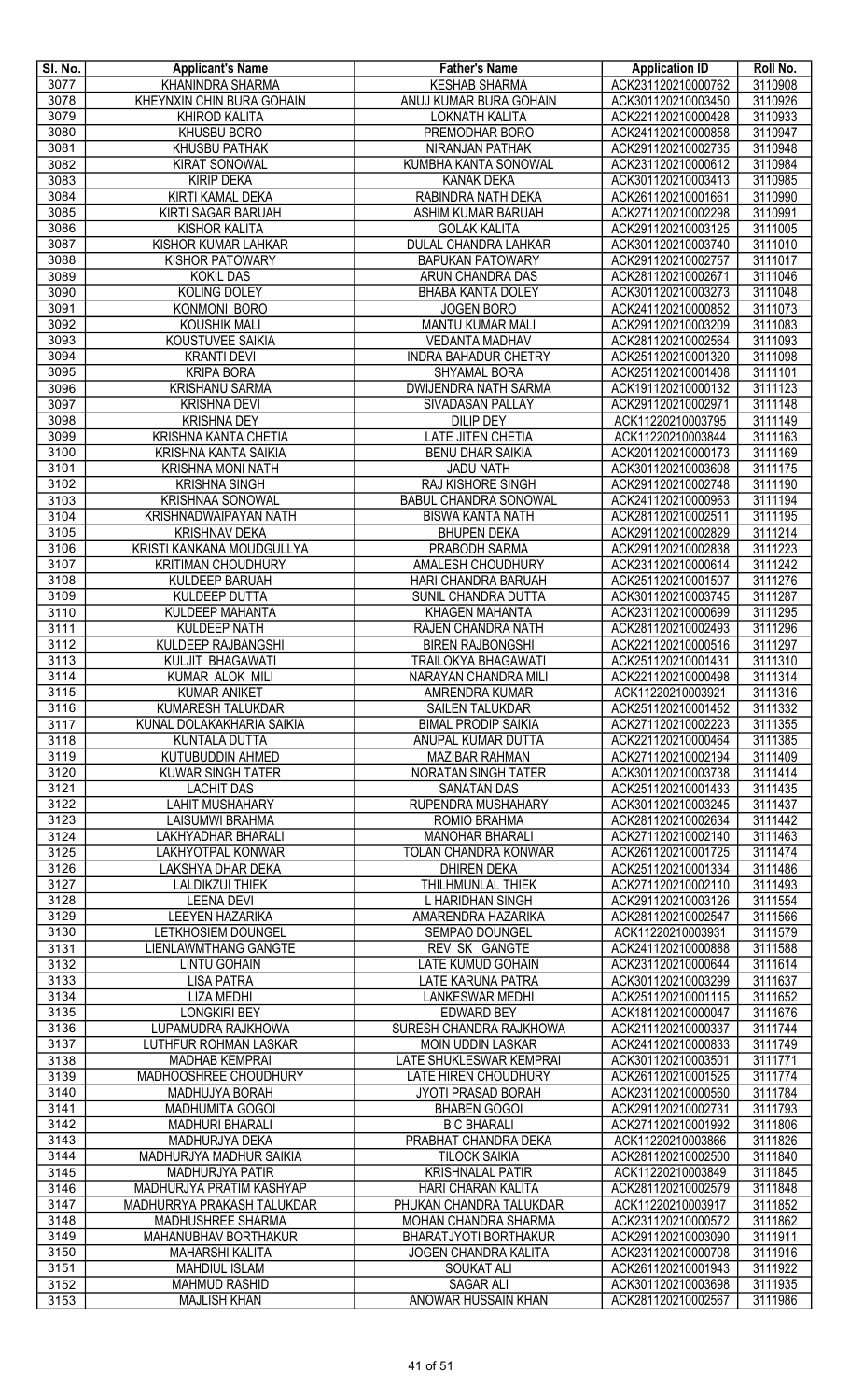| SI. No. | <b>Applicant's Name</b>       | <b>Father's Name</b>           | <b>Application ID</b> | Roll No. |
|---------|-------------------------------|--------------------------------|-----------------------|----------|
| 3154    | MAMIN UDDIN AHMED             | MAHIR UDDIN AHMED              | ACK231120210000652    | 3112029  |
| 3155    | <b>MANAB CHETRY</b>           | <b>GARBA CHETRY</b>            | ACK291120210002869    | 3112055  |
| 3156    | <b>MANAB PRATIM MEDHI</b>     | PRAMOD CHANDRA MEDHI           | ACK201120210000239    | 3112062  |
| 3157    | <b>MANABENDRA DAS</b>         | <b>HARAKANTA DAS</b>           | ACK201120210000175    | 3112066  |
| 3158    | MANABENDRA RAJKHOWA           | <b>KESHAB CHANDRA RAJKHOWA</b> | ACK281120210002376    | 3112072  |
| 3159    | MANABJYOTI BAISHYA            | <b>BAIKUNTHA BAISHYA</b>       | ACK251120210001172    | 3112076  |
| 3160    | MANABJYOTI KALITA             | KHAGENDRA KALITA               | ACK231120210000683    | 3112081  |
| 3161    | MANALI BHARADWAJ              | <b>JAYDEEP SHARMA</b>          | ACK221120210000531    | 3112088  |
| 3162    | <b>MANALISHA DEKA</b>         | <b>KARUNA DEKA</b>             | ACK241120210000954    | 3112095  |
| 3163    | MANANJOY DAIMARI              | KAMALA KANTA DAIMARI           | ACK261120210001563    | 3112100  |
| 3164    | MANAS KUMAR CHOUDHURY         | BHARAT CHANDRA CHOUDHURY       | ACK251120210001392    | 3112107  |
| 3165    | <b>MANAS PRATIM KALITA</b>    | NANDESWAR KALITA               | ACK301120210003627    | 3112122  |
| 3166    | <b>MANAS PRATIM KASHYAP</b>   | <b>DWIPEN GOSWAMI</b>          | ACK291120210003032    | 3112123  |
| 3167    | <b>MANAS PRATIM MIRI</b>      | <b>HEM CHANDRA MIRI</b>        | ACK281120210002360    | 3112125  |
| 3168    | <b>MANAS PROTIM BARUAH</b>    | ANANDA RAM BARUAH              | ACK251120210001210    | 3112131  |
| 3169    | <b>MANAS PROTIM RAJBONSHI</b> | NAGEN CHANDRA RAJBONSHI        | ACK261120210001693    | 3112132  |
| 3170    | MANASH BORDOLOI               | KAMAL BORDOLOI                 | ACK261120210001724    | 3112142  |
| 3171    | <b>MANASH GHOSH</b>           | <b>TAPAN KUMAR GHOSH</b>       | ACK231120210000681    | 3112150  |
| 3172    | <b>MANASH GOGOI</b>           | <b>BHUPEN GOGOI</b>            | ACK291120210002750    | 3112151  |
| 3173    | MANASH JYOTI SAIKIA           | <b>NAREN SAIKIA</b>            | ACK251120210001491    | 3112178  |
| 3174    | MANASH PRATIM BAISHYA         | <b>BHARAT CHANDRA BAISHYA</b>  | ACK251120210001196    | 3112190  |
| 3175    | MANASH PRATIM BONGJANG        | JITEN CH BONGJANG              | ACK251120210001125    | 3112196  |
| 3176    | <b>MANASH PRATIM BORUAH</b>   | NANDESWAR BORUAH               | ACK301120210003539    | 3112199  |
| 3177    | <b>MANASH PRATIM PATHAK</b>   | LAMBODAR HALOI                 | ACK301120210003655    | 3112223  |
| 3178    | <b>MANASHEE DEVI</b>          | JYOTIRMOY DEV NATH             | ACK241120210000978    | 3112244  |
| 3179    | <b>MANASWETA DAS</b>          | <b>NRIPEN DAS</b>              | ACK271120210002337    | 3112293  |
| 3180    | <b>MANEESH GUPTA</b>          | <b>MADAN LAL GUPTA</b>         | ACK301120210003678    | 3112314  |
| 3181    | MANIKANKANA DAS               | NIKHIL CHANDRA DAS             | ACK181120210000070    | 3112336  |
| 3182    | <b>MANISH BARUAH</b>          | <b>DWIP BARUAH</b>             | ACK301120210003629    | 3112355  |
| 3183    | <b>MANISHA CONDPAN</b>        | <b>ALFRED CONDPAN</b>          | ACK291120210003036    | 3112389  |
| 3184    | <b>MANJIT BORUAH</b>          | <b>BIDYADHAR BORUAH</b>        | ACK221120210000548    | 3112430  |
| 3185    | <b>MANJIT KUMAR</b>           | <b>JAGADISH KUMAR</b>          | ACK301120210003460    | 3112433  |
| 3186    | <b>MANOJ CHETRI</b>           | KARNA BAHADUR CHETRI           | ACK281120210002675    | 3112476  |
| 3187    | <b>MANOJ DUTTA</b>            | <b>DINESH DUTTA</b>            | ACK231120210000590    | 3112485  |
| 3188    | MANOJ KR DEKA                 | NAKUL CH DEKA                  | ACK301120210003774    | 3112492  |
| 3189    | <b>MANOJ KUMAR MEDAK</b>      | UJANANDA MEDAK                 | ACK241120210001087    | 3112506  |
| 3190    | <b>MANOJ KUMAR SAIKIA</b>     | <b>BIREN CHANDRA SAIKIA</b>    | ACK261120210001932    | 3112508  |
| 3191    | <b>MANTU GOGOI</b>            | <b>KRISHNA KANTA GOGOI</b>     | ACK271120210002256    | 3112536  |
| 3192    | MANURANJAN GOGOI              | <b>TUPIDHAR GOGOI</b>          | ACK301120210003733    | 3112542  |
| 3193    | <b>MANURANJAN NAYAK</b>       | <b>SARBESWAR NAYAK</b>         | ACK251120210001182    | 3112543  |
| 3194    | MANZIL PARVEZ RAHMAN          | <b>MUZIBOR RAHMAN</b>          | ACK221120210000484    | 3112545  |
| 3195    | <b>MARMI THAOSEN</b>          | <b>JANON THAOSEN</b>           | ACK271120210002325    | 3112577  |
| 3196    | <b>MARRY DAS</b>              | <b>DILIP DAS</b>               | ACK271120210002288    | 3112581  |
| 3197    | <b>MARSHINA AHMEDA</b>        | NURMAHAMMAD ALI                | ACK211120210000333    | 3112583  |
| 3198    | <b>MARTIN DEORI</b>           | LILA KANTA DEORI               | ACK241120210000953    | 3112584  |
| 3199    | <b>MASUM AHMED</b>            | <b>KARMAN ALI</b>              | ACK301120210003721    | 3112606  |
| 3200    | <b>MATIUR RAHMAN</b>          | <b>MANTUZ ALI</b>              | ACK301120210003527    | 3112616  |
| 3201    | MAYUR BALLABH PHUKAN          | PRASANTA PHUKAN                | ACK241120210000915    | 3112644  |
| 3202    | <b>MAYUR DEKA</b>             | JAGAT CHANDRA DEKA             | ACK281120210002382    | 3112645  |
| 3203    | <b>MAYURI BORGOHAIN</b>       | <b>GULUK BORGOHAIN</b>         | ACK231120210000653    | 3112667  |
| 3204    | <b>MAYURI SARMAH</b>          | TARINI KANTA SARMAH            | ACK181120210000090    | 3112695  |
| 3205    | MD ANUWER AHMED               | <b>ADEK ALI</b>                | ACK291120210002807    | 3112722  |
| 3206    | <b>MD EAKUB HUSSAIN</b>       | <b>MD ILIAS HUSSAIN</b>        | ACK291120210003136    | 3112737  |
| 3207    | <b>MD IFTIKAR ALAM</b>        | MD ANOWAR UL ISLAM             | ACK301120210003752    | 3112745  |
| 3208    | MD KAMRUL ISLAM KHAN          | AFZAL HUSSAIN KHAN             | ACK191120210000164    | 3112759  |
| 3209    | MD MOHIDUR JAMAN              | <b>KHORSHED ALI</b>            | ACK301120210003414    | 3112771  |
| 3210    | <b>MD MOIDUL ISLAM</b>        | ABDUL MANNAN                   | ACK211120210000295    | 3112773  |
| 3211    | MD MUJAMMIL ALI               | <b>LATE HAMID ALI</b>          | ACK221120210000432    | 3112777  |
| 3212    | MD SAHBAZ AHMED               | MD FAIYAZ AHMED                | ACK291120210003224    | 3112809  |
| 3213    | MD ZAHID KHAN                 | ABDUL HAMID KHAN               | ACK11220210003812     | 3112833  |
| 3214    | <b>MEGHA CHETIA</b>           | MULEN CHANDRA CHETIA           | ACK261120210001705    | 3112861  |
| 3215    | MEGHNA BARUAH                 | RANJEEB BARUA                  | ACK281120210002527    | 3112882  |
| 3216    | MEGHRAJ SENGYUNG              | AJIT SENGYUNG                  | ACK231120210000571    | 3112895  |
| 3217    | MEHDIUZ ZAMAN                 | RASHIDUZ ZAMAN                 | ACK241120210001069    | 3112899  |
| 3218    | MEHJABEEN HAZARIKA            | ABU MUHAMMED JESHIM HAZARIKA   | ACK241120210000989    | 3112903  |
| 3219    | <b>MERINA BORO</b>            | ANANTA KUMAR BORO              | ACK231120210000791    | 3112932  |
| 3220    | <b>MILTAN HANDIQUE</b>        | <b>JATIN HANDIQUE</b>          | ACK211120210000326    | 3112969  |
| 3221    | <b>MINTU BORAH</b>            | <b>BIPUL BORAH</b>             | ACK241120210001092    | 3113047  |
| 3222    | <b>MIRA PEGU</b>              | <b>SEORAM PEGU</b>             | ACK291120210002796    | 3113069  |
| 3223    | <b>MIRANDA THAKUR</b>         | SATYAJYOTI THAKUR              | ACK241120210000951    | 3113073  |
| 3224    | MITHU SWARGIARY               | <b>KHAGEN SWARGIARY</b>        | ACK221120210000499    | 3113134  |
| 3225    | <b>MITUL BORO</b>             | <b>MRIGEN BORO</b>             | ACK281120210002484    | 3113157  |
| 3226    | <b>MOHAN RAJKUMAR</b>         | LATE MONIHAR RAJKUMAR          | ACK301120210003766    | 3113185  |
| 3227    | <b>MOHIBUL ISLAM</b>          | RAUSHAN JALAL                  | ACK291120210002827    | 3113193  |
| 3228    | MOHIDUL ALAM LASKAR           | MISBAH UDDIN LASKAR            | ACK251120210001257    | 3113194  |
| 3229    | MOITREE GOGOI                 | MONESWAR GOGOI                 | ACK251120210001502    | 3113213  |
| 3230    | MOITREYO LAKHYA HANDIQUE      | LAKHYA KUMAR HANDIQUE          | ACK231120210000589    | 3113217  |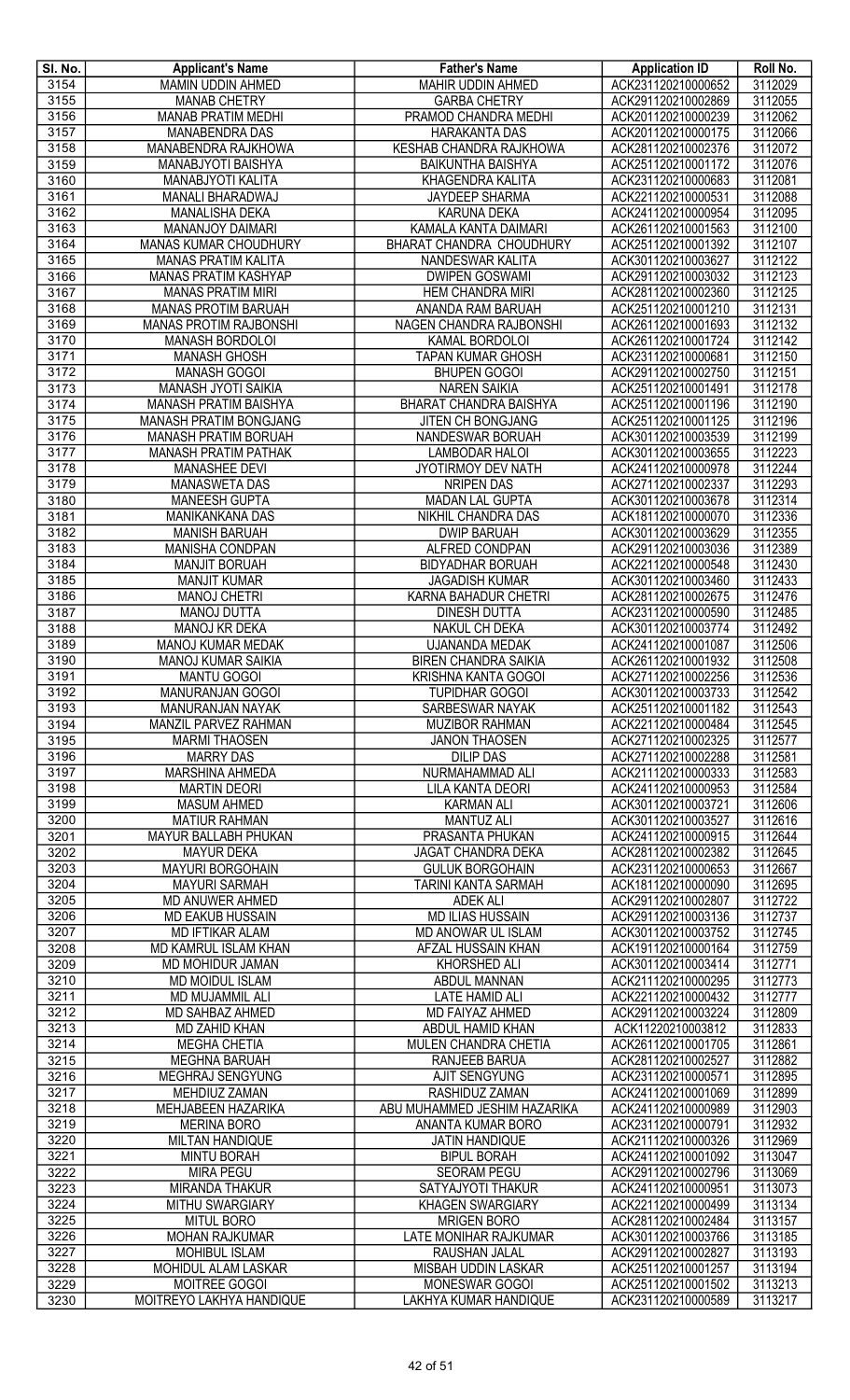| SI. No.      | <b>Applicant's Name</b>                   | <b>Father's Name</b>                                | <b>Application ID</b>                    | Roll No.           |
|--------------|-------------------------------------------|-----------------------------------------------------|------------------------------------------|--------------------|
| 3231         | MOLOY SAMEER DUTTA                        | MUKUL KR DUTTA                                      | ACK261120210001759                       | 3113229            |
| 3232         | <b>MOMI DAS</b>                           | <b>KRISHNA DAS</b>                                  | ACK231120210000677                       | 3113233            |
| 3233         | MONALISA BARUAH                           | CHANDRA PRASAD BARUAH                               | ACK221120210000355                       | 3113257            |
| 3234         | <b>MONALISA DAS</b>                       | NALIN CHANDRA DAS                                   | ACK261120210001676                       | 3113260            |
| 3235         | <b>MONALISA MAZUMDAR</b>                  | <b>BADAL MAZUMDAR</b>                               | ACK271120210002235                       | 3113264            |
| 3236         | <b>MONDIP CHUTIA</b>                      | <b>BABUL CHUTIA</b>                                 | ACK251120210001317                       | 3113298            |
| 3237         | <b>MONISHA BARMAN</b>                     | <b>JOGEN BARMAN</b>                                 | ACK291120210002866                       | 3113341            |
| 3238         | MONISHI NAHARDEKA                         | NABA NAHARDEKA                                      | ACK241120210001003                       | 3113349            |
| 3239         | <b>MONOJ DAS</b>                          | <b>LATE KHAGEN DAS</b>                              | ACK241120210001062                       | 3113376            |
| 3240         | MONOJ KUMAR RABHA                         | SOMNATH RABHA                                       | ACK301120210003751                       | 3113380            |
| 3241         | MONOJIT DAS                               | <b>BARADA KUMAR DAS</b>                             | ACK301120210003541                       | 3113382            |
| 3242         | <b>MONTOSH SUTRADHAR</b>                  | <b>MANISH SUTRADHAR</b>                             | ACK251120210001419                       | 3113390            |
| 3243         | <b>MONTU DEORI</b>                        | <b>MITHARAM DEORI</b>                               | ACK261120210001732                       | 3113394            |
| 3244<br>3245 | <b>MONUJ PEGU</b>                         | CHANDRA KT PEGU<br><b>LATE MRINAL GOGOI</b>         | ACK291120210002845                       | 3113400<br>3113407 |
| 3246         | <b>MOON GOGOI</b><br><b>MOUSAM BORA</b>   | PRABIN BORA                                         | ACK231120210000643<br>ACK231120210000635 | 3113458            |
| 3247         | MOUSUMI BHATTACHARJEE                     | <b>ARUN BHATTACHARJEE</b>                           | ACK221120210000511                       | 3113478            |
| 3248         | <b>MOUSUMI NATH</b>                       | <b>HARESWAR NATH</b>                                | ACK261120210001710                       | 3113508            |
| 3249         | MOZAHARUL HOQUE CHOUDHURY                 | <b>ISMAIL HUSSAIN</b>                               | ACK221120210000434                       | 3113525            |
| 3250         | <b>MRIDUL BARMAN</b>                      | <b>ATUL CHANDRA BARMAN</b>                          | ACK281120210002699                       | 3113539            |
| 3251         | <b>MRIDUL BORO</b>                        | NIREN CH BORO                                       | ACK261120210001687                       | 3113544            |
| 3252         | <b>MRIDUL DEKA</b>                        | SASHINDRA NATH DEKA                                 | ACK281120210002539                       | 3113559            |
| 3253         | <b>MRIDUL KALITA</b>                      | NARAYAN KALITA                                      | ACK271120210002195                       | 3113569            |
| 3254         | <b>MRIDUL KALITA</b>                      | PADMESWAR KALITA                                    | ACK281120210002676                       | 3113570            |
| 3255         | <b>MRIDULA DEVI</b>                       | <b>BHABI RAM NATH</b>                               | ACK251120210001265                       | 3113588            |
| 3256         | MRIDUPABAN CHOUDHURY                      | <b>RANJIT CHOUDHURY</b>                             | ACK251120210001213                       | 3113599            |
| 3257         | MRIDUSMITA BARUAH                         | SHRI KRISHNA CHUTIA                                 | ACK281120210002589                       | 3113613            |
| 3258         | <b>MRIGAKSHI DAS</b>                      | <b>JAMINI KUMAR DAS</b>                             | ACK221120210000419                       | 3113662            |
| 3259         | <b>MRIGAKSHI DAS</b>                      | SURYYA KUMAR DAS                                    | ACK231120210000794                       | 3113663            |
| 3260         | MRIGANKA BORKOTOKY                        | <b>ANJAN BORKOTOKY</b>                              | ACK221120210000523                       | 3113676            |
| 3261         | <b>MRIGANKA DAS</b>                       | KANDARPA NARAYAN DAS                                | ACK251120210001133                       | 3113682            |
| 3262         | <b>MRIGANKA GARG</b>                      | <b>LATE PRABHAT SARMA</b>                           | ACK251120210001430                       | 3113684            |
| 3263         | MRIGANKA KUMAR DAS                        | PRAFULLA KUMAR DAS                                  | ACK271120210002040                       | 3113689            |
| 3264         | MRIGANKA KUMAR NATH                       | <b>GAJEN CHANDRA NATH</b>                           | ACK241120210000926                       | 3113691            |
| 3265         | <b>MRIGEN CHAKRABARTY</b>                 | HAREKRISHNA CHAKRABARTY                             | ACK181120210000082                       | 3113705            |
| 3266         | <b>MRINAL DAS</b>                         | RATAN DAS                                           | ACK301120210003584                       | 3113719            |
| 3267         | MRINAL JYOTI DUTTA                        | <b>KUSHENDRA DUTTA</b>                              | ACK271120210002319                       | 3113729            |
| 3268<br>3269 | MRINAL KANTI BORAH<br>MRINAL KUMAR BARMAN | DURGA KANTA BORAH<br>ARUN KUMAR BARMAN              | ACK291120210003205<br>ACK261120210001587 | 3113734<br>3113739 |
| 3270         | <b>MRINAL KUMAR RAJBONGSHI</b>            | PADMESWAR RAJBONGSHI                                | ACK281120210002528                       | 3113741            |
| 3271         | <b>MRINAL MISHRA</b>                      | <b>RABIN MISHRA</b>                                 | ACK301120210003755                       | 3113746            |
| 3272         | <b>MRINAL SARMA</b>                       | AMIYA KUMAR SARMA                                   | ACK261120210001963                       | 3113748            |
| 3273         | <b>MRINALINI DEVI</b>                     | <b>FONI SINGHA</b>                                  | ACK251120210001400                       | 3113759            |
| 3274         | MRINALJYOTI TALUKDAR                      | RABINDRA TALUKDAR                                   | ACK271120210002218                       | 3113763            |
| 3275         | <b>MRINMOY GAYAN</b>                      | PHANINDRA NATH GAYAN                                | ACK291120210002766                       | 3113786            |
| 3276         | <b>MRINMOY HALOI</b>                      | PRAFULLA HALOI                                      | ACK301120210003249                       | 3113788            |
| 3277         | MRINMOY KUMAR DEORI BORAH                 | <b>RITUPON DEORI</b>                                | ACK301120210003287                       | 3113793            |
| 3278         | MRINMOY KUMAR NATH                        | <b>HARESWAR NATH</b>                                | ACK281120210002690                       | 3113795            |
| 3279         | <b>MRINMOY SAIKIA</b>                     | <b>BUDHIN SAIKIA</b>                                | ACK231120210000671                       | 3113802            |
| 3280         | MRINMOYEE BORPATRA GOHAIN                 | PRANAB BORPATRA GOHAIN                              | ACK241120210001006                       | 3113812            |
| 3281         | MUKESH CHETRY                             | PAHAL CHETRY                                        | ACK301120210003668                       | 3113837            |
| 3282         | MUKUT PATOWARY                            | KAMALESWAR PATOWARY                                 | ACK251120210001156                       | 3113870            |
| 3283         | <b>MUKUTA MONI DAS</b>                    | SUSHIL KUMAR DAS                                    | ACK291120210003225                       | 3113872            |
| 3284         | <b>MUNMI GOGOI</b>                        | <b>BISHESWAR GOGOI</b>                              | ACK191120210000163                       | 3113895            |
| 3285<br>3286 | MUNNA KUMAR BHAGAT<br>MURCHANA SAHARIAH   | <b>JAY KUMAR BHAGAT</b><br>NRIPENDRA KUMAR SAHARIAH | ACK301120210003749<br>ACK201120210000186 | 3113910<br>3113925 |
| 3287         | MUSHTAQ ALI                               | <b>MAHTAB ALI</b>                                   | ACK261120210001684                       | 3113934            |
| 3288         | N RANABIR SINGHA                          | N LOKESWAR SINGHA                                   | ACK291120210002789                       | 3113966            |
| 3289         | NABA TALUKDAR                             | ATUL CHANDRA TALUKDAR                               | ACK301120210003691                       | 3113989            |
| 3290         | NABAJIT BAISHYA                           | RAMESH BAISHYA                                      | ACK231120210000768                       | 3113998            |
| 3291         | NABAJIT BARMAN                            | <b>RAMEN BARMAN</b>                                 | ACK281120210002389                       | 3113999            |
| 3292         | <b>NABAJIT DAS</b>                        | SONESWAR DAS                                        | ACK231120210000689                       | 3114003            |
| 3293         | NABAJIT GOGOI                             | LATE PUNESWAR GOGOI                                 | ACK11220210003920                        | 3114008            |
| 3294         | <b>NABAJIT SAIKIA</b>                     | <b>JADAV SAIKIA</b>                                 | ACK201120210000237                       | 3114020            |
| 3295         | NABAJYOTI BORUAH                          | <b>HEMCHANDRA BORUAH</b>                            | ACK291120210002997                       | 3114027            |
| 3296         | NABAJYOTI LAHKAR                          | NABIN CHANDRA LAHKAR                                | ACK11220210003839                        | 3114044            |
| 3297         | NABAJYOTI NATH                            | <b>DEBENDRA NATH</b>                                | ACK261120210001668                       | 3114048            |
| 3298         | <b>NABAJYOTI SARMA</b>                    | <b>SURESH SARMA</b>                                 | ACK291120210002753                       | 3114060            |
| 3299         | <b>NABANITA BORO</b>                      | RAMESWAR BORO                                       | ACK171120210000029                       | 3114088            |
| 3300         | NABARUN NARAH                             | <b>RATNESWAR NARAH</b>                              | ACK271120210002087                       | 3114138            |
| 3301         | <b>NAIM UDDIN</b>                         | <b>LATE ABDUL MATIN</b>                             | ACK241120210001080                       | 3114165            |
| 3302         | NAKIB ZAMAN AHMED                         | MOMTAZ UDDIN AHMED                                  | ACK261120210001722                       | 3114190            |
| 3303         | <b>NAKUL SHARMA</b>                       | SHIV PRASAD SHARMA                                  | ACK281120210002529                       | 3114192            |
| 3304         | NAMRATA BAROOA                            | LATE SATYAJEET BAROOA                               | ACK261120210001658                       | 3114220            |
| 3305<br>3306 | NAMRATA GOGOI<br>NAMRATA PRADIP SARMA     | <b>BUBUL GOGOI</b><br><b>PRADIP SARMA</b>           | ACK281120210002503<br>ACK251120210001147 | 3114235<br>3114238 |
| 3307         | NANDITA BORDOLOI                          | <b>DWIPEN BORDOLOI</b>                              | ACK301120210003756                       | 3114267            |
|              |                                           |                                                     |                                          |                    |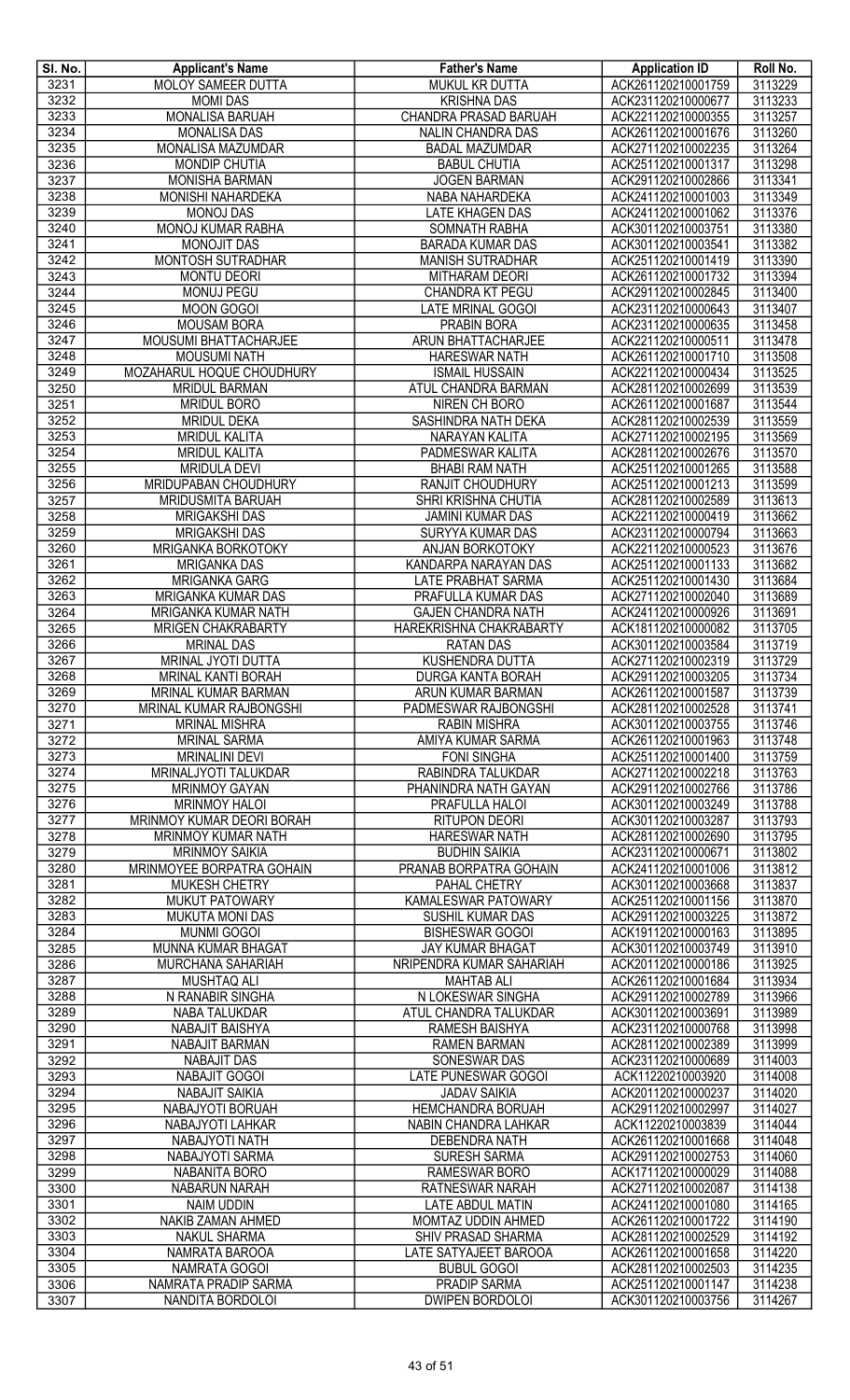| SI. No.      | <b>Applicant's Name</b>                           | <b>Father's Name</b>                          | <b>Application ID</b>                    | Roll No.           |
|--------------|---------------------------------------------------|-----------------------------------------------|------------------------------------------|--------------------|
| 3308         | <b>NARAYAN SAIKIA</b>                             | RAMAKANTA SAIKIA                              | ACK241120210000927                       | 3114311            |
| 3309         | NASREEN SABRINA ISLAM                             | <b>ABIDUL ISLAM</b>                           | ACK221120210000390                       | 3114359            |
| 3310         | NATHANAEL NGENTE                                  | R K NGENTE                                    | ACK241120210000878                       | 3114369            |
| 3311         | NAVAJYOTI BORAH                                   | <b>KHAGEN BORAH</b>                           | ACK281120210002379                       | 3114379            |
| 3312<br>3313 | NAVAJYOTI GOGOI                                   | NILAKANTA GOGOI<br><b>DILIP GOSWAMI</b>       | ACK261120210001873                       | 3114381            |
| 3314         | NAVAJYOTI GOSWAMI<br>NAWAB QUIBRIA TAUSIFUL HAQUE | NAWAB FAQIRUL HAQUE                           | ACK271120210002276<br>ACK261120210001618 | 3114382<br>3114401 |
| 3315         | <b>NAYAN DEKA</b>                                 | LATE DINESH DEKA                              | ACK291120210003177                       | 3114411            |
| 3316         | NAYAN JYOTI THAKURIA                              | <b>GOBINDA THAKURIA</b>                       | ACK231120210000639                       | 3114452            |
| 3317         | NAYAN MONI BARUAH                                 | <b>GIRISH BARUAH</b>                          | ACK211120210000332                       | 3114459            |
| 3318         | NAYANJYOTI GOGOI                                  | APURBA KUMAR GOGOI                            | ACK231120210000709                       | 3114512            |
| 3319         | NAYANJYOTI TALUKDAR                               | TARUN CH TALUKDAR                             | ACK271120210002210                       | 3114529            |
| 3320         | NEELKAMAL KUMAR                                   | <b>KANAK KUMAR DAS</b>                        | ACK221120210000463                       | 3114636            |
| 3321         | NEELMONI SONOWAL                                  | <b>MANIK SONOWAL</b>                          | ACK301120210003420                       | 3114638            |
| 3322         | NEELOTPAL SAIKIA                                  | <b>GANESH CHANDRA SAIKIA</b>                  | ACK271120210002206                       | 3114639            |
| 3323         | <b>NEEPJYOTI BAISHYA</b>                          | PURNA CHANDRA BAISHYA                         | ACK271120210002156                       | 3114648            |
| 3324         | NEER ROMAN BHUYAN                                 | HARENDRA NATH BHUYAN                          | ACK231120210000667                       | 3114649            |
| 3325         | NEERJA TSAOPHRANGMUNG                             | PRASANTA KUMAR BURAGOHAIN                     | ACK291120210002747                       | 3114652            |
| 3326         | NEKIBUDDIN AHMED                                  | LATE NIZAMUDDIN AHMED                         | ACK241120210001023                       | 3114695            |
| 3327         | NEKIBUZ ZAMAN CHOUDHURY                           | WAHIDUZ ZAMAN CHOUDHURY                       | ACK261120210001894                       | 3114699            |
| 3328         | NETRA KAMAL BARGAYARY                             | <b>BINAY KUMAR BARGAYARY</b>                  | ACK261120210001815                       | 3114706            |
| 3329         | NGOUN CHEING CHAKHAP                              | AI CHENG GOHAIN                               | ACK291120210002911                       | 3114717            |
| 3330         | NIHAR RANJAN BORAH                                | <b>MOHAN BORAH</b>                            | ACK261120210001834                       | 3114789            |
| 3331         | NIHARAN DUTTA                                     | CHAMPAK DUTTA                                 | ACK261120210001961                       | 3114793            |
| 3332         | NIHARIKA BARMAN                                   | JAYANTA KUMAR BARMAN<br><b>NABIN CH BORO</b>  | ACK281120210002558<br>ACK251120210001237 | 3114796<br>3114799 |
| 3333<br>3334 | NIHARIKA BORO<br>NIHARIKA KASHYAP                 | <b>SATYEN HALOI</b>                           | ACK171120210000031                       | 3114811            |
| 3335         | NIHARIKA TALUKDAR                                 | NRIPENDRA TALUKDAR                            | ACK261120210001626                       | 3114816            |
| 3336         | <b>NIKHAT BEGUM</b>                               | ANWARUDDIN AHMED                              | ACK261120210001867                       | 3114830            |
| 3337         | NIKHIL DOLEY                                      | LT BROJEN DOLEY                               | ACK251120210001318                       | 3114832            |
| 3338         | <b>NIKITA SARMA</b>                               | <b>DHARANI SARMA</b>                          | ACK281120210002372                       | 3114867            |
| 3339         | NIKU MONI MUDOI                                   | <b>GIRI KANTA MUDOI</b>                       | ACK301120210003445                       | 3114876            |
| 3340         | NILAKSHEE BORAH                                   | THULEN CH BORAH                               | ACK231120210000619                       | 3114904            |
| 3341         | NILAKSHI BHUYAN                                   | DILIP KUMAR BHUYAN                            | ACK261120210001897                       | 3114908            |
| 3342         | NILAKSHI BHUYAN                                   | <b>GHANA KANTA BHUYAN</b>                     | ACK281120210002625                       | 3114909            |
| 3343         | NILAKSHI DUTTA                                    | NITYA NANDA DUTTA                             | ACK241120210000935                       | 3114925            |
| 3344         | NILAKSHI GOHAIN                                   | <b>DURGESWAR GOHAIN</b>                       | ACK281120210002639                       | 3114926            |
| 3345         | <b>NILAMONI CHETIA</b>                            | <b>JOGEN CHETIA</b>                           | ACK271120210002224                       | 3114962            |
| 3346         | NILEEMA AKHTAR                                    | KHURSHEDUD ZAMAN                              | ACK241120210000851                       | 3114985            |
| 3347         | NILI NILAM ACHARYYA                               | BIMAL CHANDRA ACHARYYA                        | ACK231120210000723                       | 3114988            |
| 3348         | <b>NILIM KALITA</b>                               | LATE RABINDRA NATH KALITA                     | ACK301120210003376                       | 3114992            |
| 3349         | <b>NILIM TALUKDAR</b>                             | JOGESH CHANDRA TALUKDAR                       | ACK301120210003714                       | 3114995            |
| 3350         | NILKAMAL BORO                                     | KUSHAL CH BORO                                | ACK281120210002483                       | 3115003            |
| 3351         | NILOKANTHA KHUTTIYA DEORI                         | HEMONTA KHUTTIYA DEORI                        | ACK291120210002853                       | 3115014            |
| 3352<br>3353 | NILOTPOL THAKURIA<br>NILUTPAL BORGOHAIN           | <b>TRIDIB THAKURIA</b><br>KHIRENDRA BORGOHAIN | ACK231120210000657<br>ACK301120210003702 | 3115057<br>3115072 |
| 3354         | NIMISHA GOSWAMI                                   | <b>BHABESH GOSWAMI</b>                        | ACK241120210000948                       | 3115082            |
| 3355         | NIPAM PATOWARY                                    | NARANARAYAN PATOWARY                          | ACK301120210003754                       | 3115097            |
| 3356         | NIPAN BAISHYA                                     | <b>BIBI RAM BAISHYA</b>                       | ACK281120210002443                       | 3115098            |
| 3357         | <b>NIPJYOTI DAS</b>                               | KHAGENDRA MOHAN DAS                           | ACK261120210001581                       | 3115114            |
| 3358         | NIPON DOLEY                                       | <b>BHASKAR DOLEY</b>                          | ACK291120210002872                       | 3115117            |
| 3359         | <b>NIPUN KALITA</b>                               | <b>BHAGABAN KALITA</b>                        | ACK271120210002100                       | 3115133            |
| 3360         | NIRANGKUSH DAS                                    | AMIYA KUMAR DAS                               | ACK301120210003652                       | 3115140            |
| 3361         | NIRANJAN SAIKIA                                   | <b>GOBINDA SAIKIA</b>                         | ACK281120210002606                       | 3115146            |
| 3362         | NIRMALI BARMAN                                    | <b>DHIREN BARMAN</b>                          | ACK261120210001868                       | 3115167            |
| 3363         | NIRMALI DAIMARY                                   | <b>ALOIS DAIMARY</b>                          | ACK271120210001998                       | 3115170            |
| 3364         | NIRMOL KHANGIA                                    | HEMO CHNADRA KHANGIA                          | ACK171120210000009                       | 3115178            |
| 3365         | <b>NIRUP DEKA</b>                                 | <b>GIRISH DEKA</b>                            | ACK301120210003260                       | 3115182            |
| 3366         | <b>NIRUPAM SARMA</b>                              | <b>BASANTA KUMAR SARMA</b>                    | ACK221120210000489                       | 3115186            |
| 3367         | NISAR AHMED                                       | HANIFUDDIN AHMED                              | ACK291120210003026<br>ACK11220210003793  | 3115191<br>3115222 |
| 3368<br>3369 | NISHANTA DAS<br>NISHANTA NIBIR GOSWAMI            | <b>AKSHAY DAS</b><br>LATE RAJU GOGOI          | ACK301120210003459                       | 3115228            |
| 3370         | <b>NITISH NATH</b>                                | <b>MIHIR NATH</b>                             | ACK251120210001254                       | 3115279            |
| 3371         | NITUJIT KALITA                                    | <b>BALABHADRA KALITA</b>                      | ACK261120210001663                       | 3115296            |
| 3372         | <b>NITUL BAISHYA</b>                              | <b>MRINAL BAISHYA</b>                         | ACK271120210002111                       | 3115297            |
| 3373         | NITUMONI BASUMATARY                               | <b>NABIN BASUMATARY</b>                       | ACK291120210002850                       | 3115322            |
| 3374         | <b>NITUMONI BORO</b>                              | <b>ASHOK BORO</b>                             | ACK261120210001577                       | 3115323            |
| 3375         | NIXON JWNGMA BRAHMA                               | <b>COMPHU KHUNGUR BRAHMA</b>                  | ACK181120210000053                       | 3115349            |
| 3376         | NIZAMUL HAQUE BHUYAN                              | JAHURUL HAQUE BHUYAN                          | ACK221120210000486                       | 3115355            |
| 3377         | NOBARUN DUTTA                                     | NIBARAN CHANDRA DUTTA                         | ACK171120210000005                       | 3115362            |
| 3378         | NOOPUR RANJAN NEOG                                | DEBAJIT NEOG                                  | ACK231120210000712                       | 3115376            |
| 3379         | <b>NUR AMIN ALHA</b>                              | JOYNAL ABDIN                                  | ACK201120210000266                       | 3115400            |
| 3380         | <b>NUR HABIB</b>                                  | ABDUL KADER KHONDOKAR                         | ACK301120210003389                       | 3115403            |
| 3381         | NUR MOHAMMAD ALI AHMED                            | <b>HASEN ALI SARKAR</b>                       | ACK261120210001899                       | 3115406            |
| 3382         | OMKAR BORPATRA GOHAIN                             | UTPAL BORPATRA GOHAIN                         | ACK251120210001260                       | 3115446            |
| 3383         | P ADITYA SINGHA                                   | P RABINDRA SINGHA                             | ACK281120210002654                       | 3115459            |
| 3384         | P SANTANU SINGHA                                  | P RABINDRA SINGHA                             | ACK261120210001689                       | 3115460            |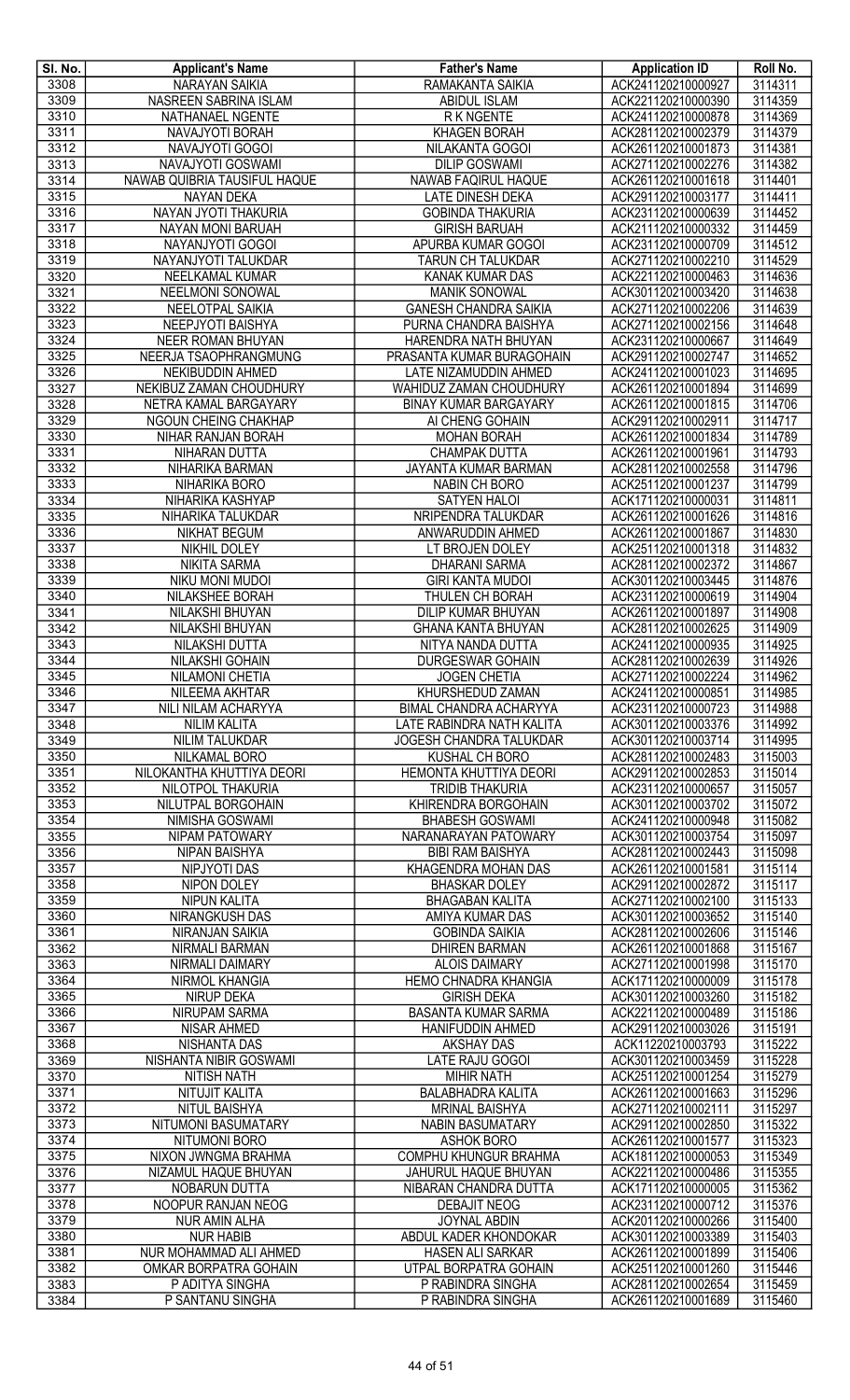| SI. No.      | <b>Applicant's Name</b>                    | <b>Father's Name</b>                             | <b>Application ID</b>                    | Roll No.           |
|--------------|--------------------------------------------|--------------------------------------------------|------------------------------------------|--------------------|
| 3385         | PABAN KALITA                               | <b>ANIL KALITA</b>                               | ACK301120210003436                       | 3115462            |
| 3386         | <b>PABITRA PEGU</b>                        | <b>NAGESWAR PEGU</b>                             | ACK201120210000227                       | 3115469            |
| 3387         | PADMA PALASH PHUKAN                        | <b>BINANDA PHUKAN</b>                            | ACK301120210003704                       | 3115476            |
| 3388         | <b>PALASH MUKUL DAS</b>                    | <b>PRABIN DAS</b>                                | ACK301120210003237                       | 3115511            |
| 3389         | PALLAB DAS<br><b>PALLABI DAS</b>           | NIRANJAN DAS                                     | ACK291120210002886                       | 3115533            |
| 3390<br>3391 | PALLABI GOGOI                              | <b>RUPEN CHANDRA DAS</b><br><b>TUWARAM GOGOI</b> | ACK271120210002249<br>ACK251120210001199 | 3115568<br>3115592 |
| 3392         | PALLABI HAZARIKA                           | <b>DEBEN HAZARIKA</b>                            | ACK231120210000655                       | 3115594            |
| 3393         | PALLABI KUMARI RABHA                       | SITA RAM RABHA                                   | ACK271120210002170                       | 3115604            |
| 3394         | PALLABI SAIKIA                             | <b>HIRA SAIKIA</b>                               | ACK241120210000976                       | 3115619            |
| 3395         | PALLAV BHUYAN                              | <b>LOKNATH BHUYAN</b>                            | ACK251120210001464                       | 3115639            |
| 3396         | PALLAV PABAN BARUAH                        | DURGESWAR BARUAH                                 | ACK301120210003689                       | 3115643            |
| 3397         | PALLAV PRATIM GAYAN                        | KUMUD CHANDRA GAYAN                              | ACK11220210003823                        | 3115644            |
| 3398         | <b>PALLAVIDAS</b>                          | PRAFULLA KUMAR DAS                               | ACK261120210001819                       | 3115654            |
| 3399         | <b>PALLAVI GOGOI</b>                       | <b>DWIJEN GOGOI</b>                              | ACK11220210003933                        | 3115659            |
| 3400         | PALLAVI RAJKHOWA                           | PRABIN RAJKHOWA                                  | ACK261120210001874                       | 3115665            |
| 3401         | <b>PANCHALI DEVI</b>                       | ABONI BORTHAKUR                                  | ACK271120210002253                       | 3115691            |
| 3402         | PANKAJ KUMAR MILI                          | <b>DIMBESWAR MILI</b>                            | ACK291120210002790                       | 3115742            |
| 3403         | PANKAJ KUMAR PATHAK                        | <b>MALTI PATHAK</b>                              | ACK251120210001190                       | 3115744            |
| 3404         | PANKAJ PEGU                                | <b>LAKHI NATH PEGU</b>                           | ACK251120210001200                       | 3115756            |
| 3405         | PANKAJ RAJKUMAR                            | <b>INDRESWAR RAJBANGSHY</b>                      | ACK291120210002738                       | 3115759            |
| 3406<br>3407 | PAPORI DEKA<br><b>PAPORI TALUKDAR</b>      | <b>DULAL CH DEKA</b>                             | ACK241120210001042                       | 3115813<br>3115826 |
| 3408         | PARAG JYOTI SARMA                          | UDDHAB CHANDRA TALUKDAR<br><b>GIRINDRA SARMA</b> | ACK291120210003062<br>ACK271120210002022 | 3115849            |
| 3409         | PARAG MONI PATANGIA                        | <b>BENUDHAR PATANGIA</b>                         | ACK261120210001510                       | 3115858            |
| 3410         | PARAGJYOTI KALITA                          | RAMESH KALITA                                    | ACK301120210003546                       | 3115866            |
| 3411         | PARASHMANI DAS                             | ANIL CHANDRA DAS                                 | ACK301120210003543                       | 3115900            |
| 3412         | PARASHMONI BHUYAN                          | SOMESWAR BHUYAN                                  | ACK301120210003304                       | 3115905            |
| 3413         | <b>PARISHNA GAUTAM</b>                     | <b>MUKUL SHARMA</b>                              | ACK291120210002895                       | 3115985            |
| 3414         | PARISMITA SAIKIA                           | <b>BHUPEN SAIKIA</b>                             | ACK301120210003361                       | 3116002            |
| 3415         | PARMITA SARKAR                             | <b>SWAPAN SARKAR</b>                             | ACK251120210001171                       | 3116015            |
| 3416         | PARTHA PRATIM BARUAH                       | <b>BHUPEN BARUAH</b>                             | ACK261120210001823                       | 3116051            |
| 3417         | PARTHA PRATIM BARUAH                       | KHANINDRA KUMAR BARUAH                           | ACK281120210002596                       | 3116053            |
| 3418         | PARTHA PRATIM BASUMATARY                   | RATNESWAR BASUMATARY                             | ACK301120210003674                       | 3116057            |
| 3419         | PARTHA PRATIM BORAH                        | AMULYA KUMAR BORAH                               | ACK271120210002299                       | 3116059            |
| 3420<br>3421 | PARTHA PRATIM DAS                          | <b>HEMKANTA DAS</b><br><b>DURGESHWAR DUTTA</b>   | ACK291120210003044                       | 3116067<br>3116079 |
| 3422         | PARTHA PRATIM DUTTA<br>PARTHA PRATIM GOGOI | THULAN CHANDRA GOGOI                             | ACK271120210002088<br>ACK11220210003918  | 3116081            |
| 3423         | PARTHA PRATIM KASHYAP                      | ROMESH CHANDRA CHUTIA                            | ACK241120210000941                       | 3116088            |
| 3424         | PARTHA PRATIM SAIKIA                       | <b>ANKUR SAIKIA</b>                              | ACK221120210000514                       | 3116094            |
| 3425         | PARTHA PROTIM BORA                         | <b>THANESWAR BORA</b>                            | ACK261120210001757                       | 3116100            |
| 3426         | PARTHA PROTIM GOGOI                        | KHIROD CHANDRA GOGOI                             | ACK251120210001176                       | 3116105            |
| 3427         | PARTHA PROTIM SAIKIA                       | <b>SURENDRA NATH SAIKIA</b>                      | ACK281120210002666                       | 3116106            |
| 3428         | PARTHA SARATHI DAS                         | <b>DWIJENDRA NATH DAS</b>                        | ACK291120210003063                       | 3116110            |
| 3429         | PARTHA SARATHI SAIKIA                      | <b>JOGESWAR SAIKIA</b>                           | ACK281120210002488                       | 3116113            |
| 3430         | PARTHAJYOTI RAY                            | NIRANJAN RAY                                     | ACK301120210003725                       | 3116127            |
| 3431         | PARTHANA GOGOI                             | <b>DIBAKAR GOGOI</b>                             | ACK261120210001968                       | 3116129            |
| 3432<br>3433 | PARTHAPRATIM MALI                          | <b>JAGAT CHANDRA MALI</b>                        | ACK11220210003947                        | 3116132            |
| 3434         | PATOR PHANGCHO<br>PAWAN KUMAR              | PAN SING PHANGCHO<br><b>ARJUN KUMAR</b>          | ACK281120210002475<br>ACK261120210001619 | 3116151<br>3116162 |
| 3435         | PEYONKA SAIKIA                             | PREMODHAR SAIKIA                                 | ACK221120210000530                       | 3116188            |
| 3436         | PHOJEN BATHARI                             | <b>JAPAN BATHARI</b>                             | ACK301120210003679                       | 3116200            |
| 3437         | PHUNGKHA BORO                              | AMBARISH BORO                                    | ACK261120210001518                       | 3116207            |
| 3438         | PHUNLALNGIR CHOREI                         | <b>CHONGLALSIAK CHOREI</b>                       | ACK291120210002938                       | 3116208            |
| 3439         | PINAKI DAS                                 | <b>GIRIN DAS</b>                                 | ACK301120210003306                       | 3116222            |
| 3440         | <b>PINAKSHI BORA</b>                       | <b>SATYEN BORA</b>                               | ACK271120210002279                       | 3116231            |
| 3441         | PINKEY DEBNATH                             | <b>JANTU DEBNATH</b>                             | ACK271120210002128                       | 3116236            |
| 3442         | PINKI MANI NATH                            | ANIL KUMAR NATH                                  | ACK191120210000145                       | 3116250            |
| 3443         | PINKU DAS                                  | DINESH CHANDRA DAS                               | ACK301120210003241                       | 3116259            |
| 3444         | PINKUMONI BORUAH                           | PURNAKANTA BORUAH                                | ACK261120210001941                       | 3116275<br>3116286 |
| 3445<br>3446 | <b>PINKY DAS</b><br><b>PINKY PATHAK</b>    | <b>DHAN DAS</b><br>PRADIP KUMAR PATHAK           | ACK221120210000394<br>ACK281120210002410 | 3116295            |
| 3447         | PLABANJYOTI DUTTA                          | <b>RAJIB DUTTA</b>                               | ACK261120210001511                       | 3116318            |
| 3448         | <b>PLABITA DAS</b>                         | PRADIP CHANDRA DAS                               | ACK271120210002291                       | 3116325            |
| 3449         | <b>PLABON SENAPATI</b>                     | <b>GAUTOM SENAPATI</b>                           | ACK291120210002819                       | 3116334            |
| 3450         | POBITDRA SRANGPHANG                        | <b>THANGMA CHARAN SRANGPHANG</b>                 | ACK301120210003559                       | 3116337            |
| 3451         | POBITRA PEGU                               | <b>KHOGEN PEGU</b>                               | ACK301120210003764                       | 3116338            |
| 3452         | POJUL LOYING                               | <b>GOJENDRA NATH LOYING</b>                      | ACK291120210002905                       | 3116340            |
| 3453         | POLASHI BORAH                              | PRAMOD BORAH                                     | ACK251120210001256                       | 3116341            |
| 3454         | POOJA DEVI                                 | <b>DHIREN CH NATH</b>                            | ACK251120210001497                       | 3116411            |
| 3455         | POOJA MECH                                 | JYOTI PRASAD MECH                                | ACK261120210001574                       | 3116426            |
| 3456         | PRABESH KUMAR MILI                         | <b>GOPAL CHANDRA MILI</b>                        | ACK291120210002847<br>ACK221120210000556 | 3116483<br>3116484 |
| 3457<br>3458 | PRABHAKAR GOGOI<br>PRABHAKOR HAZARIKA      | DHIRENDRA NATH GOGOI<br><b>DILIP HAZARIKA</b>    | ACK291120210002992                       | 3116490            |
| 3459         | PRABHATI KALITA                            | <b>SARAT KALITA</b>                              | ACK271120210002280                       | 3116499            |
| 3460         | <b>PRADIP CHUTIA</b>                       | <b>DIMBESWAR CHUTIA</b>                          | ACK211120210000288                       | 3116526            |
| 3461         | PRADIPTA BHARADWAJ                         | <b>MRIGEN BHATTACHARJYA</b>                      | ACK291120210002725                       | 3116534            |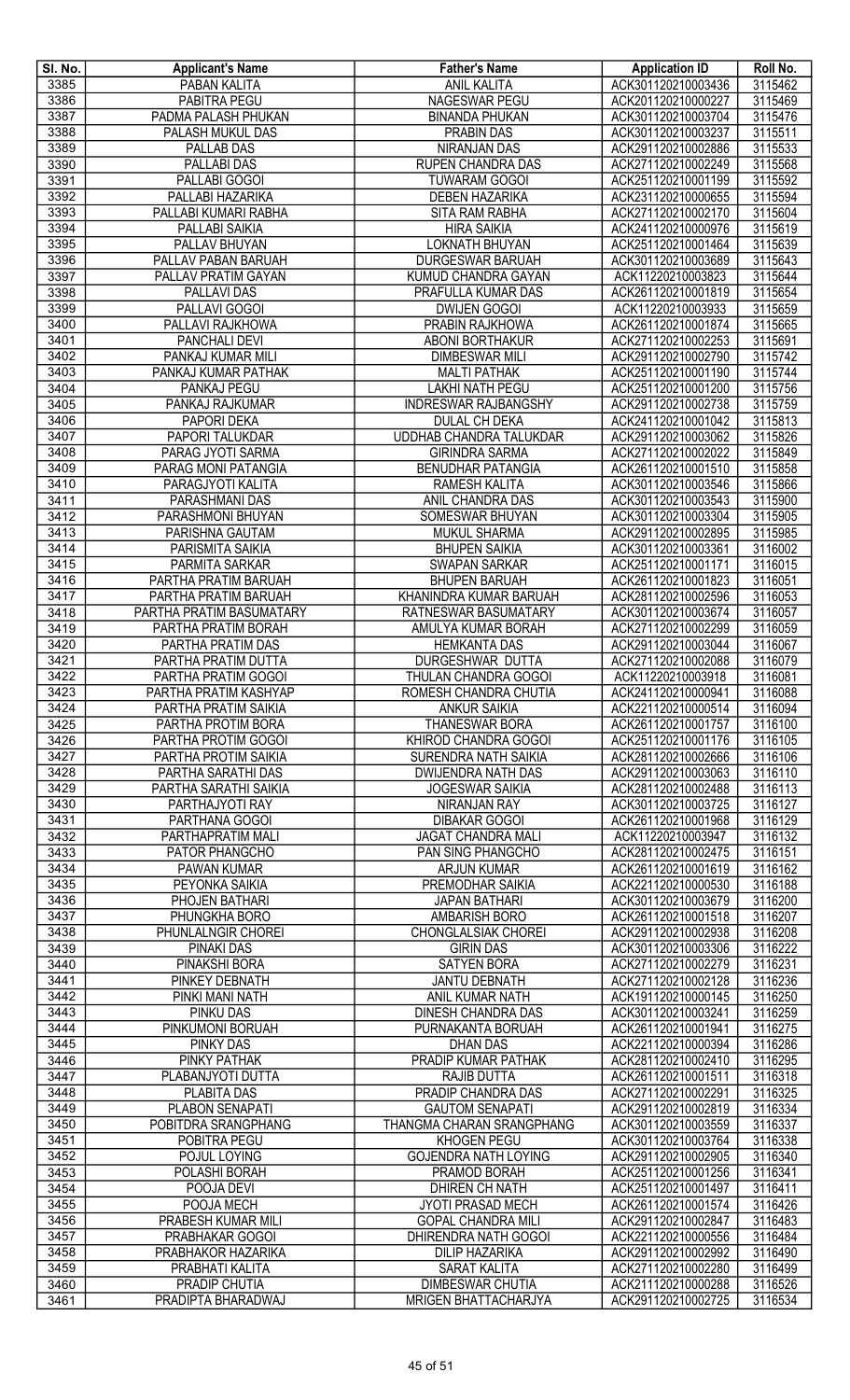| SI. No.      | <b>Applicant's Name</b>                  | <b>Father's Name</b>                             | <b>Application ID</b>                    | Roll No.           |
|--------------|------------------------------------------|--------------------------------------------------|------------------------------------------|--------------------|
| 3462         | PRADYUMNA PHUKAN                         | <b>KUMUD CHANDRA PHUKAN</b>                      | ACK231120210000658                       | 3116541            |
| 3463         | PRAGYAN JYOTI NATH                       | CHITRA KUMAR NATH                                | ACK251120210001195                       | 3116566            |
| 3464         | PRAGYAN PARASAR NEOG                     | <b>HEMANTA NEOG</b>                              | ACK261120210001972                       | 3116570            |
| 3465         | <b>PRANAB BORAH</b>                      | <b>ROHIT BORAH</b>                               | ACK261120210001739                       | 3116629            |
| 3466<br>3467 | PRANAB KUMAR KATAKI                      | <b>JAGADISH KATAKI</b><br><b>SARBESWAR SARMA</b> | ACK231120210000781<br>ACK291120210002890 | 3116667<br>3116679 |
| 3468         | PRANAB SARMA<br>PRANAMI KAKATI           | MOHAN CHANDRA KAKATI                             | ACK291120210002878                       | 3116712            |
| 3469         | PRANAY KUMAR UZIR                        | <b>BIMAL UZIR</b>                                | ACK231120210000632                       | 3116741            |
| 3470         | PRANJAL BARMAN                           | TARANI KANTA BARMAN                              | ACK301120210003544                       | 3116765            |
| 3471         | PRANJAL BORGOHAIN                        | SUNESWAR BORGOHAIN                               | ACK251120210001506                       | 3116771            |
| 3472         | PRANJAL BRAHMA                           | RATINDRA BRAHMA                                  | ACK291120210003170                       | 3116772            |
| 3473         | PRANJAL KEMPRAI                          | <b>JITEN KEMPRAI</b>                             | ACK201120210000190                       | 3116793            |
| 3474         | PRANJAL PRATIM DIHINGIA                  | <b>TIRTHA DIHINGIA</b>                           | ACK241120210001064                       | 3116816            |
| 3475         | PRANJAL PROTIM GOGOI                     | <b>BHAIRAB CH GOGOI</b>                          | ACK291120210002952                       | 3116820            |
| 3476         | PRANJAL RABHA                            | <b>GOPAL RABHA</b>                               | ACK271120210002212                       | 3116822            |
| 3477         | <b>PRANJAL SAIKIA</b>                    | <b>DINA SAIKIA</b>                               | ACK261120210001748                       | 3116825            |
| 3478         | PRANJAL SARMA                            | KAMALA KANTA SARMA                               | ACK271120210002032                       | 3116829            |
| 3479         | PRANJEET SONOWAL                         | <b>BIMAL SONOWAL</b>                             | ACK241120210001021                       | 3116842            |
| 3480         | PRANJIT KALITA                           | RAMANI MOHAN KALITA                              | ACK231120210000755                       | 3116859            |
| 3481<br>3482 | PRANJYOTI PRODHANI                       | MEGHNATH PRODHANI                                | ACK301120210003603                       | 3116877            |
|              | PRARTHANA CHETIA                         | <b>MULARAM CHETIA</b>                            | ACK261120210001648                       | 3116903            |
| 3483<br>3484 | PRASANNA BARUAH<br>PRASANT MALI          | PRADIP BARUAH<br><b>DURGESWAR MALI</b>           | ACK171120210000020<br>ACK281120210002427 | 3116915<br>3116918 |
| 3485         | PRATYASHA DUTTA                          | RUPJYOTI DUTTA                                   | ACK261120210001959                       | 3117044            |
| 3486         | PRAVEEN KUMAR MAHATO                     | RAM BABU MAHATO                                  | ACK11220210003873                        | 3117057            |
| 3487         | PRAWAL DEEP KONWAR                       | <b>JADOV CHANDRA KONWAR</b>                      | ACK291120210003003                       | 3117060            |
| 3488         | <b>PRAWAL KAKATI</b>                     | <b>GIRISH KAKATI</b>                             | ACK301120210003640                       | 3117061            |
| 3489         | PRAYASHI BARUAH                          | RAJEN BARUAH                                     | ACK281120210002546                       | 3117065            |
| 3490         | PREMENDRA BORA                           | <b>TANKESWAR BORA</b>                            | ACK231120210000646                       | 3117107            |
| 3491         | PREMIA TAIFA                             | <b>CHOWGEN TAIFA</b>                             | ACK261120210001560                       | 3117109            |
| 3492         | PRERANA DOLEY                            | <b>RAMESH DOLEY</b>                              | ACK291120210002849                       | 3117121            |
| 3493         | PRERNA ROY                               | <b>GIRISH CHANDRA ROY</b>                        | ACK271120210002053                       | 3117126            |
| 3494         | PRINCY PRIYAM GOGOI                      | LATE HARESH CHANDRA GOGOI                        | ACK221120210000554                       | 3117148            |
| 3495         | PRITAM JYOTI PEGU                        | LATE BHUGESWAR PEGU                              | ACK291120210003020                       | 3117165            |
| 3496         | PRITAM KUMAR BRAHMA                      | JAYANTA KUMAR BRAHMA                             | ACK251120210001361                       | 3117170            |
| 3497         | PRITAM KUMAR GOSWAMI                     | PRASANTA KUMAR GOSWAMI                           | ACK291120210003079                       | 3117172            |
| 3498<br>3499 | PRITISHA KALITA<br><b>PRITISMITA DAS</b> | <b>MIHIR KALITA</b><br><b>BIMAL DAS</b>          | ACK271120210002317<br>ACK281120210002582 | 3117213<br>3117224 |
| 3500         | PRITOM DEHINGIA                          | KHAGENDRA NATH DEHINGIA                          | ACK301120210003473                       | 3117230            |
| 3501         | <b>PRITOM MEDOK</b>                      | <b>DIBYA MEDOK</b>                               | ACK301120210003282                       | 3117233            |
| 3502         | PRITYSMITA KUMAR                         | <b>NAGENDRA KUMAR</b>                            | ACK271120210002285                       | 3117247            |
| 3503         | PRIYA BORO                               | <b>BANESWAR BORO</b>                             | ACK281120210002646                       | 3117252            |
| 3504         | <b>PRIYAM KONWAR</b>                     | <b>RANJIT KONWAR</b>                             | ACK301120210003593                       | 3117307            |
| 3505         | PRIYANA BORKAKOTY KALITA                 | <b>HARMOHAN KALITA</b>                           | ACK251120210001508                       | 3117317            |
| 3506         | PRIYANK SHARMA                           | SHANKAR SHARMA                                   | ACK281120210002380                       | 3117324            |
| 3507         | PRIYANKA BARUAH                          | ROBIN CH BARUAH                                  | ACK281120210002642                       | 3117339            |
| 3508         | PRIYANKA CHETRI                          | PRAKASH CHETRI                                   | ACK261120210001770                       | 3117380            |
| 3509         | PRIYANKA KALITA                          | <b>BASANTA KALITA</b>                            | ACK291120210002812                       | 3117447            |
| 3510         | PRIYANKA KASHYAP                         | OM PRAKASH GUPTA                                 | ACK301120210003476                       | 3117448            |
| 3511         | PRIYANKA KUMAR                           | SUPHAL CHANDRA KUMAR                             | ACK261120210001665                       | 3117456            |
| 3512         | PRIYANKA MEDHI                           | KUMUD CHANDRA MEDHI                              | ACK291120210003028                       | 3117462            |
| 3513<br>3514 | PRIYANKA NATH                            | <b>JITEN NATH</b>                                | ACK261120210001893                       | 3117467            |
| 3515         | PRIYANKA PAWE<br><b>PRIYANKA SAIKIA</b>  | PANCHAM PAWE<br>THANU RAM SAIKIA                 | ACK261120210001756<br>ACK241120210000995 | 3117475<br>3117488 |
| 3516         | PRIYANKA TAID                            | <b>HARIPAD TAID</b>                              | ACK291120210002993                       | 3117515            |
| 3517         | PRIYANKA YUMNAM                          | <b>INDRABABU YUMNAM</b>                          | ACK261120210001546                       | 3117524            |
| 3518         | <b>PRIYANKEE BHUYAN</b>                  | MRIDU MANI BHUYAN                                | ACK271120210002161                       | 3117528            |
| 3519         | PRIYANKU BARUAH                          | <b>BASANTA BARUAH</b>                            | ACK251120210001272                       | 3117533            |
| 3520         | PRIYOM MORANG                            | <b>GIRIN MORANG</b>                              | ACK251120210001367                       | 3117553            |
| 3521         | PROBHATI BORO                            | LATE MONI RAM BORO                               | ACK231120210000741                       | 3117558            |
| 3522         | PRODYUT PRATIM BHATTACHARYYA             | LALIT CH BHATTACHARYYA                           | ACK301120210003290                       | 3117563            |
| 3523         | PSALM KAIGOUMANG LIENTHANG               | CHUNGMINTHANG LIENTHANG                          | ACK271120210002230                       | 3117601            |
| 3524         | <b>PUJA DAS</b>                          | PAPPU DAS                                        | ACK241120210000821                       | 3117638            |
| 3525         | PUJA PLABONA GOGOI                       | ANJAN KUMAR GOGOI                                | ACK251120210001428                       | 3117648            |
| 3526         | PUJA SAIKIA                              | <b>SUSHIL SAIKIA</b>                             | ACK191120210000142                       | 3117658            |
| 3527         | PULAK JYOTI MUDOI                        | PARASHU RAM MUDOI                                | ACK11220210003928<br>ACK241120210000903  | 3117674            |
| 3528<br>3529 | PULAK RAJBONGSHI<br>PUNYA JYOTI BORUAH   | RAMESWAR RAJBONGSHI<br>N C BORUAH                | ACK181120210000099                       | 3117679<br>3117721 |
| 3530         | PURBASHA BORBARUA                        | LALIT CHANDRA BORBARUA                           | ACK181120210000040                       | 3117776            |
| 3531         | <b>PURNIMA BORAH</b>                     | LATE SOMESWAR BORAH                              | ACK271120210002217                       | 3117792            |
| 3532         | PUSPANJALI BORAH                         | <b>GAJEN BORAH</b>                               | ACK231120210000663                       | 3117818            |
| 3533         | RAGINEE BORDOLOI                         | KIRON MONI BORDOLOI                              | ACK241120210000974                       | 3117879            |
| 3534         | RAHUL BARMAN                             | <b>RANJIT BARMAN</b>                             | ACK261120210001625                       | 3117896            |
| 3535         | RAHUL BARMAN                             | ABINASH BARMAN                                   | ACK211120210000315                       | 3117897            |
| 3536         | RAHUL BASUMATARY                         | <b>THANESWAR BASUMATARY</b>                      | ACK221120210000526                       | 3117900            |
| 3537         | RAHUL BORDOLAI                           | <b>DILJAN BORDOLAI</b>                           | ACK281120210002378                       | 3117904            |
| 3538         | RAHUL CHAHARIA                           | <b>DUGDHA RAM CHAHARIA</b>                       | ACK261120210001521                       | 3117906            |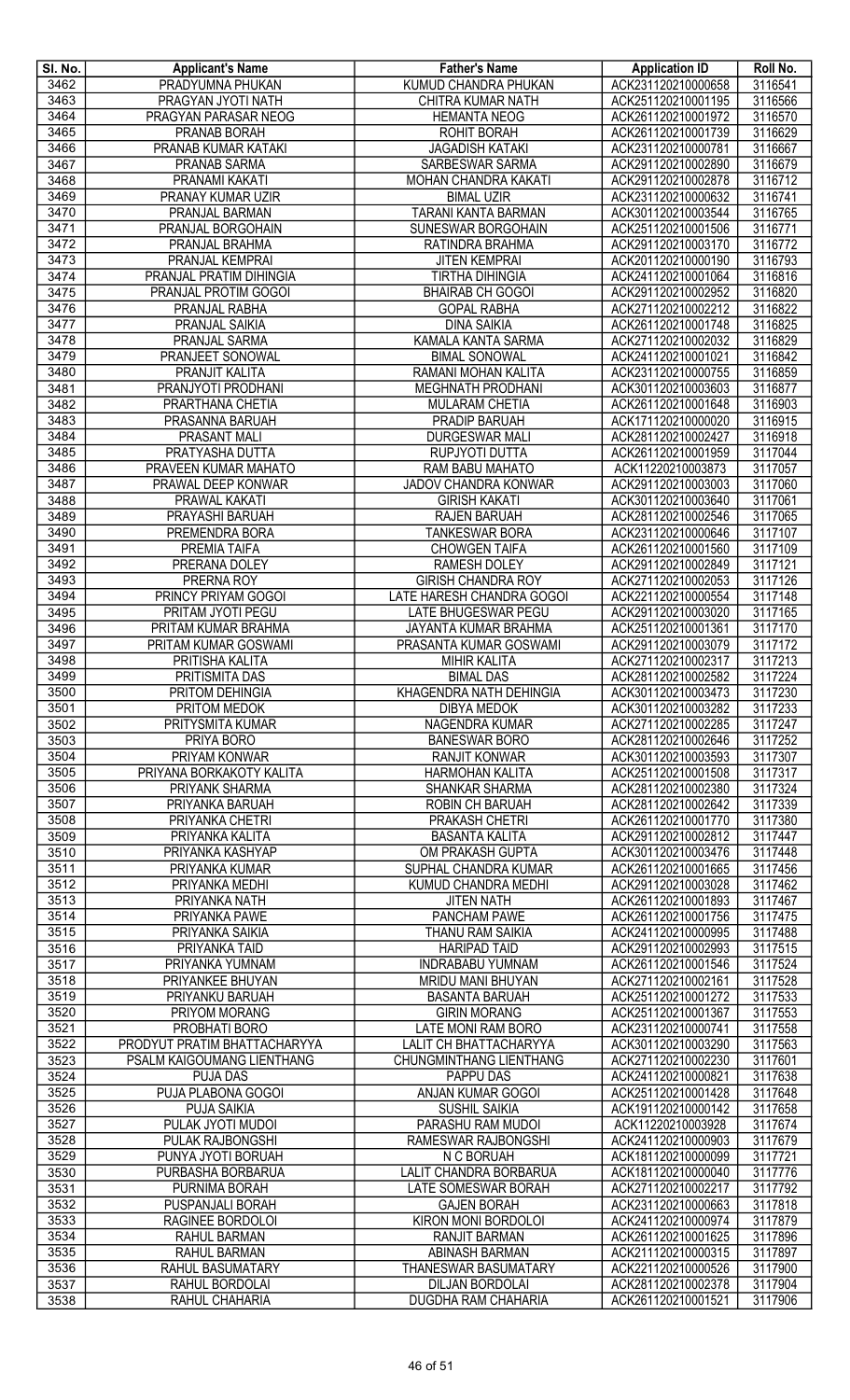| SI. No.      | <b>Applicant's Name</b>                      | <b>Father's Name</b>                               | <b>Application ID</b>                    | Roll No.           |
|--------------|----------------------------------------------|----------------------------------------------------|------------------------------------------|--------------------|
| 3539         | RAHUL DHAR<br>RAHUL HANDIQUE                 | <b>PRADIP DHAR</b>                                 | ACK291120210002873                       | 3117928            |
| 3540<br>3541 | RAHUL MALAKAR                                | MOMIN CH HANDIQUE<br>SATYA NATH MALAKAR            | ACK231120210000648<br>ACK291120210002988 | 3117935<br>3117962 |
| 3542         | <b>RAHUL SHARMA</b>                          | <b>SHANKAR SHARMA</b>                              | ACK241120210000848                       | 3117984            |
| 3543         | <b>RAIKOM ENGTI</b>                          | LT MOHEN ENGTI                                     | ACK281120210002388                       | 3117999            |
| 3544         | RAJASHREE BORAH                              | <b>GOLAP CHANDRA BORAH</b>                         | ACK231120210000735                       | 3118054            |
| 3545         | RAJASMITA HAZARIKA                           | <b>GAURI KANTA HAZARIKA</b>                        | ACK251120210001146                       | 3118083            |
| 3546         | RAJASWIT DAS                                 | <b>BISHNU DAS</b>                                  | ACK291120210002721                       | 3118086            |
| 3547         | RAJAT PARMESHWAR SARDA                       | KAILASH PRASAD SARDA                               | ACK271120210002107                       | 3118093            |
| 3548<br>3549 | RAJDEEP BORDOLOI<br>RAJDEEP LEKHARU          | MADHAB BORDOLOI                                    | ACK291120210002724                       | 3118101<br>3118113 |
| 3550         | RAJDEEP SENGUPTA                             | DILIP CHANDRA LEKHARU<br><b>BUDDHADEB SENGUPTA</b> | ACK301120210003777<br>ACK271120210002232 | 3118119            |
| 3551         | RAJDUL HAQUE                                 | KABEL UDDIN AHMED                                  | ACK251120210001170                       | 3118122            |
| 3552         | RAJEEV KUMAR DAS                             | LATE DIMBESHWAR DAS                                | ACK291120210003027                       | 3118127            |
| 3553         | <b>RAJEEV PATHAK</b>                         | <b>TARUN PATHAK</b>                                | ACK291120210002820                       | 3118128            |
| 3554         | <b>RAJESH PATIR</b>                          | <b>JAGONODI PATIR</b>                              | ACK261120210001679                       | 3118153            |
| 3555         | RAJIB DEKA                                   | <b>HAREN DEKA</b>                                  | ACK271120210002310                       | 3118175            |
| 3556         | RAJIB KR GOGOI                               | <b>LATE RUHINI KUMAR GOGOI</b>                     | ACK291120210003192                       | 3118185            |
| 3557<br>3558 | RAJIB SUTRADHAR<br>RAJIBUL ALAM              | <b>RUHIDAS SUTRADHAR</b><br><b>KHALILUR RAHMAN</b> | ACK281120210002620<br>ACK281120210002497 | 3118204<br>3118207 |
| 3559         | <b>RAJIV SINGH</b>                           | <b>BIMAL SINGH</b>                                 | ACK281120210002687                       | 3118223            |
| 3560         | RAJKAMAL NATH                                | LATE PARESH CHANDRA NATH                           | ACK301120210003342                       | 3118230            |
| 3561         | RAJKRISHNA DEKA                              | LT AJIT DEKA                                       | ACK261120210001600                       | 3118233            |
| 3562         | RAJLAKSHMI BARMAN                            | ASHOK KR BARMAN                                    | ACK241120210000923                       | 3118247            |
| 3563         | RAJU BORUAH                                  | PODURAM BORUAH                                     | ACK291120210002805                       | 3118276            |
| 3564         | <b>RAJU SHARMA</b>                           | <b>BHABANI SANKAR SHARMA</b>                       | ACK231120210000587                       | 3118296            |
| 3565         | RAJUMONI NATH                                | BETRA RAM NATH                                     | ACK251120210001109                       | 3118298            |
| 3566<br>3567 | <b>RAKESH BARMAN</b><br><b>RAKESH DAS</b>    | <b>HIRANYA BARMAN</b><br><b>BHAGABAN DAS</b>       | ACK281120210002428<br>ACK221120210000477 | 3118300<br>3118309 |
| 3568         | RAKESH KASHYAP                               | PRASANNA KUMAR MEDHI                               | ACK281120210002366                       | 3118315            |
| 3569         | RAKESH MONI DAS                              | HITESH KUMAR DAS                                   | ACK271120210002229                       | 3118320            |
| 3570         | RAKESH SAIKIA                                | <b>DHANIRAM SAIKIA</b>                             | ACK261120210001704                       | 3118325            |
| 3571         | <b>RAKESH WARY</b>                           | <b>BIPIN CHANDRA DAS</b>                           | ACK201120210000192                       | 3118331            |
| 3572         | RAKHI MONI HANDIQUE                          | MITRA DHAR HANDIQUE                                | ACK291120210002990                       | 3118336            |
| 3573<br>3574 | RAKTIM RANJAN CHUTIA                         | KHAGESWAR CHUTIA                                   | ACK221120210000465<br>ACK291120210002778 | 3118365<br>3118375 |
| 3575         | RAM NATH DE<br>RANA DEORI                    | PARTHA RANJAN DE<br><b>PRANAY DEORI</b>            | ACK181120210000078                       | 3118413            |
| 3576         | <b>RANJAN DAS</b>                            | <b>GOLOK DAS</b>                                   | ACK301120210003297                       | 3118444            |
| 3577         | <b>RANJAN GIRI</b>                           | <b>SURESH GIRI</b>                                 | ACK251120210001112                       | 3118450            |
| 3578         | <b>RANJAN PAYENG</b>                         | <b>JOGESWAR PAYENG</b>                             | ACK271120210002184                       | 3118461            |
| 3579         | <b>RANJIT DAS</b>                            | KAMAL CHANDRA DAS                                  | ACK231120210000660                       | 3118476            |
| 3580<br>3581 | <b>RANJIT KUMAR RAY</b><br><b>RANTU KULI</b> | <b>RAM UDGAR RAY</b><br><b>JIBON KULI</b>          | ACK291120210002712<br>ACK231120210000584 | 3118480<br>3118510 |
| 3582         | RASHMI REKHA ROY                             | KHANINDRA CHANDRA ROY                              | ACK261120210001771                       | 3118555            |
| 3583         | RASHMI REKHA SAIKIA                          | UDAYA NANDA SAIKIA                                 | ACK241120210000898                       | 3118556            |
| 3584         | RATANDEEP BORAH                              | THULAN CH BORAH                                    | ACK271120210002200                       | 3118594            |
| 3585         | RATUL GOGOI                                  | <b>PUWARAM GOGOI</b>                               | ACK291120210002859                       | 3118616            |
| 3586         | <b>RATUL KHAN</b>                            | <b>MUNNA ALI KHAN</b>                              | ACK261120210001644                       | 3118620            |
| 3587         | RATUL RAY CHOUDHURY                          | <b>BHATEN RAY CHOUDHURY</b>                        | ACK261120210001698                       | 3118627            |
| 3588<br>3589 | <b>RATUL UZIR</b><br><b>REEMA CHETRY</b>     | SRI HOMESWAR UZIR<br><b>HEM BAHADUR CHETRY</b>     | ACK261120210001657<br>ACK221120210000485 | 3118629<br>3118660 |
| 3590         | REEME BORDOLOI                               | BHABA NANDA BORDOLOI                               | ACK251120210001423                       | 3118672            |
| 3591         | <b>REEMEE BARMAN</b>                         | PRAKASH CH BARMAN                                  | ACK271120210002070                       | 3118673            |
| 3592         | REHANA KHATOON                               | YEASIN ALI AHMED                                   | ACK241120210000991                       | 3118691            |
| 3593         | <b>REZAUL ISLAM</b>                          | <b>NAZRUL ISLAM</b>                                | ACK291120210003099                       | 3118753            |
| 3594         | RICHARD LUSHAI                               | <b>RAJESH LUSHAI</b>                               | ACK291120210003183                       | 3118798            |
| 3595         | RICKY LOHKAR PRADHAN                         | <b>DILIP LOHKAR</b>                                | ACK251120210001114                       | 3118802            |
| 3596<br>3597 | RIMI GOGOI<br><b>RINKU DAS</b>               | ATUL CHANDRA GOGOI<br><b>DHANESWAR DAS</b>         | ACK271120210002306<br>ACK301120210003605 | 3118884<br>3118973 |
| 3598         | RISHIKESH DUARAH                             | LATE RATUL CHANDRA DUARAH                          | ACK241120210000820                       | 3119060            |
| 3599         | RITA PAUL BORGOYARY                          | RADHESHYAM PAUL                                    | ACK221120210000468                       | 3119078            |
| 3600         | RITTWIK BHATTACHARYYA                        | DR MILANJIT BHATTACHARYYA                          | ACK201120210000176                       | 3119110            |
| 3601         | RITU DEKA                                    | <b>TAPAN DEKA</b>                                  | ACK261120210001721                       | 3119112            |
| 3602         | RITU MONI BARUAH                             | <b>ANANDI BARUAH</b>                               | ACK281120210002413                       | 3119118            |
| 3603<br>3604 | RITU RAJ SARMAH<br>RITUMONI ARANDHARA        | <b>DULAL SARMAH</b><br>PARAMANANDA ARANDHARA       | ACK261120210001723<br>ACK291120210002777 | 3119131<br>3119145 |
| 3605         | <b>RITUPAN BORA</b>                          | PHANIDHAR BORA                                     | ACK281120210002638                       | 3119151            |
| 3606         | RITUPARNAA SHIVAM                            | DR MRINMOY KUMAR NATH                              | ACK201120210000268                       | 3119177            |
| 3607         | RITURAJ GOGOI                                | ANIL GOGOI                                         | ACK221120210000520                       | 3119200            |
| 3608         | RITURAJ NATH                                 | <b>NARESWAR NATH</b>                               | ACK301120210003656                       | 3119207            |
| 3609         | RITURAJ THAPA                                | <b>GOBINDA THAPA</b>                               | ACK301120210003305                       | 3119215            |
| 3610<br>3611 | <b>RITUSHREE GOGOI</b><br><b>RIYA DAS</b>    | <b>JIBA GOGOI</b><br><b>DIPAK KUMAR DAS</b>        | ACK221120210000370<br>ACK201120210000244 | 3119218<br>3119235 |
| 3612         | <b>ROBIUL AWAL</b>                           | SHAFIQUE AHMED                                     | ACK291120210002975                       | 3119273            |
| 3613         | ROCHUNGHNUNG RIENGSETE                       | HRANGSANGKHUM RIENGSETE                            | ACK271120210002175                       | 3119275            |
| 3614         | <b>ROHAN DAS</b>                             | <b>RAJIB DAS</b>                                   | ACK241120210000809                       | 3119289            |
| 3615         | ROHIT GOGOI                                  | <b>RANJIT GOGOI</b>                                | ACK251120210001231                       | 3119306            |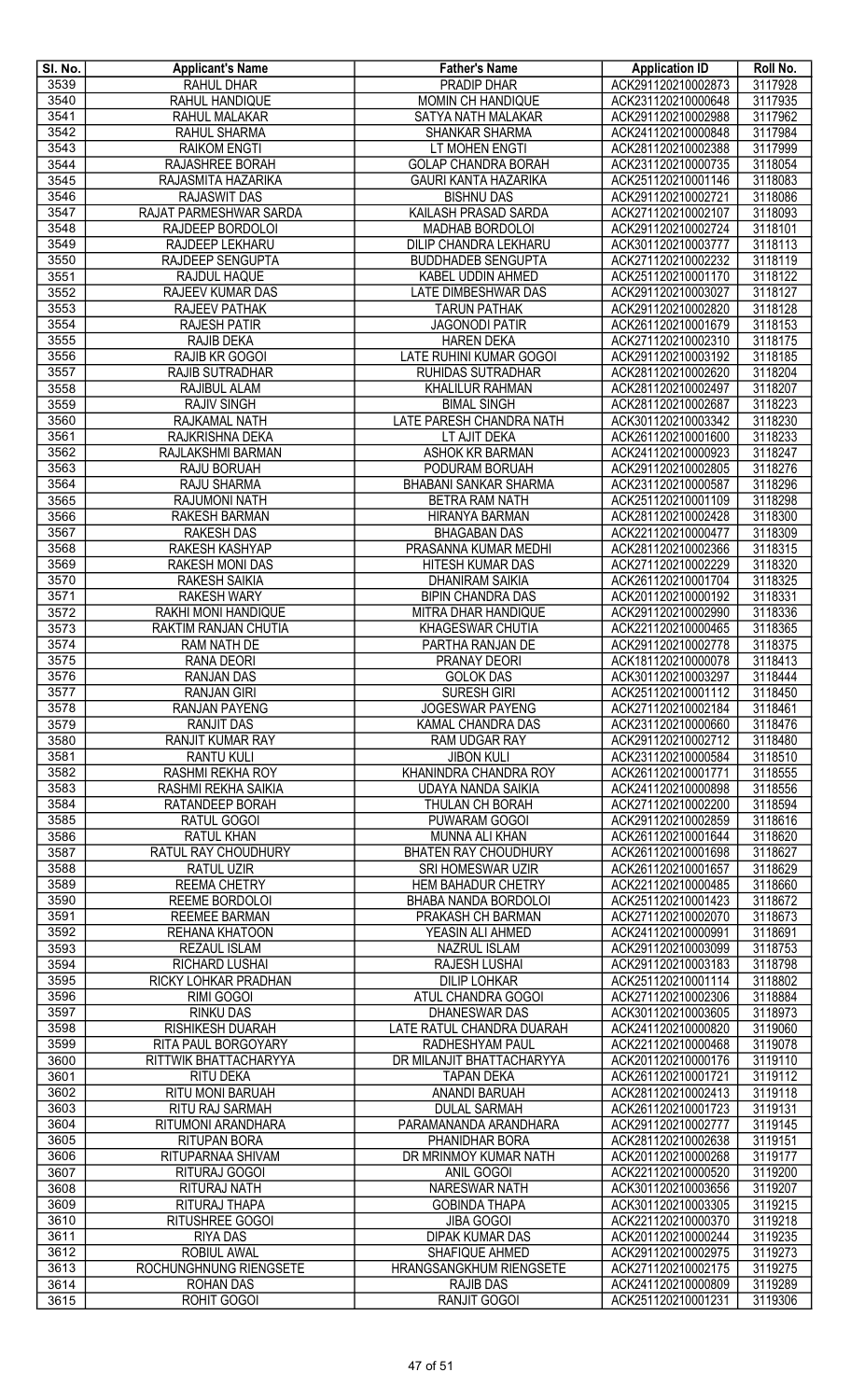| SI. No.      | <b>Applicant's Name</b>                   | <b>Father's Name</b>                             | <b>Application ID</b>                    | Roll No.           |
|--------------|-------------------------------------------|--------------------------------------------------|------------------------------------------|--------------------|
| 3616         | <b>ROHIT KUTUM</b>                        | <b>GANGADHAR KUTUM</b>                           | ACK11220210003899                        | 3119316            |
| 3617         | <b>ROHIT RAJAK</b>                        | <b>RABI RAJAK</b>                                | ACK221120210000424                       | 3119318            |
| 3618         | <b>ROHIT SINHA</b>                        | RADHA RAMAN PRASAD SINGHA                        | ACK221120210000519                       | 3119326            |
| 3619         | <b>ROMA ROY</b>                           | LATE RAM PRASAD ROY                              | ACK281120210002653                       | 3119340            |
| 3620         | <b>RONGKI PEGU</b>                        | <b>JITENDRA NATH PEGU</b>                        | ACK281120210002592                       | 3119357            |
| 3621         | <b>ROSE MARY NAG</b>                      | ANANDA KUMAR NAG                                 | ACK11220210003965                        | 3119372            |
| 3622         | <b>ROSHAN GURUNG</b>                      | <b>CHATUR BIR GURUNG</b>                         | ACK241120210000957                       | 3119377            |
| 3623         | ROUSHAN ALOM ANSARY                       | <b>RIAZ UDDIN</b>                                | ACK301120210003622                       | 3119395            |
| 3624         | <b>RUBUL DEKA</b>                         | SASHINDRA NATH DEKA                              | ACK281120210002571                       | 3119428            |
| 3625         | <b>RUBUL NATH</b>                         | <b>MOLAY NATH</b>                                | ACK251120210001420                       | 3119436            |
| 3626         | <b>RUBY CHOUDHURY</b>                     | MAHADANANDA CHOUDHURY                            | ACK291120210002989                       | 3119438            |
| 3627         | RUCHI AWASTHY                             | RAVISHANKAR RAVI                                 | ACK251120210001296                       | 3119442            |
| 3628         | RUKUMONI BASUMATARY                       | <b>HARISH BASUMATARY</b>                         | ACK221120210000365                       | 3119478            |
| 3629         | <b>RUMITA DAS</b>                         | DEBENDRA CHANDRA DAS                             | ACK241120210001089                       | 3119530            |
| 3630         | <b>RUPAK JYOTI DAS</b>                    | <b>BIPIN CHANDRA DAS</b>                         | ACK251120210001303                       | 3119580            |
| 3631<br>3632 | RUPAK MAZUMDAR<br>RUPALIM HAZARIKA        | KHUKAN MAZUMDAR                                  | ACK281120210002451                       | 3119582<br>3119596 |
| 3633         | <b>RUPAM PATIRI</b>                       | TARUN CHANDRA HAZARIKA<br><b>MADHURAM PATIRI</b> | ACK231120210000801<br>ACK291120210002775 | 3119657            |
| 3634         |                                           |                                                  | ACK291120210002865                       | 3119665            |
| 3635         | <b>RUPAM SARMA</b><br>RUPAM SINDHU KALITA | <b>HAREN SARMA</b><br>ANIL CHANDRA KALITA        | ACK211120210000298                       | 3119673            |
| 3636         | <b>RUPJOY KEMPRAI</b>                     | <b>JOYKANTA KEMPRAI</b>                          | ACK261120210001599                       | 3119699            |
| 3637         | <b>RUPJYOTI BANIA</b>                     | <b>INDRA KANTA BANIA</b>                         | ACK241120210000914                       | 3119701            |
| 3638         | <b>RUPJYOTI NATH</b>                      | RAJANI KANTA NATH                                | ACK261120210001800                       | 3119724            |
| 3639         | RUPJYOTI SARMA                            | RAMA KANTA SARMA                                 | ACK251120210001499                       | 3119728            |
| 3640         | RUPSMITA BORKOTOKY                        | AJIT CHANDRA BORKOTOKY                           | ACK271120210002064                       | 3119745            |
| 3641         | <b>RUPSUBUN B HAENERY</b>                 | <b>BRIHASPATI BORO</b>                           | ACK11220210003923                        | 3119746            |
| 3642         | SABYASACHI SARMA                          | <b>DINESH SARMA</b>                              | ACK211120210000287                       | 3119818            |
| 3643         | SADANANDA MILI                            | <b>DIGANTA KUMAR MILI</b>                        | ACK301120210003339                       | 3119830            |
| 3644         | <b>SADIK HUSSAIN</b>                      | ANOWAR HUSSAIN                                   | ACK181120210000086                       | 3119844            |
| 3645         | <b>SAGAR THAPA</b>                        | <b>CHANDRA SINGH THAPA</b>                       | ACK11220210003890                        | 3119885            |
| 3646         | SAHIDUL ALAM CHOWDHURY                    | ZAHIR AHMED CHOWDHURY                            | ACK251120210001486                       | 3119924            |
| 3647         | SAHIDUL ISLAM                             | <b>SAMSUL ALI</b>                                | ACK291120210003029                       | 3119929            |
| 3648         | SAHNAJ SULTANA AHMED                      | SAYEDUR RAHMAN                                   | ACK291120210003111                       | 3119940            |
| 3649         | SAHNAZ PARVEEN AHMED                      | AFTAB UDDIN AHMED                                | ACK301120210003381                       | 3119943            |
| 3650         | SAIDUL ALAM                               | <b>RAFIK ALI</b>                                 | ACK11220210003810                        | 3119947            |
| 3651         | SAMARJYOTI BEZBARUAH                      | LATE JAGAT CHANDRA BEZ                           | ACK271120210002126                       | 3120045            |
| 3652         | <b>SAMEERAN NATH</b>                      | <b>TILAK NATH</b>                                | ACK241120210001040                       | 3120053            |
| 3653         | SAMIMA ABDUR ATIQ                         | <b>ABDUR RAHMAN</b>                              | ACK271120210002118                       | 3120062            |
| 3654         | SAMIR RANJAN HAZARIKA                     | AMIYA KUMAR HAZARIKA                             | ACK181120210000068                       | 3120069            |
| 3655         | <b>SAMIRAN KAUSHIK</b>                    | PORESH CHANDRA BORTHAKUR                         | ACK241120210000912                       | 3120079            |
| 3656         | <b>SAMIRON NEOG</b>                       | <b>BUDHESWAR NEOG</b>                            | ACK11220210003854                        | 3120083            |
| 3657         | <b>SAMPI DAS</b>                          | <b>SHYAMAL DAS</b>                               | ACK301120210003343                       | 3120093            |
| 3658         | SAMPRITY OZAH                             | ELVAI OZAH                                       | ACK251120210001286                       | 3120101            |
| 3659         | <b>SAMRAT TAMULY</b>                      | <b>BHASKAR TAMULY</b>                            | ACK271120210002239                       | 3120107            |
| 3660         | <b>SAMSUR RAHMAN</b>                      | <b>MAZEDUR RAHMAN</b>                            | ACK261120210001794                       | 3120114            |
| 3661         | SAMUEL SENAPATI                           | <b>DILIP SENAPATI</b>                            | ACK291120210003189                       | 3120126            |
| 3662         | SAMUJJAL KASHYAP                          | PRAMOD SARMA                                     | ACK291120210003080                       | 3120129            |
| 3663         | SANDEEP DEORI                             | ANIL KUMAR DEURI                                 | ACK221120210000540                       | 3120149            |
| 3664         | SANDEEP KUMAR SARKAR                      | NARAYAN SARKAR                                   | ACK181120210000038                       | 3120158            |
| 3665         | SANDEEP PANDEY                            | <b>JUGAL KISHOR PANDEY</b>                       | ACK271120210002251                       | 3120163            |
| 3666         | SANDHYA BANTI DUTTA                       | DR DIMBESWAR DUTTA                               | ACK261120210001744                       | 3120174            |
| 3667         | SANDIPAN BANERJEE                         | <b>TULSIDAS BANERJEE</b>                         | ACK231120210000726                       | 3120187            |
| 3668         | SANDIPAN GOSWAMI                          | RANJAN GOSWAMI                                   | ACK291120210002716                       | 3120188            |
| 3669         | SANDIPAN MAJUMDER                         | SWAPAN KUMAR MAJUMDER                            | ACK281120210002534                       | 3120190            |
| 3670<br>3671 | SANGEETA MAZUMDAR<br>SANGEETA PEGU        | AKHIL MAZUMDAR<br>MADHAV CHANDRA PEGU            | ACK261120210001655<br>ACK271120210002147 | 3120230<br>3120233 |
| 3672         | SANGHAMITRA HAZARIKA                      | <b>DIMBESWAR HAZARIKA</b>                        | ACK291120210003059                       | 3120251            |
| 3673         | SANGITA BARUAH                            | PRADIP CHANDRA BARUAH                            | ACK241120210000843                       | 3120268            |
| 3674         | SANGITA DAS                               | <b>RATAN DAS</b>                                 | ACK271120210002171                       | 3120289            |
| 3675         | SANGITA SINHA                             | <b>MUKTA SINHA</b>                               | ACK301120210003351                       | 3120335            |
| 3676         | <b>SANJAY DAS</b>                         | PRADIP CHANDRA DAS                               | ACK261120210001590                       | 3120363            |
| 3677         | <b>SANJAY SARMAH</b>                      | <b>GOPAL SARMAH</b>                              | ACK291120210003118                       | 3120383            |
| 3678         | SANJEEV KRO                               | ANIL CHANDRA KRO                                 | ACK241120210000887                       | 3120390            |
| 3679         | SANJEEV ROY                               | <b>HARENDRA ROY</b>                              | ACK261120210001585                       | 3120394            |
| 3680         | SANJIB BARUAH                             | <b>GOPI BARUAH</b>                               | ACK261120210001683                       | 3120403            |
| 3681         | SANJIB KALITA                             | DIGEN CHANDRA KALITA                             | ACK261120210001649                       | 3120418            |
| 3682         | <b>SANJIB SAIKIA</b>                      | <b>MONO SAIKIA</b>                               | ACK171120210000028                       | 3120441            |
| 3683         | SANJIBUL ISLAM BHUYAN                     | ABDUL AZIZ BHUYAN                                | ACK301120210003344                       | 3120445            |
| 3684         | <b>SANJIV SARMA</b>                       | <b>DWIPEN SARMA</b>                              | ACK201120210000259                       | 3120456            |
| 3685         | SANKAR JYOTI DAS                          | <b>MAHESWAR DAS</b>                              | ACK181120210000074                       | 3120490            |
| 3686         | SANTANU BORAH                             | <b>JATIN BORAH</b>                               | ACK261120210001920                       | 3120519            |
| 3687         | SANTANU KUMAR DEKA                        | PRAMOD CH DEKA                                   | ACK271120210002318                       | 3120529            |
| 3688         | SANTANU SAIKIA                            | <b>CHENIRAM SAIKIA</b>                           | ACK281120210002512                       | 3120537            |
| 3689         | SANTOSH GOHAIN                            | <b>MUKUT GOHAIN</b>                              | ACK251120210001347                       | 3120546            |
| 3690         | SAPTADEEPA PURKAYASTHA                    | LATE SHEKHARENDU PURKAYSTHA                      | ACK261120210001580                       | 3120562            |
| 3691         | <b>SAPTARSHI DAS</b>                      | SAILENDRA KUMAR DAS                              | ACK271120210002245                       | 3120567            |
| 3692         | SAQUIB ALI AHMED                          | <b>TARIQUE AHMED</b>                             | ACK301120210003464                       | 3120573            |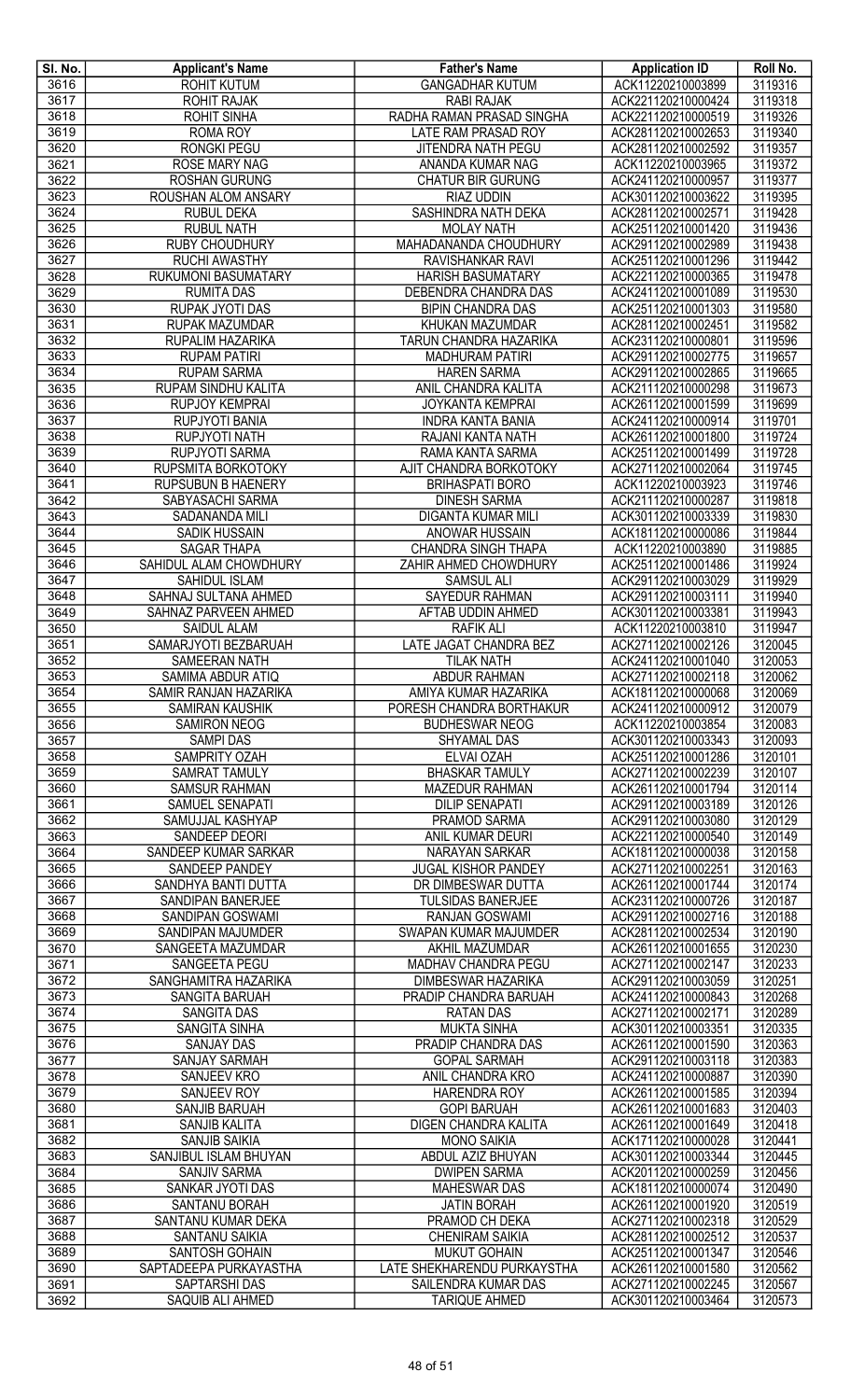| SI. No. | <b>Applicant's Name</b>       | <b>Father's Name</b>         | <b>Application ID</b> | Roll No. |
|---------|-------------------------------|------------------------------|-----------------------|----------|
| 3693    | <b>SARASH BASUMATARY</b>      | <b>GOJEN BASUMATARY</b>      | ACK251120210001382    | 3120581  |
| 3694    | <b>SARJINA BEGUM</b>          | <b>MIR HUSSAIN</b>           | ACK291120210002897    | 3120607  |
| 3695    | SASANGKAJYOTI DUTTA           | RAM PRASAD DUTTA             | ACK221120210000528    | 3120627  |
| 3696    | SASANKA MADHAB SAIKIA         | <b>MADHAB CH SAIKIA</b>      | ACK271120210002266    | 3120633  |
| 3697    | <b>SASWATI DAS</b>            | <b>HAREN DAS</b>             | ACK281120210002523    | 3120652  |
| 3698    | <b>SASWATY BORA</b>           | <b>BORUN BORA</b>            | ACK261120210001767    | 3120658  |
| 3699    | SATYAJIT GOGOI                | <b>DINA NATH GOGOI</b>       | ACK221120210000501    | 3120704  |
| 3700    | SAURABH JYOTI DEKA            | MAHENDRA DEKA                | ACK291120210003137    | 3120734  |
| 3701    | <b>SAURAV BAISHYA</b>         | LAKSHMAN CHANDRA BAISHYA     | ACK291120210003149    | 3120744  |
| 3702    | SAURAV BURAGOHAIN             | PRANOB BURAGOHAIN            | ACK231120210000752    | 3120753  |
| 3703    | SAURAV KUMAR CHOUDHURY        | <b>NISHIPADA CHOUDHURY</b>   | ACK271120210002188    | 3120780  |
| 3704    | SAYASRI DEVI CHOUDHURY        | BHABESH DEV CHOUDHURY        | ACK231120210000743    | 3120813  |
| 3705    | SAYED ABU AL MAMUN            | ABDUL HAMID AHMED            | ACK271120210002261    | 3120814  |
| 3706    | SAYED EYAMIN AARIF AHMADIA    | SAYED ABDUR RAHMAN AHMADIA   | ACK301120210003368    | 3120816  |
| 3707    | SEKHAR JYOTI SAIKIA           | <b>ARUN SAIKIA</b>           | ACK281120210002387    | 3120857  |
| 3708    | SERMIRLONG RONGPHAR           | <b>BORSING RONGPHAR</b>      | ACK211120210000309    | 3120873  |
| 3709    | SHAFI KAMAL HUSSAIN           | <b>DIDAR HUSSAIN</b>         | ACK261120210001766    | 3120900  |
| 3710    | SHAHNAWAZ ALI                 | MOHAMMAD ALIM                | ACK271120210002157    | 3120936  |
| 3711    | <b>SHALINI KHAN</b>           | <b>ROBIN KHAN</b>            | ACK291120210002734    | 3120971  |
| 3712    | SHANKAR CHANDRA DAS           | <b>TIKEN CHANDRA DAS</b>     | ACK211120210000321    | 3120997  |
| 3713    | SHANTANU KAUSHIK BORBORA      | <b>BISHNU BORBORA</b>        | ACK301120210003556    | 3121009  |
| 3714    | SHANTANU P SAIKIA             | <b>BHARAT CHANDRA SAIKIA</b> | ACK281120210002395    | 3121010  |
| 3715    | SHASANKA TALUKDAR             | PHUKAN TALUKDAR              | ACK251120210001445    | 3121042  |
| 3716    | <b>SHAYAN PAUL</b>            | SUDHANGSHU PAUL              | ACK11220210003847     | 3121059  |
| 3717    | SHERRY INGTIPI                | <b>HOWARD INGTI</b>          | ACK301120210003405    | 3121095  |
| 3718    | SHILPA KHANIKAR               | SAILAJA NANDA KHANIKAR       | ACK281120210002524    | 3121128  |
| 3719    | SHREYA GHOSH                  | <b>SUJIT GHOSH</b>           | ACK291120210002836    | 3121223  |
| 3720    | SHREYA PHUKAN                 | PRANAB KUMAR PHUKAN          | ACK301120210003377    | 3121224  |
| 3721    | SHREYASI MAZUMDAR             | <b>SANTI MAZUMDAR</b>        | ACK261120210001691    | 3121232  |
| 3722    | SHRIJEET BASUMATARY           | SIPENDRA BASUMATARY          | ACK301120210003515    | 3121235  |
| 3723    | SHRUTIDHARA KRISHNOTROYEE     | <b>JATINDRA SARMA</b>        | ACK11220210003862     | 3121247  |
| 3724    | SHUBHAJIT DEY                 | <b>SURANJAN DEY</b>          | ACK201120210000246    | 3121251  |
| 3725    | SHUVAM SHUKLA                 | <b>BISWAJIT SHUKLA</b>       | ACK241120210000812    | 3121273  |
| 3726    | SHWAVALI RABHA                | <b>BASANTA RABHA</b>         | ACK301120210003317    | 3121277  |
| 3727    | <b>SHYAM KUTUM</b>            | <b>BILASH KUTUM</b>          | ACK291120210002793    | 3121288  |
| 3728    | SHYAMALIMA BURAGOHAIN         | RAJEN BURAGOHAIN             | ACK291120210002894    | 3121300  |
| 3729    | <b>SIBANI BORAH</b>           | PITAMBOR BORAH               | ACK301120210003452    | 3121321  |
| 3730    | <b>SIBANI DEKA</b>            | <b>MAHADEV DEKA</b>          | ACK271120210001977    | 3121324  |
| 3731    | SIBASISH SANDILYA             | <b>BIMAN SARMAH</b>          | ACK271120210002257    | 3121326  |
| 3732    | SIDDHANT AGARWALA             | <b>RAKESH AGARWALA</b>       | ACK291120210002784    | 3121329  |
| 3733    | SIDDHARTH KUMAR DAS           | <b>KARUNA KUMAR DAS</b>      | ACK281120210002599    | 3121337  |
| 3734    | SIDDHARTHA CHAKRABORTY        | LATE SWAPAN CHAKRABORTY      | ACK11220210003836     | 3121347  |
| 3735    | SIDDHARTHA KALITA             | <b>MIHIR KALITA</b>          | ACK271120210002311    | 3121354  |
| 3736    | SIDDHARTHA PATAR              | <b>LATE RATIA PATAR</b>      | ACK281120210002418    | 3121359  |
| 3737    | SIDDHARTHA PRATIM DAS         | KSHITISH CHANDRA DAS         | ACK231120210000733    | 3121363  |
| 3738    | SIDHARTHA DEV SARMA           | <b>BASU DEV SARMA</b>        | ACK251120210001131    | 3121382  |
| 3739    | SIDHARTHA PROTIM BORTAMULI    | <b>JAYANTA BORTAMULI</b>     | ACK221120210000522    | 3121385  |
| 3740    | SILPI SIKHA BARUAH            | PUTUL CH BARUAH              | ACK291120210002981    | 3121429  |
| 3741    | SIMANGKA BORSAIKIA            | <b>BENIMADHAB BORSAIKIA</b>  | ACK301120210003486    | 3121454  |
| 3742    | SIMANTA BAISHYA               | SRI DWIPEN BAISHYA           | ACK261120210001730    | 3121455  |
| 3743    | <b>SIMI SHARMA</b>            | LATE TIKENDRAJIT SHARMA      | ACK291120210003176    | 3121515  |
| 3744    | SISRIKHYA DUTTA               | <b>TAPAN KUMAR DUTTA</b>     | ACK241120210001024    | 3121542  |
| 3745    | SIVANI BORAH                  | <b>DEVAJEET BORAH</b>        | ACK281120210002465    | 3121549  |
| 3746    | SIVAPAWAN KONWAR              | <b>HOMEN KONWAR</b>          | ACK221120210000506    | 3121551  |
| 3747    | <b>SMITA BURAGOHAIN</b>       | <b>BUDHIN BURAGOHAIN</b>     | ACK271120210002120    | 3121566  |
| 3748    | <b>SMITA SAIKIA</b>           | PRANAB SAIKIA                | ACK211120210000341    | 3121583  |
| 3749    | <b>SMRITASHREE BARUAH</b>     | LATE ATUL CHANDRA BARUAH     | ACK291120210002970    | 3121597  |
| 3750    | SNEHASISH CHOWDHURY           | SHIBU LAL CHOWDHURY          | ACK301120210003732    | 3121634  |
| 3751    | <b>SONAM SAHA</b>             | SANJAY SAHA                  | ACK201120210000225    | 3121700  |
| 3752    | SONJYOTI DAS                  | <b>KHAGEN DAS</b>            | ACK301120210003767    | 3121720  |
| 3753    | SONMANI MALAKAR               | RAJANI MALAKAR               | ACK301120210003635    | 3121724  |
| 3754    | <b>SONMONI RAY</b>            | <b>BIJAY RAY</b>             | ACK301120210003742    | 3121727  |
| 3755    | SONTOSHI NARZARY              | <b>MOHAN NARZARY</b>         | ACK301120210003606    | 3121731  |
| 3756    | SOUMIT CHOUDHURY              | SATYABRATA CHOUDHURY         | ACK281120210002691    | 3121752  |
| 3757    | SOURABH NATH                  | <b>TULESWAR NATH</b>         | ACK291120210003229    | 3121761  |
| 3758    | SOURAV AGARWALLA              | <b>GOPAL AGARWALLA</b>       | ACK261120210001624    | 3121762  |
| 3759    | SOURAV BANERJEE               | LATE DEBANGSHU BANERJEE      | ACK241120210000808    | 3121763  |
| 3760    | <b>SOURAV CHOUDHURY</b>       | <b>BHUBANESWAR NATH</b>      | ACK261120210001610    | 3121770  |
| 3761    | <b>SOURAV DUTTA</b>           | POWAL DUTTA                  | ACK241120210000818    | 3121777  |
| 3762    | SOURAV KR DAS                 | PRABHAT DAS                  | ACK261120210001531    | 3121780  |
| 3763    | SOURAVJYOTI DEURI             | JITENDRA NATH DEURI          | ACK281120210002626    | 3121787  |
| 3764    | SOURAVJYOTI KALITA            | <b>LAKSHESWAR KALITA</b>     | ACK231120210000573    | 3121788  |
| 3765    | SRISTYRUPA DAS                | <b>BISWAJIT DAS</b>          | ACK221120210000399    | 3121826  |
| 3766    | STEPHEN LALREMKUNGA THIANGLAI | <b>LALZOMA THIANGLAI</b>     | ACK291120210003052    | 3121835  |
| 3767    | SUBHAJIT DAS                  | <b>DIPTI KANTI DAS</b>       | ACK241120210000847    | 3121856  |
| 3768    | SUBHALAXMI TALUKDAR           | MANIK CHANDRA TALUKDAR       | ACK281120210002468    | 3121865  |
| 3769    | SUBHAM PURKAYASTHA            | <b>SUBIR PURKAYASTHA</b>     | ACK241120210000964    | 3121884  |
|         |                               |                              |                       |          |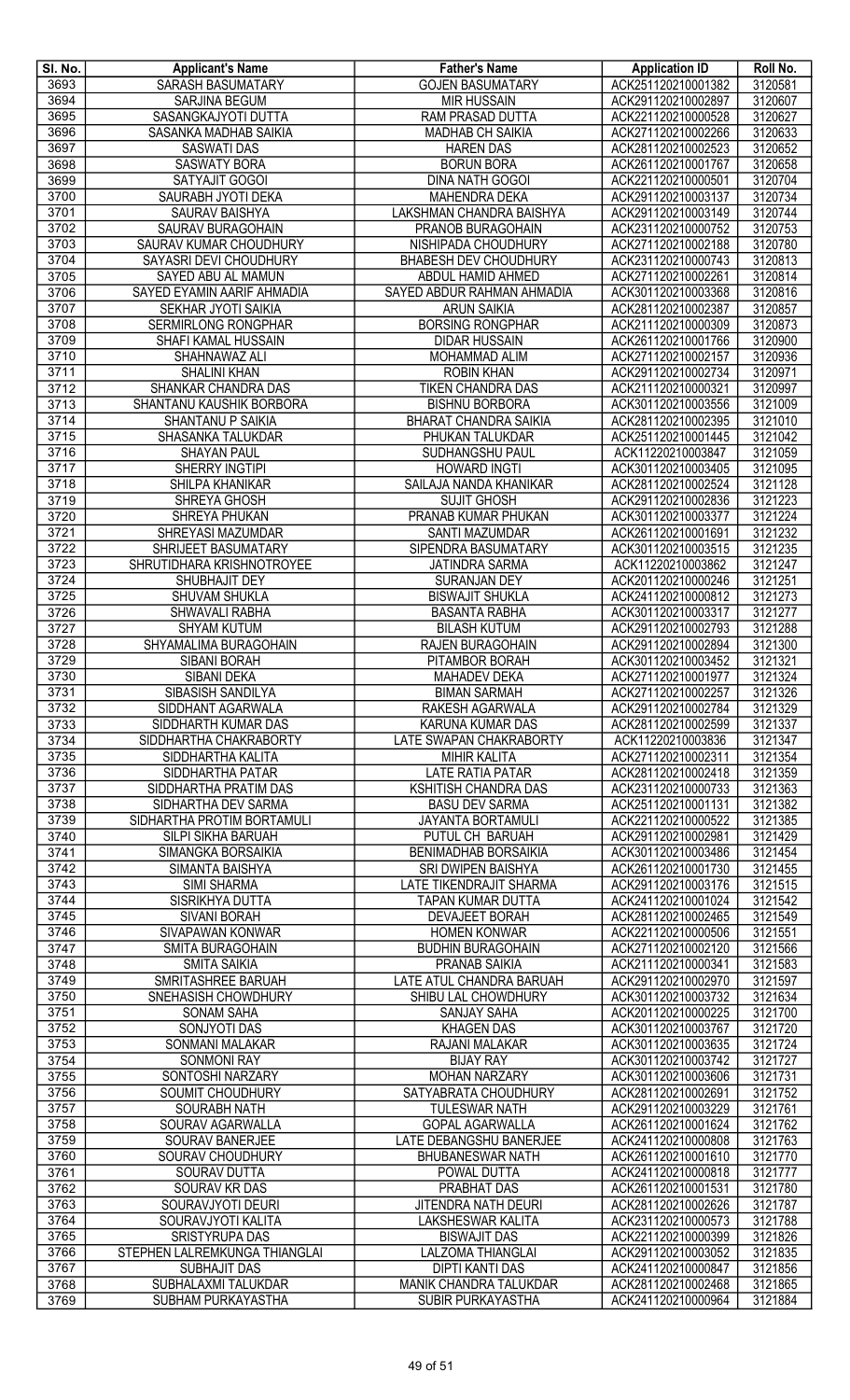| SI. No.      | <b>Applicant's Name</b>                            | <b>Father's Name</b>                           | <b>Application ID</b>                    | Roll No.           |
|--------------|----------------------------------------------------|------------------------------------------------|------------------------------------------|--------------------|
| 3770         | <b>SUBHASH PROTIM DAS</b>                          | <b>PRADIP KUMAR DAS</b>                        | ACK211120210000334                       | 3121906            |
| 3771         | SUBHRAJIT BORA                                     | <b>BIMAN BORA</b>                              | ACK241120210001028                       | 3121926            |
| 3772         | SUBODH KHAKHLARI                                   | <b>JACOB KHAKHLARI</b>                         | ACK271120210002303                       | 3121936            |
| 3773         | <b>SUBRAJYOTI SAHA</b>                             | LATE SUBHASH CH SAHA                           | ACK291120210003108                       | 3121938            |
| 3774         | <b>SUBRAT BAISHYA</b>                              | ANANTA BAISHYA                                 | ACK291120210003104                       | 3121939            |
| 3775         | SUDAKHINA CHUTIA                                   | <b>JITEN CHUTIA</b>                            | ACK251120210001458                       | 3121961            |
| 3776         | SUDAKSHINA DEKA                                    | <b>BHUBAN CH DEKA</b>                          | ACK261120210001662                       | 3121963            |
| 3777         | SUDEEP SAHA                                        | <b>GOPAL CH SAHA</b>                           | ACK191120210000130                       | 3121979            |
| 3778<br>3779 | <b>SUDEM SWARGIARY</b><br>SUDIPTA MANAB BASUMATARY | RAJENDRA SWARGIARY                             | ACK161120210000001                       | 3121983<br>3122006 |
| 3780         | <b>SUJIT BORA</b>                                  | RATNA BASUMATARY<br>LUKESWAR BORA              | ACK221120210000459<br>ACK291120210003131 | 3122051            |
| 3781         | <b>SUKANYA BHASKAR</b>                             | <b>BHASKAR DAS</b>                             | ACK301120210003474                       | 3122072            |
| 3782         | SUKANYA HAZARIKA                                   | PRADIP KR HAZARIKA                             | ACK221120210000488                       | 3122089            |
| 3783         | <b>SUKANYA NUNISA</b>                              | <b>ABINASH NUNISA</b>                          | ACK201120210000203                       | 3122098            |
| 3784         | <b>SUMAN CHOUDHURY</b>                             | LATE CHAUKAT CHOUDHURY                         | ACK271120210002338                       | 3122147            |
| 3785         | <b>SUMAN DEKA</b>                                  | <b>BHABESH DEKA</b>                            | ACK251120210001402                       | 3122156            |
| 3786         | <b>SUMAN NATH</b>                                  | <b>SURJYA NATH</b>                             | ACK181120210000102                       | 3122170            |
| 3787         | <b>SUMAN SETTY</b>                                 | RAMMOO SETTY                                   | ACK241120210001014                       | 3122180            |
| 3788         | <b>SUMAN TIPPARA</b>                               | <b>TULU TIPPARA</b>                            | ACK181120210000093                       | 3122191            |
| 3789         | <b>SUMI DAS</b>                                    | KAIBALYA KUMAR DAS                             | ACK281120210002588                       | 3122222            |
| 3790         | <b>SUMI SONOWAL</b>                                | <b>BIJOY KUMAR SONOWAL</b>                     | ACK221120210000354                       | 3122247            |
| 3791         | <b>SUMI TANTI</b>                                  | <b>SANKAR TANTI</b>                            | ACK221120210000534                       | 3122248            |
| 3792         | <b>SUMIT CHETRI</b>                                | <b>SURJYADHAR CHETRI</b>                       | ACK241120210000862                       | 3122258            |
| 3793         | SUMIT CHOUDHURY                                    | <b>BHUPEN CHOUDHURY</b>                        | ACK261120210001876                       | 3122260            |
| 3794         | <b>SUMIT ROY</b>                                   | SAMIR ROY                                      | ACK291120210002880                       | 3122279            |
| 3795         | SUMPI KANGKANA BORAH                               | <b>DURGESWAR BORAH</b>                         | ACK301120210003467                       | 3122304            |
| 3796         | SUNCHITA LANGTHASA                                 | ANKHAT SING LANGTHASA                          | ACK291120210003122                       | 3122320            |
| 3797<br>3798 | SUNDAR PRAKASH BHAGAWATI<br><b>SUNIT DEKA</b>      | <b>GOKUL CHETRY</b><br><b>DILIP KUMAR DEKA</b> | ACK281120210002624<br>ACK291120210003222 | 3122321<br>3122344 |
| 3799         | SUNITA THAKURIA                                    | <b>SACHIN THAKURIA</b>                         | ACK241120210000920                       | 3122364            |
| 3800         | <b>SUNNI DAS</b>                                   | <b>MUKUNDA DAS</b>                             | ACK261120210001919                       | 3122371            |
| 3801         | <b>SUPARNA DAS</b>                                 | PARIMAL CHANDRA DAS                            | ACK281120210002533                       | 3122387            |
| 3802         | SUPRATIM BARUAH                                    | LATE BHUPENDRA LAL BARUAH                      | ACK241120210000816                       | 3122394            |
| 3803         | <b>SURAJ KUMAR</b>                                 | <b>MANOJ KUMAR SINGH</b>                       | ACK181120210000083                       | 3122448            |
| 3804         | SURAJ KUMAR KUSHWA                                 | LT SATNARAYAN KUSHWA                           | ACK291120210003034                       | 3122453            |
| 3805         | SURAJEET GHOSH                                     | LATE SUBHASH CHANDRA GHOSH                     | ACK301120210003254                       | 3122468            |
| 3806         | SURAJIT DEKA                                       | <b>RANJIT DEKA</b>                             | ACK231120210000594                       | 3122477            |
| 3807         | <b>SURAJIT DEORI</b>                               | ANIL KUMAR DEURI                               | ACK221120210000541                       | 3122480            |
| 3808         | <b>SURAJIT PATHAK</b>                              | MUNINDRA PATHAK                                | ACK241120210001025                       | 3122487            |
| 3809         | SURANJANA BHARADWAJ                                | KULENDRA CH SHARMA                             | ACK251120210001389                       | 3122500            |
| 3810         | <b>SURUJMONI THAKURIA</b>                          | ROBILOCHAN THAKURIA                            | ACK271120210002312                       | 3122525            |
| 3811         | <b>SURUSHREE PATOWARY</b>                          | HIRANYA KUMAR PATOWARY                         | ACK301120210003718                       | 3122526            |
| 3812         | <b>SUSHMITA BORO</b>                               | RAJENDRA BORO                                  | ACK221120210000513                       | 3122550            |
| 3813         | <b>SUSHMITA DAS</b>                                | <b>DINESH DAS</b>                              | ACK251120210001395                       | 3122556            |
| 3814<br>3815 | <b>SUSHMITA DEY</b>                                | LT SAILESH DEY                                 | ACK251120210001498                       | 3122561<br>3122579 |
| 3816         | SUSHOBHAN MAZUMDAR<br><b>SUSMIT BORUAH</b>         | SUBHAS MAZUMDAR<br><b>RANJIT BORUAH</b>        | ACK281120210002462<br>ACK291120210002755 | 3122583            |
| 3817         | <b>SWABNOM DEKA</b>                                | <b>DILIP KUMAR DEKA</b>                        | ACK231120210000604                       | 3122619            |
| 3818         | SWAPNANEEL ROY                                     | JAYANTA KUMAR ROY                              | ACK221120210000369                       | 3122667            |
| 3819         | SWARNAV DUTTA                                      | DR JATIN CH DUTTA                              | ACK191120210000150                       | 3122692            |
| 3820         | SYED RIZAUL KARIM AHMED                            | <b>SYED ABDUR RAHMAN</b>                       | ACK301120210003647                       | 3122767            |
| 3821         | SYEDA MISHALI NAZA                                 | SYED ATIQUR RAHMAN                             | ACK251120210001440                       | 3122792            |
| 3822         | <b>TABRAJ ISLAM</b>                                | <b>TAYEJ ALI</b>                               | ACK291120210002809                       | 3122823            |
| 3823         | <b>TAHRAJAR RAHMAN</b>                             | <b>MAJIBAR RAHMAN</b>                          | ACK211120210000294                       | 3122836            |
| 3824         | <b>TAMANNA DAS</b>                                 | <b>DIJEN KUMAR DAS</b>                         | ACK291120210003048                       | 3122847            |
| 3825         | <b>TAMASA DAS</b>                                  | LATE KUMARENDRA NATH DAS                       | ACK281120210002697                       | 3122851            |
| 3826         | <b>TANIYA KAMAN</b>                                | <b>INDRESWAR KAMAN</b>                         | ACK301120210003671                       | 3122881            |
| 3827         | TANJUM ISLAM HAZARIKA                              | AMIRUL ISLAM HAZARIKA                          | ACK261120210001576                       | 3122885            |
| 3828         | <b>TANMOY DAS</b>                                  | <b>TAPAN KUMAR DAS</b>                         | ACK231120210000729                       | 3122891            |
| 3829         | <b>TANMOY MEDHI</b>                                | LATE KAMALESWAR MEDHI                          | ACK261120210001814                       | 3122896            |
| 3830<br>3831 | <b>TANVEER PARVEZ</b><br><b>TANZIM MASUD</b>       | ABDUL MALIQUE SARKAR<br><b>MASUDAR RAHMAN</b>  | ACK281120210002633<br>ACK281120210002603 | 3122928<br>3122936 |
| 3832         | <b>TAPAN CHAKRABORTY</b>                           | SHIBENDRA CHAKRABORTY                          | ACK301120210003352                       | 3122941            |
| 3833         | TAPAS JYOTI KALITA                                 | <b>GOLAK KALITA</b>                            | ACK221120210000403                       | 3122958            |
| 3834         | <b>TAPASH ADHIKARI</b>                             | <b>MANABANDRA ADHIKARI</b>                     | ACK241120210000877                       | 3122962            |
| 3835         | <b>TAPASH KUMAR DAS</b>                            | SADANANDA KUMAR DAS                            | ACK211120210000328                       | 3122970            |
| 3836         | <b>TAPASH MAZUMDAR</b>                             | <b>MANORANJAN MAZUMDAR</b>                     | ACK171120210000019                       | 3122971            |
| 3837         | <b>TAPASYA CHANGKAKATI</b>                         | PRADIPTA PRAN CHANGKAKATI                      | ACK291120210002727                       | 3122987            |
| 3838         | <b>TARIQ AZIZ</b>                                  | <b>JAFOR ALI</b>                               | ACK291120210003041                       | 3123008            |
| 3839         | THANGHOULIEN LIENTHANG                             | PAOKHOLAL LIENTHANG                            | ACK291120210003191                       | 3123059            |
| 3840         | THEOPHIL INBUON                                    | SIEKZAPAR INBUON                               | ACK261120210001939                       | 3123064            |
| 3841         | TINKU MAN SARMAH                                   | LATE JADAB SARMAH                              | ACK261120210001526                       | 3123098            |
| 3842         | TIRTHAPRATIM BHATTACHARYYA                         | PRANAB KUMAR BHATTACHARYYA                     | ACK221120210000557                       | 3123115            |
| 3843         | TOM TOM BRAHMA                                     | <b>GOPINATH BRAHMA</b>                         | ACK281120210002447                       | 3123123            |
| 3844         | <b>TONMOY NANDA</b>                                | PARAMANANDA DAS                                | ACK251120210001410                       | 3123139            |
| 3845         | <b>TRIBENDRA PEGU</b>                              | <b>NETRAMONI PEGU</b>                          | ACK261120210001861                       | 3123164            |
| 3846         | <b>TRIDEEP KR BATCHAYAN</b>                        | PRABODH KR SARMA                               | ACK191120210000138                       | 3123185            |